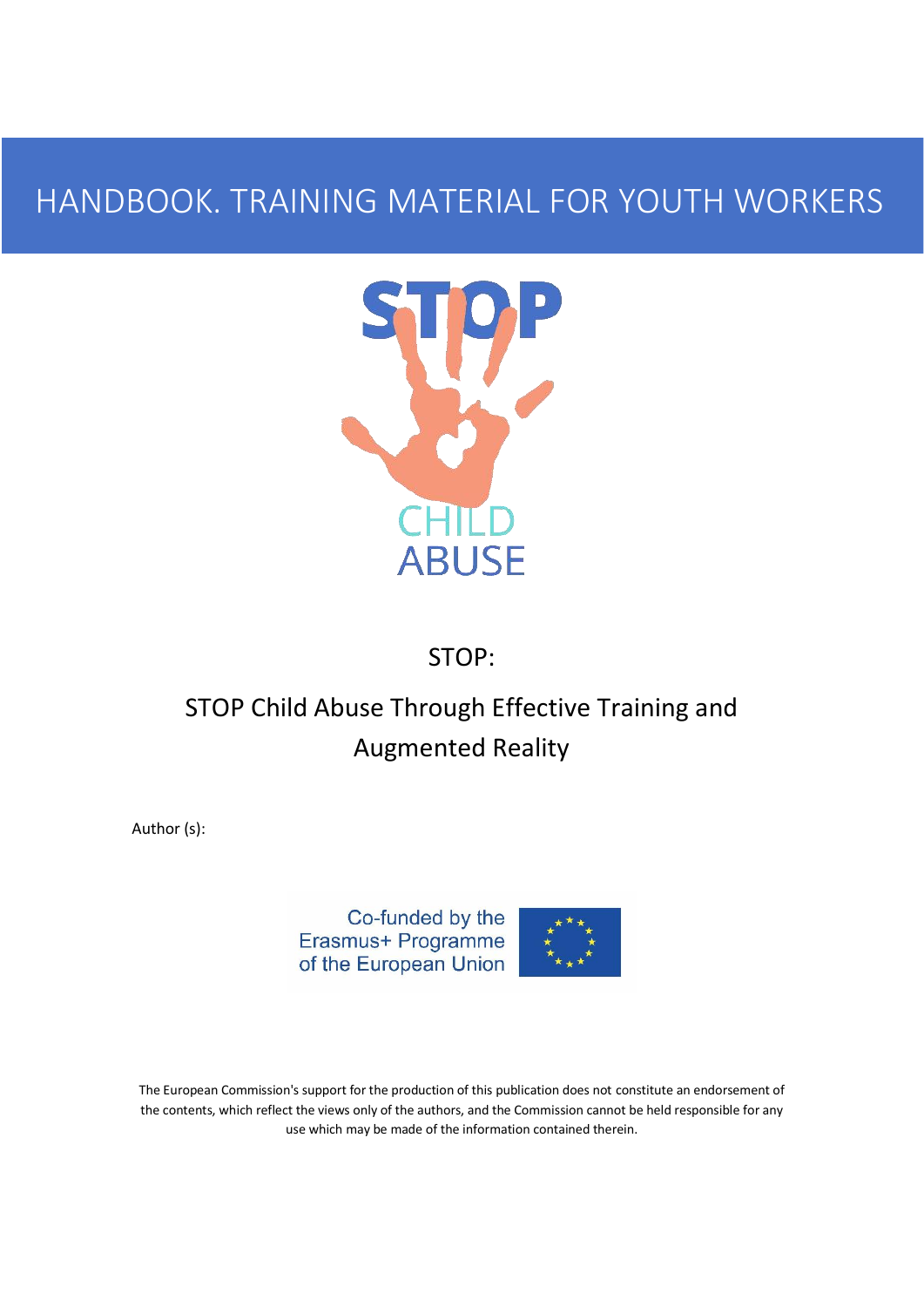



# PROJECT INFORMATION

**PROJECT ACRONYM:** STOP

**PROJECT TITLE:** STOP CHILD ABUSE THROUGH EFFECTIVE TRAINING AND AUGMENTED REALITY

**PROJECT NUMBER:** 2019-2-HR01-KA205-061028

**SUB-PROGRAMME OR KA:** KA2 – STRATEGIC PARTNERSHIP FOR YOUTH

**WEBSITE:** WWW.ERASMUSSTOP.EU

**CONSORTIUM:** 

**Coordinator: Partners:**



The European Commission's support for the production of this publication does not constitute an endorsement of the contents, which reflect the views only of the authors, and the Commission cannot be held responsible for any use which may be made of the information contained therein.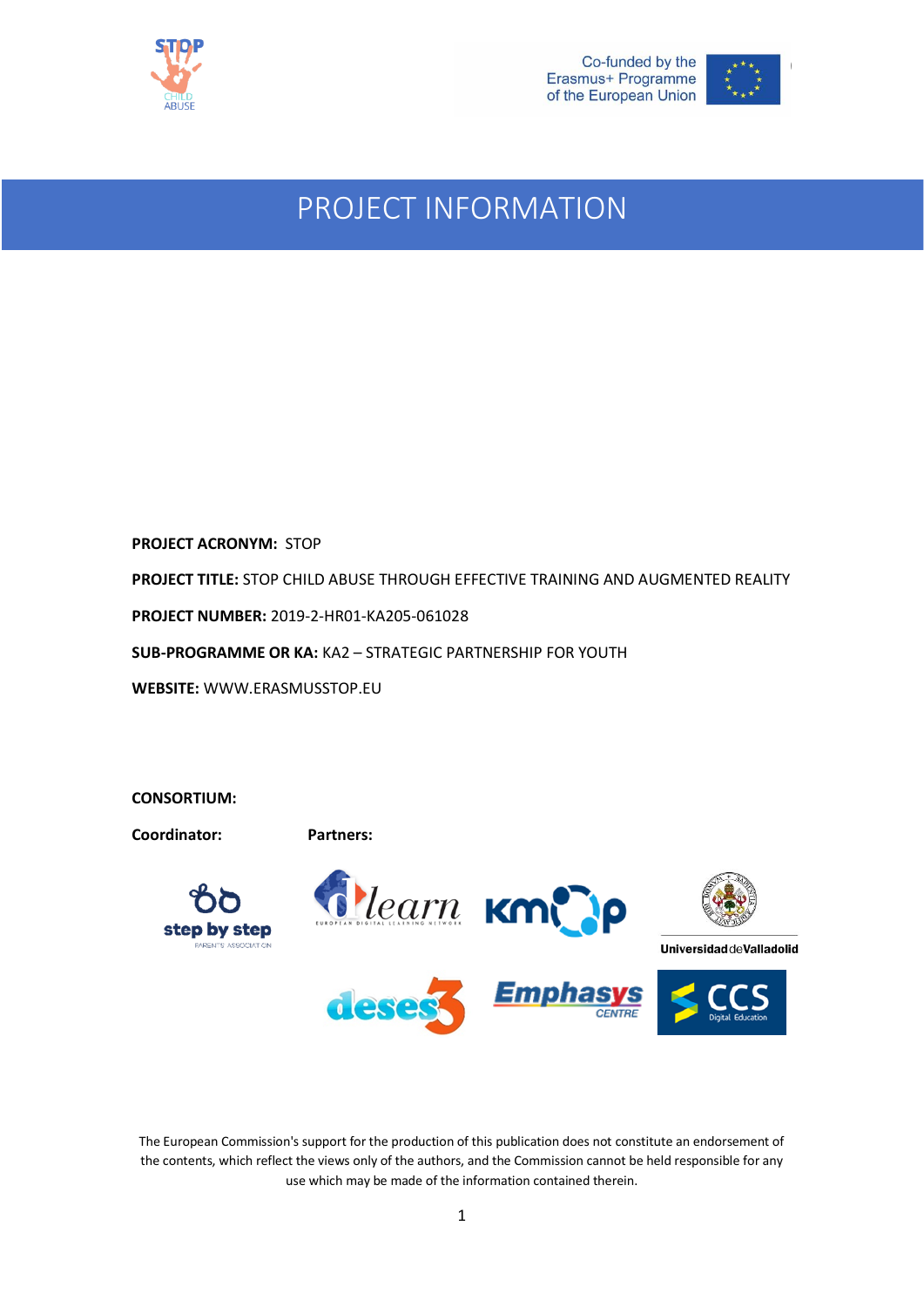

Index



| Topic 1.5 - How to prevent sexual abuse - promote youth safety and react24             |  |
|----------------------------------------------------------------------------------------|--|
| Topic 1.5A - Safe and careful use of the Internet and social media sites 27            |  |
|                                                                                        |  |
|                                                                                        |  |
|                                                                                        |  |
|                                                                                        |  |
|                                                                                        |  |
|                                                                                        |  |
|                                                                                        |  |
|                                                                                        |  |
|                                                                                        |  |
| Topic 2.6 - How to react when being suspicious about grooming practices 52             |  |
|                                                                                        |  |
|                                                                                        |  |
|                                                                                        |  |
|                                                                                        |  |
| Topic 3.4 - Indicators of psychological pain caused by inappropriate touching62        |  |
| Topic 3.5 - How to react when informed about a case of inappropriate touching 65       |  |
|                                                                                        |  |
| Topic 4.1 - Sexting, appropriate usage of digital content and sociological factors. 68 |  |
|                                                                                        |  |
|                                                                                        |  |
|                                                                                        |  |
|                                                                                        |  |
| Topic 4.6 - Youth worker reaction to the child sexual abuse emerged from sexting. 82   |  |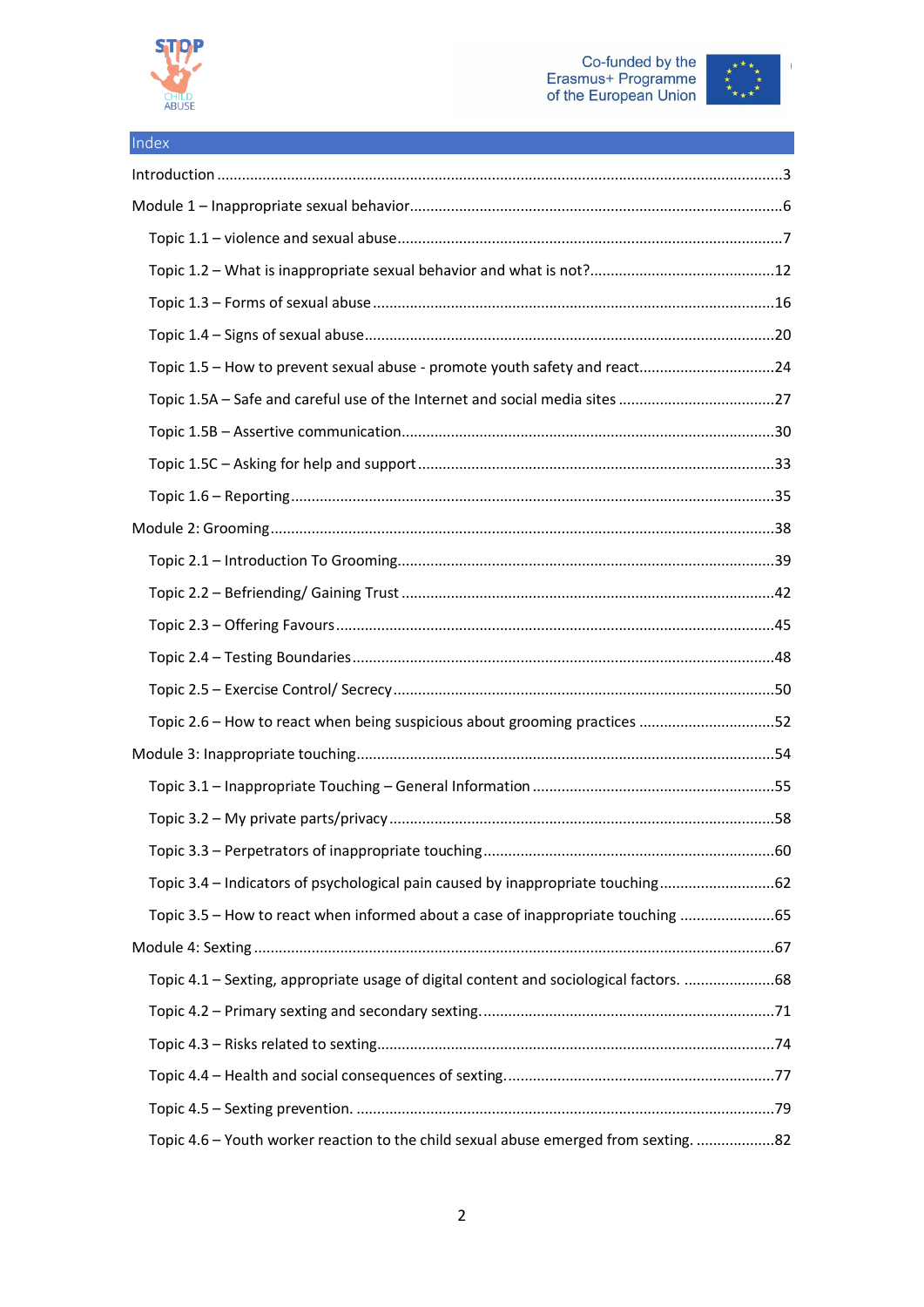



# **Introduction**

This handbook contains information for the prevention of child sexual abuse. This content is designed to be used in conjunction with an Augmented Reality game that will support youth workers in dealing with sensitive issues and involve children and youth in the learning process.

This handbook is the result of the project "Stop child abuse through effective training and augmented reality" (STOP). STOP project is an Erasmus+ KA2 Youth Project, financed by the European Commission (project number: 2019-2-HR01-KA205-061028). The project started in December 2019, with the duration of 26 months.

STOP project aims to provide an innovative answer to the adverse childhood experiences that affect children and youth in Europe. Sexual abuse of children occurs far more often than previously acknowledged. Children are vulnerable and often ashamed and afraid to report any incidents. As a result, this form of abuse is the hardest to detect, and it has many harmful effects on children and youth. International studies (Barth et al.) reveal that approximately 20% of women and between 5 -10 % of men, report having been victim of sexual violence as children.

#### Partnership:

STOP project is developed by a multidisciplinary approach that involve organizations from six different countries form Europe that bring different expertise.

- Coordinator of the project:
	- o Parents' Association "Step by Step", from Croatia
- Partners of the project:
	- o European Digital Learning Network, from Italy.
	- o KENTRO MERIMNAS OIKOGENEIAS KAI PAIDIOU, from Greece.
	- o UNIVERSIDAD DE VALLADOLID, from Spain.
	- o ASOCIACION DESES 3, from Spain.
	- o CCS DIGITAL EDUCATION LIMITED, from Ireland.
	- o A & A Emphasys Interactive Solutions Ltd, from Cyprus.

#### Methodology:

The contents of this handbook have been selected through an educational design procedure that involves multidisciplinary professionals.

1. The first step was a desk research. A common model of case studies and research selected by the partners to create showcases regarding sexual abuse prevention, sexual education in youth centers and use of ICT. This first activity was carried out by the partners of the STOP project in Croatia, Italy, Greece, Spain and Cyprus.

2. After the desk research, two activities were carried out that allowed us to interact with the target group. These activities were carried out in Croatia, Italy, Greece, Spain and Cyprus.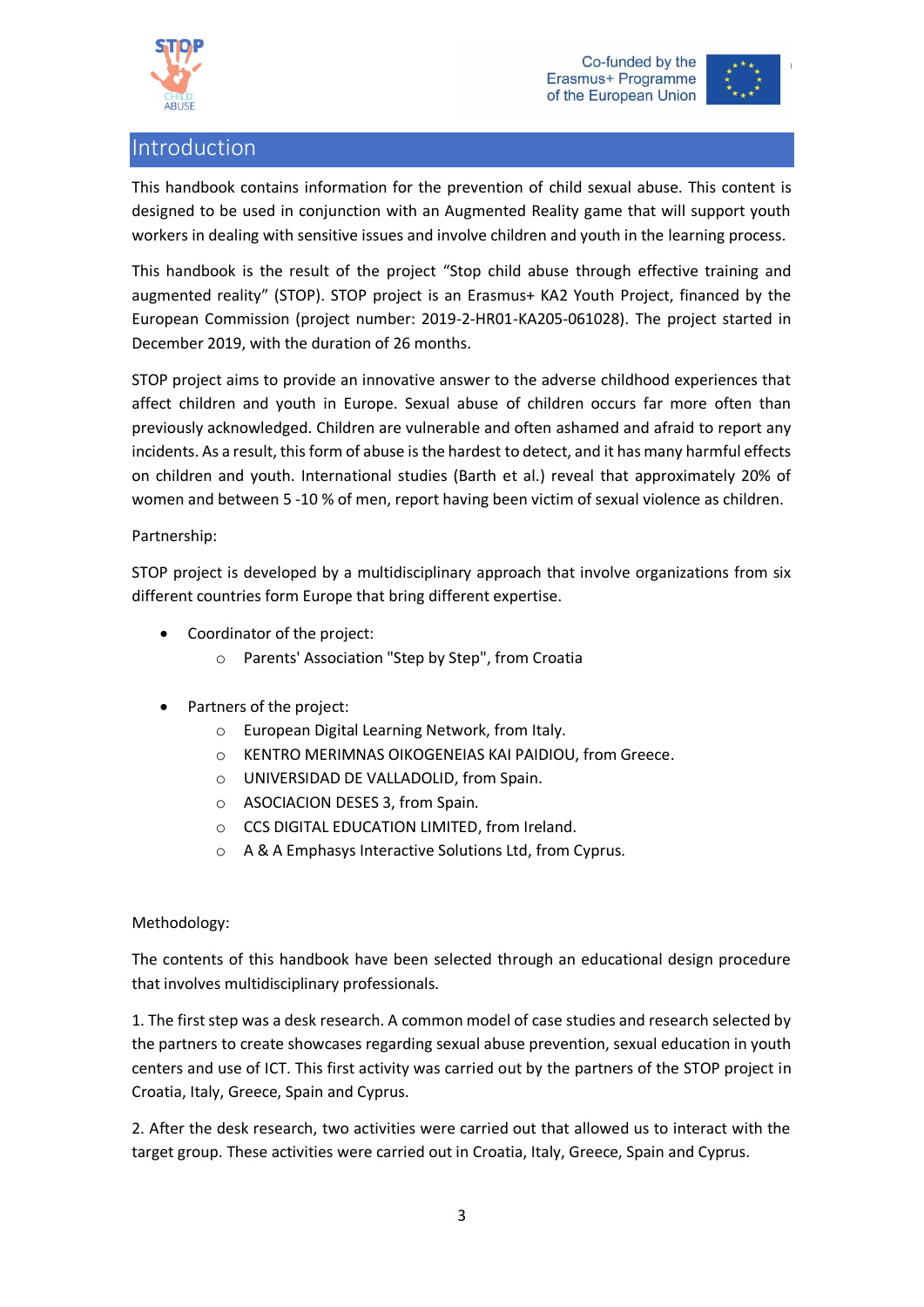



2.1 The first activity was a questionnaire addressed to parents to find out their degree of knowledge in relation to the risks and prevention of child sexual abuse. The questionnaire was divided into the following three parts: a) knowledge about sexual abuse; b) actions that parents take to prevent their children from possible abuse; c) knowledge of digital tools and the use of the internet by their children.

2.1 The second activity was five focus groups (in total for the whole partnership) for providing an overview about the state of the art about their understanding and knowledge about sexual abuse and sexual abuse prevention; furthermore, it investigates about the activities that youth workers do in order to protect their child from abuse and understand their digital competences. The focus group was divided into three parts a) knowledge about sexual abuse; b) actions that youth take to prevent their children from possible abuse; c) knowledge of digital tools and the use of the internet by children and youth. These focus groups were mainly attended by youth workers representing the target group of this handbook. Parents, teachers and professional experts in the prevention of child sexual abuse also participated.

3. As a result of the research activity carried out, the training plan was developed, where the modules and topics that would make up the handbook were decided and considered to be the most relevant as well as the most unknown by parents and youth workers. These are: 1) The concept of child sexual abuse; 2) Grooming; 3) Inappropriate touching; 4) The sexting.

4. The development of the content of the topics was completed by the partners of STOP project.



*Illustration 1. Methodology used for the development of the handbook, training material for youth workers.*

#### Handbook structure:

This handbook consists of this introduction and four training modules. Each of the modules is made up of 6 topics. Each topic has the same structure:

- Title of the topic.
- Description of the topic.
- Learning outcomes.
- Read: The main content of each topic. It is what the youth worker should "learn".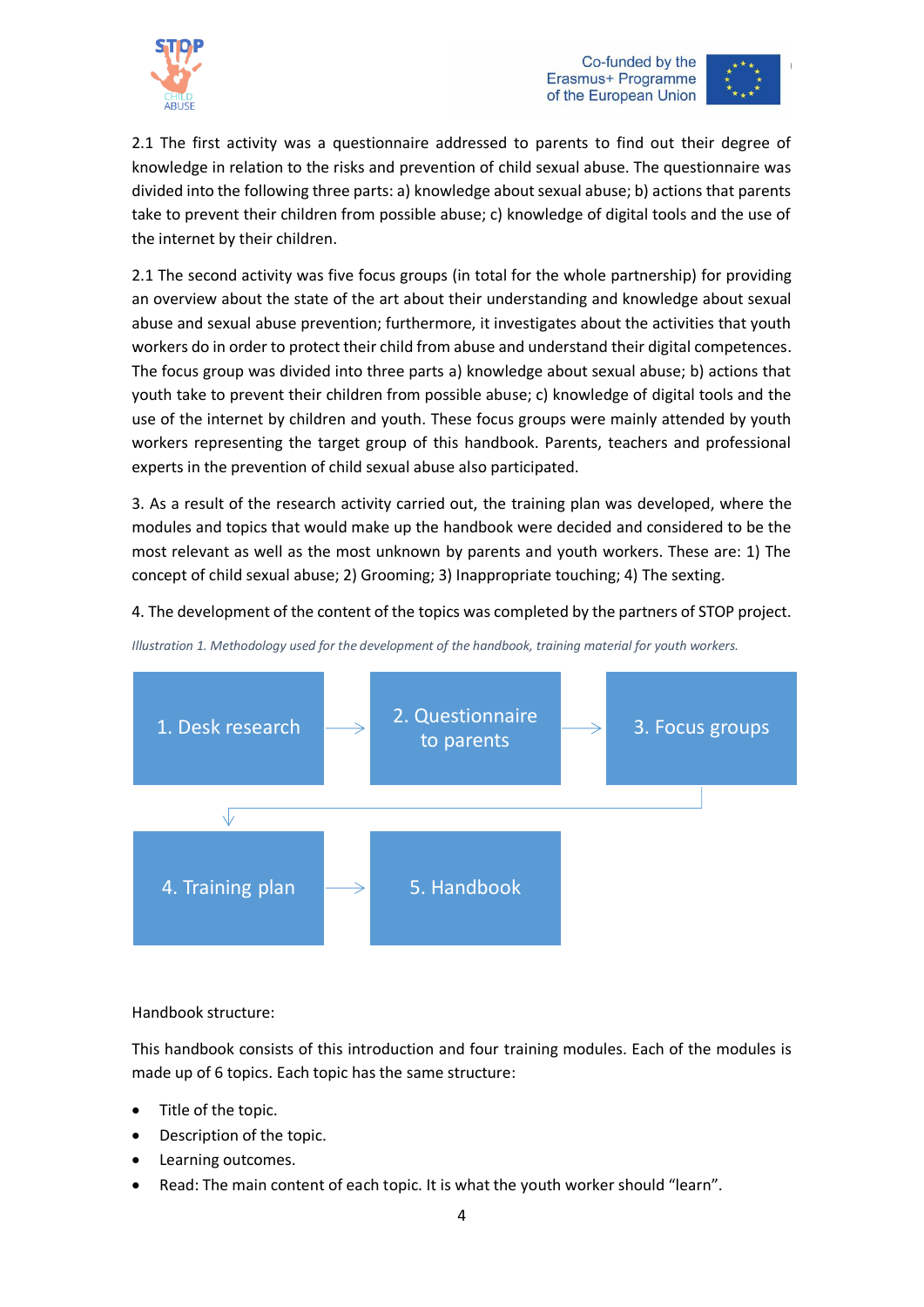





- Tips for youth workers.
- Supporting material. These are the additional resources that learners can have access to if they want to learn more about the topic.

The European Commission's support for the production of this publication does not constitute an endorsement of the contents, which reflect the views only of the authors, and the Commission cannot be held responsible for any use which may be made of the information contained therein.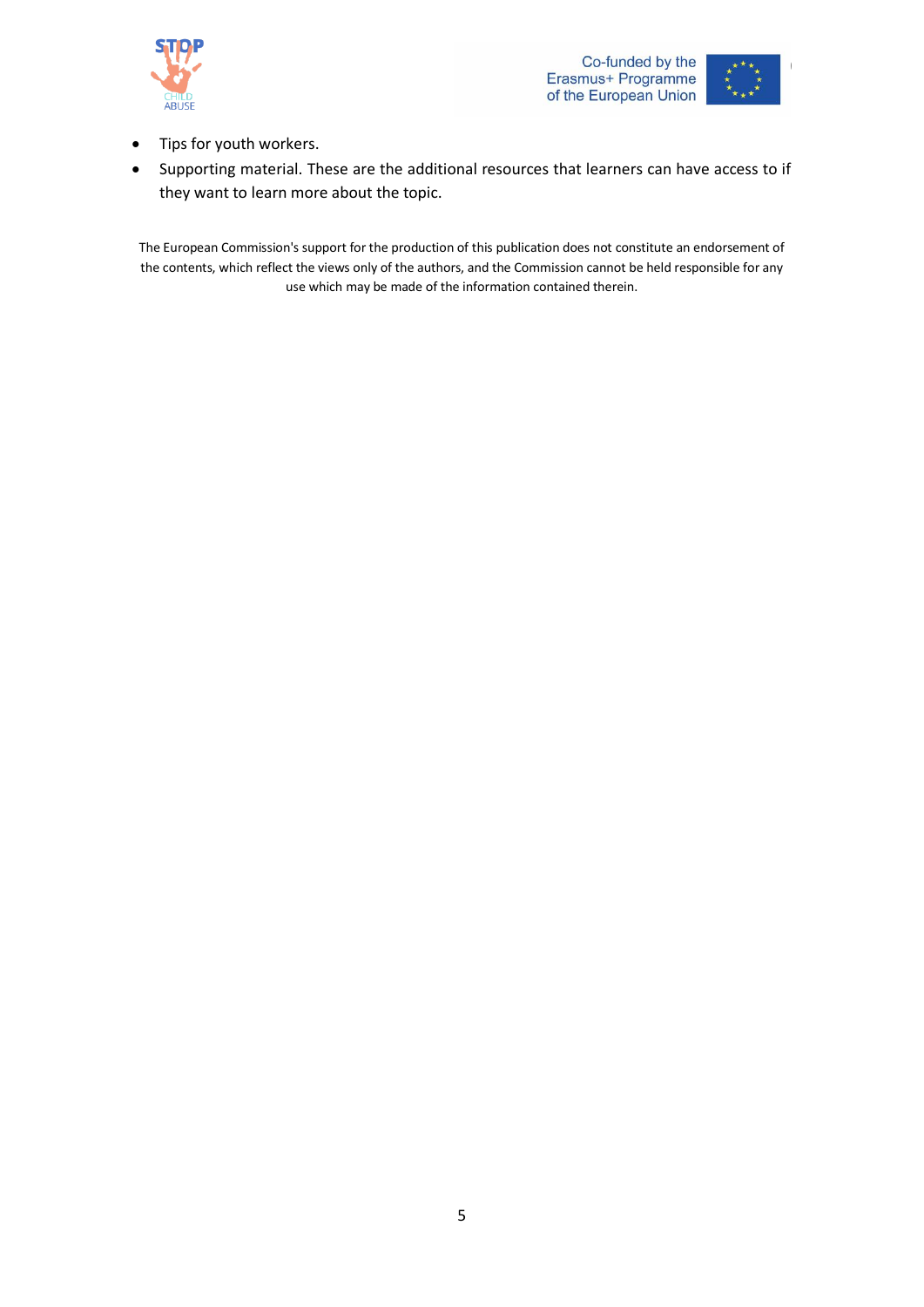



# Module 1 – Inappropriate sexual behavior

# Module description

The first module serves as an introduction. Introduction to all important definitions, aspects and concepts of inappropriate sexual behavior(s). You will get information about what sexual violence is, what forms it takes, what are the signs of such violence, how to talk about it, to whom and how to address it, and how to report violence that occurs and / or is reported.

# Learning objectives

Upon completion of this module, you will:

- be able to teach children how to discern and identify inappropriate sexual behavior.
- be able to describe the definition and scope of child sexual abuse.
- know the definition of different types and forms of child contact and non-contact sexual abuse.
- be able to define and describe different behavioral, emotional and physical signs and symptoms of child sexual abuse and associate them with different types and forms of sexual abuse
- learn how to prevent, detect, respond to and report the cases of disclosed or suspected child sexual abuse
- be informed of the legal framework that protects children and youth rights

# Content/Topics

- 1. Violence and sexual abuse
- 2. What is inappropriate sexual behavior and what is not?
- 3. Forms of sexual abuse
- 4. Signs of sexual abuse
- 5. How to prevent sexual abuse promote youth safety and react

a) Safe and careful use of the internet and social media sites

- b) Assertive communication
- c) Asking for help and support
- 6. Reporting

#### Duration

The duration of this block is approximately 2,5 hours.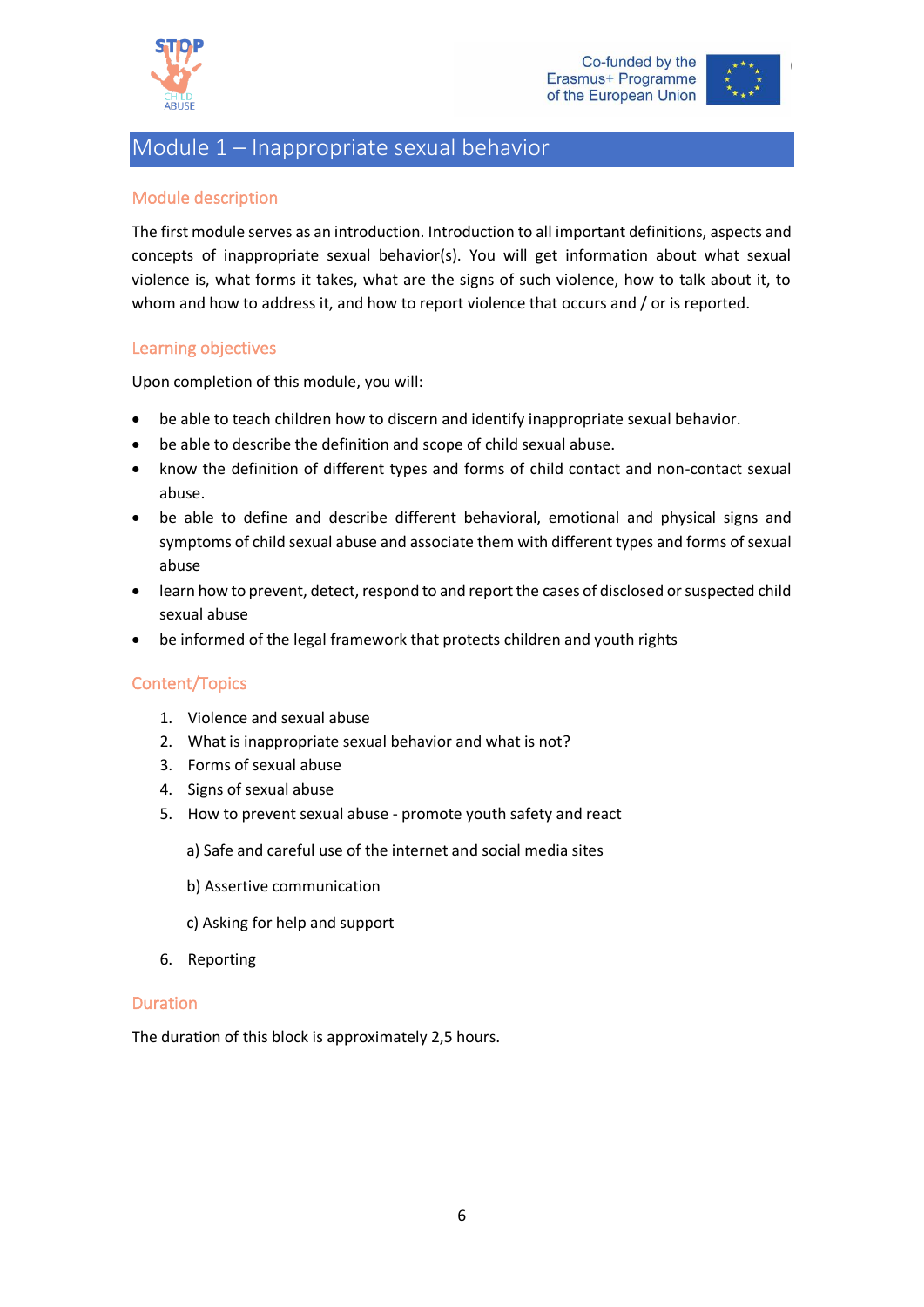



# Topic 1.1 – violence and sexual abuse

# Topic description

Topic 1 is an introduction to the notions of violence and child sexual abuse. In order to critically analyze and help to prevent it, topic 1 is contextualizing child sexual abuse into a human rights framework.

# Learning Outcomes

- To understand violence and know the definition of a child sexual abuse
- To be able to teach children how to discern and identify inappropriate sexual behavior
- To be able to help, support and protect children applying a social justice and human rights framework

#### Read

*What is violence?* Violence against children is a multifaceted problem with causes at the individual, close relationship, community and societal levels whilst having life-long impacts on health and well-being of children, families, communities, and the whole of the nations. World Health Organization defines violence as "the intentional use of physical force or power, threatened or actual, against oneself, another person, or against a group or community, that either results in or has a high likelihood of resulting in injury, death, psychological harm, maldevelopment or deprivation" (WHO, 2002). According to WHO, every five minutes one child dies as a result of some type of violent behavior that they experience in their families, educational institutions, communities and the Internet. According to UNICEF (2020), around 2 million children are sexually abused in the "sex industry" within the period of a year, whilst the Internet contains more than 1 million photos of between 10.000 to 20.000 sexually abused children. As such, child violence and abuse are a global problem, whereas child sexual abuse is one of the most complex problems of the modern society that requires collaboration between all sectors of society to end it. As there is no specific type or category of abusers and as they can come from the circle of family, friends, school, and community, it is important not to have prejudices about the identification of abusers as well as of the scope and different levels of sexual violence. With our joint efforts, preventing and combating sexual exploitation and sexual abuse of children is more and more within our reach.

*What is child sexual abuse?* Although there is no consensual definition of child maltreatment and child sexual abuse*,* due to social constructs of phenomena in different sociocultural contexts, child sexual abuse always induces traumatization that is very complex. It undermines child's dignity and integrity *and imposes serious harms on child's health, emotional and psychosocial development*. It is often *connected to polyvictimization* and continuous experience of other types of violence and exposures to traumatic events. This is especially important in the process of a child's disclosure of the sexual abuse and different forms of sexually inappropriate behavior. In order to prevent complex burdens of polyvictimization, traumatic stress and harmful consequences that children and youth experience, focusing specifically on the sexual types of violence against children, we will first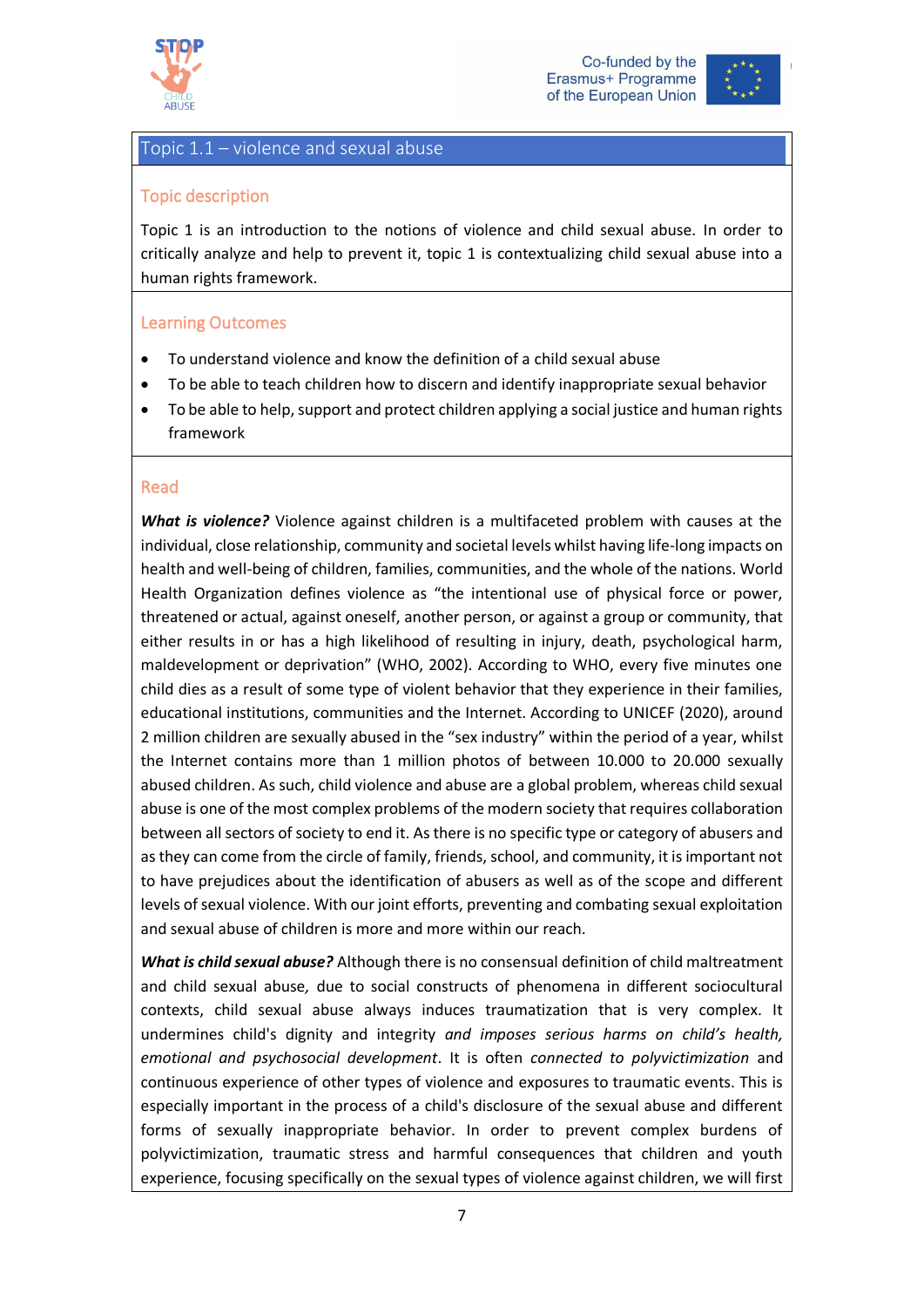



introduce **the human rights framework** and most important terminology. As the fight against child sexual abuse is a priority for the European Union, there is a very comprehensive policy framework of promoting children's rights that is incorporated in a great body of legislation, institutional and strategic documents.

According to the Council of Europe Convention on the Protection of Children against Sexual Exploitation and Sexual Abuse [AA1] of 25 October 2007, also known as the **Lanzarote Convention**, the European Parliament and the Council of the European Union proclaimed that sexual abuse and sexual exploitation of children, including child pornography, constitute serious violations of fundamental rights, in particular of the rights of children to the protection and care necessary for their well-being, as provided for by the 1989 **United Nations Convention on the Rights of the Child and by the Charter of Fundamental Rights of the European Union**.

The Lanzarote convention requires the criminalization of all kinds of sexual offences against children and countries signatories to adopt  $\frac{1}{|EKZ|}$  specific legislation and are taking measures to prevent sexual violence, to protect children victims and to prosecute perpetrators.

This handbook applies 2 definitions of child sexual abuse. First one is proclaimed by the *1999 World Health Organization Consultation on Child Abuse Prevention* (62):

**"Child sexual abuse"** is the involvement of a child in sexual activity that he or she does not fully comprehend, is unable to give informed consent to, or for which the child is not developmentally prepared and cannot give consent, or that violates the laws or social taboos of society. Child sexual abuse is evidenced by this activity between a child and an adult or another child who by age or development is in a relationship of responsibility, trust or power, the activity being intended to gratify or satisfy the needs of the other person. This may include but is not limited to: 1)the inducement or coercion of a child to engage in any unlawful sexual activity; 2)the exploitative use of a child in prostitution or other unlawful sexual practices; 3)the exploitative use of children in pornographic performance and materials".

**World Health Organization defines child maltreatment as** "the abuse and neglect that occurs to children under 18 years of age. It includes all types of physical and/or emotional illtreatment, sexual abuse, neglect, negligence and commercial or other exploitation, which results in actual or potential harm to the child's health, survival, development or dignity in the context of a relationship of responsibility, trust or power. Child maltreatment includes neglect, physical, sexual and emotional abuse, and fabricated or induced illness."

The second definition is applied in the *Lanzarote Convention*, which will also applied throughout the handbook topics and lessons: **"Sexual abuse"** means intentional conduct that is criminalized by EU and national criminal law, and includes: 1)engaging in sexual activities with a child who, according to the relevant provisions of national law, has not reached the legal age for sexual activities; and 2)engaging in sexual activities with a child where: a)use is made of coercion, force or threats; or b) abuse is made of a recognized position of trust, authority or influence over the child, including within the family; or c)abuse is made of a particularly vulnerable situation of the child, notably because of a mental or physical disability or a situation of dependence.

*Who is a child? "***Child"** means any person below the age of 18 years.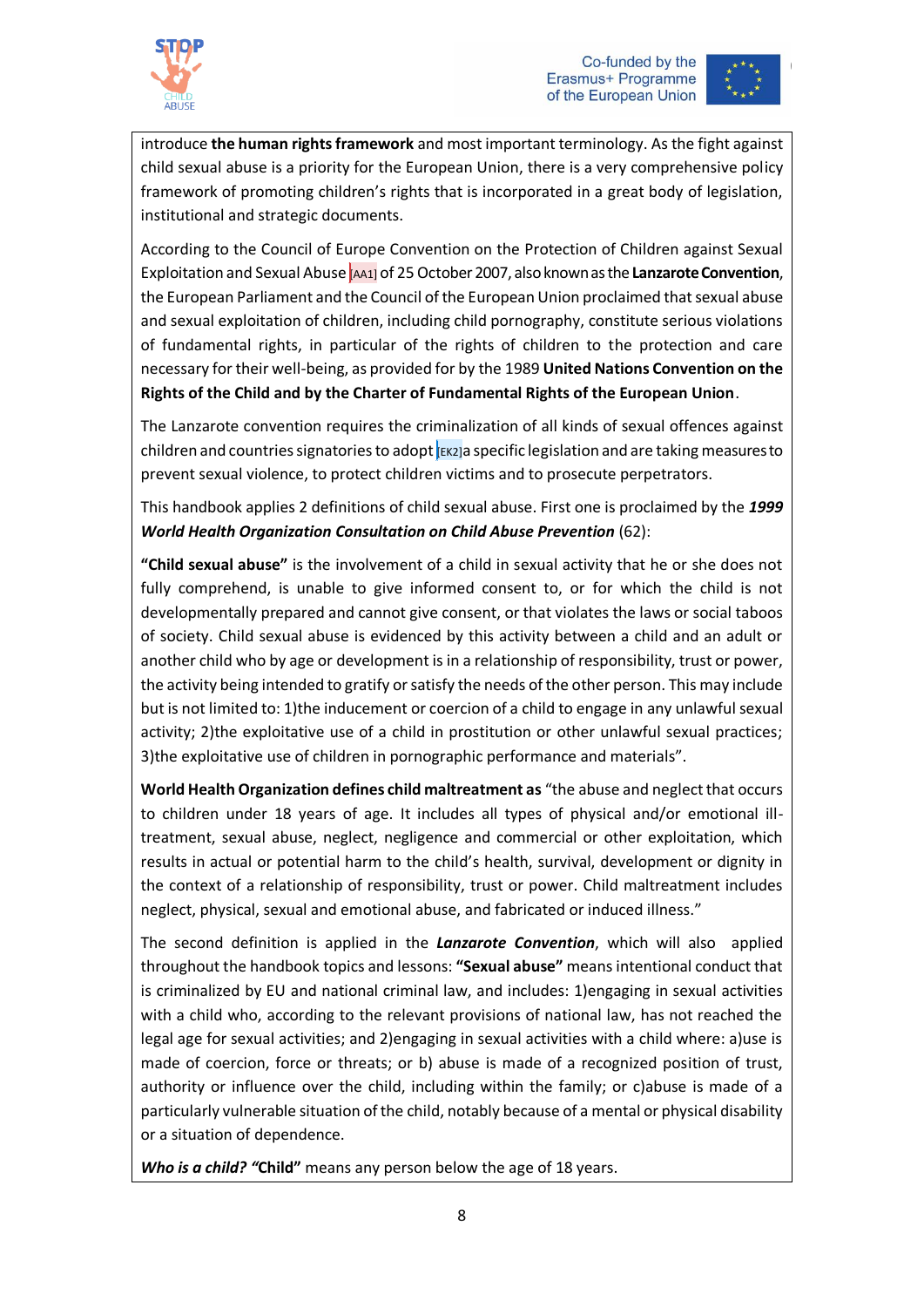



**What is age of sexual consent? "Age of sexual consent**" means the age below which, in accordance with national legislation, it is prohibited to engage in sexual activities with a child. Signatories of Lanzarote Convention decided the age below which it is prohibited to engage in sexual activities with a child in their national contexts. Most Member States set a minimum age for sexual consent between 14 and 16 years of age.

#### **SUGGESTIONS FOR TEACHING AND LEARNING ACTIVITIES - Method:**

1 - In order for children to understand what is sexual violence and sexual abuse, one can explain it in a non-threatening and a safe way using simpler concepts. In the delivering explanations to a younger child, instead of using the terms such as sexual violence, exploitation and abuse, it is developmentally and age-appropriately to use a concept of inappropriate behavior and inappropriate sexual behavior.

2 - Describe to the child that they have the human right to be safe, free and protected from all forms of harmful behavior, including from all forms of inappropriate sexual behavior.

3 - Discuss with children the concepts of violence, abuse and sexually inappropriate behavior by telling 3 different case studies in which the effects of behavior of others can include pain, but not all are violent behaviors (i.e. doctor, dentist-non-violent behavior, peer-violent behavior (bully), adult-sexually inappropriate behavior).

4 - Explain who are the abusers by telling there are people who are very dangerous, who are mistreating and hurting others whilst behaving in ways that are not appropriate. Describe that there is no type or category and that these people can come from their family, friends and their families, school, and community. Emphasize to the child that even if these people are older than the child, they don't have the right to behave in a sexually inappropriate way.

5 - Explain that sexually inappropriate behavior includes touching and/or photographing and making videos of private body parts of the child forsexual pleasure and gratification of these individuals.

6 - Brainstorm why this kind of behavior is a serious criminal offence and that these dangerous persons should be legally punished for their misbehavior. Explain why there is no single case when this kind of behavior is right to be performed. Explain that it is always a wrong action for someone to do and they need to immediately tell about this kind of behavior to a person who they trust.

# Tips for youth workers

In order to enhance confidence, create a friendly and non-intimidating atmosphere in which the child will feel secure and happy to learn and express themselves. Ask open questions and tell them they can ask you questions and tell you whatever they need to. Make sure you have the attitude of openness in regard to the questions they may ask you during the teaching process.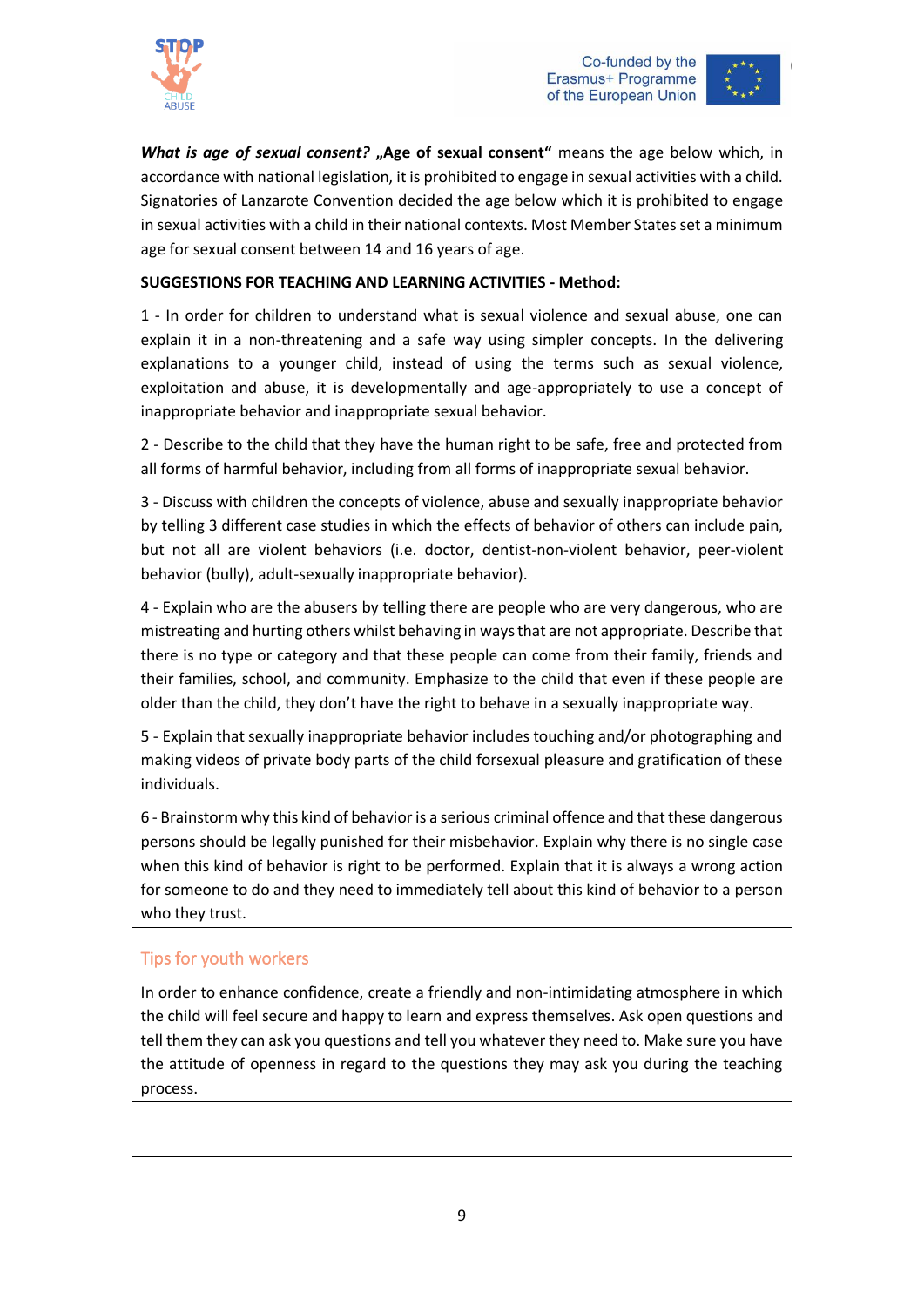



Supporting material

| Title:                       | World Health Organization - Violence against children                                                                                                                                                                                                                                                                                                                                                                                                                                    |
|------------------------------|------------------------------------------------------------------------------------------------------------------------------------------------------------------------------------------------------------------------------------------------------------------------------------------------------------------------------------------------------------------------------------------------------------------------------------------------------------------------------------------|
| <b>Description</b>           | This is the official website of World Health Organization and its work<br>in relation to ending violence against children. A May 2016 World<br>Health Assembly resolution endorsed the first ever WHO Global plan<br>of action on strengthening the role of the health system within a<br>national multisectoral response to address interpersonal violence, in<br>particular against women and girls, and against children                                                              |
| Link to resource:            | https://www.who.int/health-topics/violence-against-children#tab=tab_1                                                                                                                                                                                                                                                                                                                                                                                                                    |
| <b>Additional Resource 2</b> |                                                                                                                                                                                                                                                                                                                                                                                                                                                                                          |
| Title:                       | The Council of Europe - Children's Rights                                                                                                                                                                                                                                                                                                                                                                                                                                                |
| <b>Description</b>           | The Council of Europe protects and promotes the human rights of<br>everyone, including children. Based on the United Nations Convention<br>on the Rights of the Child, the European Convention on Human Rights<br>and other legal standards, the Council of Europe promotes and<br>protects the rights of 150 million children in Europe. Here you can find<br>legal as well as policy documents on human rights of children in<br>general, and in regards to sexual abuse specifically. |
| Link to resource:            | https://www.coe.int/en/web/children/publications<br>https://www.coe.int/en/web/children/sexual-violence                                                                                                                                                                                                                                                                                                                                                                                  |
| <b>Additional Resource 3</b> |                                                                                                                                                                                                                                                                                                                                                                                                                                                                                          |
| Title:                       | The United Nations Educational, Scientific and Cultural Organization<br>(UNESCO) - International technical guidance on sexuality education:<br>an evidence-informed approach                                                                                                                                                                                                                                                                                                             |
| <b>Description</b>           | In UNESCO's International technical guidance on sexuality education:<br>an evidence-informed approach you can find guidelines for teaching<br>concepts of violence and sexual abuse to children 9-12 years old.<br>One section of the International technical guidance on sexuality<br>education is intended for learners at primary school levels whilst<br>promoting a learner-centered approach to teaching in which the focus<br>of the instruction is on the learner.               |
| Link to resource:            | https://unesdoc.unesco.org/ark:/48223/pf0000260770                                                                                                                                                                                                                                                                                                                                                                                                                                       |
| <b>Sources</b>               |                                                                                                                                                                                                                                                                                                                                                                                                                                                                                          |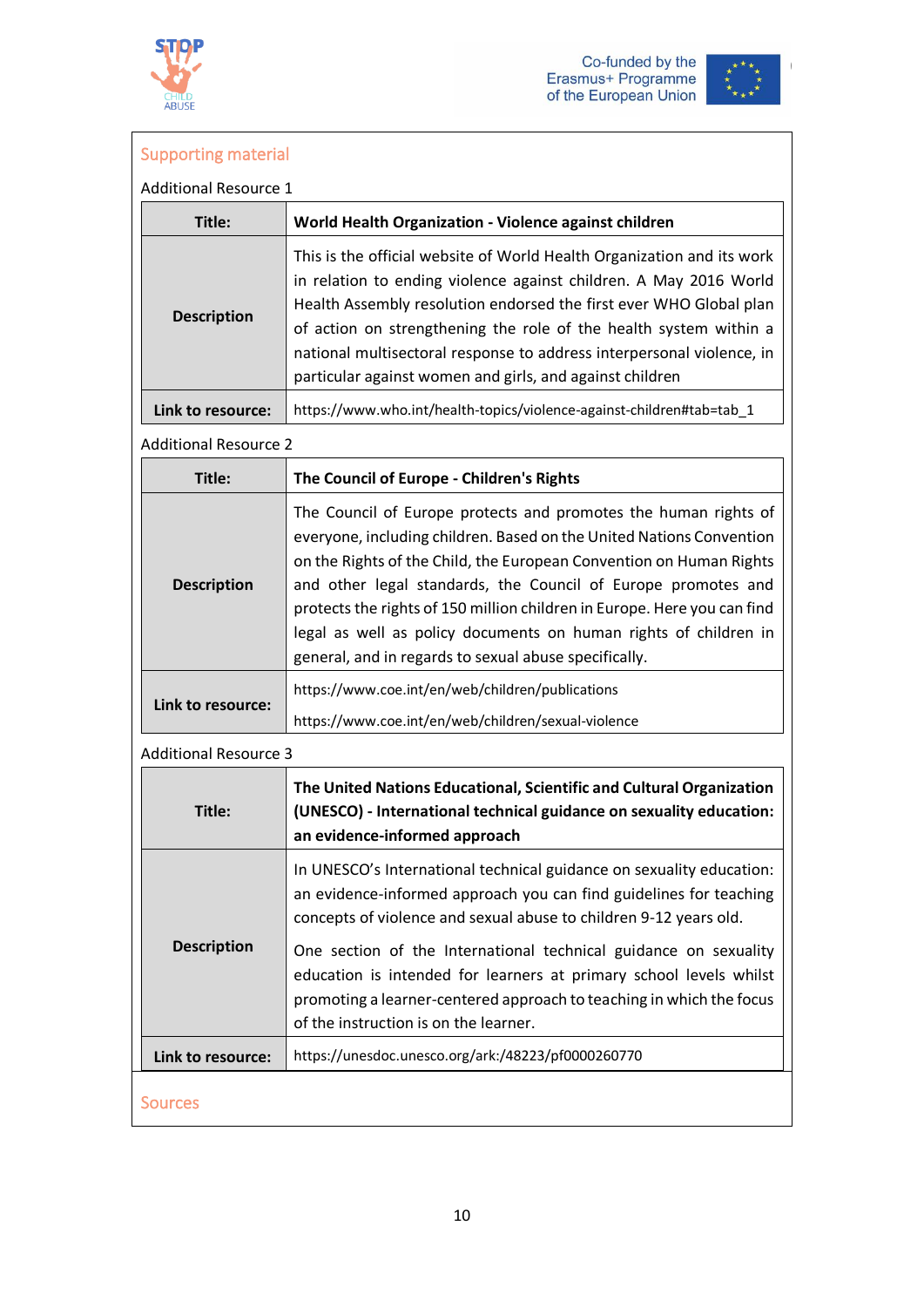



| Council<br>of<br>(2007).<br>Europe<br>Convention.<br>Lanzarote                                                                                                                                                                                                                                                                                                         |  |  |  |  |
|------------------------------------------------------------------------------------------------------------------------------------------------------------------------------------------------------------------------------------------------------------------------------------------------------------------------------------------------------------------------|--|--|--|--|
| https://www.coe.int/en/web/children/lanzarote-convention.<br>of<br>Date<br>access:<br>November 21 2020                                                                                                                                                                                                                                                                 |  |  |  |  |
| Consultation on Child Abuse Prevention (1999). World Health Organization. Violence and<br>Injury Prevention Team & Global Forum for Health Research. (1999). Report of the<br>Consultation on Child Abuse Prevention, 29-31 March 1999, WHO, Geneva. World<br>Health Organization. https://apps.who.int/iris/handle/10665/65900. Date of access:<br>19th November 2020 |  |  |  |  |
| International technical guidance on sexuality education: an evidence-informed approach,<br>UNESCO. https://unesdoc.unesco.org/ark:/48223/pf0000260770. Date of access:<br>November 21 2020                                                                                                                                                                             |  |  |  |  |
| children.<br><b>INTERPOL.</b><br>Our<br>crimes<br>against<br>response<br>to<br>https://www.interpol.int/en/Crimes/Crimes-against-children/Our-response-to-<br>crimes-against-children. Date of access: November 21 2020                                                                                                                                                |  |  |  |  |
| Guidelines for the health sector response to child maltreatment. Technical Report. World<br>Health Organization, 2019. Date of access: January 8 2021                                                                                                                                                                                                                  |  |  |  |  |
| Violence against children. World Health Organization. https://www.who.int/health-<br>topics/violence-against-children#tab=tab 1. Date of access: November 21 2020                                                                                                                                                                                                      |  |  |  |  |
| World report on violence and health: summary. Geneva, World Health Organization, 2002.<br>Date of access: January 8 2021                                                                                                                                                                                                                                               |  |  |  |  |
| Goodyear-Brown, P. 2012. Handbook of child sexual abuse: Identification, assessment, and<br>treatment. John Wiley & Sons, Inc. New Jersey.                                                                                                                                                                                                                             |  |  |  |  |
| For Every Child, Reimagine. UNICEF Annual Report 2019. New York: United Nations Children's<br>Fund (UNICEF), 2020.                                                                                                                                                                                                                                                     |  |  |  |  |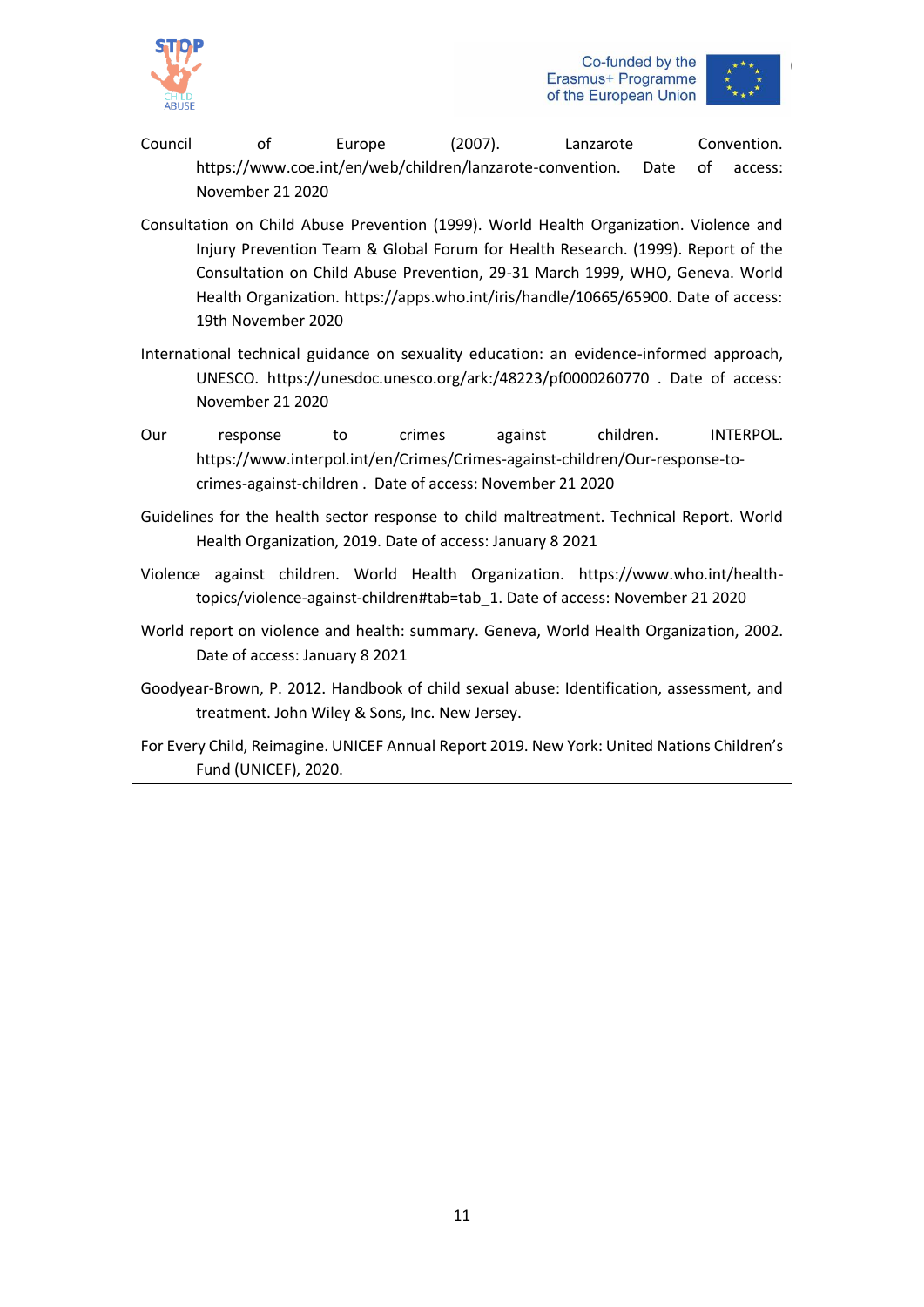



# Topic 1.2 – What is inappropriate sexual behavior and what is not?

### **Description**

The topic deepens the concept related to coercion, flirting vs. sexual harassment and consent (also in partner relationship) to define which are the limits of sexual abuse.

### Learning Outcomes

- To describe the definition and scope of child sexual abuse.
- To understand the dynamics and identify the risk factors associated with child sexual abuse.

If you are not exactly sure what sexual abuse is, you're not alone. To help identify abuse, identifying behaviors that are abusive can help determine what sexual abuse is. Sexual abuse does include both Touching and Non-Touching Behaviors. Any sexual touching between an adult and a child is sexual abuse. Sexual touching between children can also be sexual abuse when there is a significant age difference (often defined as 3 or more years) between the children or if the children are very different developmentally or size-wise. Sexual abuse does not have to involve penetration, force, pain, or even touching. If an adult engages in any sexual behavior (looking, showing, or touching) with a child to meet the adult's interest or sexual needs, it is sexual abuse. This includes the manufacture, distribution and viewing of child pornography (Stopitnow.org). Children and teens in all racial, religious, ethnic, gender and age groups, and at all socio-economic levels can be sexually abused. While there are risk factors that may increase the possibility of sexual abuse, sexual abuse is found in all types of families, communities and cultures. The impact of sexual abuse does not end when the abuse ends. Survivors of sexual abuse are at significantly greater risks for severe and chronic mental health issues, including alcoholism, depression, anxiety, PTSD and high-risk behaviors. While no child is immune, there are child and family characteristics that significantly heighten or lower the risk of sexual abuse. The following risk factors are based on reported and identified cases of abuse (Darkness to Live, 2014):

- Family structure is the most important risk factor in child sexual abuse. Children who live with two married biological parents are less likely to be abused. The risk increases where children live with step-parents or a single parent.
- Children living without either parent (foster children) are 10 times more likely to be sexually abused than children that live with both biological parents.
- Children who live with a single parent that has a live-in partner are at the highest risk; they are 20 times more likely to be victims of child sexual abuse than children living with both biological parents.
- We must not forget and neglect the extended family (grandparents, relatives, uncles, aunts, ...) who can also be abusers. It often happens that it is precisely the persons who could be characterized as persons of trust who are the potential abusers.
- Gender is also a major factor in sexual abuse. Females are five times more likely to be abused than males.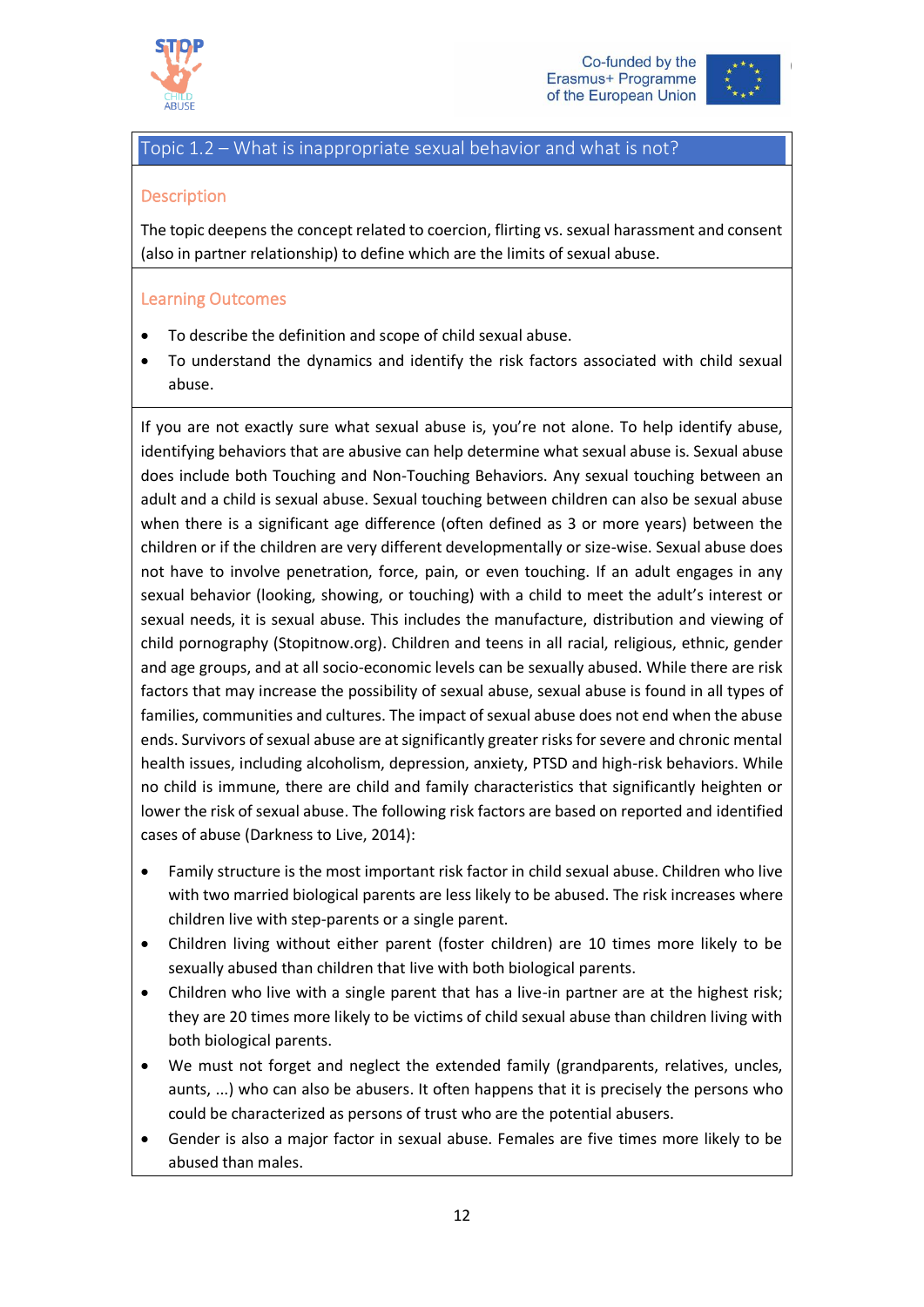



- The age of the male being abused also plays a part 8% of victims aged 12-17 are male. 26% of victims under the age of 12 are male.
- Age is a significant factor in sexual abuse. While there is risk for children of all ages, children are most vulnerable to abuse between the ages of 7 and 13.
- However, of children who are sexually abused, more than 20% are abused before the age of 8: a child older than 8 years old already has a conscience, however, a child younger than 8 years old can be a victim because they can be made to believe that it is a game.

# **CONSENT**

Consent is defined as a voluntary agreement to do something. When it comes to sex it's important for everyone involved to give/receive enthusiastic consent. Enthusiastic consent means everyone is into what's happening, and shows they're ready through words and actions. Establishing enthusiastic consent before and throughout sexual activity means everyone is on the same page and having fun together. Remember, if consent is not given by everyone involved, it's sexual violence. Children are not old enough or mature enough to give free and informed consent, which is agreement based upon a true understanding of the situation. Children are dependent upon adults. As a result, children can be exploited easily. Therefore, when an adult or adolescent sexually interacts with a child in any way, it is considered child sexual abuse. To protect children, such acts are severely punished.

#### **COERCION**

In any act of coercion, you are more or less forced to do something you do not want to do. Psychological coercion or pressuring can take many forms. At its mildest it involves insisting, nagging, and begging, such as "Please, just this once". More forceful means are shaming ("Don't act like a baby"), bullying ("Do as I say"), and threatening ("You'll pay for this"). Accusation ("You don't love me") and the threat of breaking up or withdrawal ("You won't see me again") are other ways of pressuring. By definition, sexual coercion is "the act of using pressure, alcohol or drugs, or force to have sexual contact with someone against his or her will" and includes "persistent attempts to have sexual contact with someone who has already refused." Think of sexual coercion as a spectrum or a range. It can vary from someone verbally begging you on to someone actually forcing you to have contact with them. It can be verbal and emotional, in the form of statements that make you feel pressure, guilt or shame.

#### **Flirting vs. sexual harassment**

A hand resting on the knee. A flirty text message. From the right person at the right time, they can make you feel great. But from the wrong person or at the wrong time, an innuendo-laden text becomes creepy and an unwanted touch can make you feel uncomfortable and ashamed.

| Flirting                                     | Sexual harassment                     |
|----------------------------------------------|---------------------------------------|
| Both sides are equally motivated             | It is motivated by a sense of power   |
| Both sides like it and are interested in it. | One side likes it, the other doesn't. |
| It makes you feel comfortable                | It makes you feel uncomfortable.      |
| You feel attractive and flattered            | You feel ashamed and attacked         |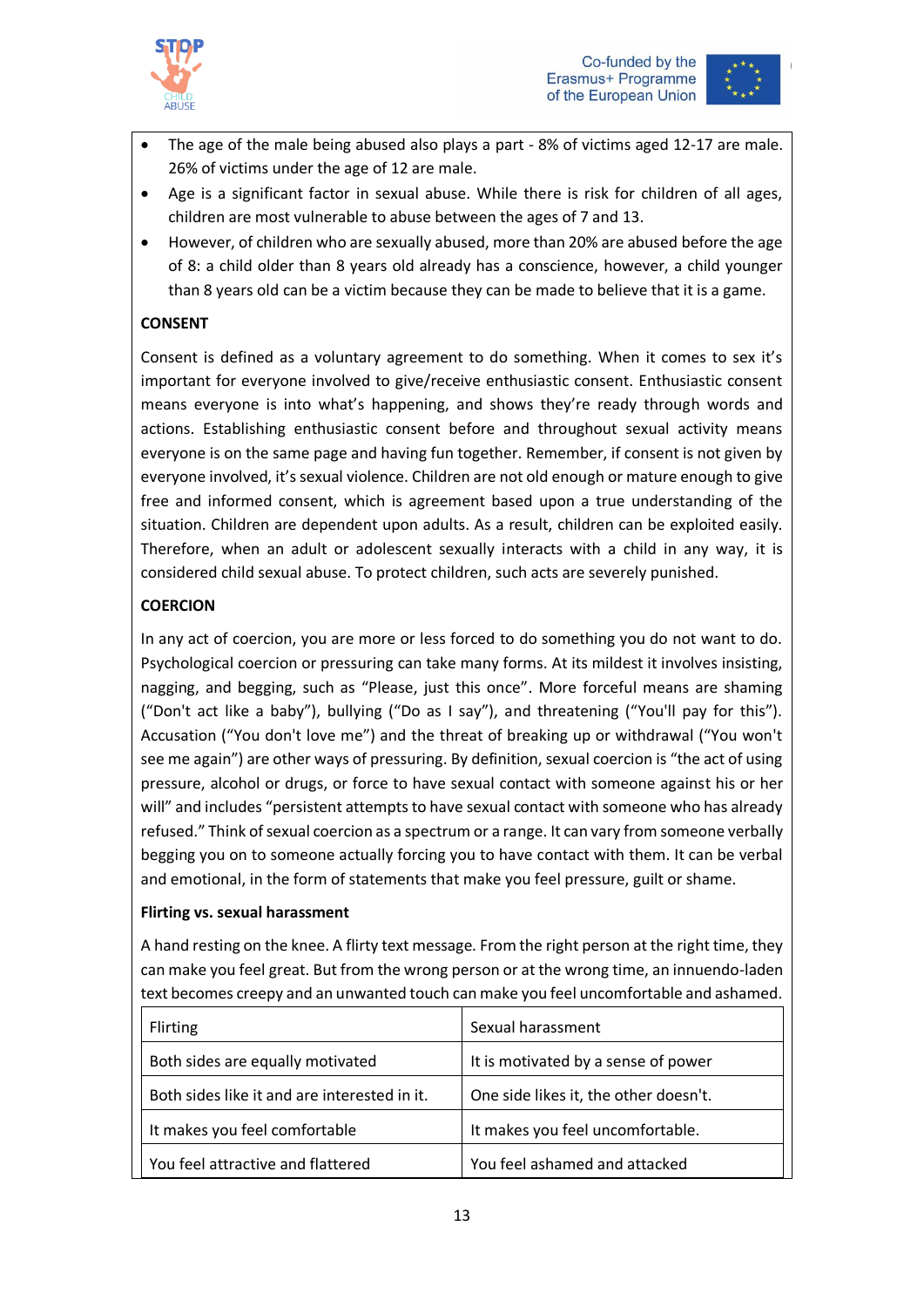



| It results in a positive self-image.                                 | It results in a negative self-image.                                                                                                                                             |
|----------------------------------------------------------------------|----------------------------------------------------------------------------------------------------------------------------------------------------------------------------------|
| It is an act in which both persons treat each<br>other with respect. | It is an act between two persons, in which<br>one person sees their feelings and desires as<br>important, and the feelings and desires of<br>the other person as unimportant and |
|                                                                      | secondary                                                                                                                                                                        |

For youth workers, is not easy to work and talk about this topic with children and young people, but it's very important. Also, it's responsible and can be overwhelming, so:

Apply knowledge to practice: While there is a lot that research doesn't yet tell us about sexually abusive behavior, there are some very helpful and well-established models of how abuse takes place which we can apply to our practice to make children safer. (see supporting material and other internet sources)

Look after yourself: The emotions aroused by working with cases of sexual abuse can be overwhelming. Using peer and supervisory support is key to keeping healthy in our work and containing the distress of those with whom we work.

# Tips for youth workers

Don't assume that a child will behave or react in any particular way. Every situation that involves child abuse is different, and every child responds differently. Simply being an available, responsible adult may provide the support a child needs.

# Supporting material

#### Additional Resource 1

| Title:             | The Scope of Child Sexual Abuse Definition and Fact Sheet                                   |
|--------------------|---------------------------------------------------------------------------------------------|
| <b>Description</b> | Free online article with statistic data and examples for child sexual<br>abuse              |
| Link to resource:  | https://www.stopitnow.org/faq/the-scope-of-child-sexual-abuse-definition-<br>and-fact-sheet |

#### Additional Resource 2

| Title:             | Child sexual abuse: key advice for (social) workers working in this<br>area                                                                                                                                                                                                                                                                                                                                |
|--------------------|------------------------------------------------------------------------------------------------------------------------------------------------------------------------------------------------------------------------------------------------------------------------------------------------------------------------------------------------------------------------------------------------------------|
| <b>Description</b> | Tips taken from a new hub on Community Care Inform Children about<br>intrafamilial child sexual abuse (CSA). The full hub covers the factors<br>that can make a child and family vulnerable to abuse, what<br>practitioners can do to support children and young people with the<br>difficult task of disclosure, and different ways of working with a child<br>and family after abuse has been disclosed. |
| Link to resource:  | https://www.communitycare.co.uk/2018/12/19/child-sexual-abuse-key-<br>advice-social-workers-working-area/                                                                                                                                                                                                                                                                                                  |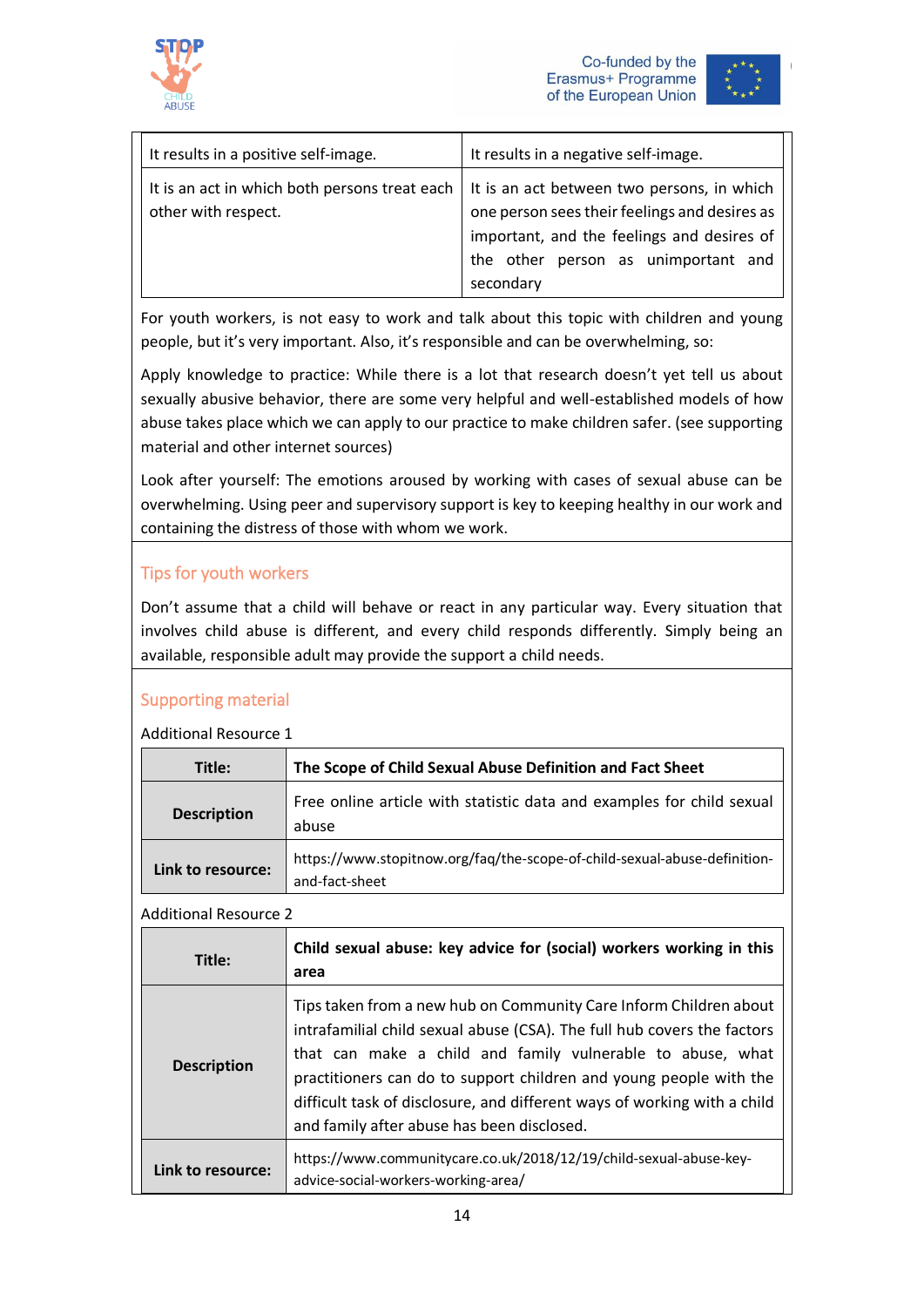



# **Sources**

Kidshelpphone.ca (2019). Consent: What it is and why it's important. https://kidshelpphone.ca/get-info/consent-what-it-and-why-its-important/ Meyers, J. E. B. (2011). The ASPAC handbook on child maltreatment (3rd ed.). Thousand Oaks, CA: SAGE Publications. Stopitnow.org (2019). The scope of child sexual abuse definition and fact sheet. https://www.stopitnow.org/faq/the-scope-of-child-sexual-abuse-definition-andfact-sheet CK-12 (2012). Sexual Abuse and Coercion. https://www.ck12.org/book/human-biologysexuality/section/6.1/ Love is respect (n.d.). What is sexual coercion?. <https://www.loveisrespect.org/resources/what-is-sexual-coercion/> Darkness to Live (2014). CHILD SEXUAL ABUSE STATISTICS The Issue of Child Sexual Abuse.

https://www.cc-cac.org/wp-content/uploads/2020/04/all\_statistics\_20150619.pdf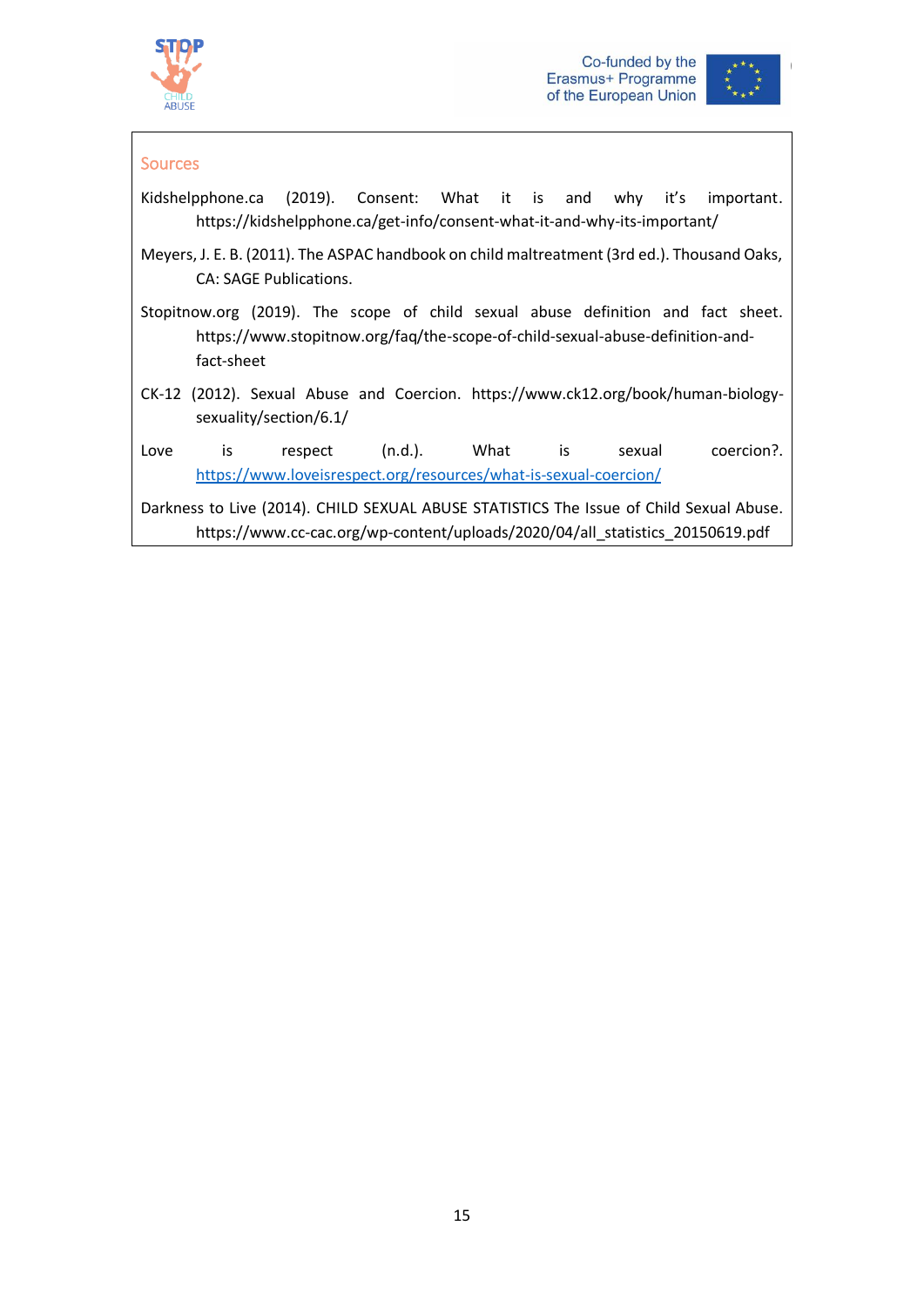



# Topic 1.3 – Forms of sexual abuse

# Topic description

Topic 3 aims to distinguish the different types and forms of child sexual abuse both online and offline, and the circumstances in which they may occur.

Learning Outcomes

- To know the definition of different types and forms of child contact and non-contact sexual abuse.
- To understand that child sexual abuse may happen in different contexts and circumstances.
- To be able to demonstrate the ability to explain, analyze and recognize different types and forms of inappropriate sexual behavior.

#### Read

All forms of sexual abuse can be put into two categories: physical or contact and non-physical or non-contact sexual abuse.

This is why all forms of sexual abuse can happen in person and online via the Internet.

When sexual abuse happens in person, it can take different forms, such as situations when the perpetrator:

- Forces a child to participate in sexual activities.
- Touches the body of a child (in the cases the child has or hasn't their clothes on).
- Penetrates a child with a part of their body or using external object.
- Makes or tricks a child into undressing.
- Makes or tricks a child into touching them or someone else.

The abusive and inappropriate sexual behaviors can take forms of kissing, touching, oral sex etc.

A child is at risk of sexual abuse in the situations where the perpetrator doesn't physically touch the child.

Sexual abuse happens in its non-physical or non-contact form and it can happen in person and online.

Non-physical or non-contact form of sexual abuse can manifest in many ways, such as situations when the perpetrator:

- Exposes a child to activities of sexual nature.
- Forces a child to masturbate.
- Makes photos or videos of a child and/or distributes them physically and/or online.
- Shows photos or videos with pornographic content to the child.
- Shows intimate parts of their body to the child.
- Secretly watches at (spies on) a child in their private and/or public spaces.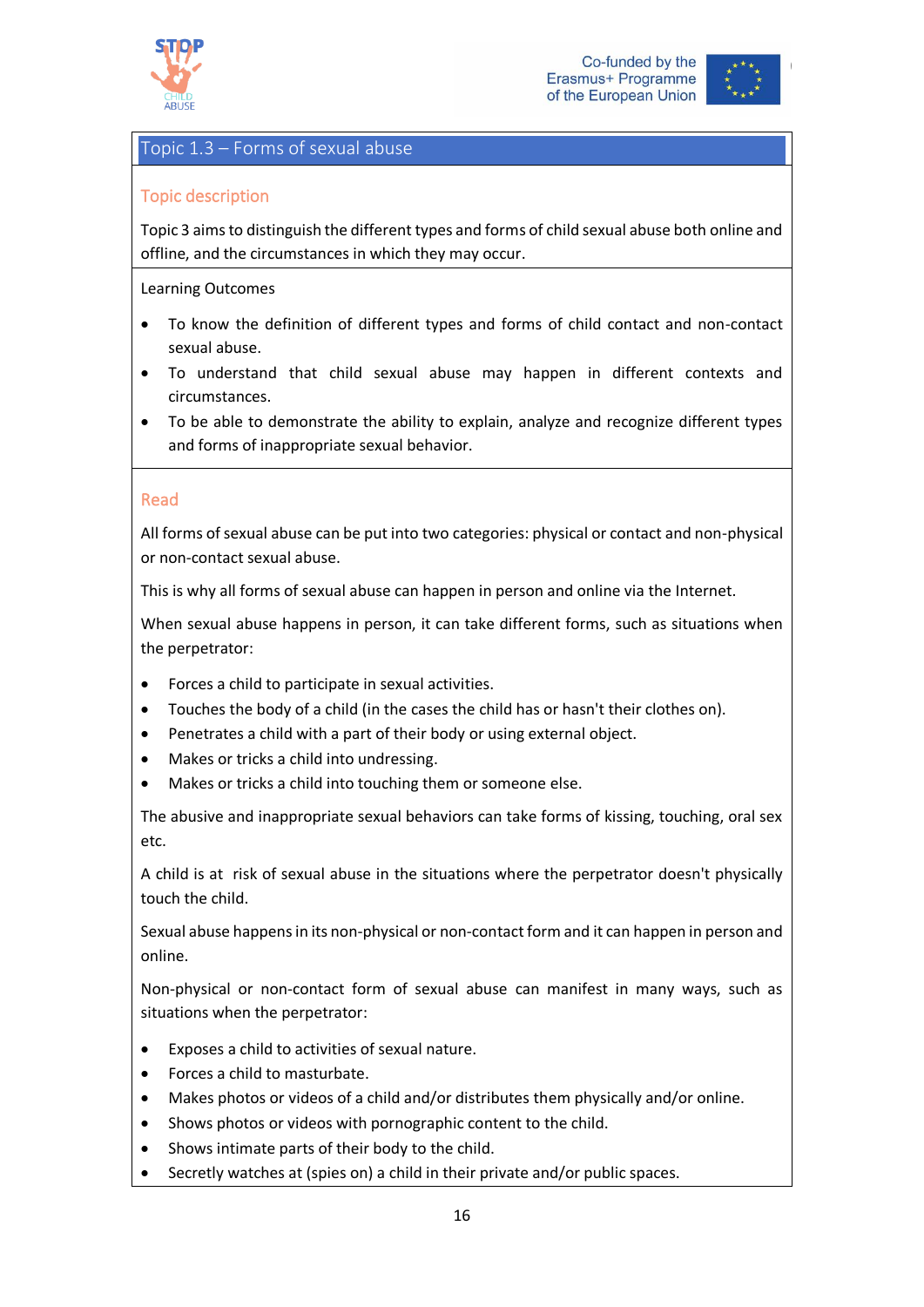



• Forces or tricks a child to be involved into sexual activity through conversations, via the Internet and using digital technology.

### **SUGGESTIONS FOR TEACHING AND LEARNING ACTIVITIES**

#### **Method:**

1. The case studies given below can be used for better understanding the different forms and types of sexually inappropriate behavior.

1) A school football teacher continuously rubs his hands on the bodies of football players when training them and watches boys undressing when they are going to take a shower after the football class is over. He also walks around with his mobile phone and shoot pictures when the football team is undressing. He sometimes shows photos of nude persons to the players.

2) Uncle hugs his nephew (give a name) and cuddles her/him. He/she doesn't like it and asks her/his uncle to stop hugging and cuddling her/him, but even though he/she doesn't like it, uncle continues to do it. Uncle is making fun of him/her and shooting a video while he/she is expressing dislike. Uncle says it is for his Internet family photo gallery.

3) Older neighbor from the building tells a younger neighbor to take off his/her clothes in front of them in order to take a photo. They say to younger neighbor that if they don't listen and do what they say that they will steal their bike and beat them. The younger neighbor fears the older neighbor and does what they told them. The younger neighbor feels very ashamed and doesn't tell anyone about what happened and keeps it as a secret.

4) Parents of a 13-year-old boy hire a home teacher while they are at work. Home teacher proposed to play an educational quiz on the computer. After they're finished learning lessons, the teacher proposed to play a new fantastic computer mimic game with the boy - but only if they don't say to anyone about it. The teacher asks the boy to take their T-shirt off – because it is a rule of a game. Then, she asks them to sit in their lap to play a game together. The computer game is displaying videos and photos of naked persons wearing no clothes. The teacher asks the boy to touch them in the same way as it is in the computer game - because it is a part of the mimic game – and starts to touch their private body parts and talks to the boy about how it makes them feel good and excited.

2. At the end of the case study, you can give to children a list of questions in order to initiate discussion.

#### **Example**

#### QUESTIONS

1) Can you identify sexually inappropriate behavior in the story?

What are the ways in which the character in the story is being mistreated or abused?

2) Can you share some of your thoughts and feelings when reading/listening to the story?

3) Can you think of any other ways in which children and youth can be inappropriately sexually related to?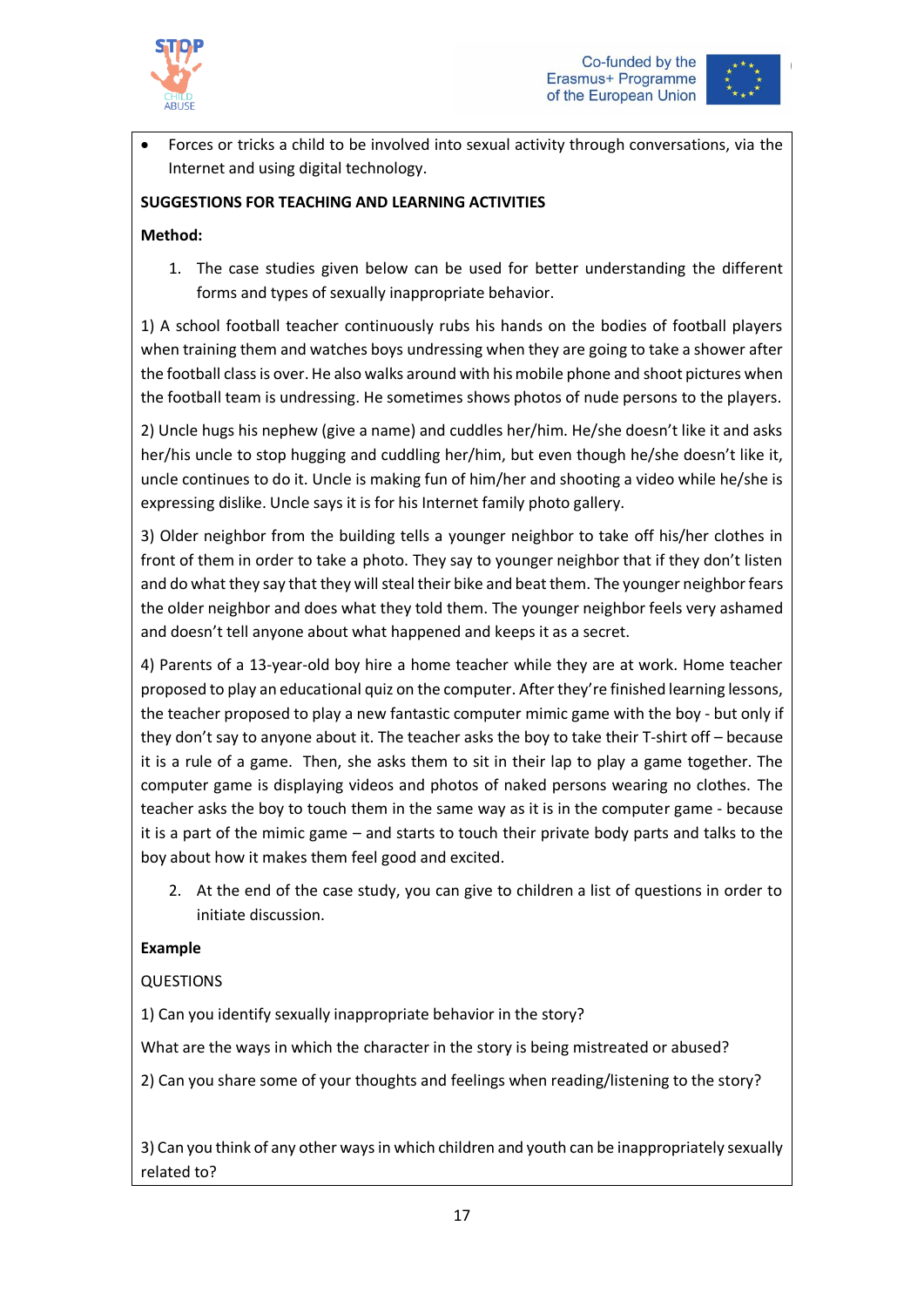



Suggestion: situations in which a child is being continuously observed.

3. According to the list of forms of sexual abuse and its two categories - physical or contact and non-physical or non-contact sexual abuse, as well as different contexts in which it can happen – provide the child with feedback and further explanations in order to teach them how to protect themselves.

# Tips for youth workers

If a character in a case study is a girl, you can explain that boys too may face sexual abuse (and vice versa).

- Ask a child to think of the examples.
- Ask a child to provide examples with both female and male victims.

| <b>Supporting material</b>                                                                                                                                                |                                                                                                                                                                                                                                                                                                                                                                                                                                 |  |  |  |
|---------------------------------------------------------------------------------------------------------------------------------------------------------------------------|---------------------------------------------------------------------------------------------------------------------------------------------------------------------------------------------------------------------------------------------------------------------------------------------------------------------------------------------------------------------------------------------------------------------------------|--|--|--|
| <b>Additional Resource 1</b>                                                                                                                                              |                                                                                                                                                                                                                                                                                                                                                                                                                                 |  |  |  |
| Title:                                                                                                                                                                    | The International Criminal Police Organization (INTERPOL) - The<br>Terminology Guidelines for the Protection of Children from Sexual<br><b>Exploitation and Sexual Abuse - Luxembourg Guidelines</b>                                                                                                                                                                                                                            |  |  |  |
| <b>Description</b>                                                                                                                                                        | The Terminology Guidelines for the Protection of Children from Sexual<br>Exploitation and Sexual Abuse, also known as the Luxembourg<br>Guidelines, offer clear guidance on how to navigate the complex<br>lexicon of terms commonly used when addressing the exploitation<br>and sexual abuse of children.<br>The Luxembourg Guidelines were developed by a group of 18<br>international partners, including INTERPOL.         |  |  |  |
| Link to resource:                                                                                                                                                         | https://www.interpol.int/en/Crimes/Crimes-against-children/Appropriate-<br>terminology                                                                                                                                                                                                                                                                                                                                          |  |  |  |
| <b>Additional Resource 2</b>                                                                                                                                              |                                                                                                                                                                                                                                                                                                                                                                                                                                 |  |  |  |
| Title:                                                                                                                                                                    | The Council of Europe - Children's Rights                                                                                                                                                                                                                                                                                                                                                                                       |  |  |  |
| <b>Description</b>                                                                                                                                                        | The Council of Europe protects and promotes the human rights of<br>everyone, including children. Based on the United Nations Convention<br>on the Rights of the Child, the European Convention on Human Rights<br>and other legal standards, the Council of Europe promotes and<br>protects the rights of 150 million children in Europe. Here you can find<br>additional educational materials on forms of child sexual abuse. |  |  |  |
| Link to resource:                                                                                                                                                         | https://www.coe.int/en/web/children/publications<br>https://www.coe.int/en/web/children/sexual-violence                                                                                                                                                                                                                                                                                                                         |  |  |  |
| <b>Sources</b>                                                                                                                                                            |                                                                                                                                                                                                                                                                                                                                                                                                                                 |  |  |  |
| What                                                                                                                                                                      | abuse?.<br>NSPCC.<br>is<br>sexual                                                                                                                                                                                                                                                                                                                                                                                               |  |  |  |
| https://web.archive.org/web/20160107012829/https://www.nspcc.org.uk/preventi<br>ng-abuse/child-abuse-and-neglect/child-sexual-abuse/. Date of access: November 21<br>2020 |                                                                                                                                                                                                                                                                                                                                                                                                                                 |  |  |  |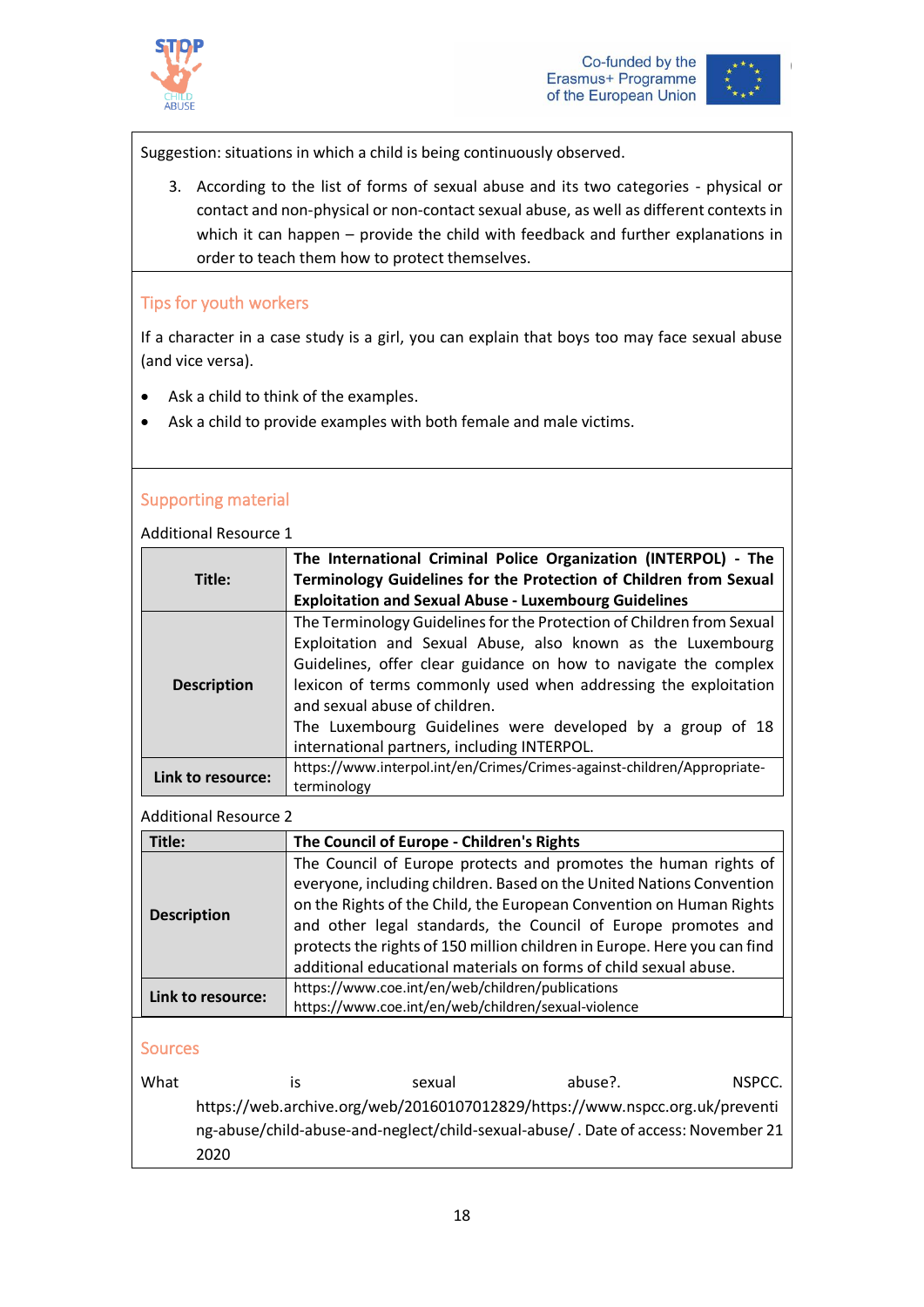



| Council                                                                                                                                    |          | of<br>https://www.coe.int/en/web/children/lanzarote-convention.                                                                          | Europe  | (2007). |       | Lanzarote                | Convention.                                                                                                                                                                                                                                                                                                                                                 |
|--------------------------------------------------------------------------------------------------------------------------------------------|----------|------------------------------------------------------------------------------------------------------------------------------------------|---------|---------|-------|--------------------------|-------------------------------------------------------------------------------------------------------------------------------------------------------------------------------------------------------------------------------------------------------------------------------------------------------------------------------------------------------------|
|                                                                                                                                            | 1999,    | WHO,                                                                                                                                     | Geneva. |         | World | Health                   | Consultation on Child Abuse Prevention (1999: Geneva, Switzerland). World Health<br>Organization. Violence and Injury Prevention Team & Global Forum for Health<br>Research. (1999). Report of the Consultation on Child Abuse Prevention, 29-31 March<br>Organization.<br>https://apps.who.int/iris/handle/10665/65900. Date of access: 19th November 2020 |
|                                                                                                                                            |          | access: November 21 2020                                                                                                                 |         |         |       |                          | International technical guidance on sexuality education: an evidence-informed<br>approach, UNICEF. https://unesdoc.unesco.org/ark:/48223/pf0000260770. Date of                                                                                                                                                                                              |
| Our                                                                                                                                        | response | https://www.interpol.int/en/Crimes/Crimes-against-children/Our-response-to-<br>crimes-against-children. Date of access: November 21 2020 | to to   |         |       | crimes against children. | INTERPOL.                                                                                                                                                                                                                                                                                                                                                   |
|                                                                                                                                            |          | topics/violence-against-children#tab=tab 1. Date of access: November 21 2020                                                             |         |         |       |                          | Violence against children. World Health Organization. https://www.who.int/health-                                                                                                                                                                                                                                                                           |
| Goodyear-Brown, P. 2012. Handbook of child sexual abuse: Identification, assessment, and<br>treatment. John Wiley & Sons, Inc. New Jersey. |          |                                                                                                                                          |         |         |       |                          |                                                                                                                                                                                                                                                                                                                                                             |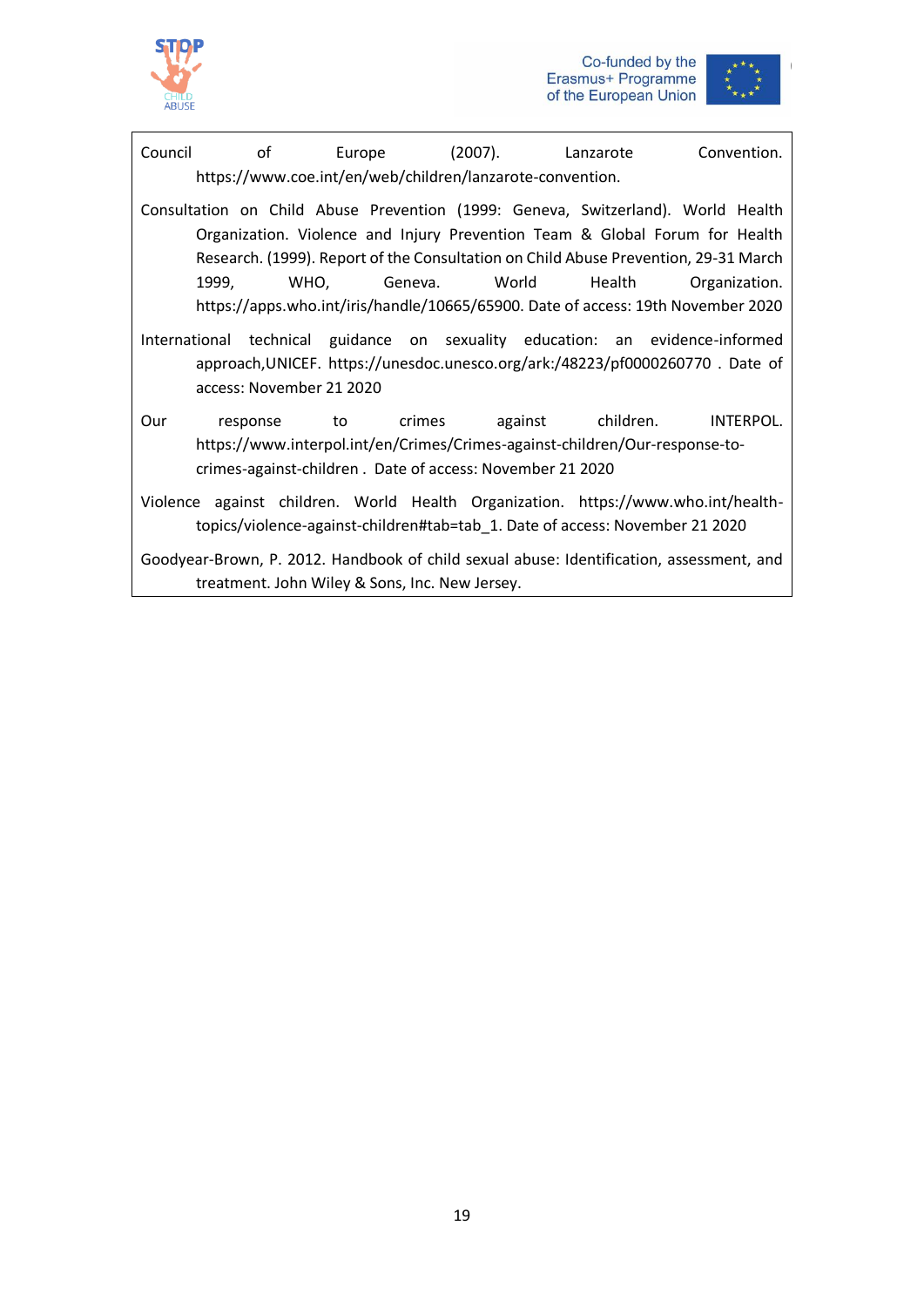



# Topic 1.4 – Signs of sexual abuse

# Topic description

Topic 4 will deal with the specific signs and symptoms related to the different forms of child sexual abuse and how to recognize them.

# Learning Outcomes

- To understand that there are common signs of child sexual abuse as well as understand that some signs are not so obvious.
- To be able to define and describe different behavioral, emotional and physical signs and symptoms of child sexual abuse and to associate them with different types and forms of sexual abuse.
- To be more confident in their ability to detect and respond to the specific signs of child sexual abuse and more able to cope with their emotions and feelings in case of child sexual abuse.

#### Read

After we understand what violence and child sexual abuse are, and knowing their different forms and situations in which they can occur, it is critical to learn and understand what are common behavioral, emotional and physical signs of child sexual abuse. They are alerting or warning us that we need to give more attention to a particular situation. As child sexual abuse is a complex phenomenon and every case or situation is unique, they might indicate to you that sexual abuse or that other psychological or physical traumatic events happened. A sign by itself doesn't prove that sexual abuse happened, but points to us that something needs more attention. Here is a list of possible signs that might indicate to child sexual abuse.

| <b>Physical signs</b>                                                                                                 | <b>Emotional and behavioral signs</b>                                                                                                                                              |
|-----------------------------------------------------------------------------------------------------------------------|------------------------------------------------------------------------------------------------------------------------------------------------------------------------------------|
| A sexually transmitted infection and disease                                                                          | Changes in eating habits and having eating<br>disturbances (overeating or under-eating)                                                                                            |
| Genital and/or anal bleeding                                                                                          | Changes in sleeping habits and having sleep<br>disturbances (i.e. having nightmares, fears<br>to fall asleep)                                                                      |
| Unusual scars on the body such as bruises<br>and irritations around mouth, hands, legs,<br>and genital and anal areas | Changes in mood, personality, and behavior<br>- such as being aggressive, harmful to<br>themselves and/or others, being more<br>upset and irritated, shy, withdrawn, and<br>clingy |
| Signs of blood on the underwear, bed sheets<br>and clothes                                                            | Displaying excessive worry, new fears<br>(especially related to a certain person or<br>group of people) and/or compulsive<br>behaviors                                             |
| Having difficulties while sitting and walking<br>because of the trauma in genital and anal<br>areas                   | Anxiety, depression, feelings of shame and<br>guilt                                                                                                                                |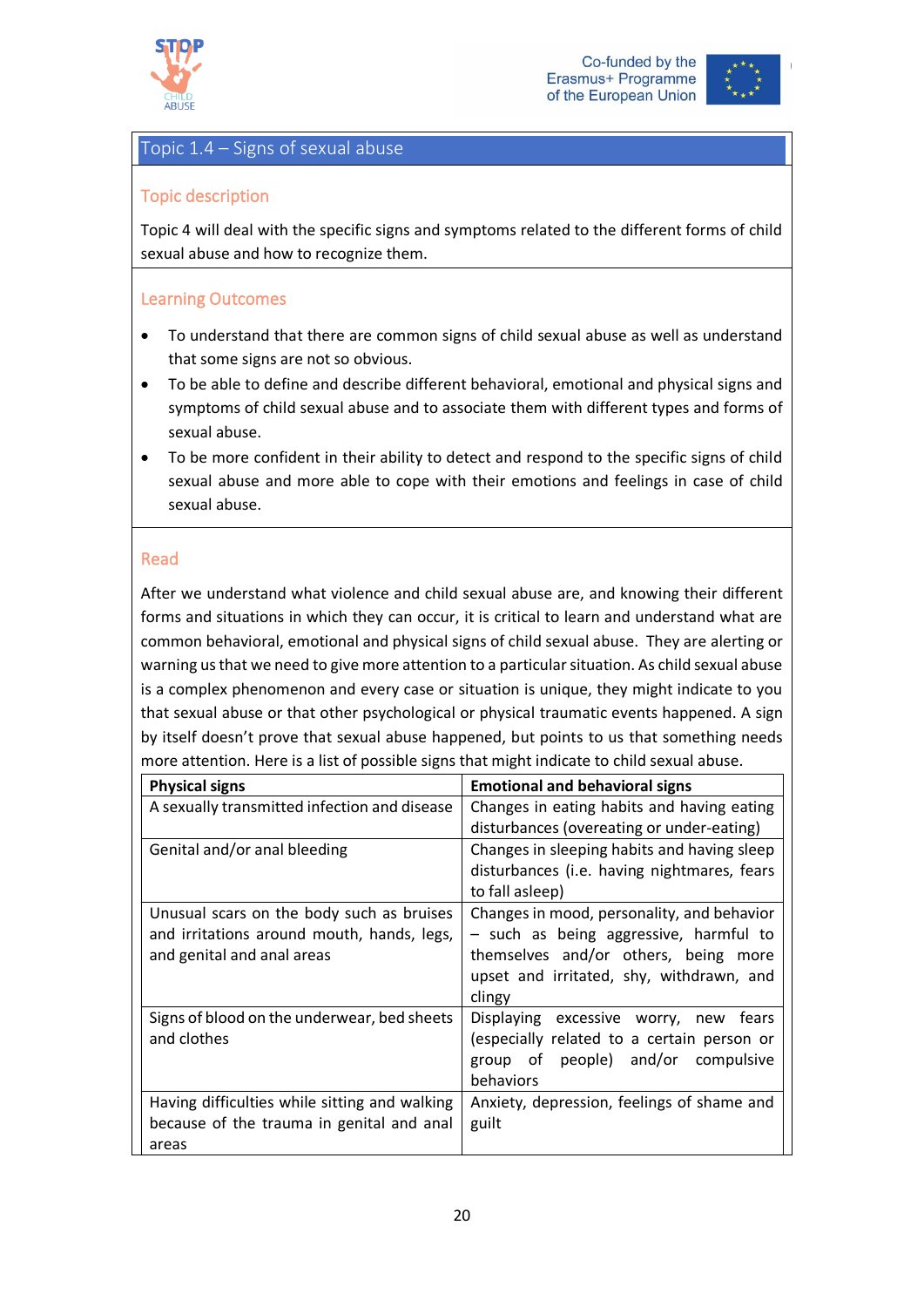



| Having difficulties during urinating or<br>defecation                                              | Inability to concentrate                                                                                                      |  |
|----------------------------------------------------------------------------------------------------|-------------------------------------------------------------------------------------------------------------------------------|--|
| Psychosomatic symptoms such<br>as<br>abdominal and head pains, and other<br>psychosomatic symptoms | Eyes cast downward when talking about the<br>topic                                                                            |  |
|                                                                                                    | Problems in school and having difficulties<br>(difficulties<br>with<br>learning<br>with<br>concentrations, lower grades etc.) |  |
|                                                                                                    | Age-inappropriate (especially<br>sexual<br>behavior) and/or regressive behavior                                               |  |
|                                                                                                    | Changes in language and vocabulary, using<br>words inappropriate to their age                                                 |  |
|                                                                                                    | Not wanting to be alone with certain<br>persons and/or frightened to spend time<br>with someone whom they know                |  |
|                                                                                                    | Loss or lowering the level of interest to<br>engage in school, leisure activities, and time<br>with friends                   |  |
|                                                                                                    | Being secretive and holding secrets                                                                                           |  |
|                                                                                                    | Spending lots of time alone and being<br>extremely quiet                                                                      |  |
|                                                                                                    | Child having unexplained money and gifts of<br>unknown source.                                                                |  |

#### **SUGGESTIONS FOR TEACHING AND LEARNING ACTIVITIES - Method:**

1. The case studies given below can be used for better understanding of different signs and symptoms of sexual abuse.

"Peter observes behavior that is very unusual for their classmate Ivan. Ivan, who is usually always cheerful, has been extremely quiet and unsocial for the last few days. They even avoid eye contact. When someone approaches them, they avoid physical contact, especially hugging. They stopped using a computer which was their favorite hobby. During physical education class, they change clothes in the toilette alone and not with everyone in the dressing room. When other classmates approach Ivan, Ivan gets very angry. Also, Ivan starts to get lower grades and usually he is an excellent pupil."

- 2. After telling this case study, you can give to children a list of questions in order to initiate discussion. You can lead a child by telling that the story reveals a few different signs of inappropriate sexual behavior, and that some of the signs that we can notice are more obvious and some of them are less obvious, but they are pointing to us that something is not quite right. You can ask a child how they think someone can recognize a child being sexually inappropriately acted towards, and why.
- Being extremely unsocial, avoiding physical and eye contact, changing clothes alone during physical classes.
- Being angry, acting out in the class, being extremely quiet.
- Or all of the above.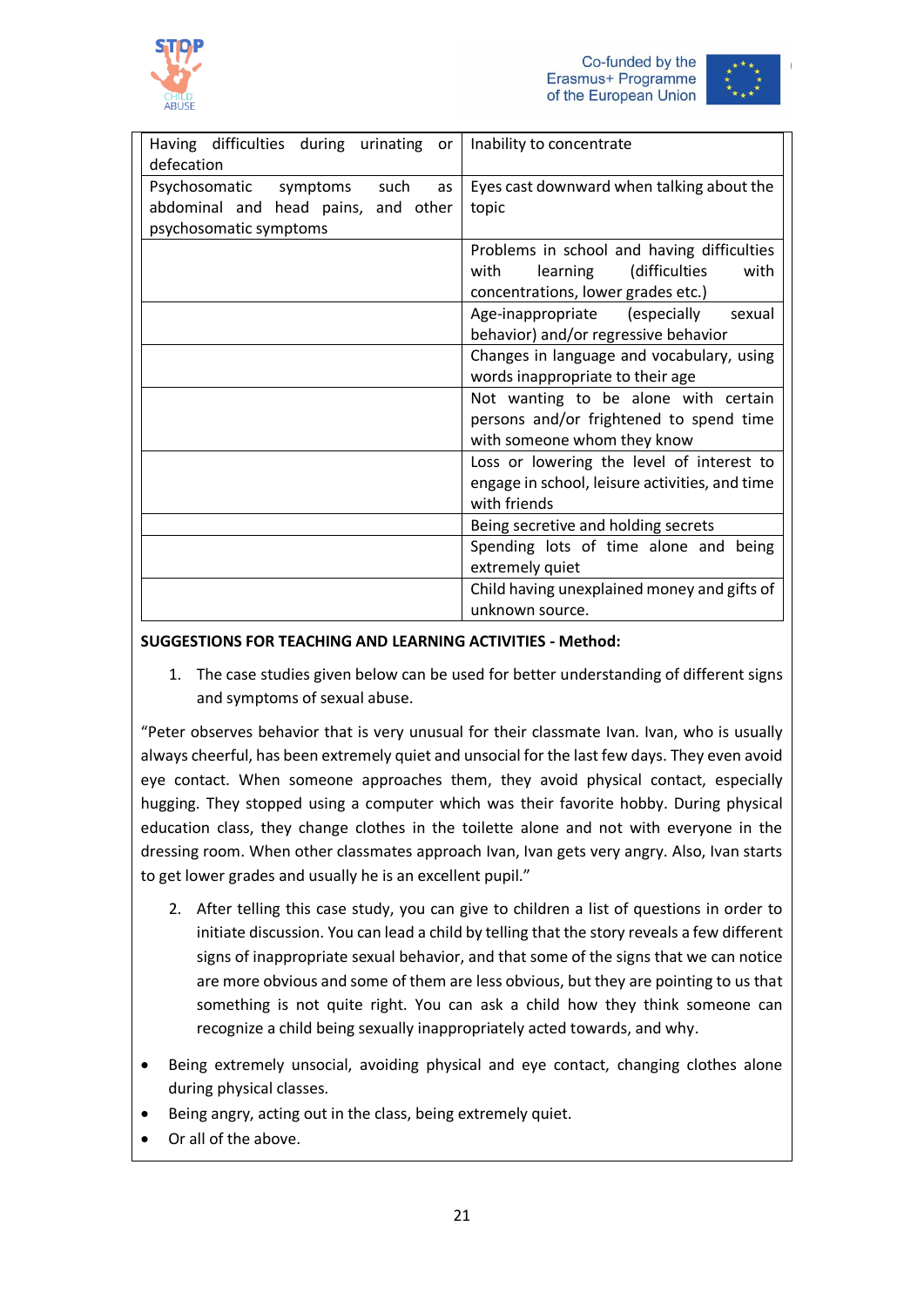



According to the list of common physical signs and behavioral and emotional signs of child sexual abuse, you can provide a child with feedback on their answers.

# Tips for youth workers

If the younger child mimics sexual activities, when they mimic sexual intercourse, it is always a warning sign. This behavioral sign is having high correlation with children being sexually abused. According to evolutionary psychology, if the child is less than 3 years old, it is a normal behavior as a sign of exploration of the body.

You are obliged to report, whoever the suspected victim may be and whoever the suspected perpetrator may be. Always have in mind that the child's best interests must be your primary consideration.

# Supporting material

Additional Resource 1

| Title:            | The Council of Europe - Children's Rights                                                                                                                                                                                                                                                                                                                                                                                       |
|-------------------|---------------------------------------------------------------------------------------------------------------------------------------------------------------------------------------------------------------------------------------------------------------------------------------------------------------------------------------------------------------------------------------------------------------------------------|
| Description       | The Council of Europe protects and promotes the human rights of<br>everyone, including children. Based on the United Nations Convention<br>on the Rights of the Child, the European Convention on Human Rights<br>and other legal standards, the Council of Europe promotes and<br>protects the rights of 150 million children in Europe. Here you can find<br>additional educational materials on signs of child sexual abuse. |
|                   |                                                                                                                                                                                                                                                                                                                                                                                                                                 |
| Link to resource: | https://www.coe.int/en/web/children/sexual-violence                                                                                                                                                                                                                                                                                                                                                                             |

# Sources:

- Council of Europe (2007). Lanzarote Convention. https://www.coe.int/en/web/children/lanzarote-convention. Date of access: November 21 2020
- Consultation on Child Abuse Prevention (1999: Geneva, Switzerland). World Health Organization. Violence and Injury Prevention Team & Global Forum for Health Research. (1999). Report of the Consultation on Child Abuse Prevention, 29-31 March 1999, WHO, Geneva. World Health Organization. https://apps.who.int/iris/handle/10665/65900. Date of access: 19th November 2020
- International technical guidance on sexuality education: an evidence-informed approach. UNICEF. https://unesdoc.unesco.org/ark:/48223/pf0000260770 . Date of access: November 21 2020
- Our response to crimes against children. INTERPOL. https://www.interpol.int/en/Crimes/Crimes-against-children/Our-response-tocrimes-against-children . Date of access: November 21 2020
- Violence against children. World Health Organization. https://www.who.int/healthtopics/violence-against-children#tab=tab\_1. Date of access: November 21 2020
- Goodyear-Brown, P. 2012. Handbook of child sexual abuse: Identification, assessment, and treatment. John Wiley & Sons, Inc. New Jersey.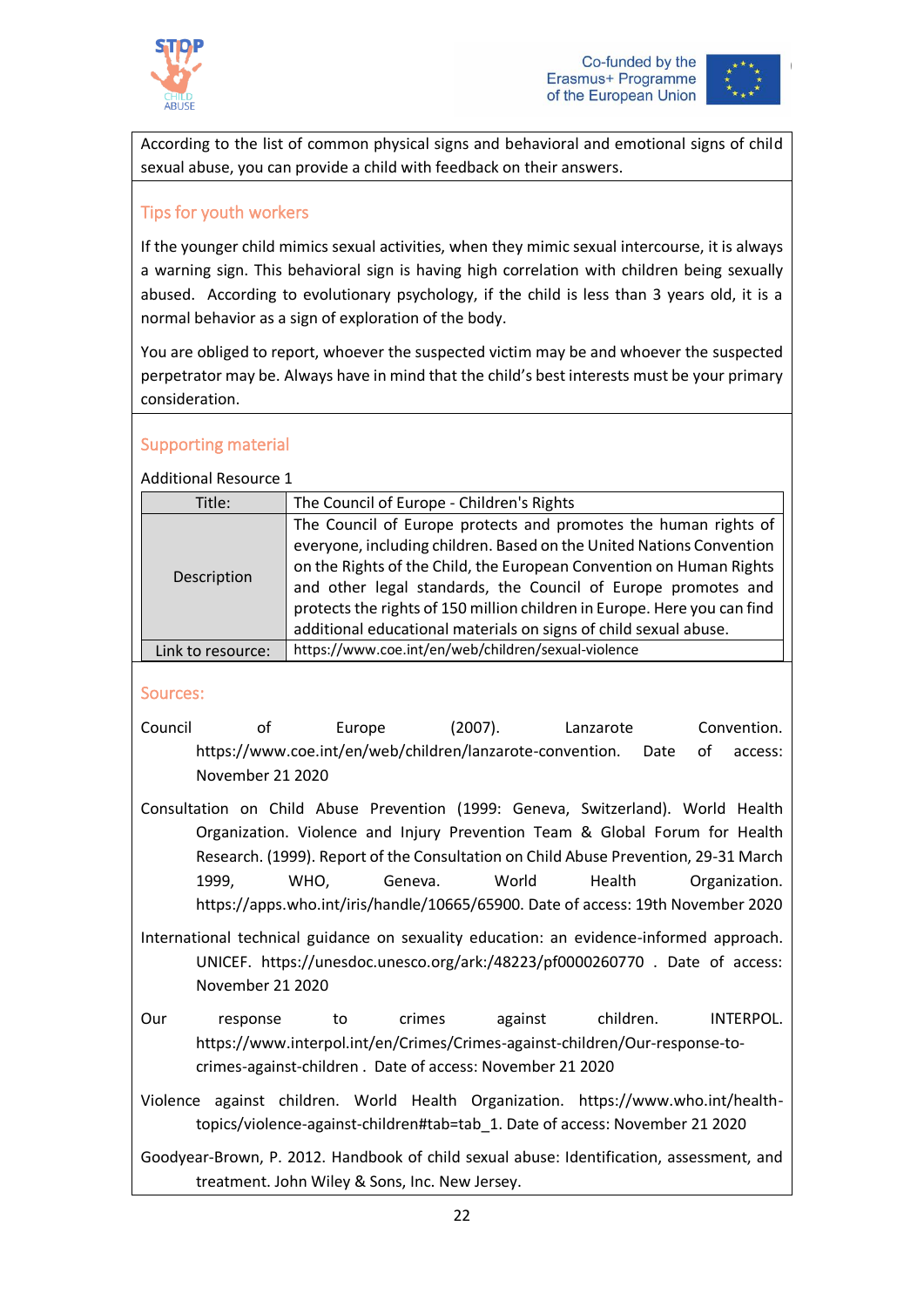

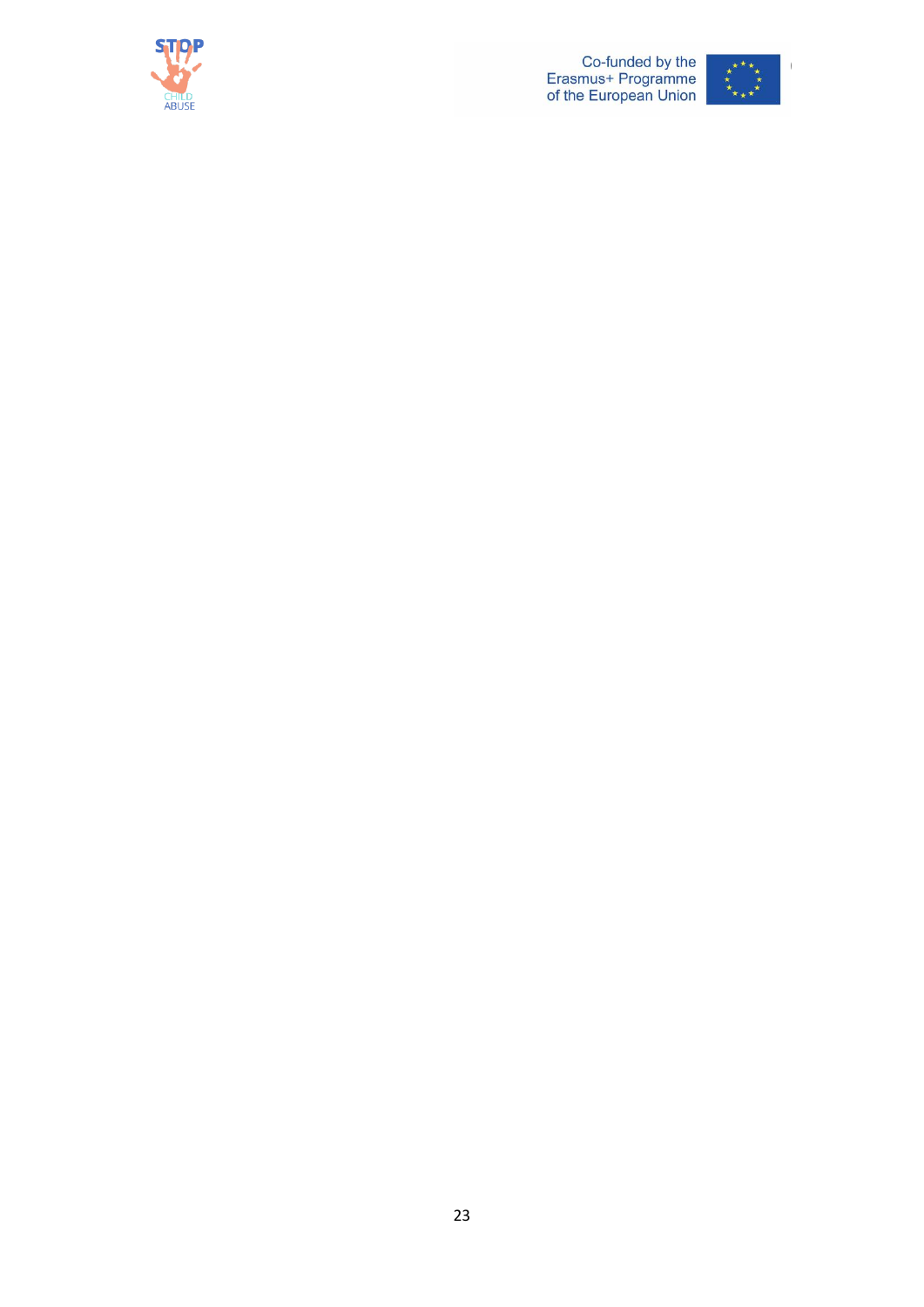



# Topic 1.5 – How to prevent sexual abuse - promote youth safety and react

### **Description**

The topic will present how to balance caution and caring and things you can do to help keep them safe.

#### Learning Outcomes

- To learn how to prevent, detect, respond to and report cases of disclosed or suspected child sexual abuse.
- To learn to monitor potential risk situations and harmful behaviors.

#### Read

Sexual abuse of defendants/offenders, whether adult or juvenile, in community corrections violates the law. It also violates their basic human rights, impedes the likelihood of their successful reentry into the community, and violates the Government's legal obligation to provide safe and humane community corrections supervision. Youth-serving organizations strive to create a safe environment for youth, employees, and volunteers so that youth can grow, learn, and have fun. Part of creating a safe environment is making sure that youth are not harmed in any way while participating in organization-sponsored activities. One risk in any organization working directly with youth is child sexual abuse. It is vital that organizations create a culture where child sexual abuse is discussed, addressed, and prevented.

The same dynamics that create a nurturing environment, and may ultimately protect against child sexual abuse, can also open the doors to sexually abusive behaviors. Research has shown that youth who are emotionally insecure, needy, and unsupported may be more vulnerable to the intentions **[EK3]**of offenders.

By promoting close and caring relationships between youth and adults, organizations can help youth feel supported and loved and, thus, reduce their risk of child sexual abuse. But that same closeness between a young person and an adult can also provide the opportunity for abuse to occur.

When developing policies for child sexual abuse prevention, organizations must balance the need to keep youth safe with the need to nurture and care for them.

All adults and adolescents need to know that child sexual abuse is a crime that often causes severe damage to children, that help is available for those who seek it, and that children can never consent to sexual activity. Further, a comprehensive prevention strategy should include increasing parents' and other caregivers' awareness and knowledge of protective measures they can take on behalf of their children. A powerful public education message must be transmitted to the general public, encouraging society to recognize that child sexual abuse is both everyone's problem and responsibility. The goal of such public education efforts is to eliminate any tolerance for sexual abuse or confusion over what society condones as appropriate interactions between adults and children.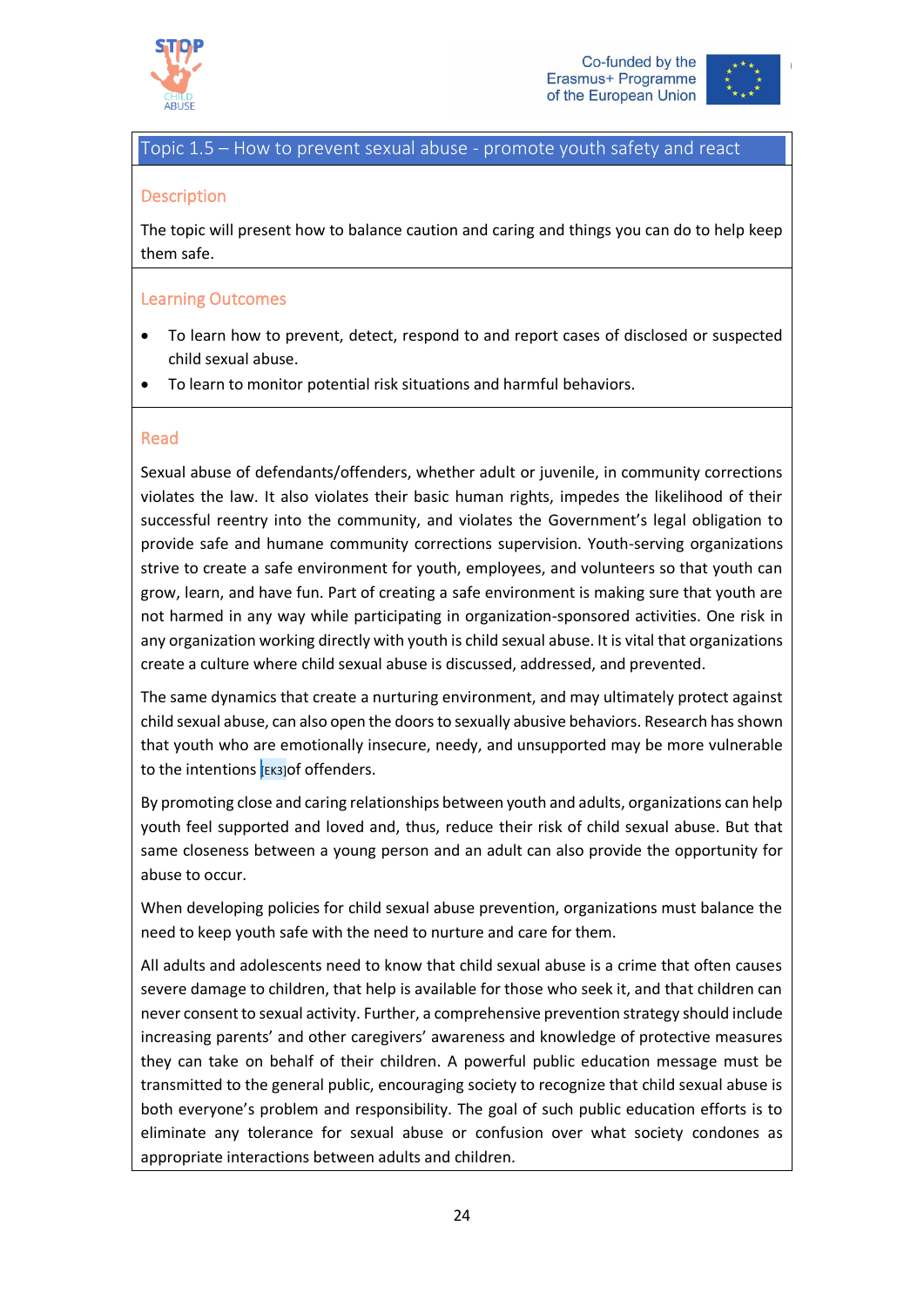



#### **Things you can do to help keep them safe**

There are certain things you should talk about (Nidirect, n.d.):

- The right to be safe reassure them that they will not be punished if they say they feel unsafe or threatened in any way by any person (including family members).
- The truth will always be believed encourage them to tell you if anything is making them feel uncomfortable, confused or scared (children rarely lie about abuse).
- Their body is their own talk to them about the areas that should be covered (swimsuit areas) and encourage them to tell you if anyone tries to go beyond these boundaries.
- Say 'no' children often think they have to do whatever an adult tells them to, particularly if they have been made to hug or kiss adults when they don't want to.
- Reassure them that no harm will come to them or their loved ones if they tell the truth about abuse.
- If a stranger tries to talk to them, tell them to pretend not to hear them and go to you immediately.

These two last tips cover all sorts of situations:

- Tell them it is okay to break the rules if they are in danger encourage them to yell, kick, scream, lie or run away if they feel they are in danger.
- Have a code word or sign that only the child, their parents and you know if they need to be pick-ed up, they can give that person the code.

#### Tips for youth workers

Since abusers and bullies often say 'it's our secret' or even threaten the safety of other family members, tell them that secrets like that should never be kept  $-$  teach them about "good "and "bad" secrets (more on that in additional materials).

#### Supporting material

Additional Resource 1

| Title:             | Good Secrets and Bad Secrets: How to Help Kids Tell the Difference                        |
|--------------------|-------------------------------------------------------------------------------------------|
| <b>Description</b> | things you can do to help protect children from keeping a secret that<br>could harm them. |
| Link to resource:  | https://defendinnocence.org/good-secrets-bad-secrets-surprises/                           |

#### **Sources**

Finkelhor D. (1984). Four preconditions: a model. In: Finkelhor D, editor. Child sexual abuse: new theory and research. New York (NY): The Free Pres. p. 53–68.

Daro, D.A. (1994). Prevention of child sexual abuse. The Future of Children: Sexual Abuse of Children, 4 (2). Center for the Future of Children. The David and Lucille Packard Foundation. [http://www.futureofchildren.org/pubs-info2825/pubs](http://www.futureofchildren.org/pubs-info2825/pubs-info.htm?doc_id=74215)[info.htm?doc\\_id=74215.](http://www.futureofchildren.org/pubs-info2825/pubs-info.htm?doc_id=74215)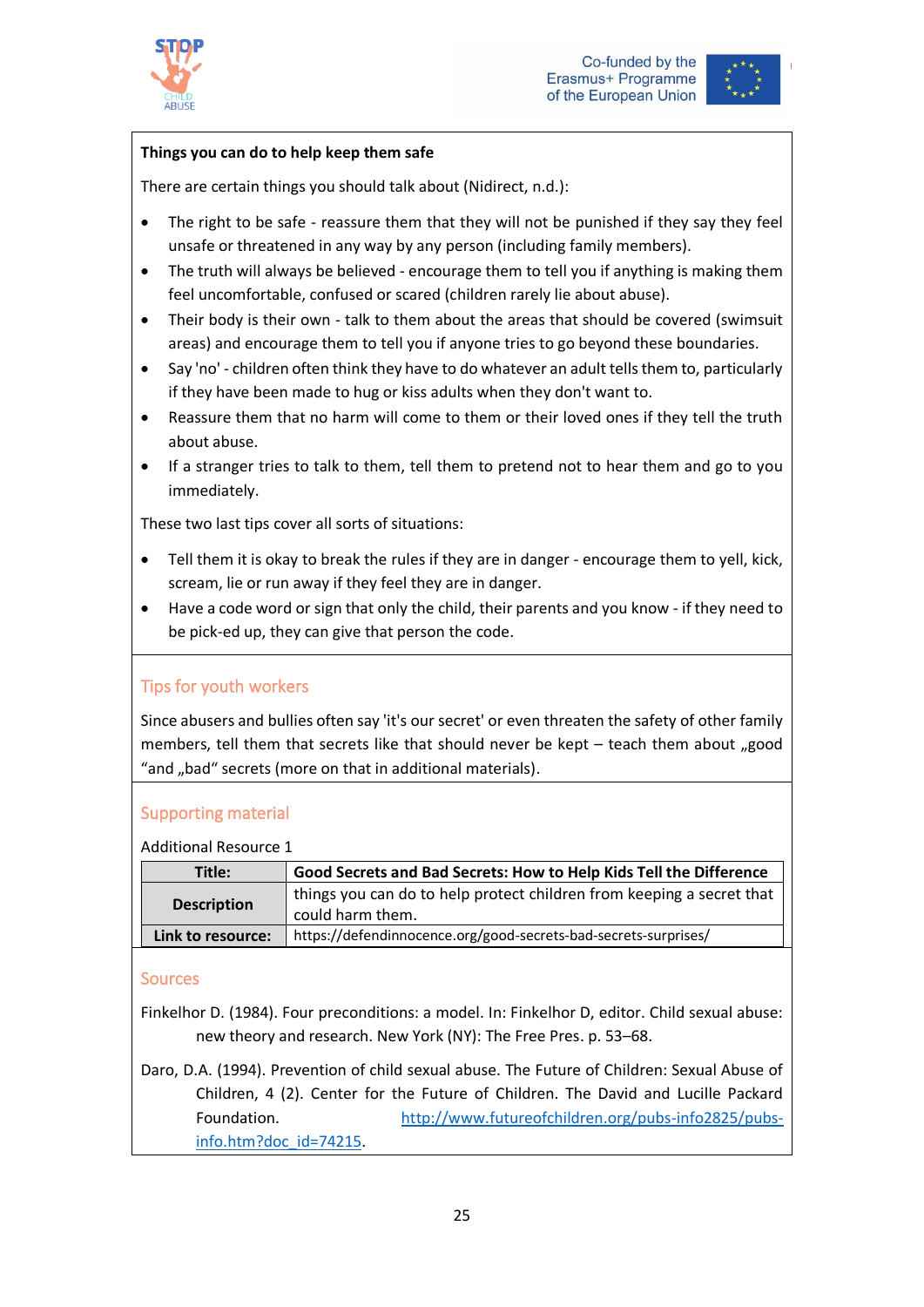



| Nidirect. | (n.d.)           | Keeping                                                                             | vour | child | safe | trom | abuse. |
|-----------|------------------|-------------------------------------------------------------------------------------|------|-------|------|------|--------|
|           |                  | https://www.nidirect.gov.uk/articles/keeping-your-child-safe-abuse. Date of access: |      |       |      |      |        |
|           | November 21 2020 |                                                                                     |      |       |      |      |        |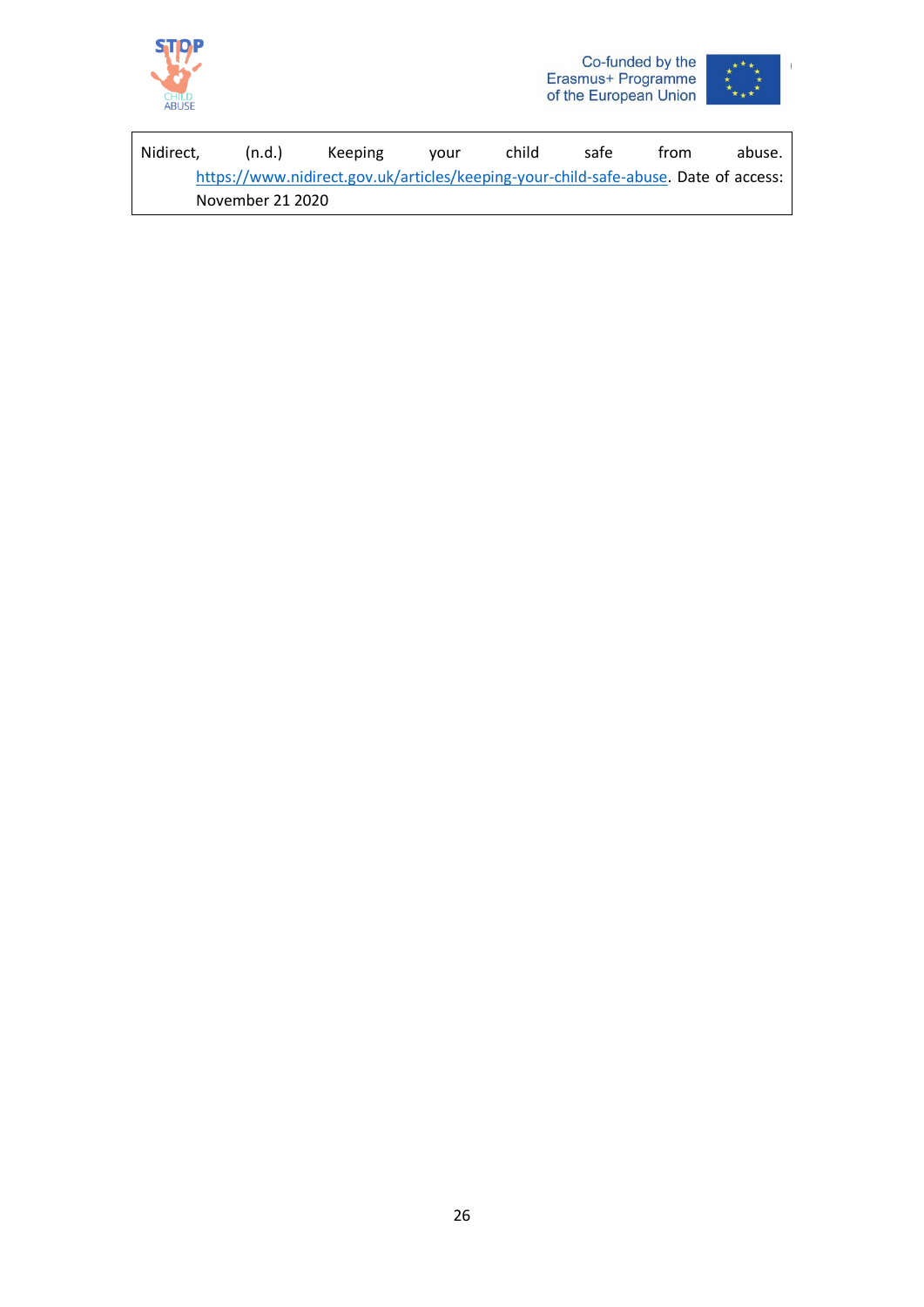



# Topic 1.5A – Safe and careful use of the Internet and social media sites

### **Description**

The topic will cover personal information, concept of "Stranger Danger" online/offline and inappropriate Internet behavior as well as the importance of being safe and careful on the Internet.

# Learning Outcomes

- To identify types of personal information and inappropriate Internet behavior.
- To understand importance of being safe and careful on the Internet.

#### Read

Surfing the Internet used to be one of the last bastions of privacy and security. After all, since you didn't have to get dressed, get in your car, and drive anywhere to shop or meet new people, you could build any kind of profile you wanted for yourself. You could have any name and be any person you wanted to be (theoretically) and nobody would be able to uncover your identity if you didn't want them to have it. But unfortunately, things have changed. Today, most people tend to be naïve and unaware of the many different ways that their personal information may be stored online. They're even less likely to know how both companies and individuals gain access to this data. Just because you may not be aware of all the different avenues that exist to gather personal information about you, that doesn't mean that your information is safe! Even the most seemingly innocent or innocuous activities can lead to sharing personal information with anonymous sources across the Internet. The more aware you are about this information, the better you'll be able to protect yourself, your family, and all of that valuable information.

If you've ever written anything about yourself online, or made purchases, or visited websites, there is personal information about you floating around in the ether. Some of the most common tidbits of personal information that someone could find about you may include: Your full name; Your home address; Where you went to school; Where you work; Your Social Security number, its last four digits, or other identifying information; Favorite websites that you visit; General search information and parameters; Your computer's IP address; Personal banking information, etc. Upon a quick review of this list, there should be a few items that stand out and give you reason to pause. Your Social Security numbers? Personal banking information? Maybe you haven't ever purchased anything online, but you've probably have accessed your bank account online to check your balance or conduct transactions. So how could someone gain access to such personal information?

The key to that one is through your computer's IP address. Once an individual has your IP address, if you don't have a firewall and other security features setup, he or she could – theoretically – gain access to your computer and "observe" your activities while you're connected to the Internet. This would give these hackers access to just about any personal information they want about you. It sounds scary, but there are plenty of tools and resources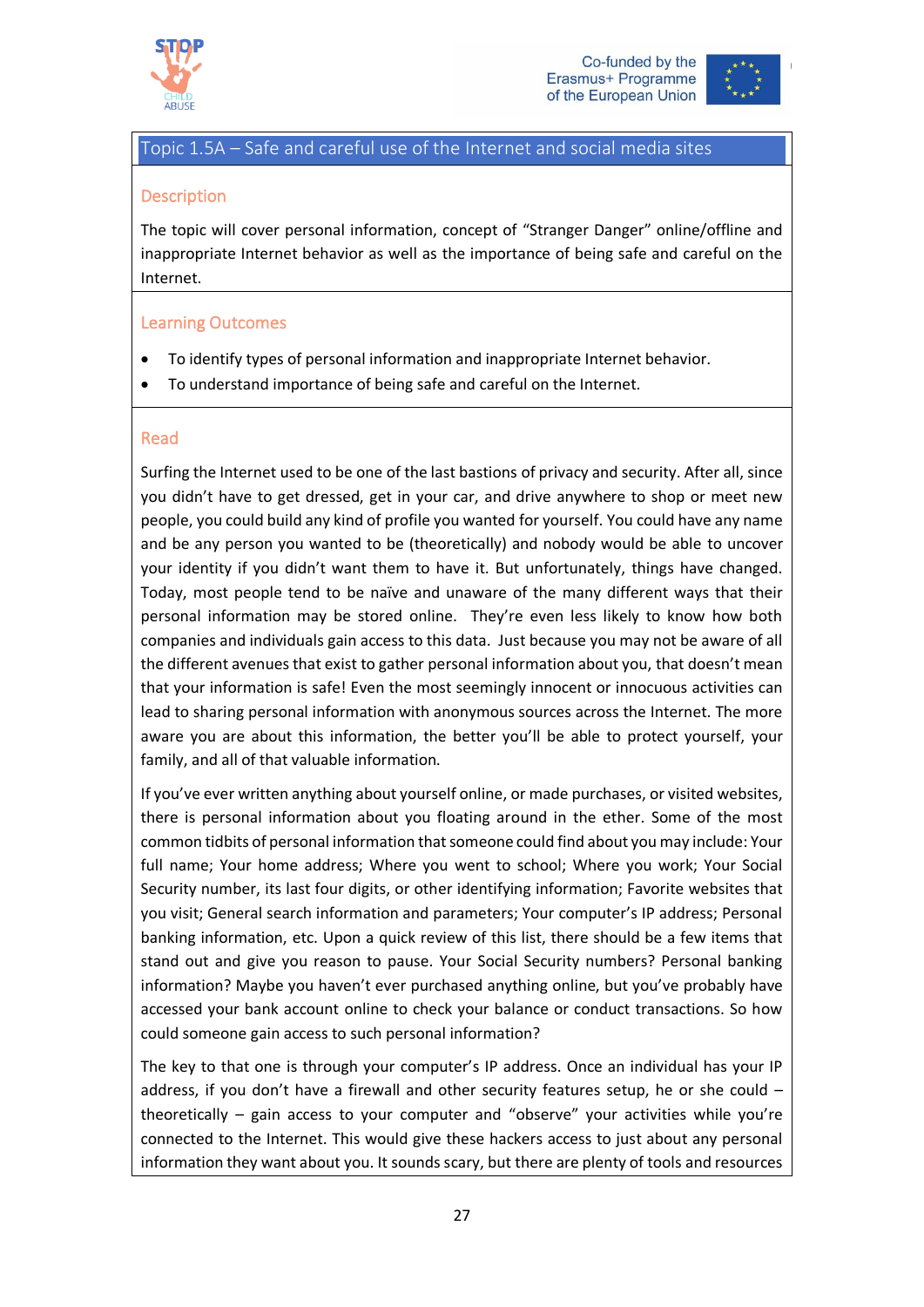



available online that teach wannabe identity thieves how to hack into another computer using the IP address alone.

Protecting your personal information can help reduce your risk of identity theft. There are four main ways to do it: know who you share information with; store and dispose of your personal information securely, especially your Social Security number; ask questions before deciding to share your personal information; and maintain appropriate security on your computers and other electronic devices.

# **Keeping Your Personal Information Secure and safe both offline and online.**

# **STRANGER DANGER**

Teaching a kid about "stranger danger" isn't as simple as telling them strangers are bad and calling it a day. In fact, the idea of stranger danger is vastly overblown: The majority of child abductions and sexual abuse cases are committed not by strangers, but by people in a child's life — and most missing children are not kidnapped but have run away from home. Child safety experts recommend a more comprehensive approach that goes beyond stranger danger — one that teaches children to recognize suspicious behaviors regardless of the context (Fatherly, 2021). Prevention of adults on the use of the internet. It is necessary to consider that in adolescence there is an overexposure to digital tools, social networks etc. Therefore, the reference figures (parents) should consider controlling the privacy and use of said activity.

#### **The Better Way to Teach Stranger Danger according to** Fatherly (2021) is:

- Don't accept rides from strangers Adults have no business asking a child to get into their car.
- Offenders can look like anyone  $-$  A third of abuse perpetrated against minors is committed by another minor; 10 percent of offenders are female.
- "Stranger Danger" isn't enough 93 percent of childhood sexual abuse is committed by an adult known to the child.
- Consent is key Kids need to understand that they control who can and cannot touch their bodies, and they can leave when a situation feels wrong.
- Talk about it  $-$  Kids need to practice saying no and telling an adult when someone touches them in an inappropriate manner.
- Back them up When a child decides they don't want to be touched, either in a tickle fight or when they meet some family member, parents need to respect that.

Teens who don't use privacy settings on social networking and gaming sites often place their information—including their deepest desires, likes and dislikes, real-time moods, pictures, addresses, and phone numbers—for anyone to see. Teens who post personal information, blog, or journal about sensitive issues may also be easy targets for predators who seek to isolate children from their parents and friends and exploit a child's emotional vulnerabilities.

#### **Risky Online Behaviors**

The riskier behaviors kids engage in online, the more likely they will receive an online sexual solicitation. These risky behaviors include: Posting personal information (50%\*); Interacting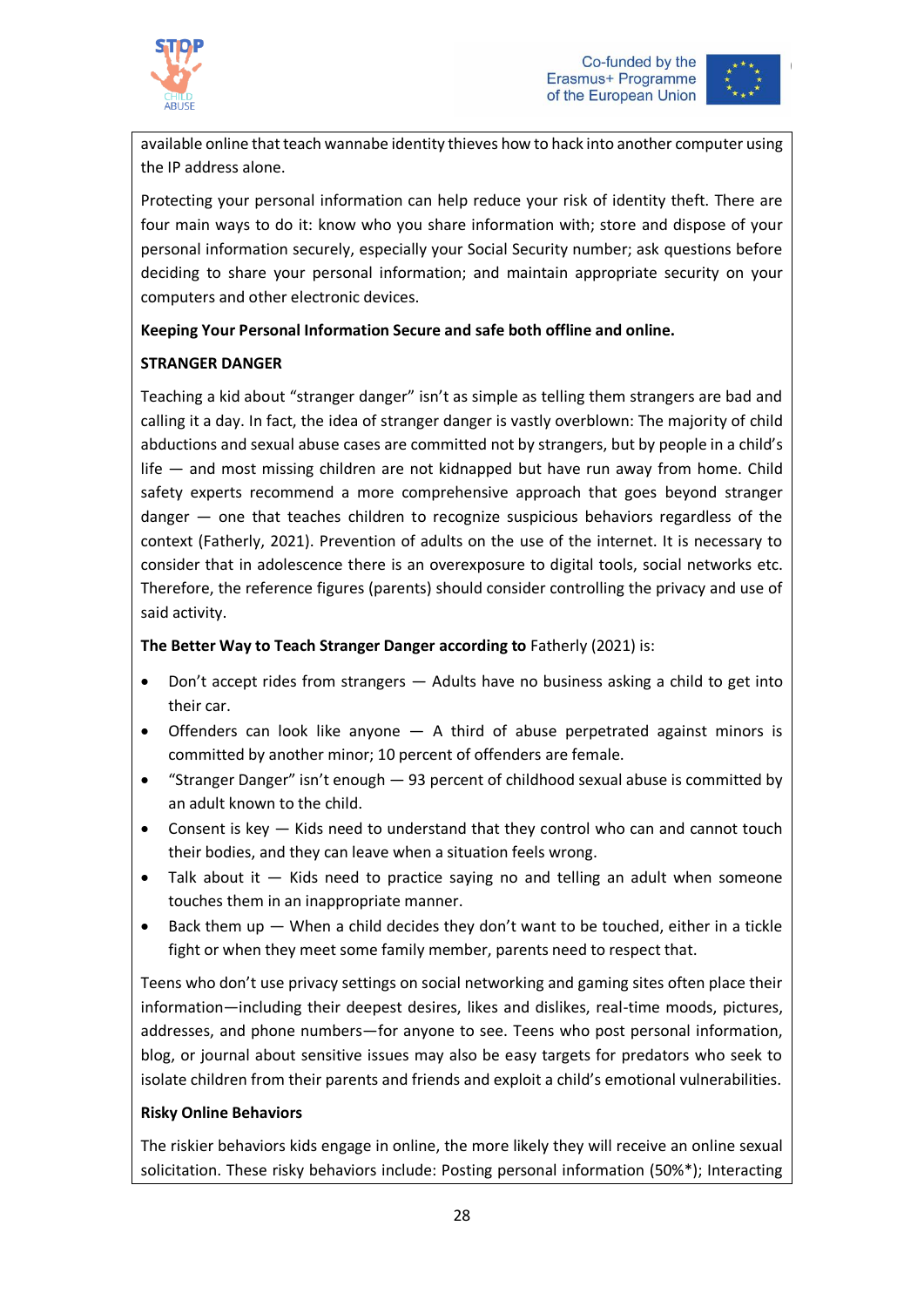



with online strangers (45%); Placing strangers on buddy lists (35%); Sending personal information to strangers (26%); Visiting X-rated sites (13%); Talking about sex with strangers (5%).

\*Percentage of teens demonstrating indicated behavior.

# Tips for youth workers

It's important to explain expectations of internet behavior. Tell them: By acting responsibly and respectfully, you will enjoy your time online and get the best of the Internet while mostly avoiding things such as cyberbullying and inappropriate content.

# Supporting material

Additional Resource 1

| Title:             | How to Keep Your Personal Information Secure                                                                                                                                      |
|--------------------|-----------------------------------------------------------------------------------------------------------------------------------------------------------------------------------|
| <b>Description</b> | Keeping Your Personal Information Secure Offline<br>Keeping Your Personal Information Secure Online<br>Securing Your Social Security Number<br><b>Keeping Your Devices Secure</b> |
| Link to resource:  | https://www.consumer.ftc.gov/articles/0272-how-keep-your-personal-<br>information-secure                                                                                          |

### **Sources**

- Hotspotshield (n.d.) How to Protect Your Personal Information Online. [https://www.hotspotshield.com/blog/types-of-personal-information-found-online/.](https://www.hotspotshield.com/blog/types-of-personal-information-found-online/) Date of access: November 21 2020
- Fatherly (2021). How to Teach 'Stranger Danger' With Facts Instead of Fear. [https://www.fatherly.com/parenting/better-way-teach-stranger-danger-without](https://www.fatherly.com/parenting/better-way-teach-stranger-danger-without-scaring-kid/)[scaring-kid/.](https://www.fatherly.com/parenting/better-way-teach-stranger-danger-without-scaring-kid/)

Internet Safety 101SM (n.d.). Risky Online Behavior A Closer Look: Who Is At Risk?. [https://internetsafety101.org/predatorsrisk.](https://internetsafety101.org/predatorsrisk) Date of access: November 21 2020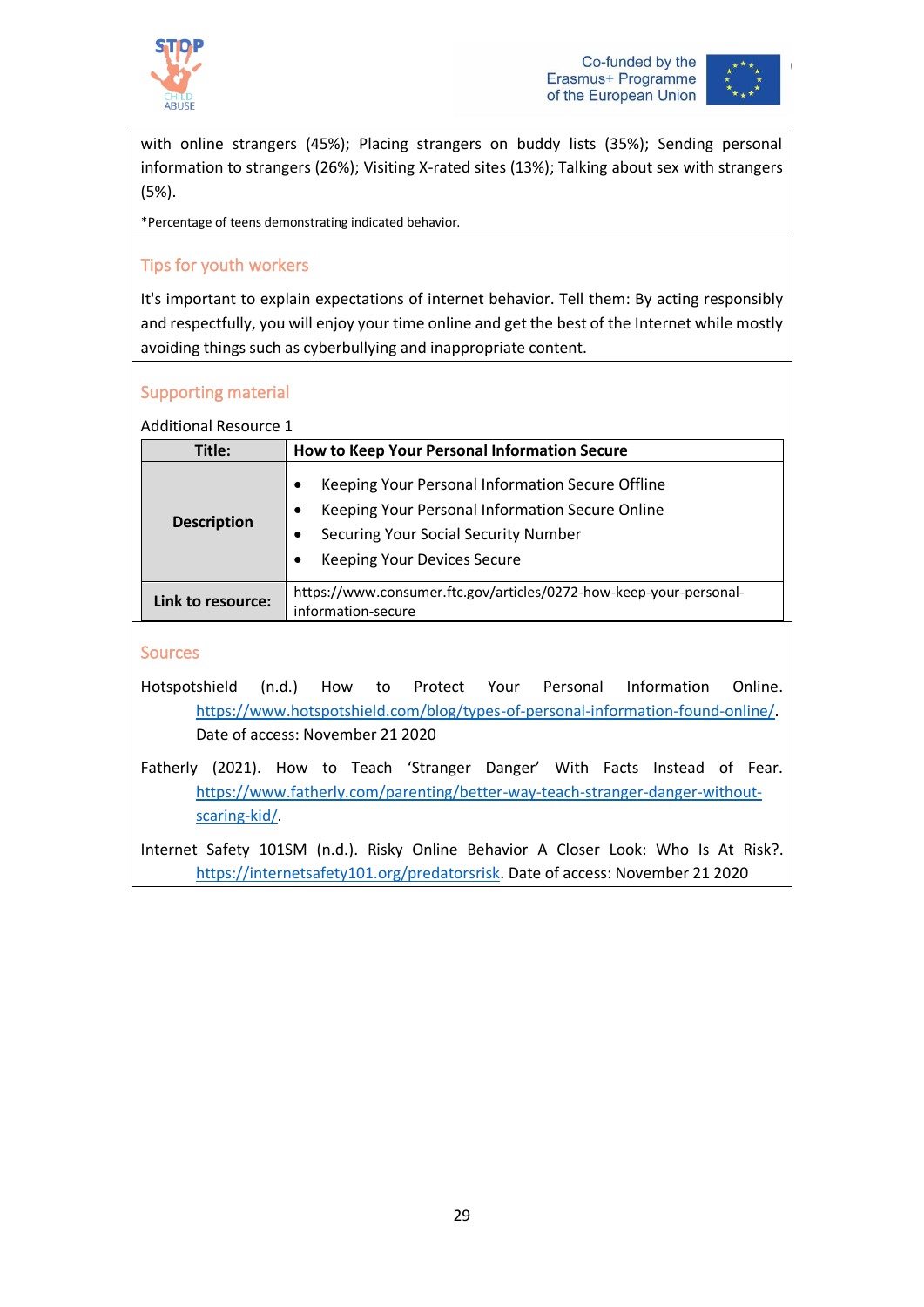



# Topic 1.5B – Assertive communication

# **Description**

The topic will cover the importance of assertiveness and assertive communication skills.

#### Learning Outcomes

To understand assertiveness and assertive communication skills as protective and preventive factors and tools against child sexual victimization.

#### Read

Assertiveness is a skill regularly referred to in social and communication skills training. Being assertive means being able to stand up for your own or other people's rights in a calm and positive way, without being either aggressive, or passive accepting 'wrong'. Assertive individuals are able to get their point across without upsetting others or becoming upset themselves. In other words, assertiveness means standing up for your personal rights expressing thoughts, feelings and beliefs in direct, honest and appropriate ways. It is important to note also that by being assertive we should always respect the thoughts, feelings and beliefs of other people. Those who behave assertively always respect the thoughts, feelings and beliefs of other people as well as their own. Assertiveness concerns being able to express feelings, wishes, wants and desires appropriately and is an important personal and interpersonal skill. In all your interactions with other people, whether at home or at work, with employers, customers or colleagues, assertiveness can help you to express yourself in a clear, open and reasonable way, without undermining your own or others' rights. Assertiveness enables individuals to act in their own best interests, to stand up for themselves without undue anxiety, to express honest feelings comfortably and to express personal rights without denying the rights of others.

Aggressive behavior can sometimes be confused with assertive behavior because both communication styles involve people speaking up for themselves and feeling in control. However, there is a big difference between how you state your needs in each style. Assertive communication is direct but not offensive. In fact, part of being assertive is respecting others' feelings and opinions, being able to take criticism in a constructive way, and being willing to negotiate when having a disagreement.

Therefore, accordin to Melburny Child Psychology, assertive children are more likely to be able to:

- Identify their own feelings.
- Speak up for themselves and others.
- Avoid and respond to bullying.
- Disagree respectfully.
- Negotiate with others.
- Say "no" without feeling guilty.
- Build up stronger relationships.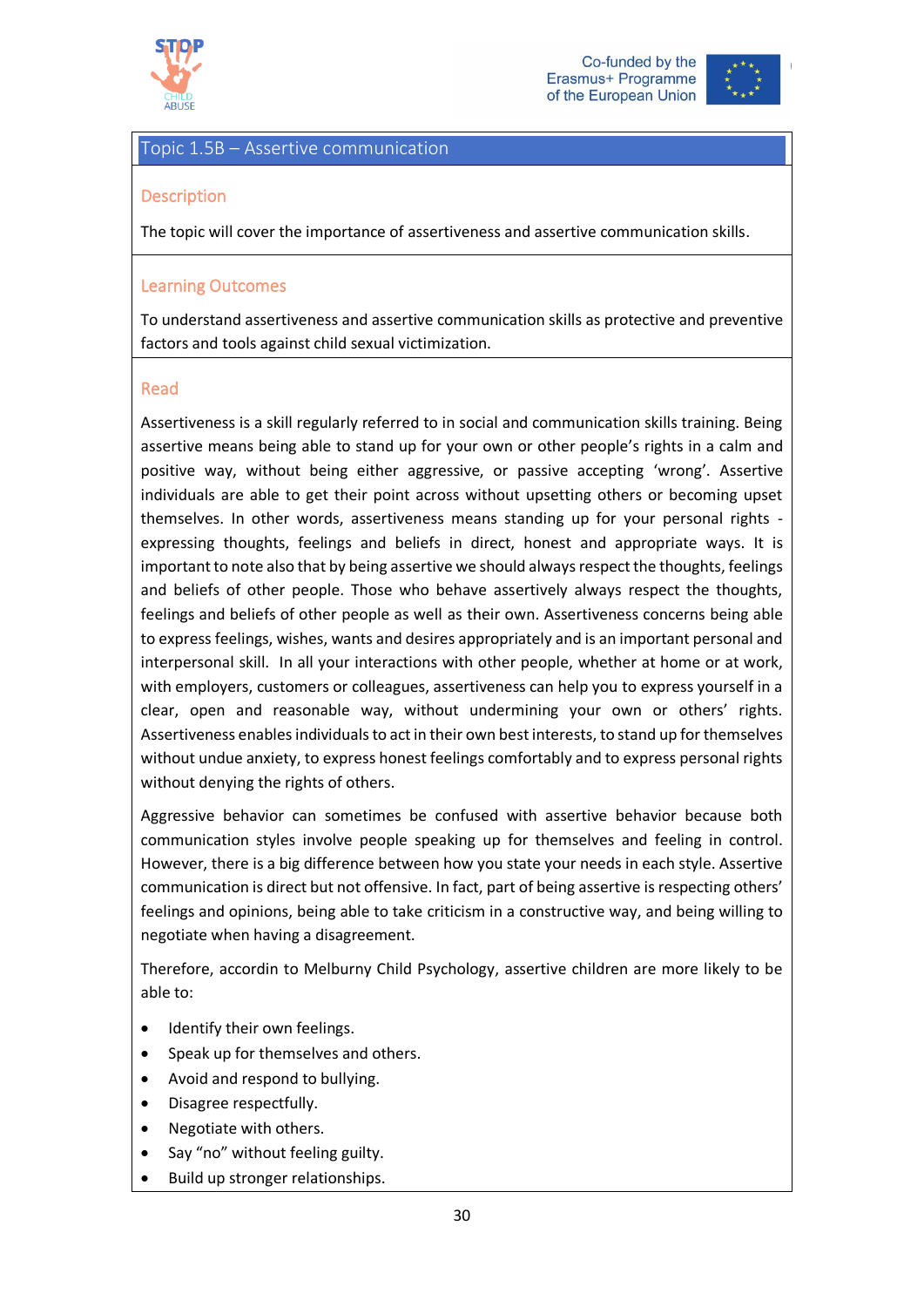



- Build confidence and self-esteem; and,
- Feel in control.

#### **Teaching Assertiveness**

Teaching assertiveness early in life is very valuable as, generally speaking, assertive children grow up to be assertive teens and adults. Here are some ideas for how you can teach your children to be assertive:

Model assertive behaviors when interacting with family members, acquaintances, and others. At times, you will need to explicitly teach children how to be assertive. If your child is feeling left out at recess, teach him/her how to manage this situation. For example, you can coach him/her on how to join in activities or games that he/she enjoys playing. You can also roleplay different scenarios so children have an opportunity to practice being assertive. Other traits to teach include: body language (body upright, shoulders relaxed, relaxed facial expression and good eye-contact) and listening without interrupting. As with any other skill, learning to be assertive takes time and practice, so be consistent and persist, it will soon pay off!

Assertive communication means considering the needs of others, but never at our own expense. Exist a lot of conflict resolution strategies, such us "I" message (It is an assertion about the feelings, beliefs, values, etc. of the person speaking, and is contrasted with a "youmessage", which often begins with the word "you" and focuses on the person spoken to).

**Foster the active listening** - look at the eyes, save some time in private for speaking about the problem.

#### **Consider these ideas:**

- Explain that setting boundaries (saying "no," "stop" or "I don't like that") keeps our bodies and minds safe and healthy.
- Support kids in saying "no" over negotiable issues (not wanting to wear certain clothing, hug someone or read a particular book are good places to start).
- Review the "Circle of Control" poster and discuss how we can only be in charge of our own feelings and behavior, not the behavior or reactions of others.
- Read **"Listening to My Body" by Gabi Garcia** to stay connected to the important sensations and emotional cues our bodies send us.

#### Tips for youth workers

Here's the simple formula to teach assertive communication: "I feel (insert feeling) when you (insert behavior). I would like you to (insert request)."

#### Supporting material

Additional Resource 1

| Title: | Circle of Control Poster |
|--------|--------------------------|
|--------|--------------------------|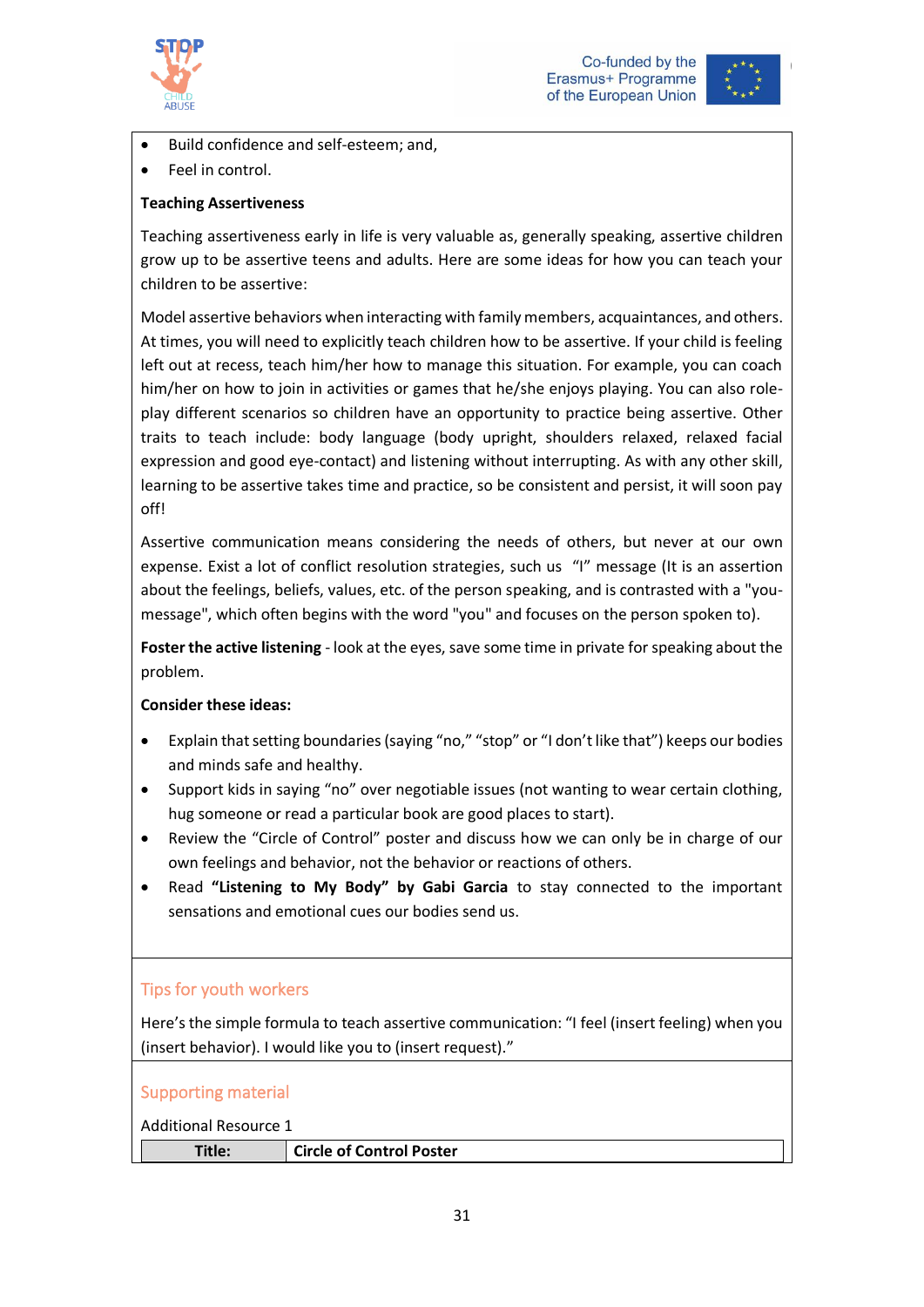



| <b>Description</b> | It can help your children overcome disappointments and frustrations<br>and focus on the problem-solving instead. It's a great visual showing<br>that, in each situation, there are things we can control and things we<br>cannot control. It helps children understand putting their energy into<br>things they can control will help them arrive at solutions more<br>effectively. |
|--------------------|-------------------------------------------------------------------------------------------------------------------------------------------------------------------------------------------------------------------------------------------------------------------------------------------------------------------------------------------------------------------------------------|
| Link to resource:  | https://biglifejournal-uk.co.uk/products/circle-of-control-poster-kids-<br>hardcopy                                                                                                                                                                                                                                                                                                 |

#### Additional Resource 2

| Title:             | <b>Listening to My Body</b>                                                                                                                                                        |
|--------------------|------------------------------------------------------------------------------------------------------------------------------------------------------------------------------------|
| <b>Description</b> | Guide to helping kids understand the connection between their<br>sensations (what the heck are those?) and feelings so that they can<br>get better at figuring out what they need. |
| Link to resource:  | https://biglifejournal-uk.co.uk/products/circle-of-control-poster-kids-<br>hardcopy                                                                                                |

#### Sources

| <b>Skills</b> |       | vou     | need                                                                             | (n.d.).                 |  | Assertiveness - An |           | Introduction. |       |
|---------------|-------|---------|----------------------------------------------------------------------------------|-------------------------|--|--------------------|-----------|---------------|-------|
|               |       |         | https://www.skillsyouneed.com/ps/assertiveness.html. Date of access: November 21 |                         |  |                    |           |               |       |
|               | 2020. |         |                                                                                  |                         |  |                    |           |               |       |
|               |       |         | Melbourne Child Psychology (n.d.). How to Teach Children to be Assertive.        |                         |  |                    |           |               |       |
|               |       |         | https://www.melbournechildpsychology.com.au/blog/how-to-teach-children-to-be-    |                         |  |                    |           |               |       |
|               |       |         | assertive/. Date of access: November 21 2020.                                    |                         |  |                    |           |               |       |
| Big           | Live  | Journal |                                                                                  | (2019). 5 Key Steps For |  | Raising            | Assertive |               | Kids. |
|               |       |         | https://biglifejournal.com/blogs/blog/how-to-raise-assertive-child               |                         |  |                    |           |               |       |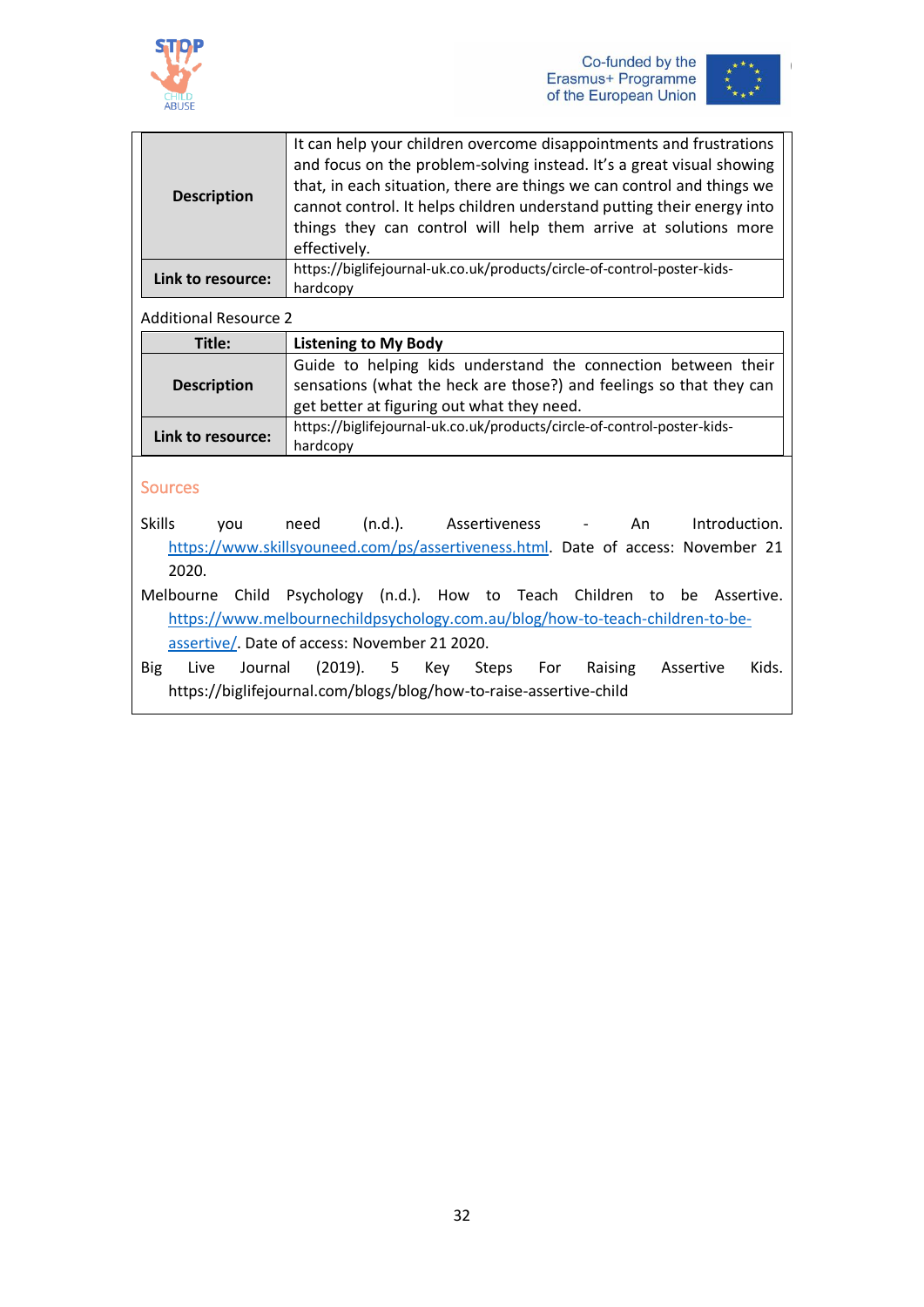



# Topic 1.5C – Asking for help and support

#### **Description**

This topic will present how victims may get help and support from trusted adults and organizations in the community.

#### Learning Outcomes

To learn and understand the importance of support from adults trusted by children and help services available.

#### Read

In moving toward adulthood, **young people make formative choices about their social and economic engagement while developmentally seeking autonomy from parents**. Who else then contributes to guiding young people during this formative life-stage? Past research has shown **that these adults provide motivational, emotional, and instrumental support to young people, but less is known about how and why their support** is appropriate particularly during young adulthood. A trusted adult was defined as someone who '**children and young people may turn to for help, and will take them seriously**'. The concept of trusted adults has come into sharper focus, **with children being encouraged to develop networks of dependable adults to turn to for support in times of need**. While many child protection processes highlight risks to younger children, there has been less emphasis on older children. The role of trusted adults may be particularly important during adolescence, due to burgeoning independence, developing sexuality, relationship formation, and associated vulnerabilities. While important choices relating to health and education are made during this period, there is little formal evidence relating to the impact of trusted adults on such outcomes.

**We want to make sure that all children and young people who are looked after away** from home are safe and well. To do this, all looked after children should have a chance to choose a trusted adult.

#### **What is a trusted adult?**

A trusted adult is someone that you have a good relationship with. It is someone who you think has your best interests in mind. You have a right to choose whether you want a trusted adult and who that person will be. Your social worker can give you more information about trusted adults and advise you on whether the person you have chosen is suitable.

#### **Your trusted adult is there for you to talk to and support you.** They:

- Can talk to you about any concerns or worries that you have and help you to do something about them.
- Could support you to talk to other people about your concerns or worries.
- Should be someone that you have regular contact with.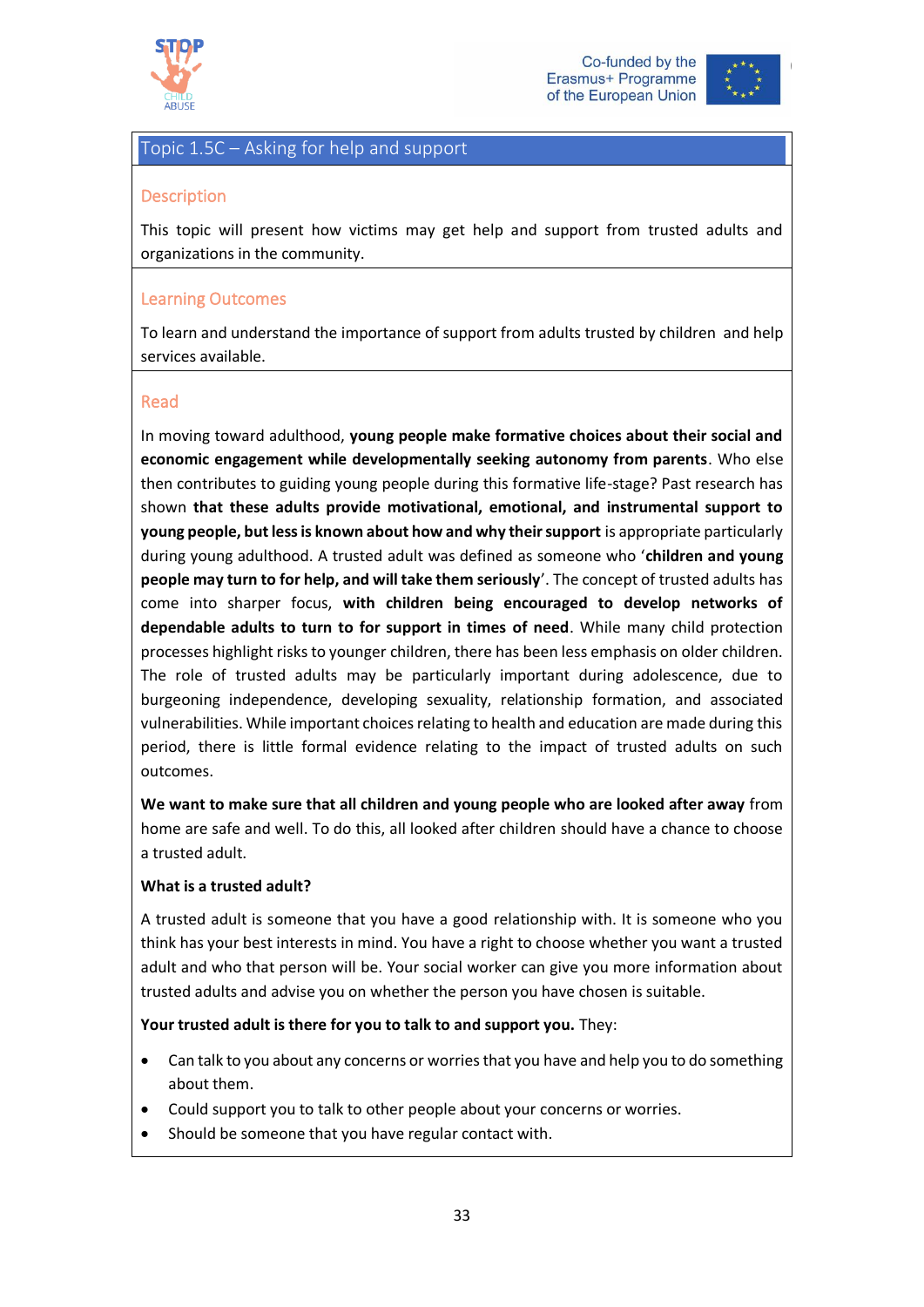



# Tips for youth workers

Google search and find few civil society organizations, institutions and / or government institutions in your town/country that deal with these topics and can be contacted when you are faced with such difficult situations.

Or

Do activities with children/youth to help them to express their fears with trusted adults, coaches, monitors, doctors, teachers, neighbors etc.

# Supporting material

Additional Resource 1

| Title:                       | How to Find a Trusted Adult to Talk to                                                                                                                                                                                                                                                                                                                                                                                                                                                                                                                                                                                                                                                        |  |  |  |
|------------------------------|-----------------------------------------------------------------------------------------------------------------------------------------------------------------------------------------------------------------------------------------------------------------------------------------------------------------------------------------------------------------------------------------------------------------------------------------------------------------------------------------------------------------------------------------------------------------------------------------------------------------------------------------------------------------------------------------------|--|--|--|
| <b>Description</b>           | Three methods and ways of finding trusted adults and step by step<br>instructions are explained. There are also helpful tips on how to talk<br>to children about this topic.                                                                                                                                                                                                                                                                                                                                                                                                                                                                                                                  |  |  |  |
| Link to resource:            | https://www.wikihow.com/Find-a-Trusted-Adult-to-Talk-to                                                                                                                                                                                                                                                                                                                                                                                                                                                                                                                                                                                                                                       |  |  |  |
| <b>Additional Resource 2</b> |                                                                                                                                                                                                                                                                                                                                                                                                                                                                                                                                                                                                                                                                                               |  |  |  |
| Title:                       | <b>Finding An Adult That You Can Trust</b>                                                                                                                                                                                                                                                                                                                                                                                                                                                                                                                                                                                                                                                    |  |  |  |
| <b>Description</b>           | This video encourages young people to find an adult that they're able<br>to talk to about navigating situations that may arise during<br>adolescence. Some young people may find it helpful to talk to a<br>relative, but others prefer to talk to a teacher, coach, or friend's<br>parent. The video acknowledges that some adults aren't good<br>listeners, don't always believe young people, or tell young people<br>what to think. The video advises young people to find an adult that<br>respects them enough to listen without judgment and to test out<br>whether an adult would be a good fit to talk to, such as if the young<br>person has heard them give good advice to others. |  |  |  |
| Link to resource:            | https://amaze.org/video/healthy-relationships-finding-an-adult-you-can-<br>trust/                                                                                                                                                                                                                                                                                                                                                                                                                                                                                                                                                                                                             |  |  |  |

# **Sources**

- Pringle, McAteer at all. (2019) Developing a taxonomy to characterise trusted adult support in the lives of adolescents, Journal of Adolescence (76), 30-36
- Pringle, J., Whitehead, R., Milne, D. et al. The relationship between a trusted adult and adolescent outcomes: a protocol of a scoping review. Syst Rev 7, 207 (2018)

Meltzer, A., Muir, K., Craig, L. (2018). The role of trusted adults in young people's social and economic lives. Youth & Society.

Childline (n.d.) HOW CAN TALKING TO AN ADULT HELP?. [https://www.childline.org.uk/info](https://www.childline.org.uk/info-advice/you-your-body/getting-help/asking-adult-help/)[advice/you-your-body/getting-help/asking-adult-help/.](https://www.childline.org.uk/info-advice/you-your-body/getting-help/asking-adult-help/)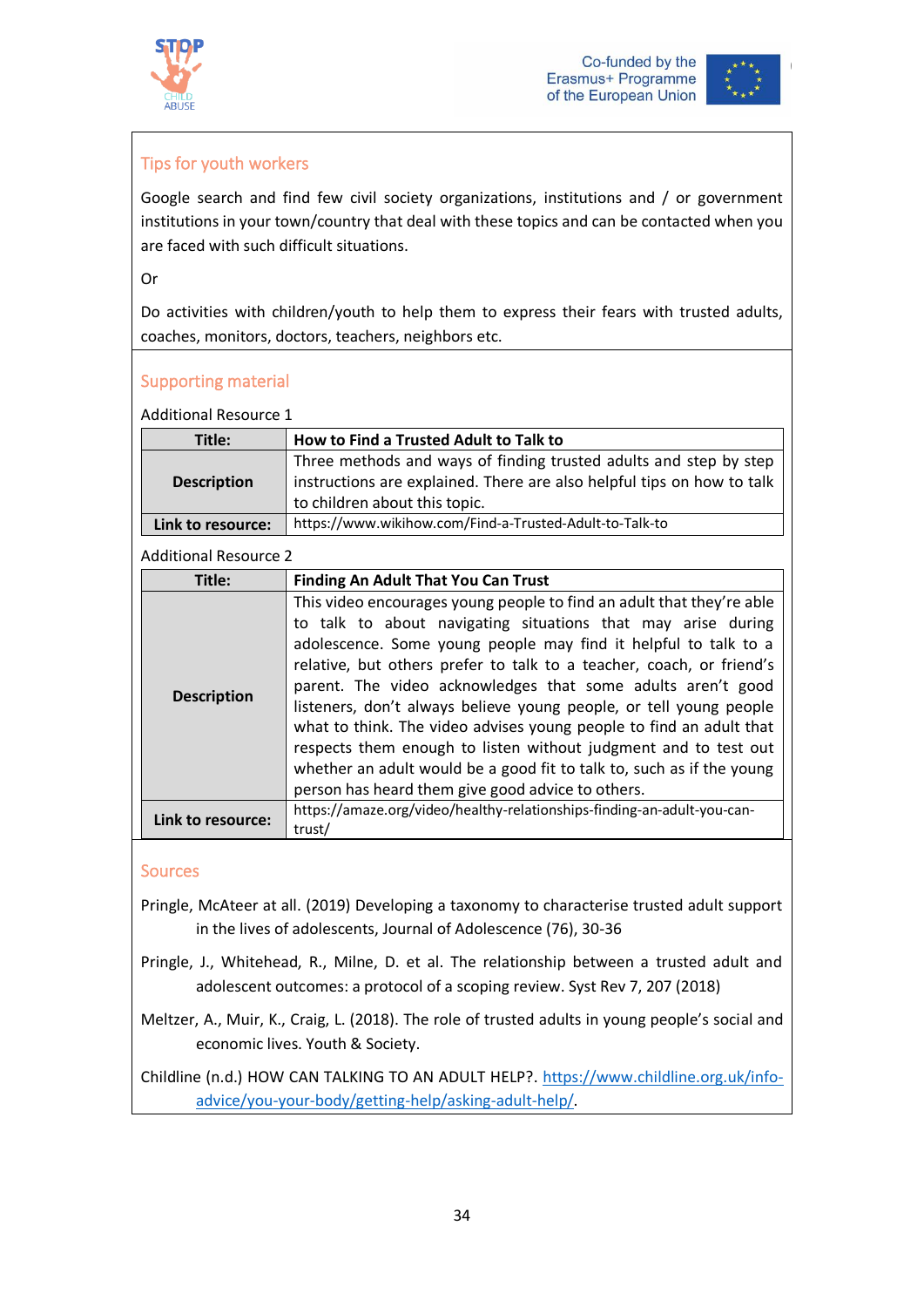





# Topic 1.6 – Reporting

#### **Description**

The topic will explain to youth workers reporting procedures, reporting authorities and description and explanation to children.

#### Learning Outcomes

To know the definition and description of the legal framework that protects children and youth rights.

#### Read

**Everyone, everywhere has the same rights as a result of our common humanity. We are all equally entitled to our human rights without discrimination. These rights are all interrelated, interdependent and indivisible.**

The United Nations set a common standard on human rights with the adoption of the Universal Declaration of Human Rights in 1948. Although the Declaration is not part of binding international law, its acceptance by all countries around the world gives great moral weight to the fundamental principle that all human beings, whatever our nationality, place of residence, sex, national or ethnic origin, race, religion, language, or any other status, are to be treated equally and with respect.

Children's rights are a subset of human rights with particular attention to the rights of special protection and care afforded to minors. The 1989 Convention on the Rights of the Child (CRC) defines a child as "any human being below the age of eighteen years, unless under the law applicable to the child, majority is attained earlier. Children's rights include their right to association with both parents, human identity as well as the basic needs for physical protection, food, universal state-paid education, health care, and criminal laws appropriate for the age and development of the child, equal protection of the child's civil rights, and protected [EK4][MCH5]from discrimination.

**Child protection** is the safeguarding of children from violence, exploitation, abuse, and neglect. Article 19 of the UN Convention on the Rights of the Child provides for the protection of children in and out of the home. One of the ways to ensure this is by giving them quality education, the fourth of the United Nations Sustainable Development Goals, in addition to other child protection systems. Child protection systems are a set of usually government-run services designed to protect children and young people who are underage and to encourage family stability.

Maybe you have a suspicion that a child is being abused based on something you've witnessed, or a child has told you that abuse is happening. Either way, it's your responsibility to report it to the authorities.

You do not need to have proof that abuse is occurring to make a report, only reasonable suspicion. Reasonable suspicion means that you have witnessed physical or behavioral signs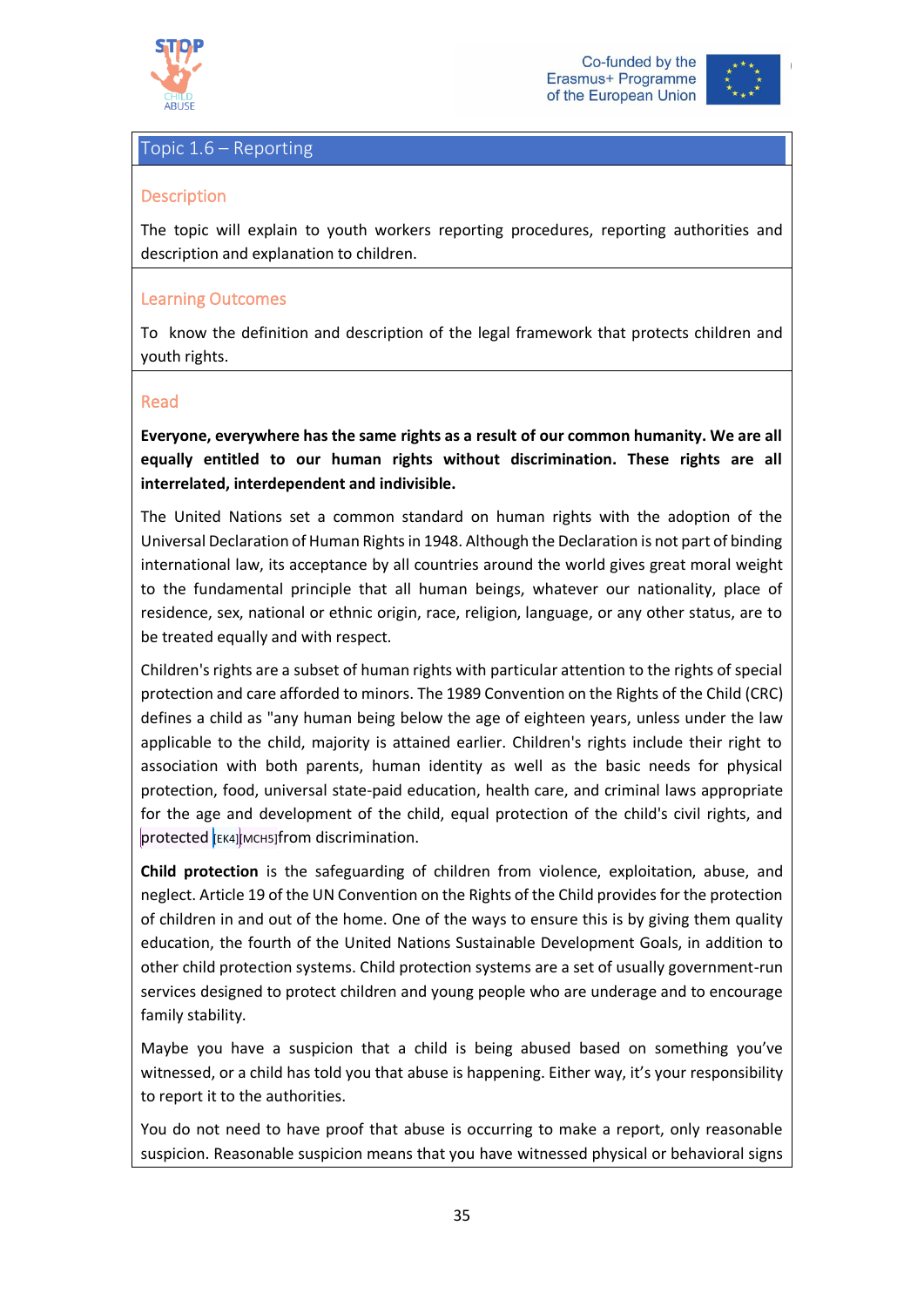



of maltreatment, either in the child or parent/caregiver, or both. Or, you have received a disclosure from a child about abuse, neglect, or boundary violations towards them.

#### **How do I report abuse?**

Laws vary by state – it may be child protective services, a department of family and child services of your county, or law enforcement.

#### **Do I have to report?**

Adults should always act in the best interest of the child, but for some individuals it may be legally required that they report abuse such as an authority or social service officer.

#### **What are the laws about child sexual abuse?**

Child abuse laws exist on the European, National and local levels. European laws provide standards and guidelines; however, most child abuse issues are governed by state laws and regulations. All countries have enacted laws for the protection of children from abuse and neglect.

#### **What types of abuse and neglect have to be reported?**

Differences exist in the types of abuse and neglect that must be reported. It is mandatory to report suspicions of all five recognized types of abuse and neglect (i.e. physical abuse, sexual abuse, emotional abuse, neglect, and exposure to family violence). As sexual abuse should always create a suspicion of significant harm, in practical terms all suspicions of sexual abuse must be reported. While not required by the legislation, suspicions of less severe child abuse and neglect may still be referred to child and family welfare agencies.

It is important to note that the duty to report applies to suspicions that significant abuse or neglect is likely to continue in the future, not just suspected cases of significant abuse or neglect that have already happened.

### Tips for youth workers

Maybe you have a suspicion that a child is being abused based on something you've witnessed, or a child has told you that abuse is happening. Either way, it's your responsibility to report it to the authorities or your supervisor.

### Supporting material

#### Additional Resource 1

| Title:             | How to Find a Trusted Adult to Talk to                                 |
|--------------------|------------------------------------------------------------------------|
|                    | Three methods and ways of finding trusted adults and step by step      |
| <b>Description</b> | instructions are explained. There are also helpful tips on how to talk |
|                    | to children about this topic.                                          |
| Link to resource:  | https://www.wikihow.com/Find-a-Trusted-Adult-to-Talk-to                |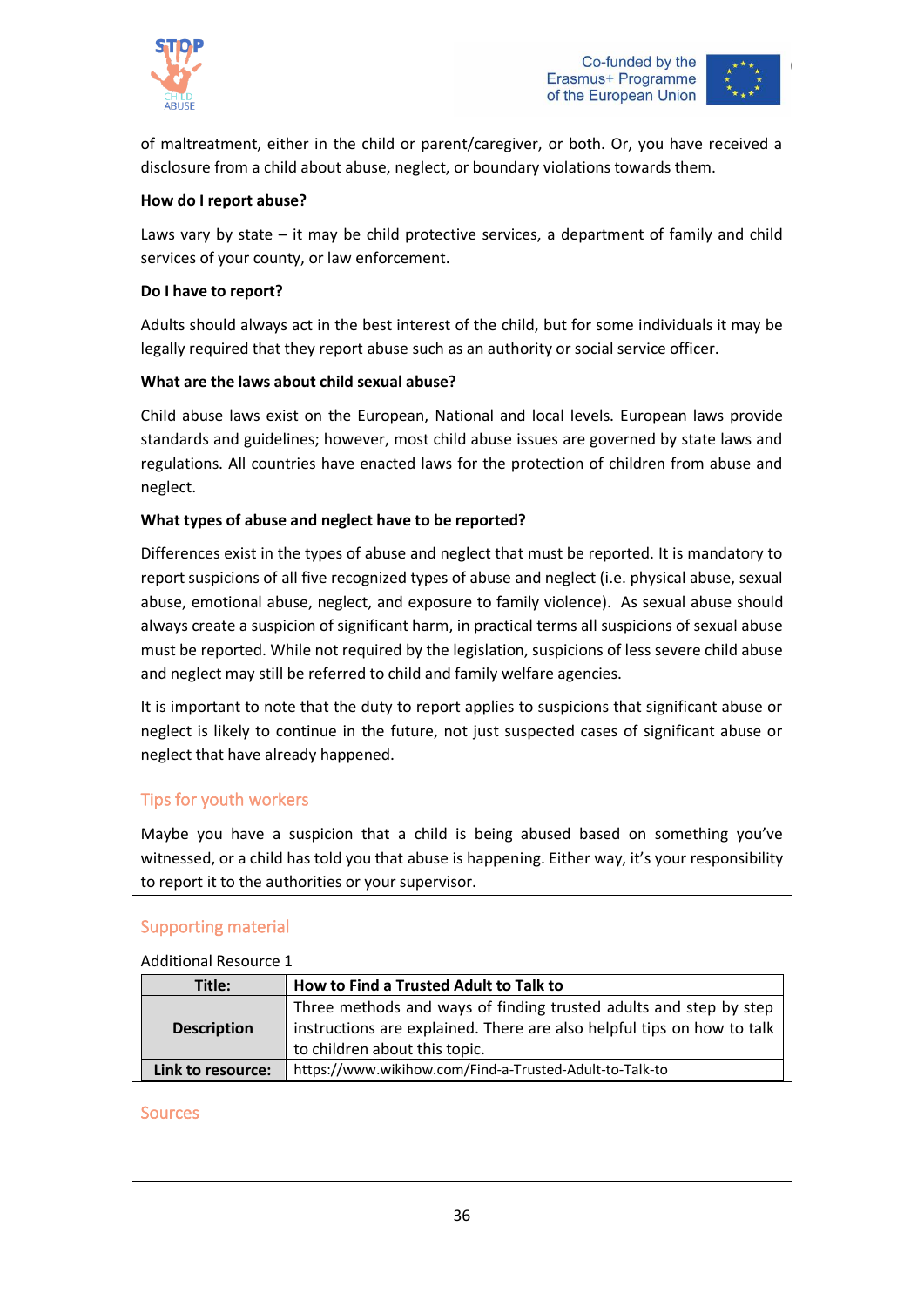





"Children's Rights" Archived 2008-09-21 at the Wayback Machine, Amnesty International. Retrieved 2/23/08.

Convention on the Rights of the Child, G.A. (1989). https://www.unicef.org/georgia/convention-rights-child

Darkness to light. To make a report, state laws require that you have reasonable suspicion that abuse is occurring. http://www.d2l.org/get-help/reporting/making-a-report/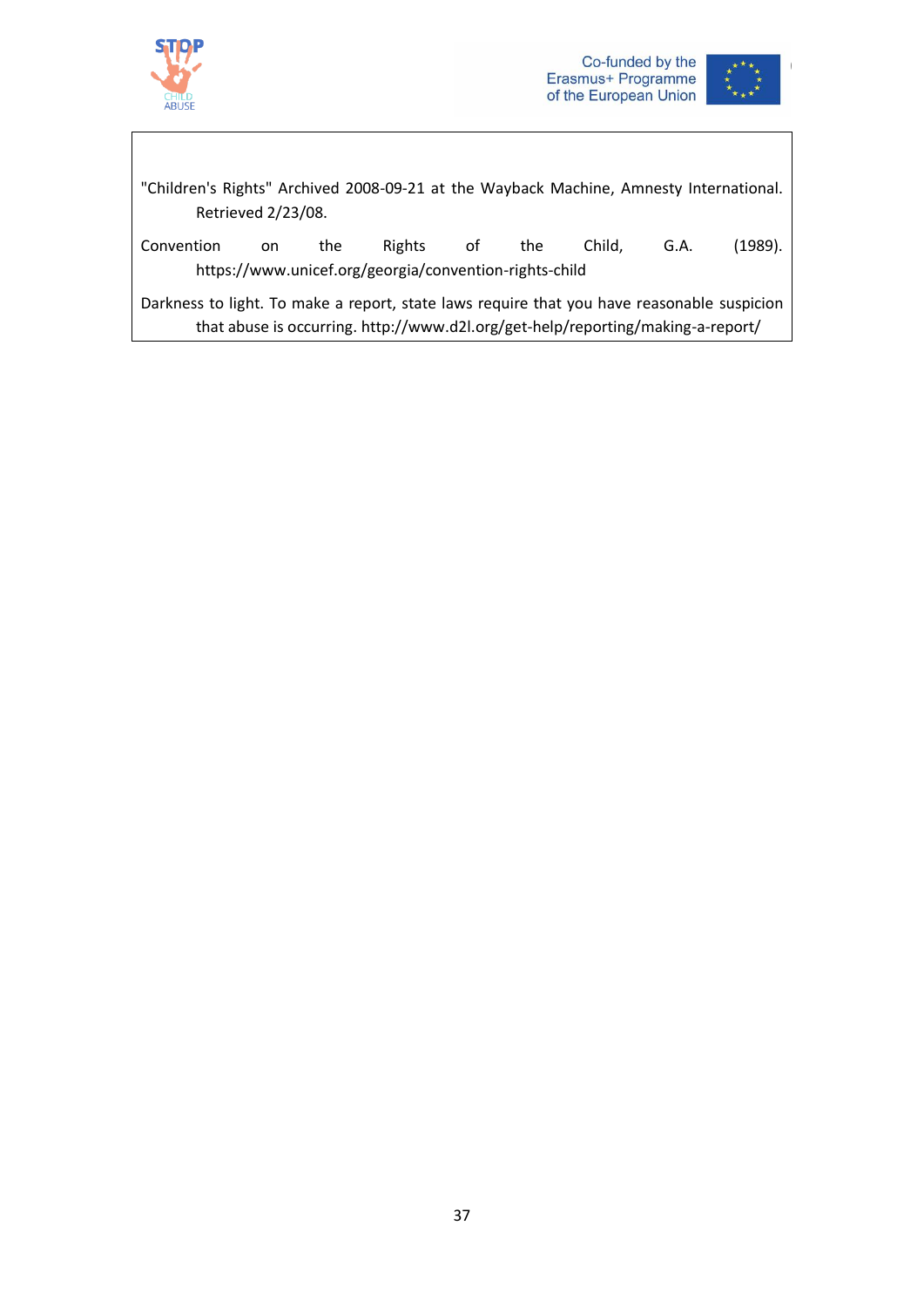



# Module 2: Grooming

### Module description

Grooming refers to the different practices used to lower child's inhibitions with the objective of sexual abuse. This module provides useful information to the youth workers about grooming, and aims to equip them with the knowledge and skills on how to recognize and protect youth from grooming practices and actions. The following module includes topics such as Befriending/ Gaining Trust, Offering [AA6]Favors, Testing Boundaries and Control.

### Learning objectives

Upon completion of this module, you will:

- Understand what grooming is, the different stages of grooming manifestation and the risks associated with it.
- Understand the reasons groomers will try to gain the trust of the child/ young person and the different ways they might use to achieve it.
- Understand the reasons why groomers will offer gifts and favors to the child/ youth.
- Understand the importance of boundaries and when they are violated.
- Understand the reasons why groomers will try to exercise control over the victim and the different ways/ tricks will employ to achieve this.
- Understand how to approach and communicate with someone when suspicious about grooming practices and how to report a disclosure of abuse.

### Content/Topics

This module will discuss the following topics:

- 1. Introduction to Grooming
- 2. Befriending/ Gaining Trust
- 3. Offering Favors
- 4. Testing Boundaries
- 5. Maintaining Control/ Secrecy
- 6. How to react when suspicious about grooming practices

#### Duration

The duration of this block is approximately 2-3 hours.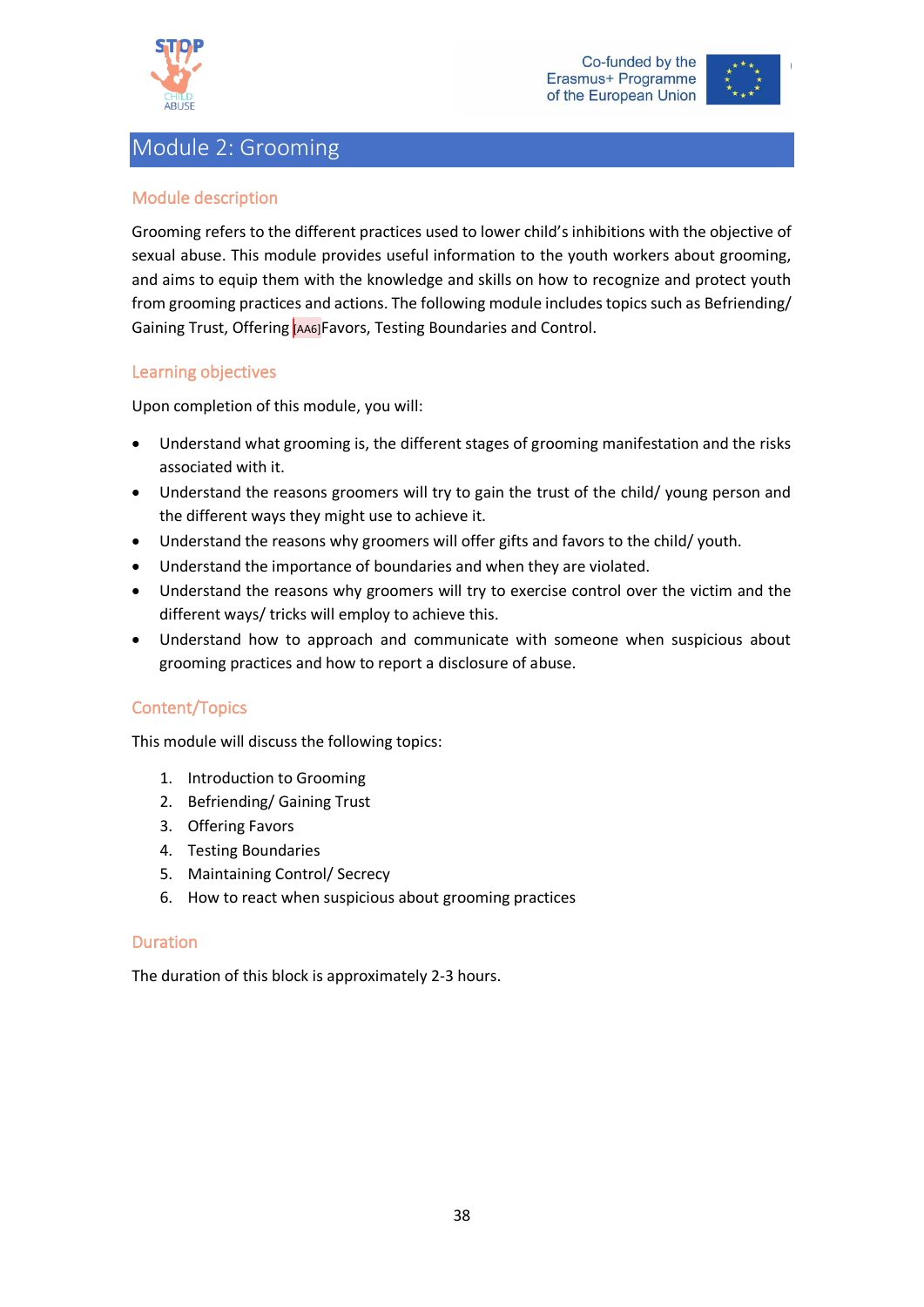



## Topic 2.1 – Introduction to Grooming

### **Description**

A short general introduction to grooming - specifically it aims to equip youth workers with the knowledge, attitudes and skills relating to what grooming is and why is happening, the different stages of grooming and the different dangers/ risks associated with it.

### Learning Outcomes

- Understand what grooming is and the reasons behind it.
- Understand the risks and dangers associated with grooming.
- Understand the different stages of grooming manifestation.

#### Read

The online grooming of young people for the purpose of online and offline sexual abuse is a global issue that affects societies all around the world and the known cases reveal only the tip of the iceberg. Grooming can be defined as:

'The use of a variety of manipulative and controlling techniques, with a vulnerable subject, in a range of inter-personal and social settings, in order to establish trust or normalize sexually harmful behavior, with the overall aim of facilitating exploitation and/or prohibiting exposure.' - McAlinden (2013, p.11)

Grooming is a complex set of behaviors - it can take place over a short or long period of time – from hours to days, even years. Children and young people can be groomed on-line or in the real world, by a completely stranger or by someone they know and who consider a 'friend'.

The impact on these children and young people can be detrimental and long lasting. Often young people who had experienced grooming feel very upset, embarrassed, are unable to stop thinking about it (Wolak et.al., 2006). Similarly, links have been found between grooming victimization and experience of substance misuse, symptoms of depression (Mitchell et.al., 2007) and even self-harm tendencies (NSPCC, 2020).

Sexual assault can take many forms, and so it is grooming, thus we cannot fully cover all different grooming approaches for every single type of assault. However, some commonalities and patterns of behaviors seem to emerge from the different ways used by sex offenders to manipulate others.

The first stage that we will talk about is how perpetrators target their potential victims and try to gain their trust and become friends with them. The second stage involves an attempt to fill a need in the child's life through offering favors, gifts and attention to the child. Moving further, the grooming perpetrator will apply different tricks to persuade the child to keep what is going on between them secret and after the development of a sufficient emotional dependence and trust, will begin to test the boundaries and sexualize the relationship. Lastly,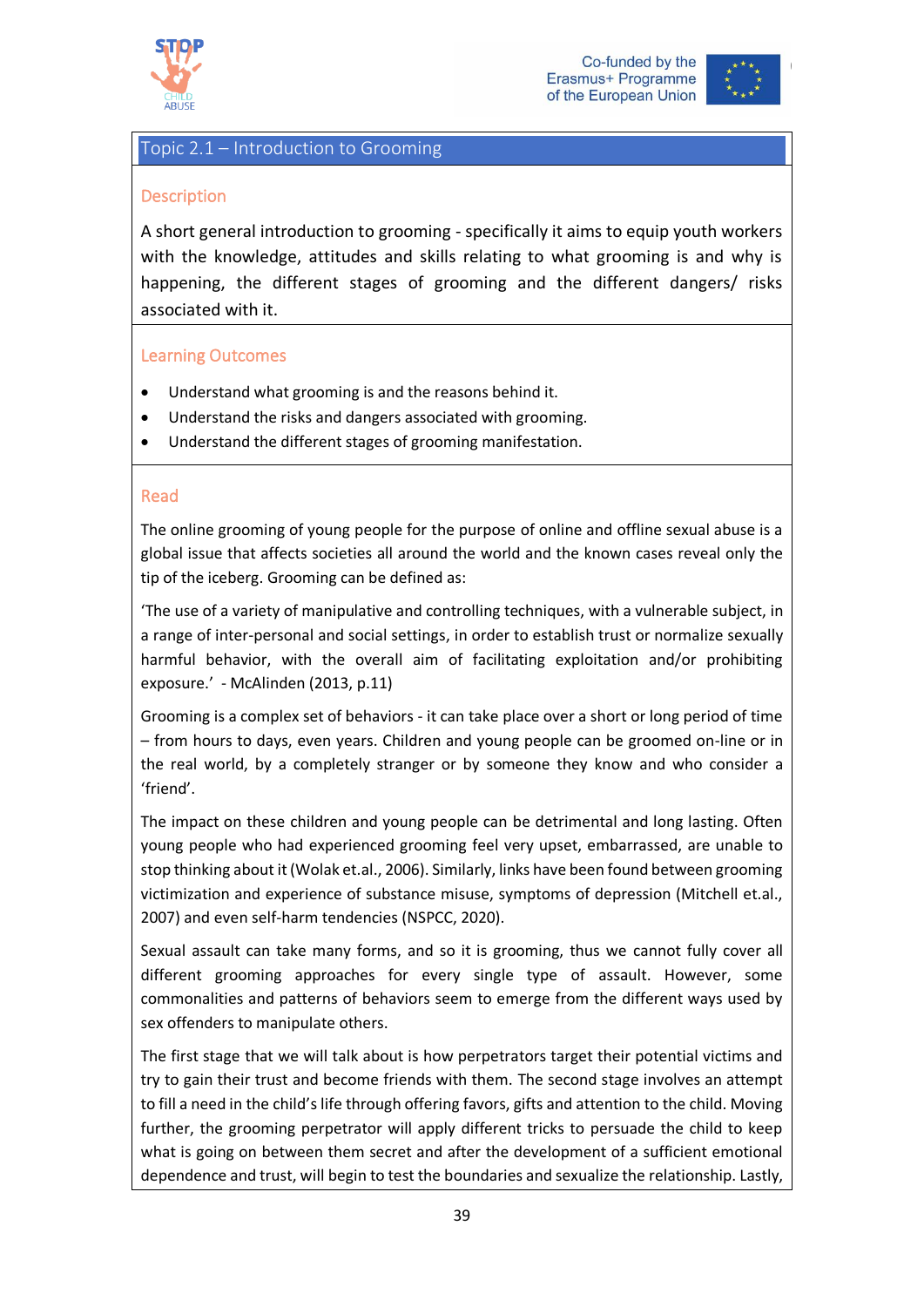



the groomer might try to exercise some form of control to the child in order to ensure the child's continued participation, submission, and silence.

Although we refer to it in different stages, it is important to be aware that this does not necessarily mean that it always develops in the same way and that there is no clear distinguishing line between them.

Our goal in the following topics is to provide you with a solid understanding of the main approaches and in turn allow you to be able to identify the manifestations of grooming practices in particular cases.

### Tips for Youth Workers

- In order to start working these contents with children and young people in a group setting, it is necessary to identify their previous knowledge they may have about the topic. This analysis will help us identify the level of understanding, detect deficiencies and start building a plan based on their knowledge and skills. This reflection can be done using a case study scenario or watching a film/ short-clip.
- Always be vigilant to evolving behavior of the children/ youth always look for any signs of distress or discomfort when initiating a discussion on such topics and offer opportunities to discuss individually in a friendly and safe space.

#### Supporting Material

- A video by Paul Mones, children's rights advocate and sexual abuse attorney, explaning on what is grooming and how child molesters groom children. https://www.youtube.com/watch?v=Qyz3CpJftYU
- In this video, experts in the field of sexual abuse, survivors of abuse and convicted perpetrators talk about the grooming process. https://www.youtube.com/watch?v=vUaN3Q5EU4E
- A case study video showing a survivor of abuse sharing her story– can be used as an example when explaining grooming to children/ youth. https://www.youtube.com/watch?v=5P4alQgtHNA

- McAlinden, A. (2013). SEXUAL OFFENDER TREATMENT: McAlinden. Retrieved 1 December 2020, from<http://www.sexual-offender-treatment.org/118.html>
- Mitchell, K., Ybarra, M., & Finkelhor, D. (2020). The Relative Importance of Online Victimization in Understanding Depression, Delinquency, and Substance Use - Kimberly J. Mitchell, Michele Ybarra, David Finkelhor, 2007. Retrieved 2 December 2020, from<https://journals.sagepub.com/doi/10.1177/1077559507305996>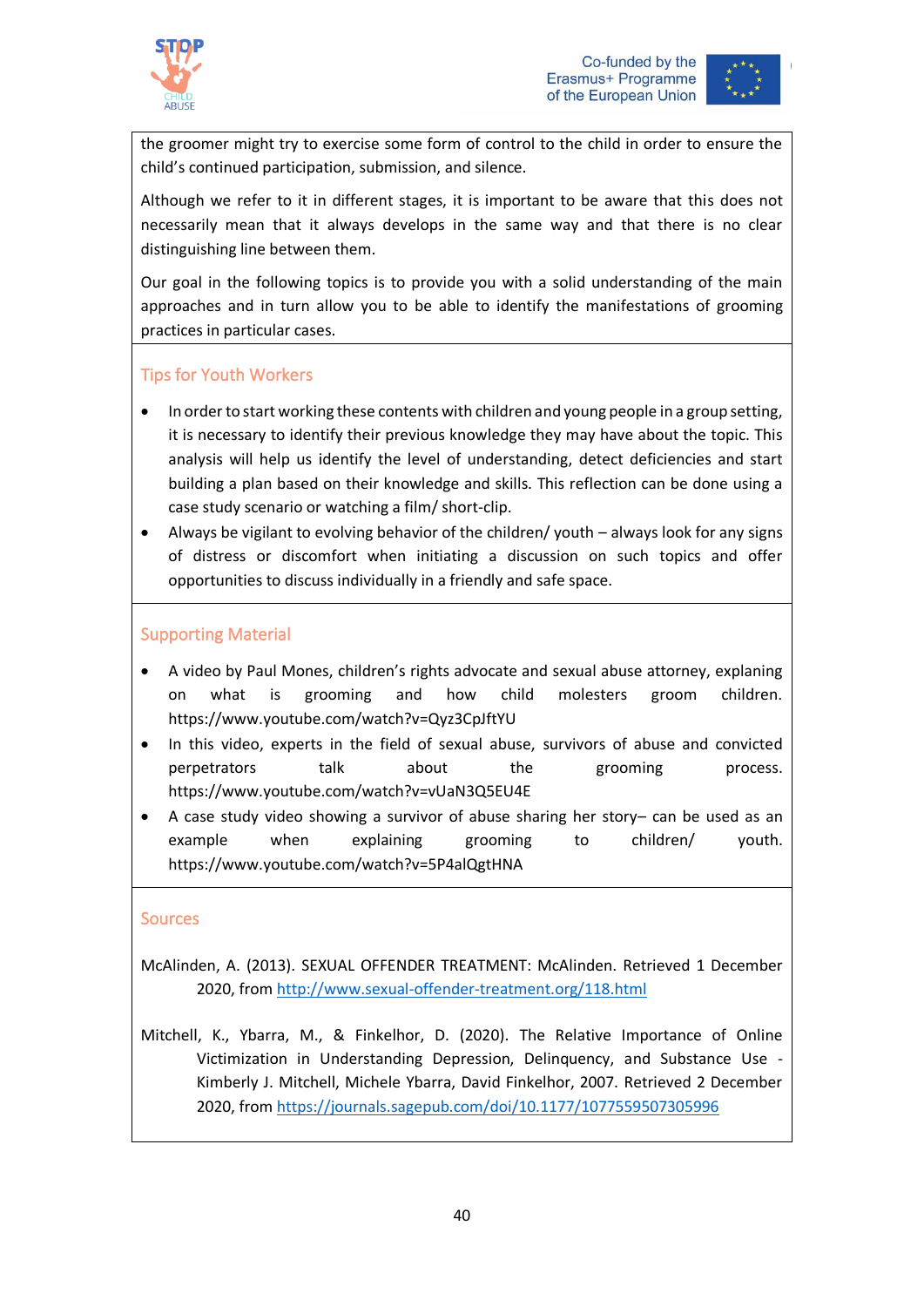



NSPCC. (2020). Retrieved 2 December 2020, from [https://www.nspcc.org.uk/what-is-child](https://www.nspcc.org.uk/what-is-child-abuse/types-of-abuse/grooming/#effects)[abuse/types-of-abuse/grooming/#effects](https://www.nspcc.org.uk/what-is-child-abuse/types-of-abuse/grooming/#effects)

Welner, M. (2010). Child Sexual Abuse: 6 Stages of Grooming. Retrieved 2 December 2020, from [http://www.oprah.com/oprahshow/child-sexual-abuse-6-stages-of](http://www.oprah.com/oprahshow/child-sexual-abuse-6-stages-of-grooming/all#:~:text=Grooming%20is%20the%20process%20by,an%20essential%20feature%20of%20grooming.&text=Different%20law%20enforcement%20officers%20and,the%20%22stages%22%20of%20grooming)[grooming/all#:~:text=Grooming%20is%20the%20process%20by,an%20essential%20](http://www.oprah.com/oprahshow/child-sexual-abuse-6-stages-of-grooming/all#:~:text=Grooming%20is%20the%20process%20by,an%20essential%20feature%20of%20grooming.&text=Different%20law%20enforcement%20officers%20and,the%20%22stages%22%20of%20grooming) [feature%20of%20grooming.&text=Different%20law%20enforcement%20officers%2](http://www.oprah.com/oprahshow/child-sexual-abuse-6-stages-of-grooming/all#:~:text=Grooming%20is%20the%20process%20by,an%20essential%20feature%20of%20grooming.&text=Different%20law%20enforcement%20officers%20and,the%20%22stages%22%20of%20grooming) [0and,the%20%22stages%22%20of%20grooming](http://www.oprah.com/oprahshow/child-sexual-abuse-6-stages-of-grooming/all#:~:text=Grooming%20is%20the%20process%20by,an%20essential%20feature%20of%20grooming.&text=Different%20law%20enforcement%20officers%20and,the%20%22stages%22%20of%20grooming)

Wolak, J., Mitchel, K., & Finkelhor, D. (2006). Online Victimization of Youth: 5 years later. Retrieved 1 December 2020, from<http://unh.edu/ccrc/pdf/CV138.pdf>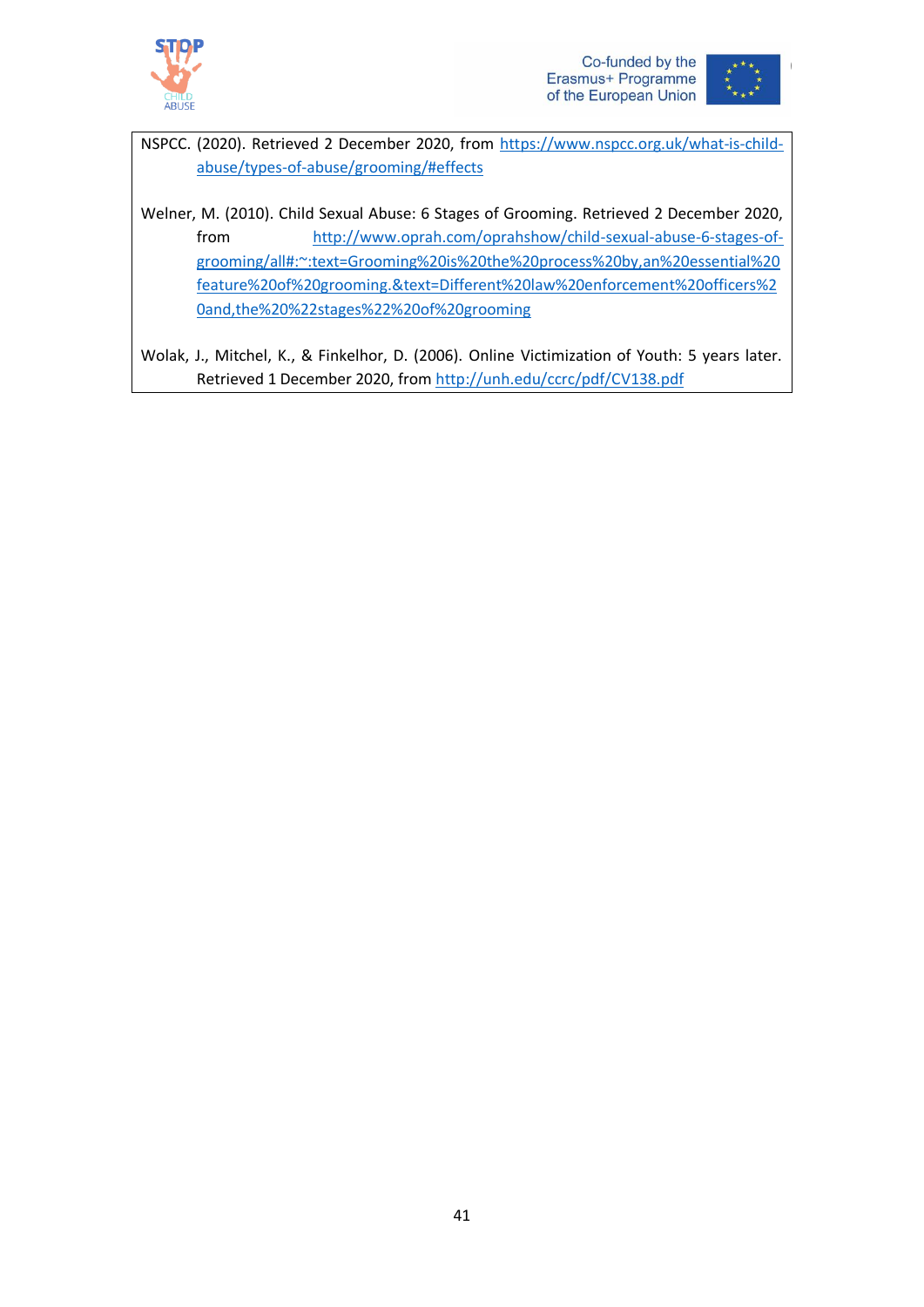



## Topic 2.2 – Befriending/ Gaining Trust

### **Description**

Gaining the trust of the child is a major part of what makes grooming so effective as groomers aim to create a special bond with the victim. Giving compliments, understanding and sharing the same interests are some of the ways that groomers use to build a relation with the victim in order to exploit this relation later on. This topic aims to equip youth workers with the knowledge and skills to be able to recognise those patterns and be able to react in such situations.

### Learning Outcomes

- Understand the reasons why groomers try to gain the trust of a child.
- Understand the different ways groomers might use to gain the trust of the child.
- Be able to explain who is a trusting adult and when certain behaviors can be identified as suspicious.

#### Read

''You can trust me because no one understands you more than I do''

Gaining the trust of the child/youth is a major part of what makes grooming so effective as groomers aim to create a special bond with the victim, in order to gain and maintain access and at a later stage to avoid disclosure by the victim. Often, the relationship a groomer aims to build with the victim can take several forms such as (NSPCC,2020):

- A romantic relationship.
- Act as an authority figure.
- Act as a mentor.
- Act as a dominant and persistent figure.

In their effort to build trust, a perpetrator may also look to exploit a child's vulnerabilities by filling a need or through luring the victim. While all children/ youth are at risk of sexual abuse, there is evidence (Staller,2012; Llewellyn et.al, 2016) that some children are more vulnerable to be manipulated and victimized if they:

- Are socially isolated
- Are facing mental health or behavioral difficulties
- Have low self-esteem
- Have bad relationship with their parents/guardians.

Hence, the perpetrator gains trust by observing and gathering information about the child (online or offline), getting to know his/her needs and how to fulfil them. More information about offering favors and luring the child/youth can be found in the next topic.

It is also important to note that in the vast majority of sexual abuse cases the abuser is known to the victim – but obviously the perpetrator being a stranger to the victim is more likely in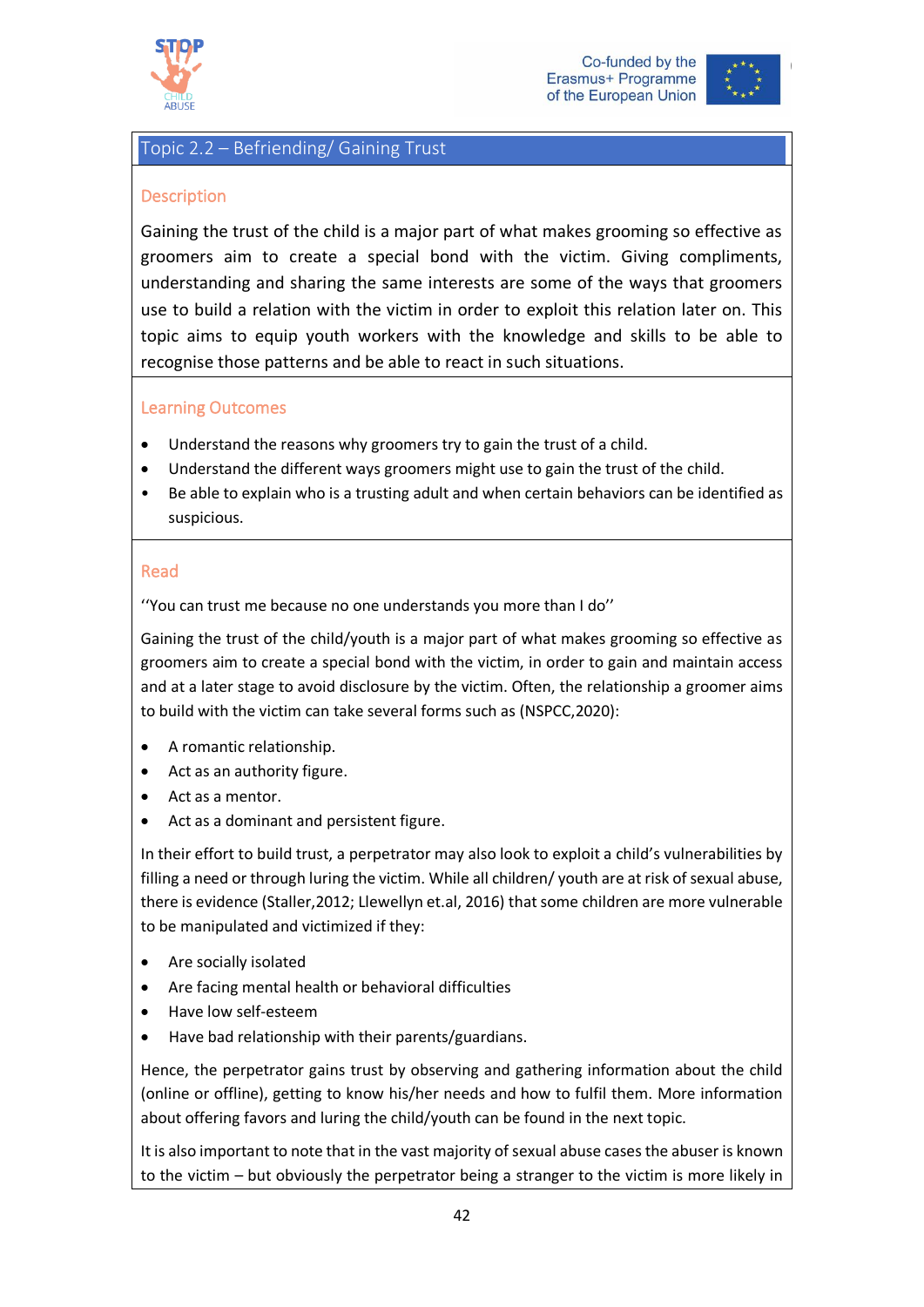



online grooming cases. In those cases, that the perpetrators are known to the family, they might try to build trust with the people close to the victim (parents, guardians), which is known as 'environmental grooming', in order to gain and maintain access to the child/young person and make it hard for the victim to report it out of fear of not being believed (Tarner and Brake, 2013). Additionally, by building trust with the environment of the victim any interaction between the perpetrator and child is seen as legitimate activity, distinguishable only by the perpetrator's motivation, hence they are willing to excuse or ignore patterns in the behavior. This is also known as 'confirmation bias', where the environment of the victim fails to see what is going on behind the mask (Munro and Fish, 2015).

There are various factors which can assist an offender to gain the trust of the environment of children. Firstly, the social and personal position of the perpetrator can affect the way he/she will be perceived by the environment of the child (Tarner and Brake,2013). For example, being a police officer, a member of the clergy or a philanthropist are given the 'benefit of the doubt' in most cases, and lessens the probability of being perceived as suspects. Additionally, individuals who come along as charmers and attract people around them is hard to raise concerns as people will think the 'good guy' could never do that.

As a result, we will need to keep a critical eye and look behind those 'masks' for any warning signs.

### Tips for Youth Workers

- Become a trusted adult there may be kids/youth who for many reasons might not feeling safe to talk at home. Allowing them space where they can be themselves, where they can work through emotions in a healthy way and open up can make a huge difference in their lives and can keep them safe.
- Encourage children/ youth to reflect on their Circle of Trust and support them according to their age groups. Use for example the following questions:
	- o Who is in your circle of trust?
	- o How do these people interact with you?
	- o Where do these people interact with you?
	- o When should you create boundaries for people in your circle of trust?

### Supporting Material

- Find out here how to be a better listener in order to build trust with children/ youth. https://defendinnocence.org/child-sexual-abuse-risk-reduction/proactiveparenting/open-communication/3-ways-to-be-a-better-listener-with-your-child/
- A case study video showing alarming signs from a trusted adult can be used as an example when explaining grooming to children/ youth. https://www.youtube.com/watch?v=R3navrYewq4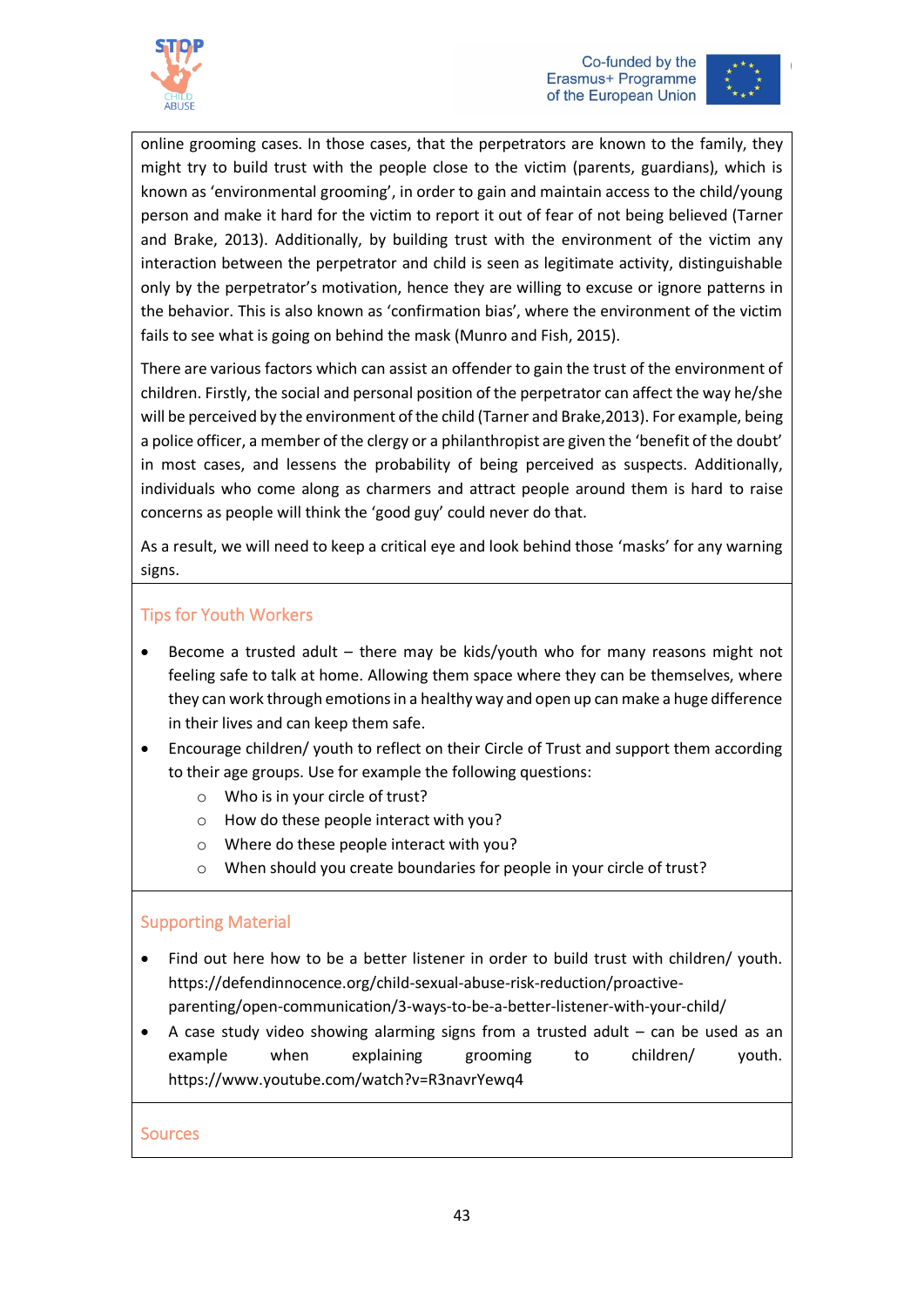



- Llewellyn, G., Wayland, S., & Hindmarsh, G. (2016). Disability and child sexual abuse in institutional contexts. Retrieved 2 December 2020, from https://www.childabuseroyalcommission.gov.au/sites/default/files/filelist/Research%20Report%20- %20Disability%20and%20child%20sexual%20abuse%20in%20institutional%20contex ts%20-%20Causes.pdf Munro, E., Fish, S. (2015). Hear no evil, see no evil : understanding failure to identify and report child sexual abuse in institutional contexts. Sydney: Royal Commission into Institutional Responses to Child Sexual Abuse. Available at: http://www.childabuseroyalcommission.gov.au/getattachment/620678bb-6c9d-45da-94c3-63c4b40e648f/Hear-no-evil,-see-no-evil NSPCC. (2020). Grooming. Retrieved 2 December 2020, from https://www.nspcc.org.uk/what-is-child-abuse/types-of-abuse/grooming/#effects
- Staller, K. (2012). Missing Pieces, Repetitive Practices: Child Sexual Exploitation and Institutional Settings - Karen M. Staller, 2012. Retrieved 2 December 2020, from https://journals.sagepub.com/doi/abs/10.1177/1532708612446420
- Tanner, J., & Brake, S. (2013). Exploring Sex Offender Grooming. Retrieved 2 December 2020, from http://kbsolutions.com/Grooming.pdf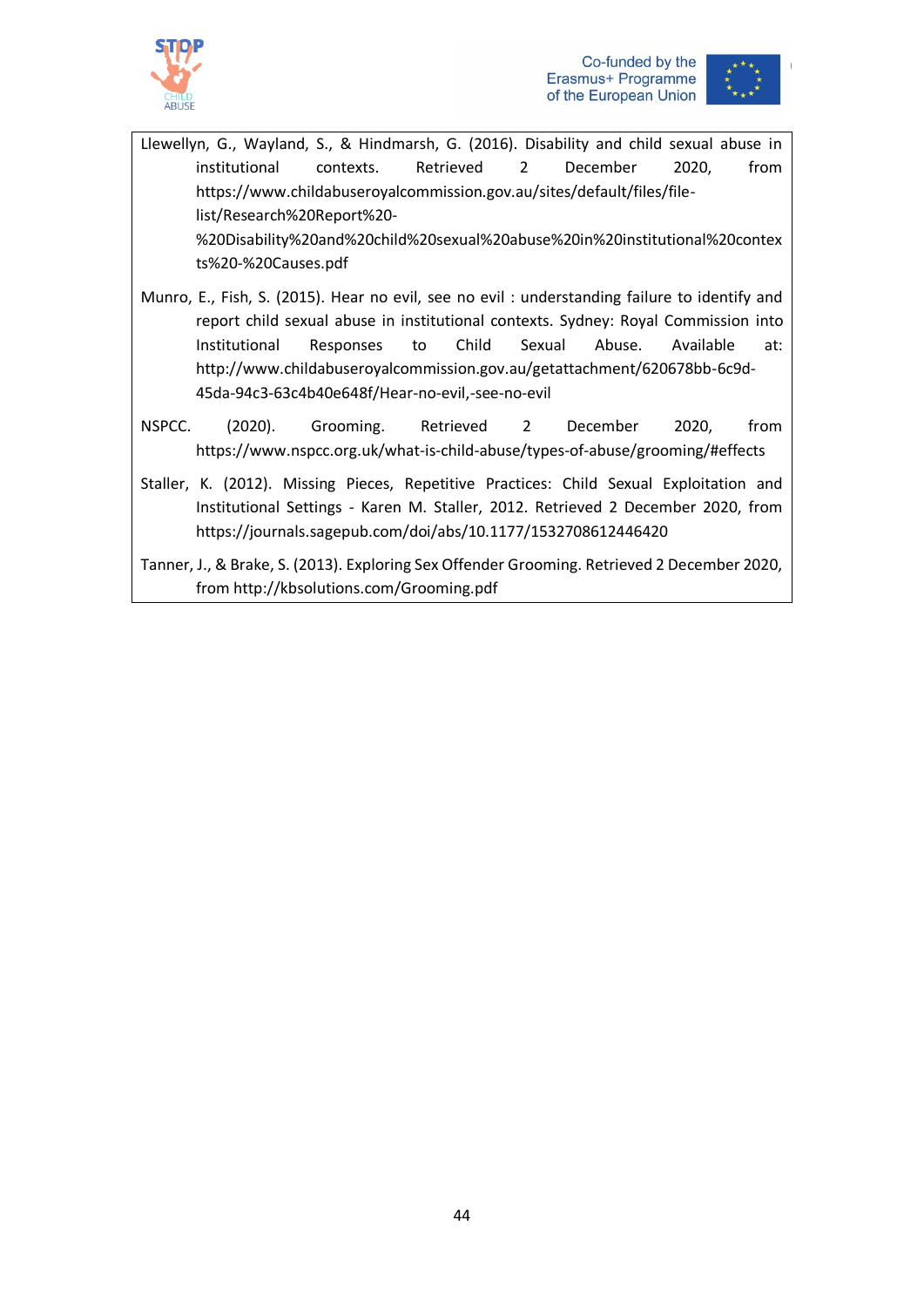



## Topic 2.3 – Offering Favors

### **Description**

Offering gifts and favours, most of the time without expecting anything in return (in the beginning), it is a strategy employed by a lot of groomers to approach child. This topic aims to equip youth workers with the knowledge and skills to be able to recognise the signs, react to such situations and keep children safe.

### Learning Outcomes

- Understand the reasons why groomers offer gifts and favors.
- Understand when receiving gifts and favors without expecting anything in return can be suspicious.
- Be able to explain to children who they should trust and when they should be suspicious about someone giving something to them without expecting anything in return.

### Read

'I know you love reading so I got you this book'

Have you ever watched a young child open gifts at a birthday party or a holiday celebration? However, the joy is not limited to children as we all love expressions of thoughtfulness and receiving surprises. Nevertheless, not all gifts are simple expressions of love.

Offering gifts and favors is a strategy employed by a lot of groomers to assume noticeably more importance in the child's life and a way to increase child's dependence on the abuser. These lures tend to focus on:

- Behaviors which provide access to otherwise restricted material or activities.
- Behaviors which aim to fill child's emotional needs.

Tanner and Brake (2013) describe a few examples of common set of lures used by offenders to engage children/ youth and keep them in the relationship. Please note that the following are just a few examples for your reference.

- **Access to Car/Driving** Taking the child/youth to places, but also allow the young person to drive. Especially for male teenagers driving can be seen as a status symbol and used as a way to approach children and establish a relationship.
- **Drinking/Drugs** Giving access to alcohol or drugs is another way for perpetrators to approach children/youth who might want to experiment with illicit substances and won't be able to gain access to them otherwise. It is also important to note that getting the child 'high', also lowers the child's resistance for the abuse to take place.
- **Desires** Providing the child with things that he/she desires for example if the child is interested in music, providing them with a digital player/ access to music platforms or taking them to concerts. For children this might be in the form of toys or games – anything to draw the child closer.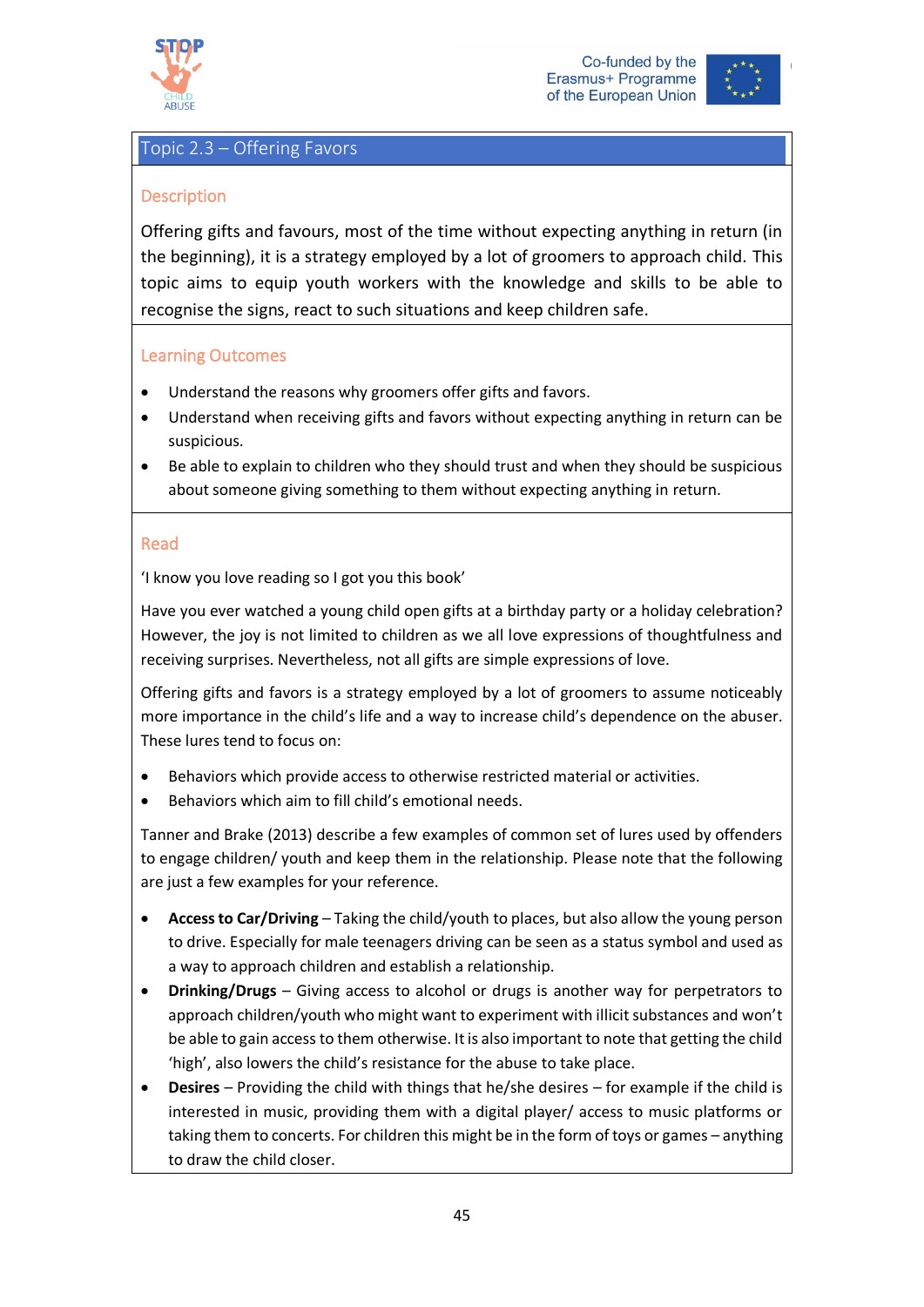



• **Increased Attention** – Perpetrators might take an interest in all things the child/youth does or say. Listening to them, encouraging them and taking their side in their daily drama is a key way employed by groomers to become the child's 'best friend'. This is also key in cases of online grooming where the interaction between the two is initially taking place online.

Finally, although there is no way to be 100 percent sure for every case you will encounter, there are situations that should raise concerns about gift-giving to children. For example:

- An adult who overly favors one child over the others.
- An adult who provides gifts to children/ youth without acquiring parents' permission
- Children who become secretive or unwilling to explain an expensive gift
- When the gift is prohibited by the parent.

Lastly, it is important to note that growing access to technology by youth and children brought new opportunities for perpetrators to lure potential victims. Online predators can use social media or online gaming to meet children and youth, in order to lure them for sexual purposes (Sinclair, 2007; Wolak et.al, 2008).

## Tips for Youth Workers

- You can use real case studies of grooming to explain this section to children/youth after delivering the theory – an example of a case study can be found in Supporting Material.
- Remind children/youth that gifts are usually an indication of care and friendship, hence nobody should ask them to keep it secret.
- Encourage children/youth to think critically about accepting gifts from adults they don't know well.

## Supporting Material

- A Case Study in Sandusky showing how gift giving was used to groom childen. https://www.d2l.org/lessons-from-sandusky-lesson-2-grooming-thru-giftgiving/#:~:text=Gift%20giving%20is%20an%20important,kept%20a%20secret%20from% 20others.
- An educational video showing how gift giving and increase attention by a relative was used as part of grooming. https://www.youtube.com/watch?v=WOyg6IrfuzA

- Sinclair, R.L. 2007. Identifying International Research Gaps in Internet Child Sexual Exploitation. http://rcmp-grc.gc.ca/gazette/archives/vol69no2\_e.pdf. Accessed December 2 2020).
- Wolak, J., Finkelhor, D., Mitchell, K., & Ybarra, M. (2008). Online "Predators" and their Victims: Myths, Realities and Implications for Prevention and Treatment. Retrieved 2 December 2020, from http://www.unh.edu/ccrc/pdf/Am%20Psy%202-08.pdf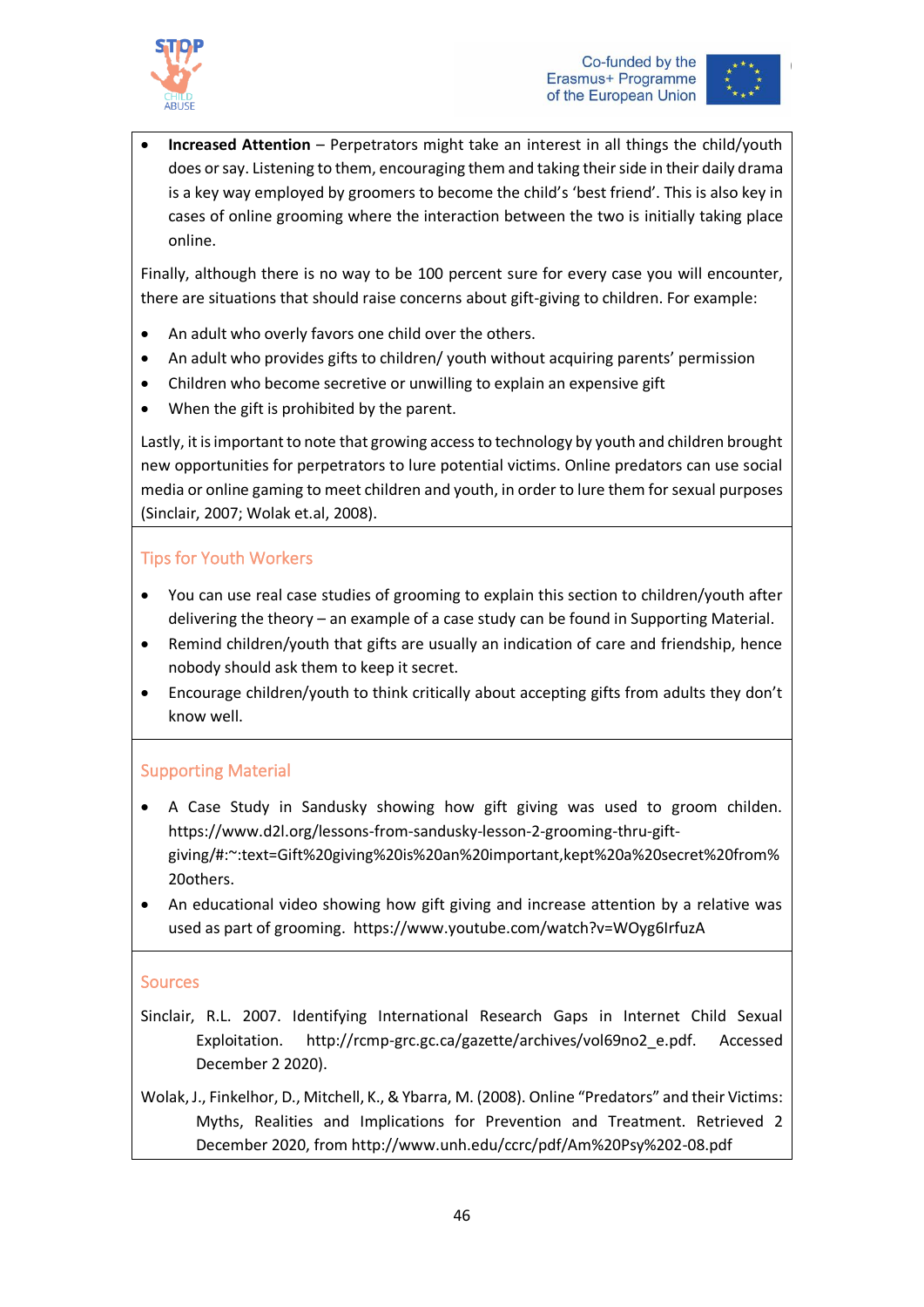



Tanner, J., & Brake, S. (2013). Exploring Sex Offender Grooming. Retrieved 2 December 2020, from http://kbsolutions.com/Grooming.pdf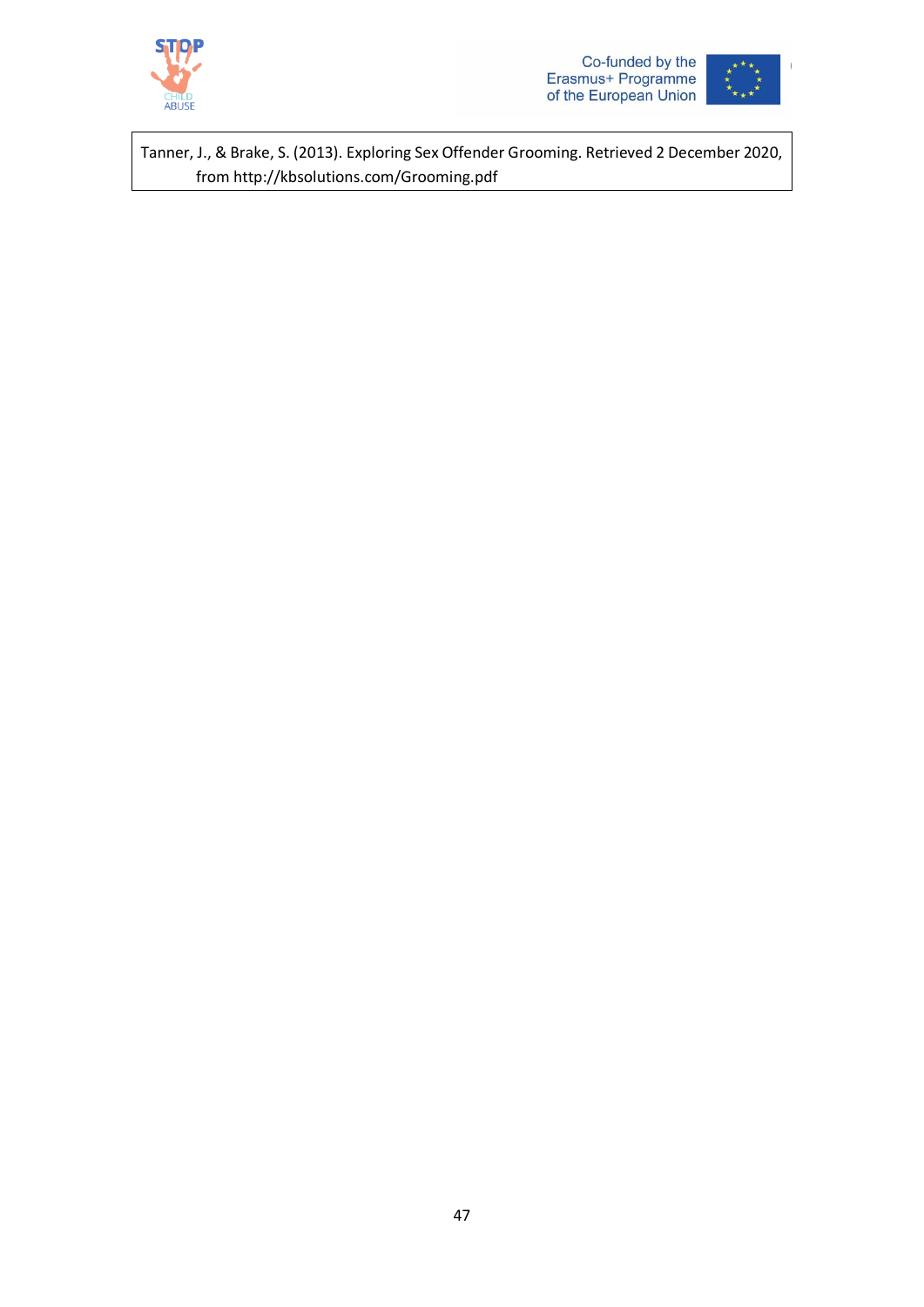



## Topic 2.4 – Testing Boundaries

### **Description**

When a groomer has gained the trust of the child, they might start testing the boundaries and making the relationship more sexual in nature either through the form of a game, by sending pictures or through asking the child questions about sex. This topic aims to equip youth workers with the knowledge and skills to be able to recognise the signs, react to such situations and keep children safe.

### Learning Outcomes

- Understand the importance of boundaries.
- Understand which questions are appropriate to ask and which are not.
- Understand what information can be shared and with whom.

#### Read

'Have you ever watched porn? I can show you what it is.'

Once emotional dependence and trust have been established, from the previous mentioned stages, the perpetrator will start testing the boundaries and ultimately the child's comfort levels.

This can take many forms, and the groomer will try to exploit the child's trust to progressively sexualize the relationship. The aim of this process is essentially the desensitization of the child to sexual contact.

Here are few examples on how perpetrators might try to test child's boundaries:

### • **Physical Contact**

The offender might begin with appropriate touch such as high-fives, hugging and systematically moves to inappropriate ones i.e. 'accidentally' touching a private part of the body, to test the reaction of the child.

### • **Sexualized Jokes / Games**

Sometimes perpetrators might try to test the boundaries of a child through telling sexualized jokes or through games such as truth-or-dare. Also, non-sexualized games such as wrestling and tickling might be used to establish a physical contact with the child.

### • **Sharing Sexually Explicit Material**

Perpetrators often expose children/ youth to sexual content, in order to normalize sex. Especially for youth who might develop some curiosity on the subject, perpetrators might use this as an opportunity to test the boundaries and advance the sexual nature of the relationship. Another way that might be used to sexualize the relationship, especially during online grooming, is through messaging or texting. More information about sexting can be found in Module 4.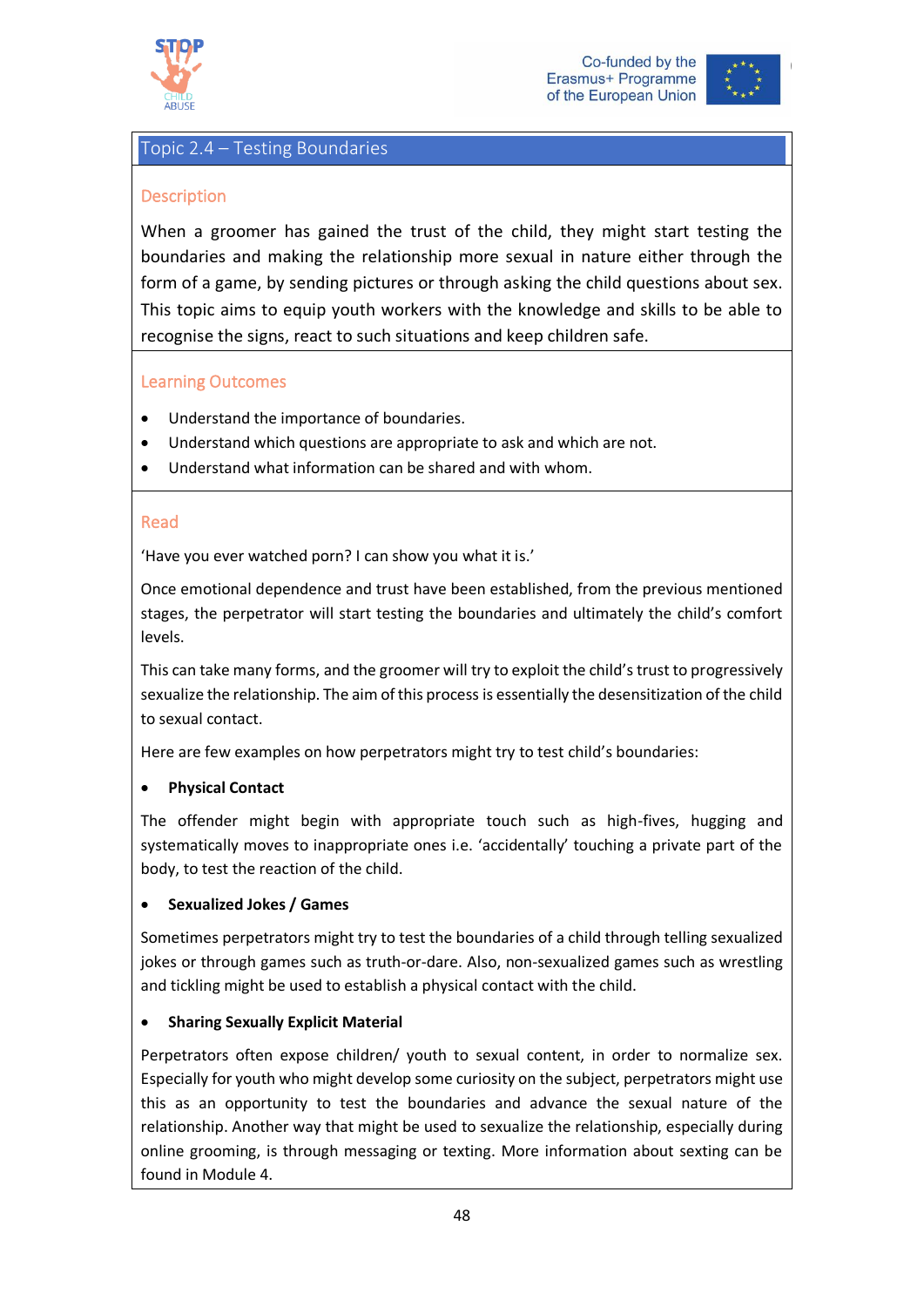



As a final note here, it is important to keep in mind that some of the behavior signs mentioned are common in a given setting, and this does not automatically make this person a perpetrator. However, the goal here is to strengthen your knowledge and intuition and help you be alert when your gut feeling tells you that something is 'off' in a given situation. Children/Youth need mentors and trusted adults to guide them, as a youth worker you will need to find a way to encourage healthy relationships with adults, while at the same time being vigilant for signs of unhealthy relationships/grooming practices.

## Tips for Youth Workers

- Teach children/ youth about boundaries and what to do if those boundaries are violated – for more information on this check the Supporting Material section below.
- As teenagers' interest in sex develops, you can support them to stay safe from grooming practices through developing their understanding of positive sexual behavior – this can be in the form of a seminar, a workshop or during a one-to-one conversation.
- Remind children/ youth that anything that makes them feel uncomfortable it is probably a violation of their boundaries and they should speak with a trusted adult – always trust your 'gut feeling'.

### Supporting Material

- Here you can find a guide on how to teach boundaries and safety to children and youth. http://www.seattlearchdiocese.org/Assets/SEP/10755\_TeachingBoundaries&Safety.pdf
- Here are some tips on how to support positive sexual behaviours to kids and youth. https://www.thinkuknow.co.uk/parents/articles/Supporting-positive-sexual-behaviour/
- A short video explaining the different types of boundaries and why boundaries are important. https://www.youtube.com/watch?v=Fw0FRj5Iw00

### **Sources**

- Darkness to Light. (2020). Grooming and Red Flag Behaviors Darkness to Light. Retrieved 2 December 2020, from https://www.d2l.org/child-grooming-signs-behaviorawareness/
- NSPCC. (2020). Grooming. Retrieved 2 December 2020, from https://www.nspcc.org.uk/what-is-child-abuse/types-of-abuse/grooming/#effects.
- PACE. (2020). The grooming process. Retrieved 2 December 2020, from https://paceuk.info/about-cse/the-grooming-process-in-the-spotlight/

Tanner, J., & Brake, S. (2013). Exploring Sex Offender Grooming. Retrieved 2 December 2020, from http://kbsolutions.com/Grooming.pdf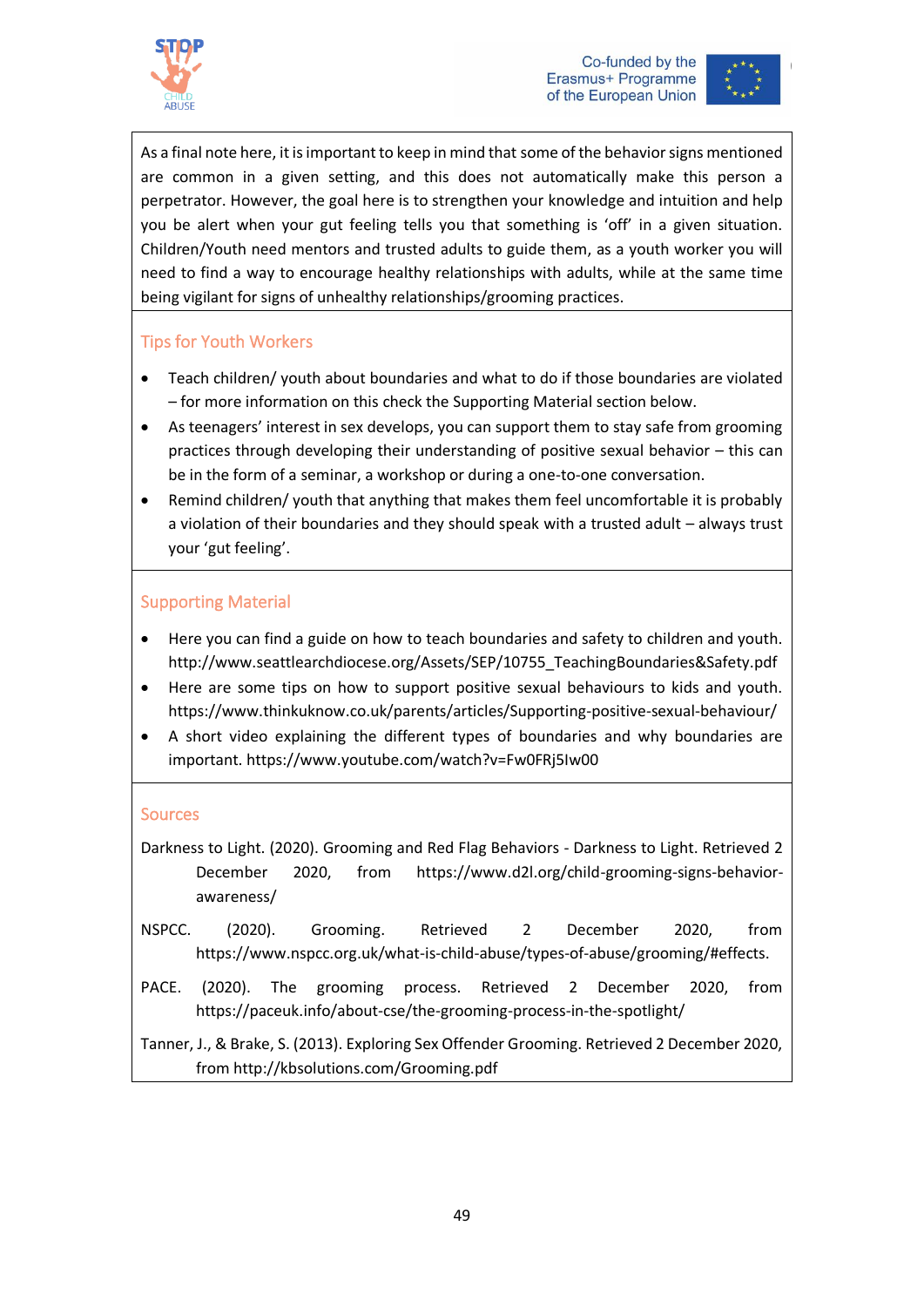



## Topic 2.5 – Exercise Control/ Secrecy

### **Description**

Groomers want to keep the relationship secret and will try to apply different tricks to persuade the child to keep it 'between them' and to maintain control over the victim. This topic aims to equip youth workers with the knowledge and skills to be able to recognise those signs and react to such situations.

### Learning Outcomes

- Understand the reasons why groomers try to exercise control over the victim and maintain secrecy.
- Understand the different ways groomers employ to gain control over the victim.
- Understand the different tricks groomers employ to maintain control over the victim and when to be suspicious.

#### Read

'If you tell anyone, something bad might happen to you or your family'

As part of the grooming process, predators weave a tight web that makes it hard for the victim to escape. Specifically, groomers might try to exercise some form of control to the child/youth in order to ensure their continued participation, submission, and silence in order to keep the relationship/abuse secret.

Here are few ways used by perpetrators to trap the victim in the relationship (Tanner and Brake, 2013):

- **Direct threats** the victim is told that if they reveal the abuse, they or their family/ friends will be hurt or killed.
- **Reflexive threats** at this point the offender has established a position of value in the victims' life and they threaten the victim that they will be in trouble.
- **Belief** the victim is often told that even if they reveal the abuse, nobody will believe them.
- **Shame** offenders point out that if the victim tells, everyone will find out. Additionally, sometimes the perpetrator might try to evoke 'guilty' feelings to the victim that it is their fault or that they provoked them to commit the abuse.
- **Ongoing Grooming** sometimes the process of grooming (giving compliments, gifts) continues and after the abuse, with the abuser finding different excuses ('It won't happen again – I slipped') to keep the victim in the relationship.

These approaches of entrapment are particularly evil, and it is important to keep in mind that at this stage, the victim may feel confused, disoriented and anxious as they don't want the abuse to continue, but at the same time they do not want to lose the other aspects of the relationship. As a result, the impact on the child/youth can be detrimental both emotionally and psychologically and generate a substantial and long-lasting impact (NSPCC, 2020).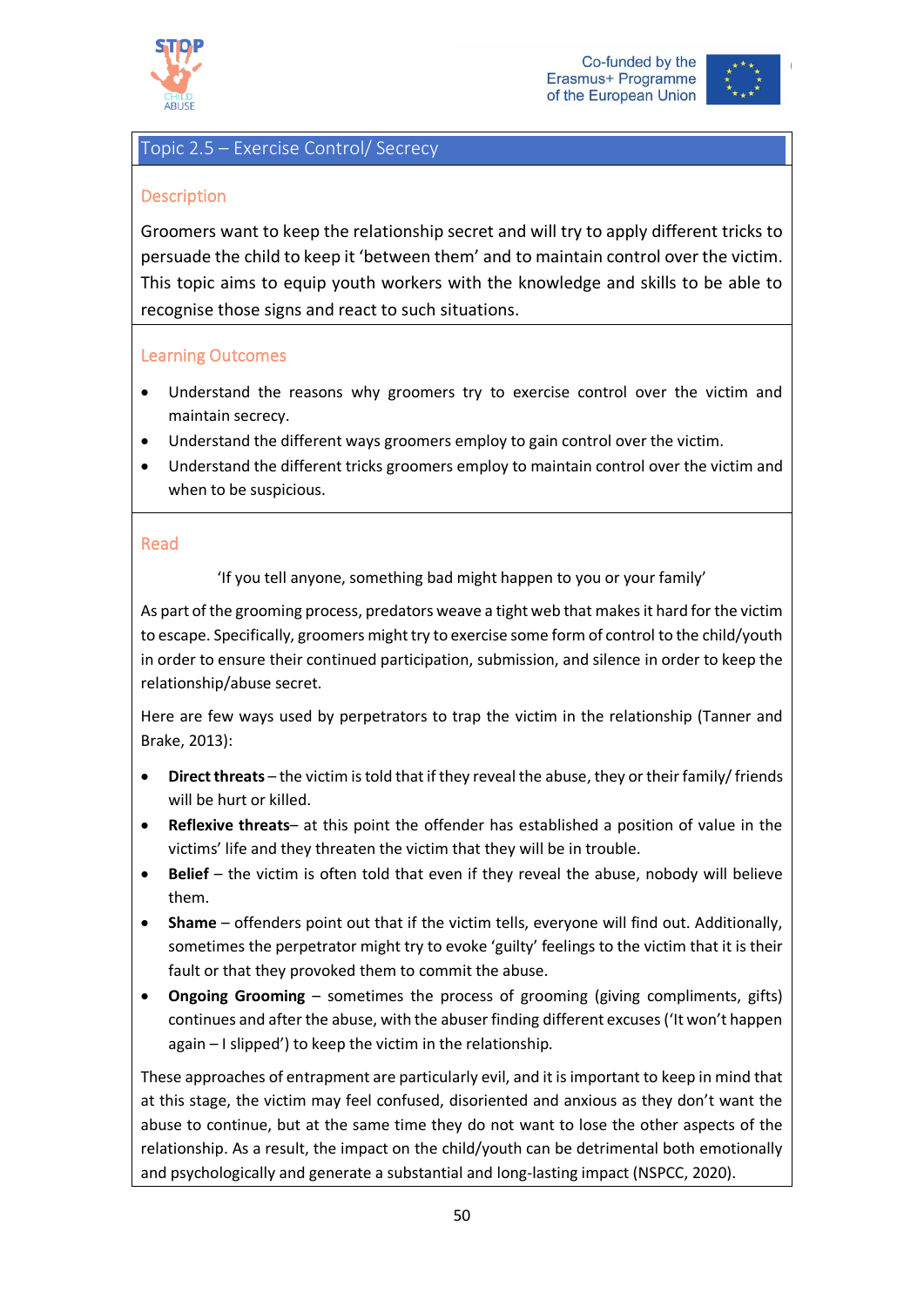



## Tips for Youth Workers

- Make sure to let the children/ youth know that the abuse is NEVER the victim's fault and to be able to identify the different tricks and lies the offenders might try to use.
- Use scenarios and examples from movies/ books to teach children and youth about 'safe' (a surprise party) and 'unsafe' secrets (inappropriate touch).
- Let children/ youth know that you are a safe adult to talk, that you will always believe them and they can come to you with any problem for help.

### Supporting Material

- An article providing more information about good and bad secrets. https://www.kidpower.org/library/article/safe-unsafe-secrets/
- A video with a case study that can be also used with your learners to teach them about abuse, secrets and control. https://www.youtube.com/watch?v=uAD17zMgjHc

### **Sources**

Darkness to Light. (2020). Grooming and Red Flag Behaviors - Darkness to Light. Retrieved 2 December 2020, from https://www.d2l.org/child-grooming-signs-behaviorawareness/

Focus for Health. (2020). How Predators Groom and Control their Victims - Focus for Health. Retrieved 2 December 2020, from https://www.focusforhealth.org/how-predatorsgroom-and-control-their-victims/

NSPCC. (2020). Grooming. Retrieved 2 December 2020, from https://www.nspcc.org.uk/what-is-child-abuse/types-of-abuse/grooming/#effects

Tanner, J., & Brake, S. (2013). Exploring Sex Offender Grooming. Retrieved 2 December 2020, from http://kbsolutions.com/Grooming.pdf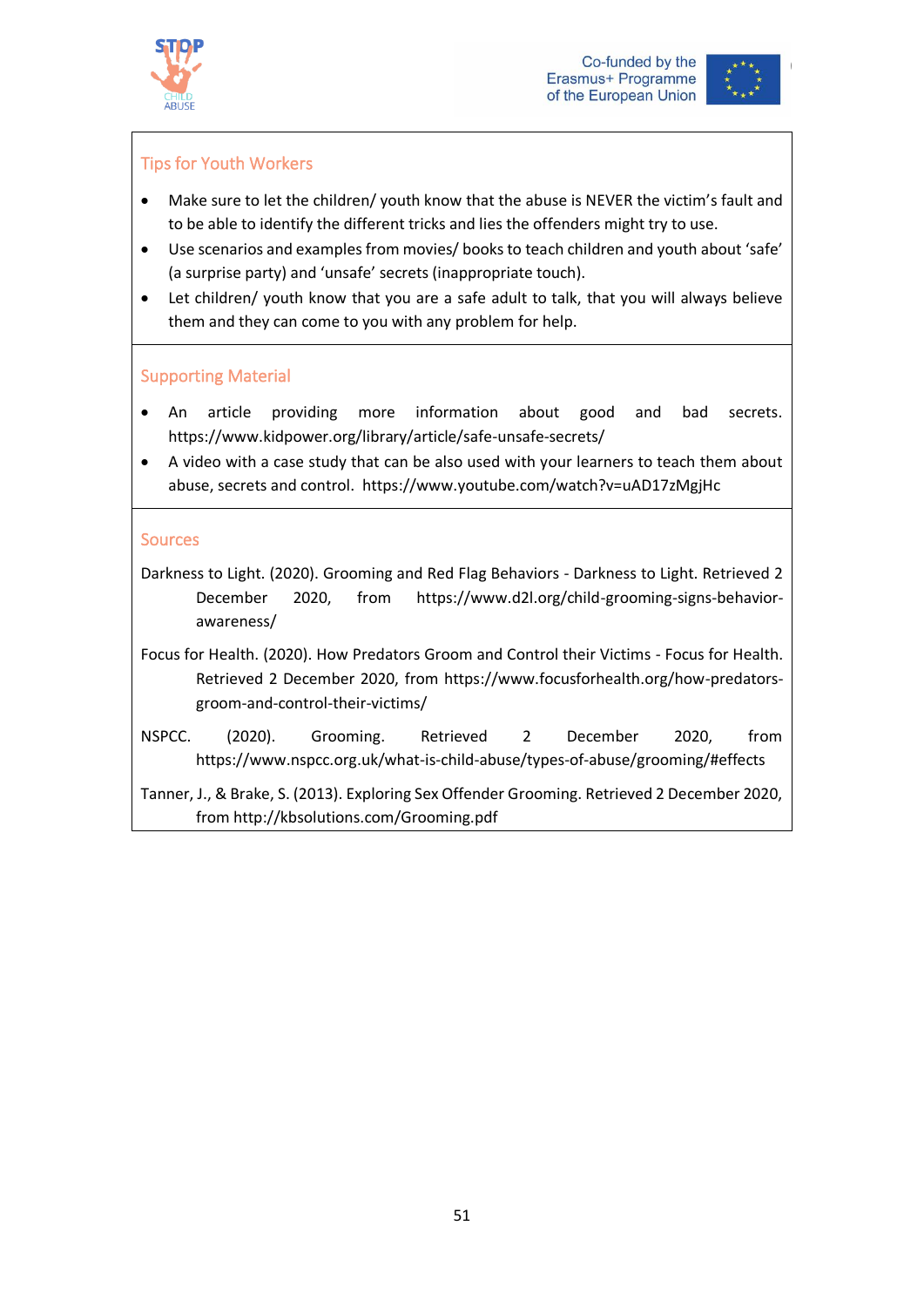



## Topic 2.6 – How to react when being suspicious about grooming practices

### **Description**

The final topic aims to teach youth workers on how to react when suspicious about grooming practices. It analyses topics such as why monitoring potential risk situations is important, how to approach someone when suspicious about grooming practices and how to ensure the safety and safeguard the confidentiality of the person involved.

### Learning Outcomes

- Understand why monitoring potential risk situations related to grooming practices is important.
- Understand how to approach and communicate with someone when suspicious about grooming practices.
- Understand how to ensure the safety and the confidentiality of the person involved.

### Read

Equally important to the identification of the warning signs of grooming practices is to be able to take action. The last part of this module will look into more detail on the steps you can take when being suspicious about grooming practices, but also when a child/young person discloses information to you about grooming practices.

If you suspect a child/young person is a victim of grooming practices:

- Start a conversation Ask them if everything is okay by starting the conversation you are giving them the opportunity to speak out, even if they choose not to disclose anything you are reminding them you are there and they are able to ask for help if they need to.
- Do not frighten the child/youth by asking confronting questions try to keep it casual.
- Keep monitoring for potential signs and changes in the behavior.
- If in doubt, seek expert advice using your country's support line if any.
- If at any time you believe a child/ youth is in immediate danger, call the police.

If a child/young person talks to you about grooming it is important to:

- Listen carefully to what they are saying
- Avoid asking leading questions ('Did he touch you on your private parts?'), and try using open questions (i.e. 'Tell me more about that') instead.
- Let them know that it is not their fault and they have done the right thing by telling you.
- Say you will take them seriously and explain the next steps follow your obligation to report as soon as practically possible and follow your organization's protocol if any, or contact directly the police.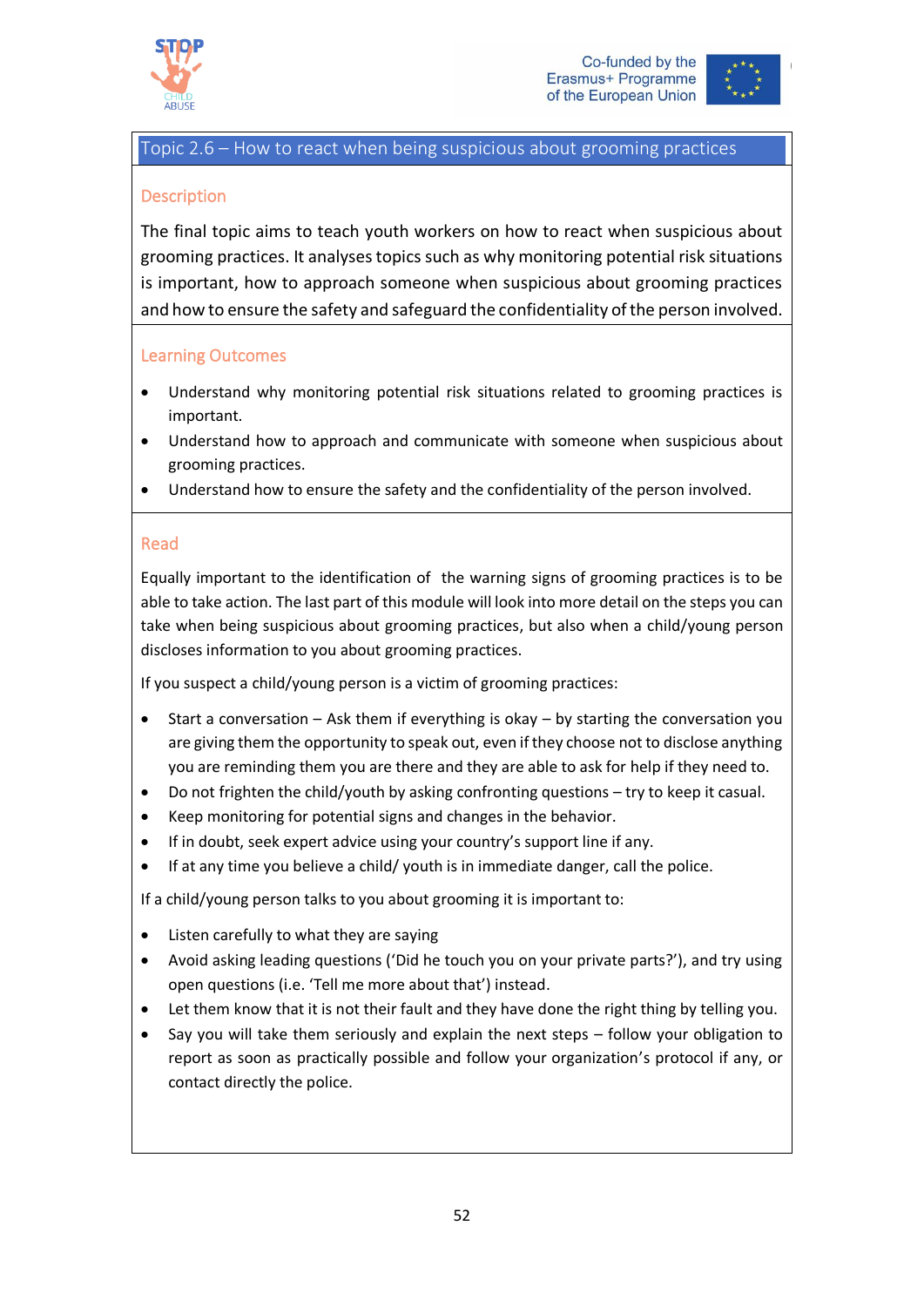



## Tips for Youth Workers

- Make yourself aware of any related protocols/guidelines regarding raising concerns and/or reporting abuse in your organization.
- Remember that your role is simply to receive the information in an unbiased way and to reassure the child/ young person that they are not alone. It is the role of the relevant authority to investigate the concerns raised.

### Supporting Material

• Here you can find tips on how to initiate hard conversations. https://learning.nspcc.org.uk/safeguarding-child-protection/how-to-have-difficultconversations-with-children

- NSPCC. (2019). Grooming is often discovered not disclosed | NSPCC Learning. Retrieved 2 December 2020, from https://learning.nspcc.org.uk/news/2019/may/groomingoften-discovered-not-disclosed-how-can-teachers-spot-signs
- NSPCC. What to do if a child reveals abuse. Retrieved 2 December 2020, from https://www.nspcc.org.uk/keeping-children-safe/reporting-abuse/what-to-do-childreveals-abuse/
- Victoria Education. Report child abuse in schools. Retrieved 2 December 2020, from https://www.education.vic.gov.au/school/teachers/health/childprotection/Pages/re port.aspx#link79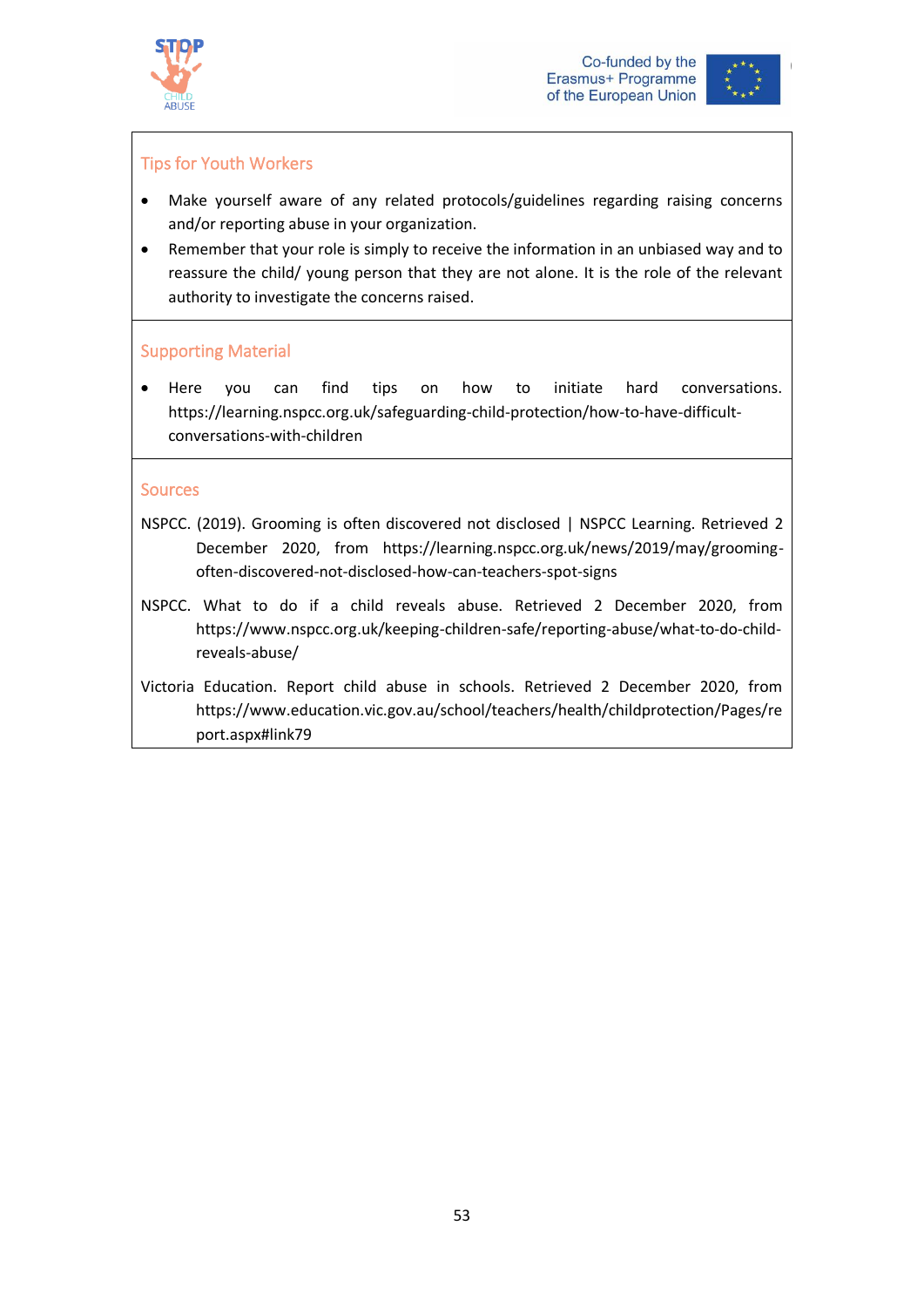



# Module 3: Inappropriate touching

### Module description

The present module will introduce youth workers to inappropriate touches and the difference between safe-unsafe and unwanted touches, while capacitating them to communicate these differences to children and adolescents. Furthermore, it will introduce the importance of privacy and private parts, the perpetrators of inappropriate touching, the indicators of the psychological impact of such behaviors to children and will capacitate them to teach children to identify these indicators. Lastly, the module aims to guide youth workers on the way they should react when they are informed about relevant cases or identify them.

### Learning objectives

Upon completion of this module, you will:

- Understand what inappropriate touching is.
- Define inappropriate touches.
- Comprehend and explain to the child the private areas of their body/their body privacy as a principle that should be respected.
- Comprehend and explain to the child that perpetrators of inappropriate touching are often people that the child is familiar with (i.e., family members, school staff, coaches, older students).
- Comprehend and explain to the child the way to respond to behaviors that could lead to inappropriate touching from people of their environment.
- Identify the indicators and consequences that inappropriate touching can have on the victim as a form of sexual abuse practice.
- React properly during the identification of the victim.
- React properly when the victim expresses themselves and are in the same room with the perpetrator.

### Content/Topics

This module will discuss the following topics:

- 1. Inappropriate Touching General Information.
- 2. Private parts/privacy.
- 3. Perpetrators of inappropriate touching.
- 4. Indicators of psychological pain caused by inappropriate touching.
- 5. How to react when informed about a case of inappropriate touching.

#### Duration

The duration of this block is approximately 2.5 hours.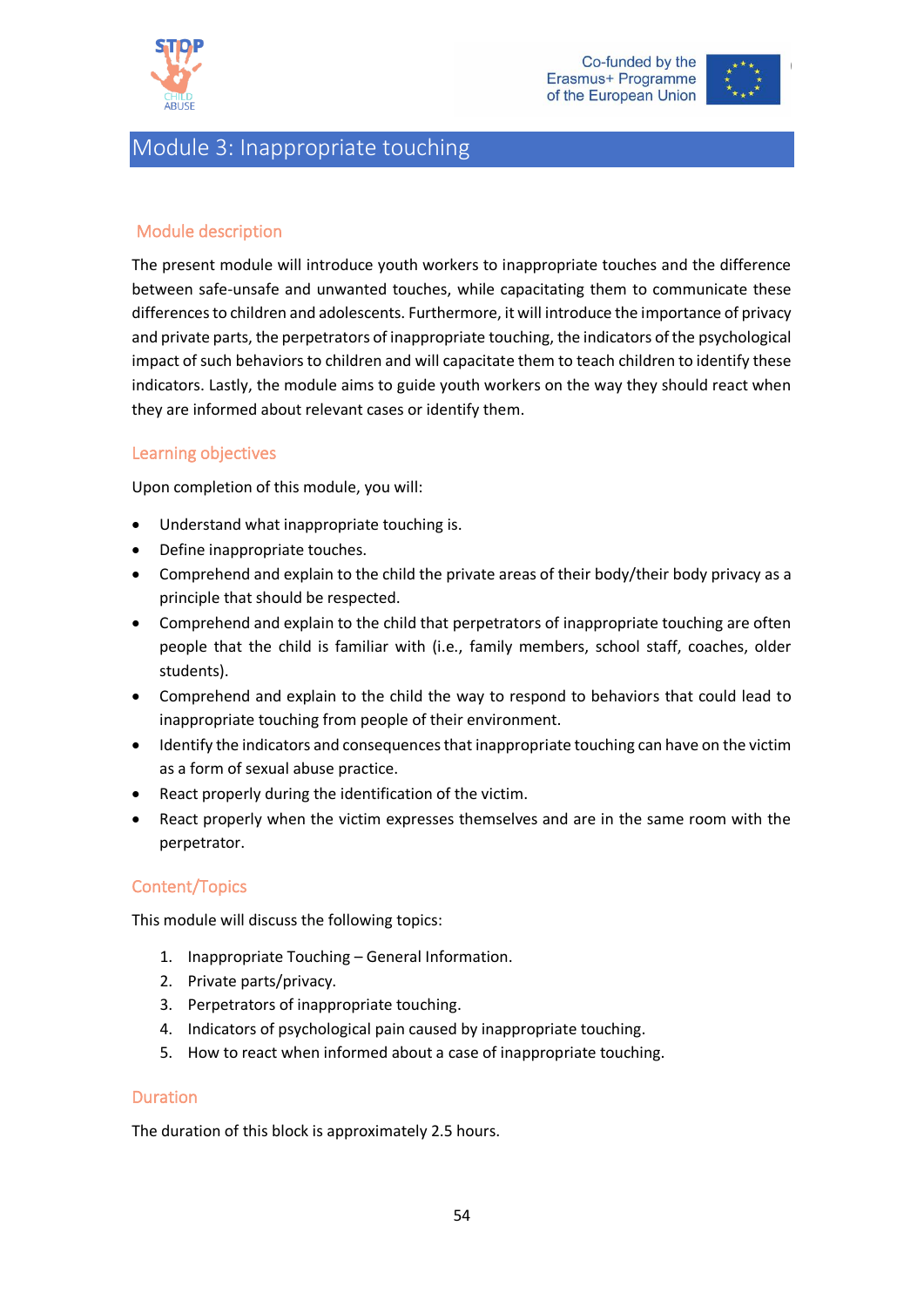



### Topic 3.1 – Inappropriate Touching – General Information

### Topic description

The present topic will function as an introduction of the general module, defining inappropriate touching and the difference between safe, unsafe and unwanted touches.

### Learning Outcomes

Upon the completion of this unit, you will be able to:

- Define inappropriate touching.
- Define the difference between safe, unsafe and unwanted touches.
- Recognize inappropriate touches.
- Reflect on cases you find suspicious as practices of inappropriate touches.

#### Read

Inappropriate or unwanted touches are those touches that can make a child feel uncomfortable; they usually pertain a sexual context, for example looking or touching children's private parts or asking them to look or touch someone else's private parts. It is the inappropriate exposure or subjecting of a child to sexual contact, activity or behavior. These touches might not hurt/be safe, but they are unwanted and make you feel uncomfortable.

Safe touches have a good purpose and are not aimed to hurt the child physically, sexually or emotionally. On the contrary, they aim to keep the child clean and healthy, even if they might hurt. For example, taking the child to the doctor to be vaccinated might hurt, but it is to keep the child healthy.

Unsafe touches are inappropriate and aim to scare or hurt the child and violate the safety rules. Such touches can hurt the child, physically or emotionally, such as shoving, hitting, punching, kicking, etc.

Some characteristics of inappropriate touching are the following:

- Inappropriate touches might hurt the child.
- The person who touches the child inappropriately might ask them not to tell anyone or keep it a secret.
- Such touches make the child feel uncomfortable.
- Such touches make the child feel scared and/or nervous.
- It is an unsafe touch if a person forces the child to touch them.
- It is an inappropriate touch if a person threatens to hurt the child if they tell someone.

It is useful to provide examples of inappropriate touching to the children as a form of safety rules:

- It is not okay for someone to touch your private parts.
- It is not okay for someone to ask to see your private parts.
- It is not okay for someone to show you their private parts.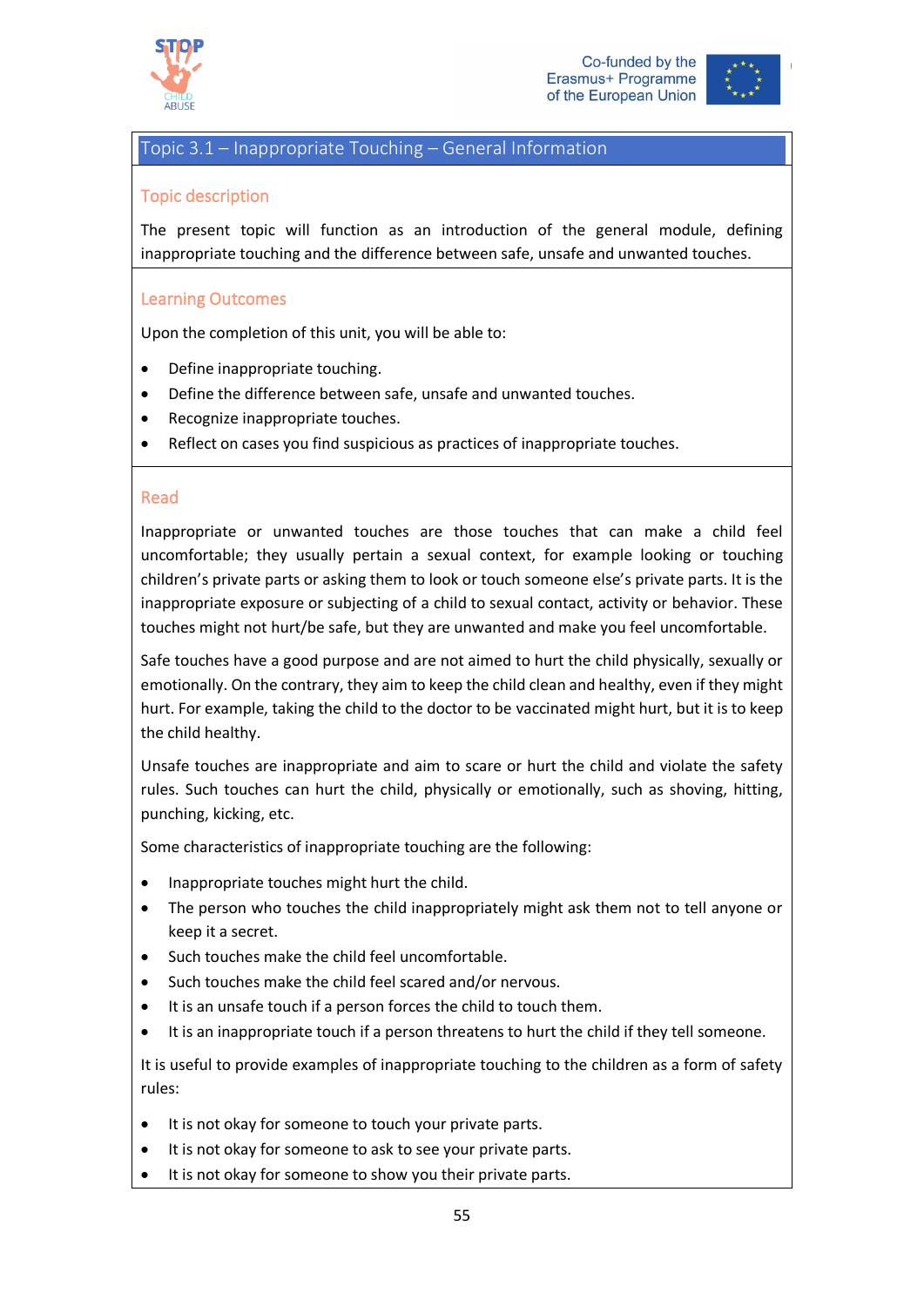



- It is not okay for someone to touch their private parts while you are present.
- It is not okay for someone to show you pictures or videos of someone else's private parts.
- It is not okay for someone to ask you to take your clothes off.

#### Tips for youth workers

In order for children to understand the differences between safe, unsafe and unwanted touches, it is advisable to provide concrete examples and explain the differences. Also, it is good to explain that for example, a touch of a doctor in the presence of the parents might hurt but it is not unsafe.

### Supporting material

Additional Resource 1

| Title:             | Kiko and the hand                                                    |
|--------------------|----------------------------------------------------------------------|
|                    | A practice of the Council of Europe to teach children about          |
| <b>Description</b> | inappropriate touching. The hand touches Kiko in several body parts  |
|                    | and Kiko permits the touch or not. Also known as the underwear rule. |
| Link to resource:  | https://rm.coe.int/16806b068b                                        |

Additional Resource 2

| Title:             | <b>Be Safe: What are Private Parts</b>                                                                                          |
|--------------------|---------------------------------------------------------------------------------------------------------------------------------|
| <b>Description</b> | The slides illustrate the private parts (for younger and older children)<br>and describe the formal names of the private parts. |
| Link to resource:  | https://paautism.org/resource/what-are-private-parts/                                                                           |

#### Additional Resource 3

| Title:             | Caring for Kids: What parents need to know about sexual abuse                                                                                                                                                                                                      |
|--------------------|--------------------------------------------------------------------------------------------------------------------------------------------------------------------------------------------------------------------------------------------------------------------|
| <b>Description</b> | The Child Sexual Abuse Committee of the U.S. National Child<br>Traumatic Stress Network has developed a document with core facts<br>about children sexual harassment/abuse, frequently asked questions<br>and ways to react if a child discloses such an incident. |
| Link to resource:  | http://www.ncsby.org/sites/default/files/Caring%20for%20Kids%20-<br>%20What%20Parents%20need%20to%20know%20about%20Sexual%20Abuse%20--<br>%20NCTSN.pdf                                                                                                             |

- Central MN Sexual Assault Center. (2017). Teaching Children Safe/Unsafe/Unwanted Touches. Retrieved from: https://cmsac.org/2017/05/11/teaching-childrensafeunsafeunwanted-touches/. Date of access: 08/01/2021
- Kids Safety Council. (2015). Teaching Good Touch Bad Touch. Retrieved from: http://familyhelpcenter.net/wp-content/uploads/2015/10/18-Teaching-Good-Touch-Bad-Touch1.pdf. Date of access: 06/01/2021
- Normand, B. (2017). Teaching Touching Safety Rules: Safe and Unsafe Touching—Activity. Committee for Children. Accessible at: https://teachingsexualhealth.ca/app/uploads/sites/4/6-DA-Personal-Space-and-Touch-2015.pdf. Date of access: 08/12/2020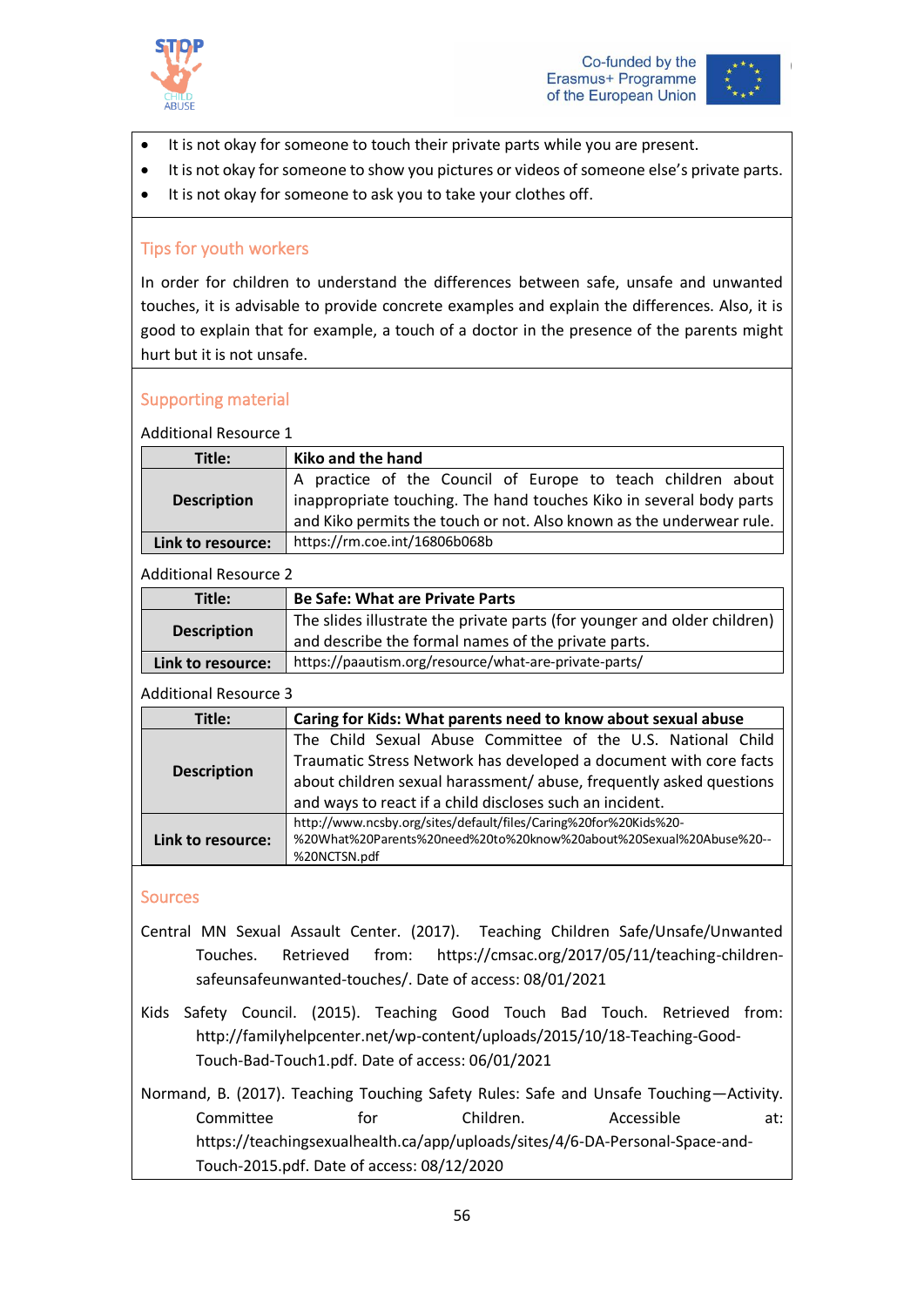



Safety Club. (N.D.). "Safe and Unsafe" Touch. Accessible at: https://www.safetyclub.org/safeand-unsafe-touch/. Date of access: 08/01/2021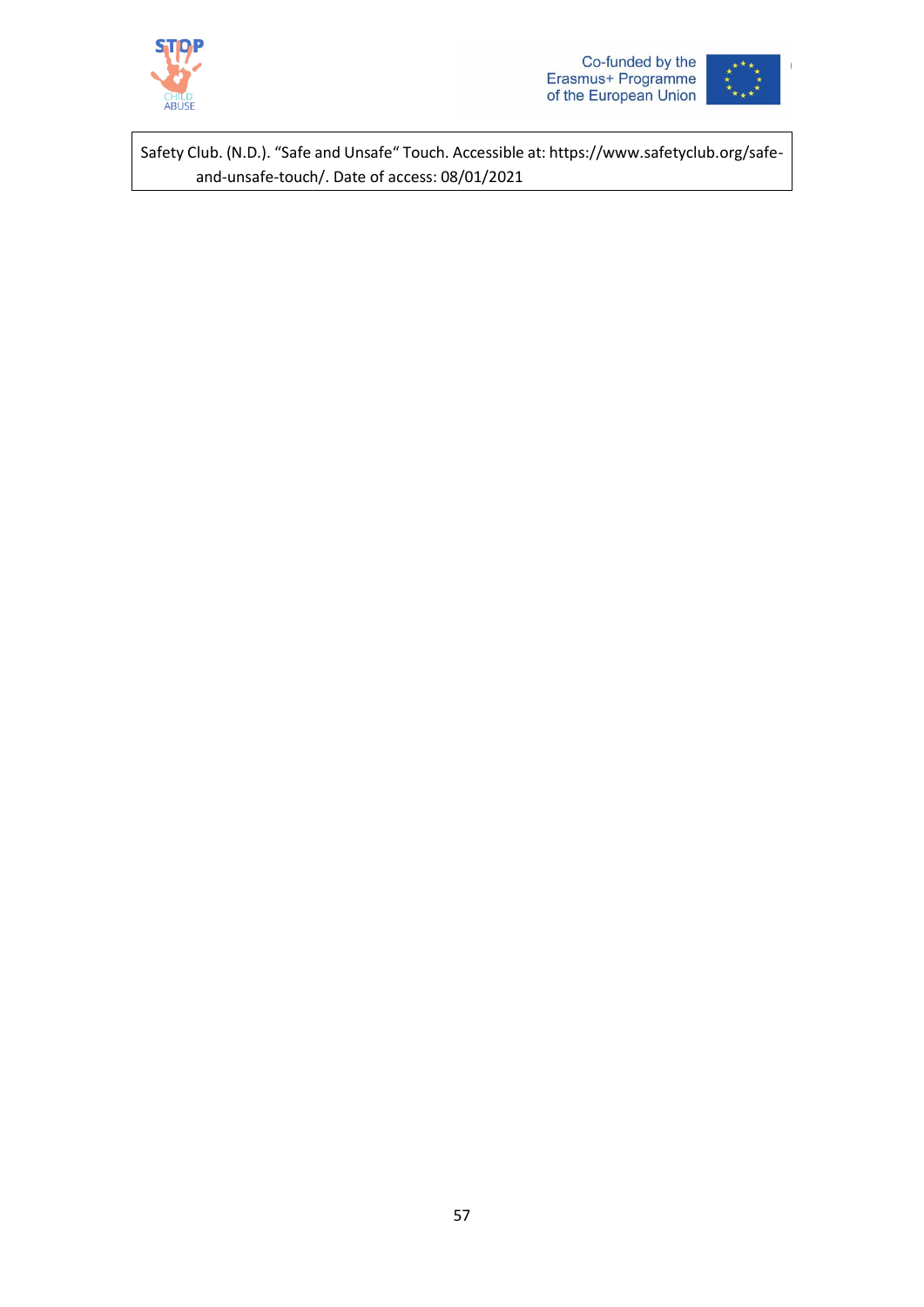



## Topic 3.2 – My private parts/privacy

### Topic description

It is important for children to understand the concept of privacy and the private parts, as well as how to communicate their needs or describe an incident. The private parts are usually the ones covered by an underwear or a swimsuit

### Learning Outcomes

Upon the completion of this unit, you will be able to:

- Define private parts;
- Teach children that they 'are the boss of their bodies';
- Guide children on privacy and private parts;
- Teach children the proper names and ways to express about their private parts.

#### Read

The private parts are defined as the external genital and excretory organs (Merriam-Webster). A useful way to teach children about the private parts is the swimsuit/underwear rule; according to the rule, no one can touch or see the parts of your body that are covered by a swimsuit/underwear or ask you to touch their body parts that are covered by a swimsuit or an underwear. Nonetheless, children's privacy should be respected regarding any parts of their bodies.

Children should be taught that 'they are the bosses of their bodies' – no one has the right to touch them without their permission. Everyone should respect their privacy and in case this is not respected, they should inform someone they trust.

Children should also be taught the official/formal names of their body parts, so as to be able to describe an incident and set their boundaries. Children should be aware of the proper names of their body parts, such as genitals, penis, vagina, breasts, buttocks and private parts. The correct anatomical words for their body parts, will make children understand that it is ok to talk about these parts and will help them talk about sexual harassment and/or abuse, in case it happens. Older children can be provided more information.

### Tips for youth workers

Explain to children what are the official words used for the description of their parts and that it is not bad to talk about them or ask questions if needed.

#### Supporting material

#### Additional Resource 1

| Title:             | My Boundaries: Personal Space And Touch                                                                                                                  |
|--------------------|----------------------------------------------------------------------------------------------------------------------------------------------------------|
| <b>Description</b> | Includes exercises on personal space and touch, including case<br>studies, in order to address the topics; they can be adapted<br>accordingly if needed. |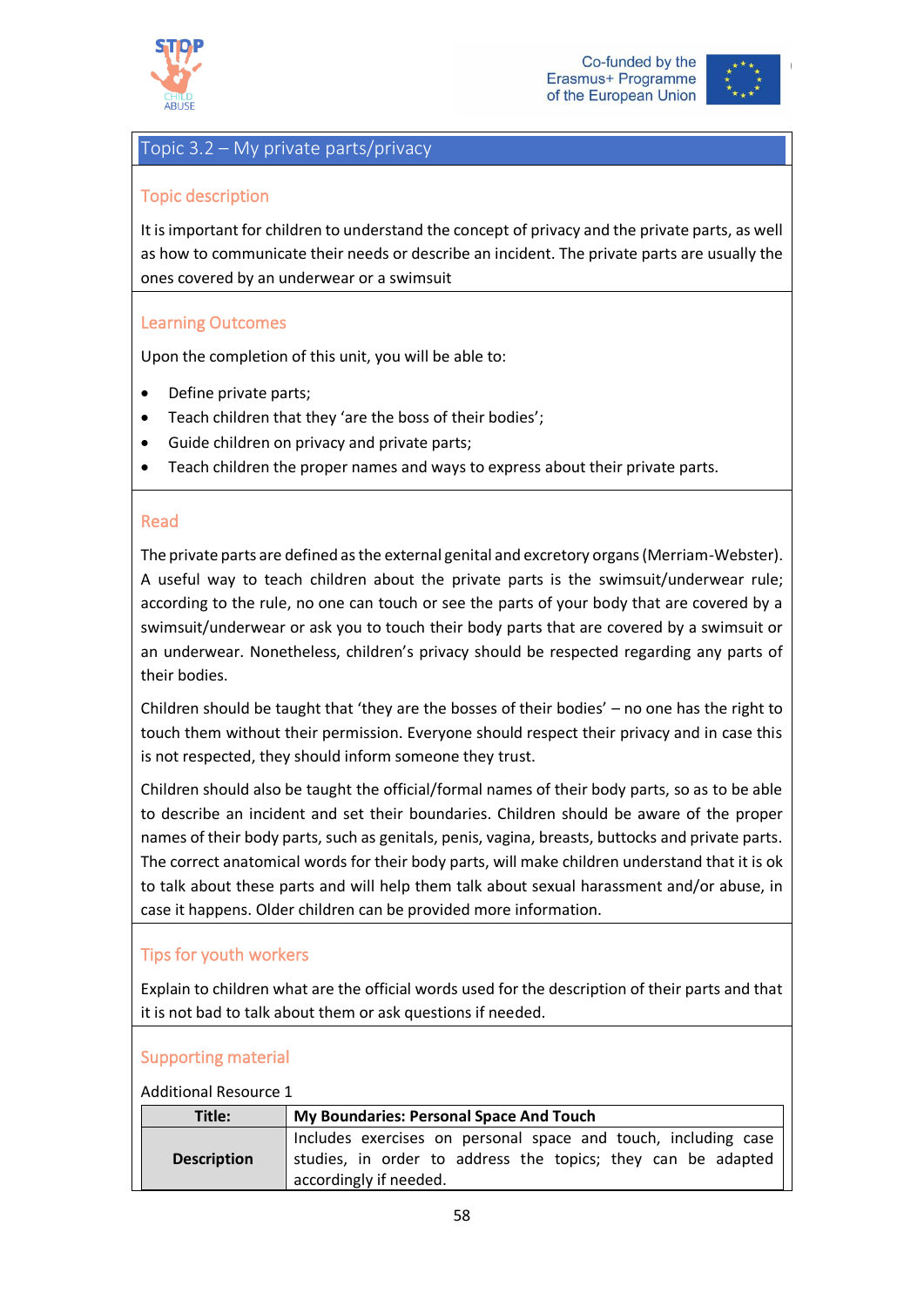



| Link to resource:            | https://teachingsexualhealth.ca/app/uploads/sites/4/6-DA-Personal-Space-<br>and-Touch-2015.pdf |  |
|------------------------------|------------------------------------------------------------------------------------------------|--|
| <b>Additional Resource 2</b> |                                                                                                |  |
| Title:                       | Understanding the private parts of our bodies                                                  |  |
|                              | The video includes a presentation of the private parts (swimsuit rule),                        |  |
| <b>Description</b>           | along with examples of inappropriate touching and explanation of the                           |  |
|                              | ways one should react in case of inappropriate touching.                                       |  |
| Link to resource:            | https://www.youtube.com/watch?v=cVyLJ3u33aU                                                    |  |
| <b>Additional Resource 3</b> |                                                                                                |  |
| Title:                       | <b>Talking To Your Child About Body Safety</b>                                                 |  |
|                              | Includes exercises/ questions that can be asked to children in order to                        |  |
| <b>Description</b>           | guide them to understand about their privacy and private parts,                                |  |
|                              | divided per age group.                                                                         |  |
| Link to resource:            | https://www.cac-kent.org/wp-content/uploads/2018/01/Talking-Body-                              |  |
|                              | Safety-Disclosures-1.pdf                                                                       |  |

#### Sources

HealthyChildren.org. (2019). Sexual Behaviors in Young Children: What's Normal, What's Not?. Retrieved from: https://www.healthychildren.org/English/agesstages/preschool/Pages/Sexual-Behaviors-Young-Children.aspx. Date of access: 11/01/2021

Merriam-Webster. (N.D.). Definition of private parts. Retrieved from: https://www.merriamwebster.com/dictionary/private%20parts. Date of access: 04/01/2021

Virtus Excellence Builds Trust. (2015). Teaching Boundaries and Safety Guide: Guide for Caring Adults, Parents and Guardians. Retrieved from: http://dioscg.org/wpcontent/uploads/Teaching-Boundaries-and-Safety-Guide.pdf. Date of access: 15/12/2020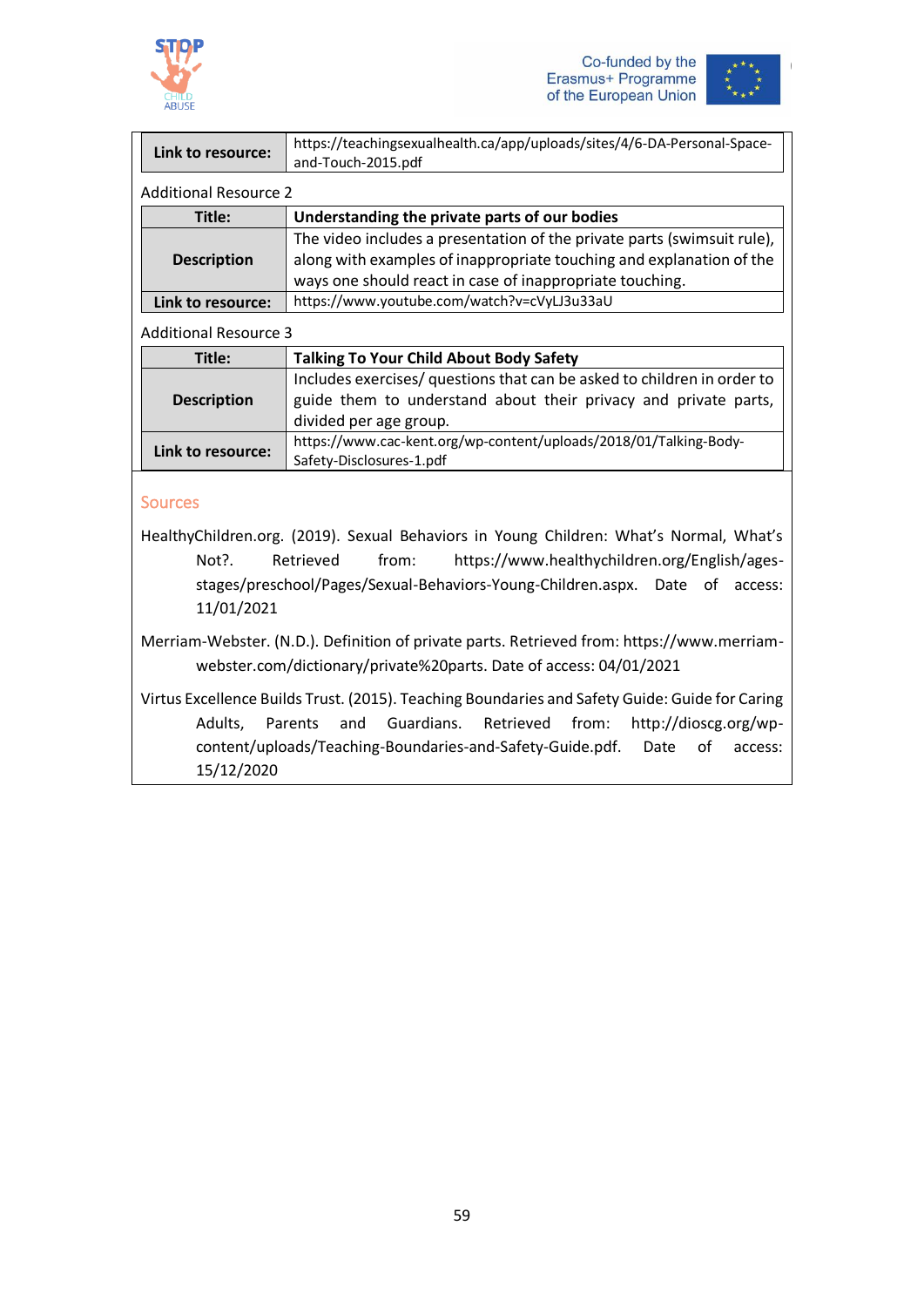



### Topic 3.3 – Perpetrators of inappropriate touching

### Topic description

It is very common for children to know the perpetrators of inappropriate touches, meaning that they might be coming from their familial or close environment. Nonetheless, perpetrators can be a stranger, unknown to the child.

### Learning Outcomes

Upon the completion of this unit, you will be able to:

- Define the process commonly followed by the perpetrators.
- Define the potential characteristics of the perpetrators.

#### Read

Although it is hard for children to understand that someone close to them could hurt or abuse them, it is important that they understand that a person from their close environment could be a perpetrator as well. However, it should be clear that the rules usually set for the communication with strangers still apply. For example, children should never get in a car with a stranger, accept gifts or invitations.

Perpetrators usually try to earn the trust of the child and remove them from their safe environment. Some of the common practices can be efforts to spend time alone with the child, photographing the child, befriending the child in social media, constant gestures of excessive affection such as constant kisses, hugs and tickling, buying treats and gifts for the child. Perpetrators often try to spend their spare time with a specific child and not with people at their age; insist on hugging, kissing, tickling or express relevant behaviours, even when the child has expressed their opposition and/or discomfort; are overly interested to the sexuality of a specific child; manage to get time alone with the child; or offer alcohol or drugs when other adults are not around.

The perpetrator may have made threats towards the child or a close person to them, e.g. their mother, causing fear in case of disclosure.

Some frequent methods used by the perpetrators are the following:

- Perpetrators work patiently to gain the trust and friendship of the child and, often, the people close to the child; they try to engage the child in a gradual process of sexualising the relationship.
- They pay special attention to the child's habits, likes and dislikes, finding ways to interact.
- They might also try to 'test' whether the child is able to protect themselves, by engaging in physical touches, such as hugs, kisses, back rubs and other gestures involving touching.
- Finally, they take advantage of the child's curiosity; if they identify that the child seems comfortable and/or curious about touching, they slowly increase the sexual contact.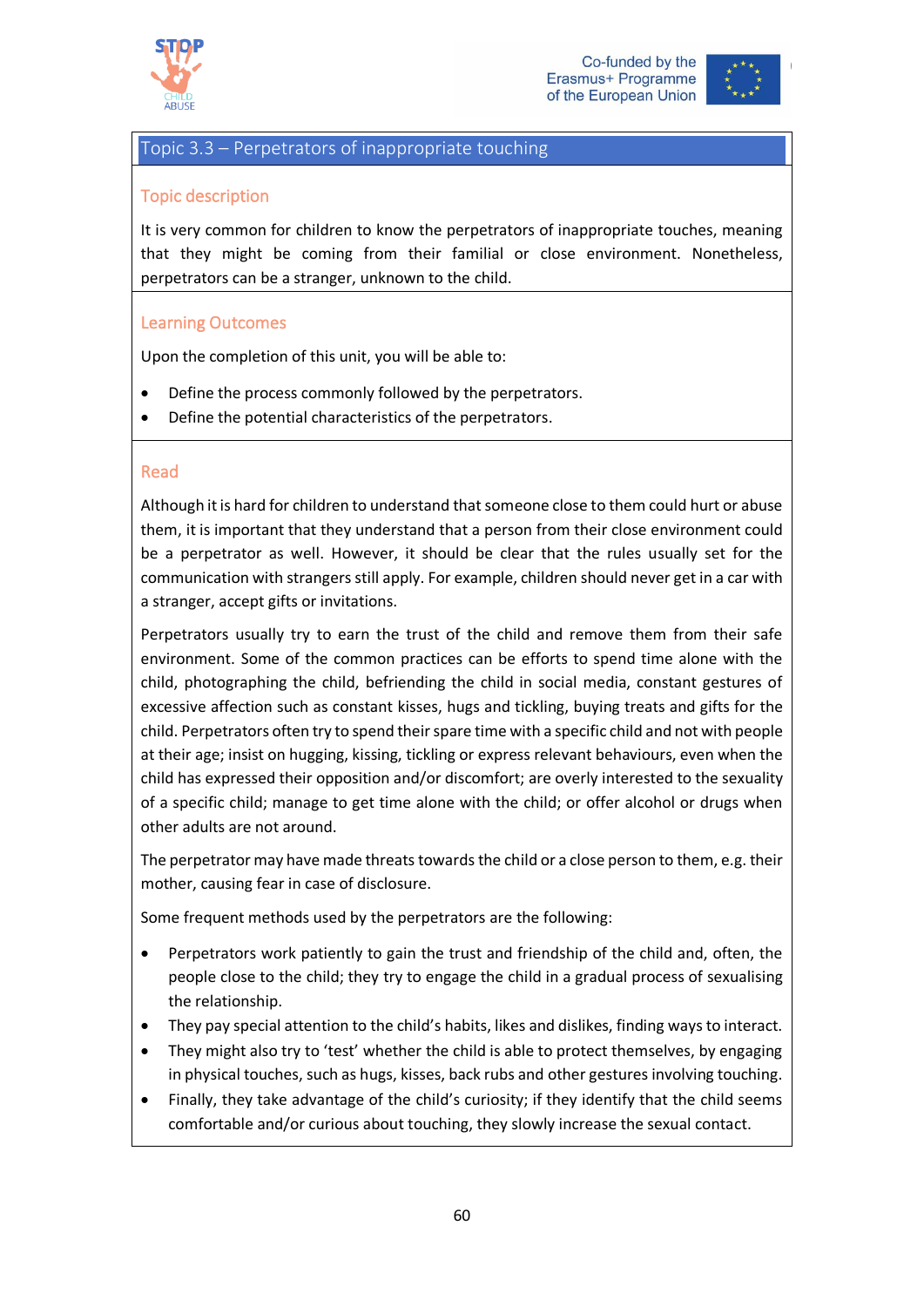



## Tips for youth workers

It is advisable to provide concrete examples to the children for them to clearly understand the characteristics and the common behavior of the perpetrators.

### Supporting material

Additional Resource 1

| Title:             | Davis school personal safety k-1 overview                          |
|--------------------|--------------------------------------------------------------------|
| <b>Description</b> | The document includes exercises regarding stranger management,     |
|                    | touching and assertiveness, that could work as preventive measures |
|                    | to inappropriate touching.                                         |
| Link to resource:  | https://www.bedfordps.org/sites/g/files/vyhlif2786/f/uploads/grk-  |
|                    | 1personalsafety.pdf                                                |

Additional Resource 2

| Title:             | <b>Perpetrators of Sexual Abuse</b>                                     |
|--------------------|-------------------------------------------------------------------------|
| <b>Description</b> | List of resources provided by the Child Welfare Information Getaway.    |
| Link to resource:  | https://www.childwelfare.gov/topics/can/perpetrators/perp-<br>sexabuse/ |

- National Children's Advocacy Center US. (2018). Child Sexual Abuse: Perpetrators-Manipulation-Disclosure. Retrieved from: https://www.nationalcac.org/wpcontent/uploads/2018/02/CSA-Perpetrators.pdf. Date of access: 12/01/2021
- Raising children: the Australian Parenting Website. (2020). Signs that someone is involved in child sexual abuse: suitable for 0-18 years. Retrieved from: https://raisingchildren.net.au/school-age/safety/child-sexual-abuse/signs-thatsomeone-is-involved-in-child-sexual-abuse. Date of access: 22/12/2020
- Stop it Now! (2006). Let's Talk Speaking up to prevent child sexual abuse. Retrieved from: https://www.stopitnow.org/sites/default/files/documents/files/lets\_talk.pdf. Date of access: 08/01/2021
- Word Health Organisation (WHO). (2003). Guidelines for medico-legal care for victims of sexual violence. where retrieved from: https://www.who.int/violence\_injury\_prevention/publications/violence/med\_leg\_g uidelines/en/. Date of access: 11/01/2021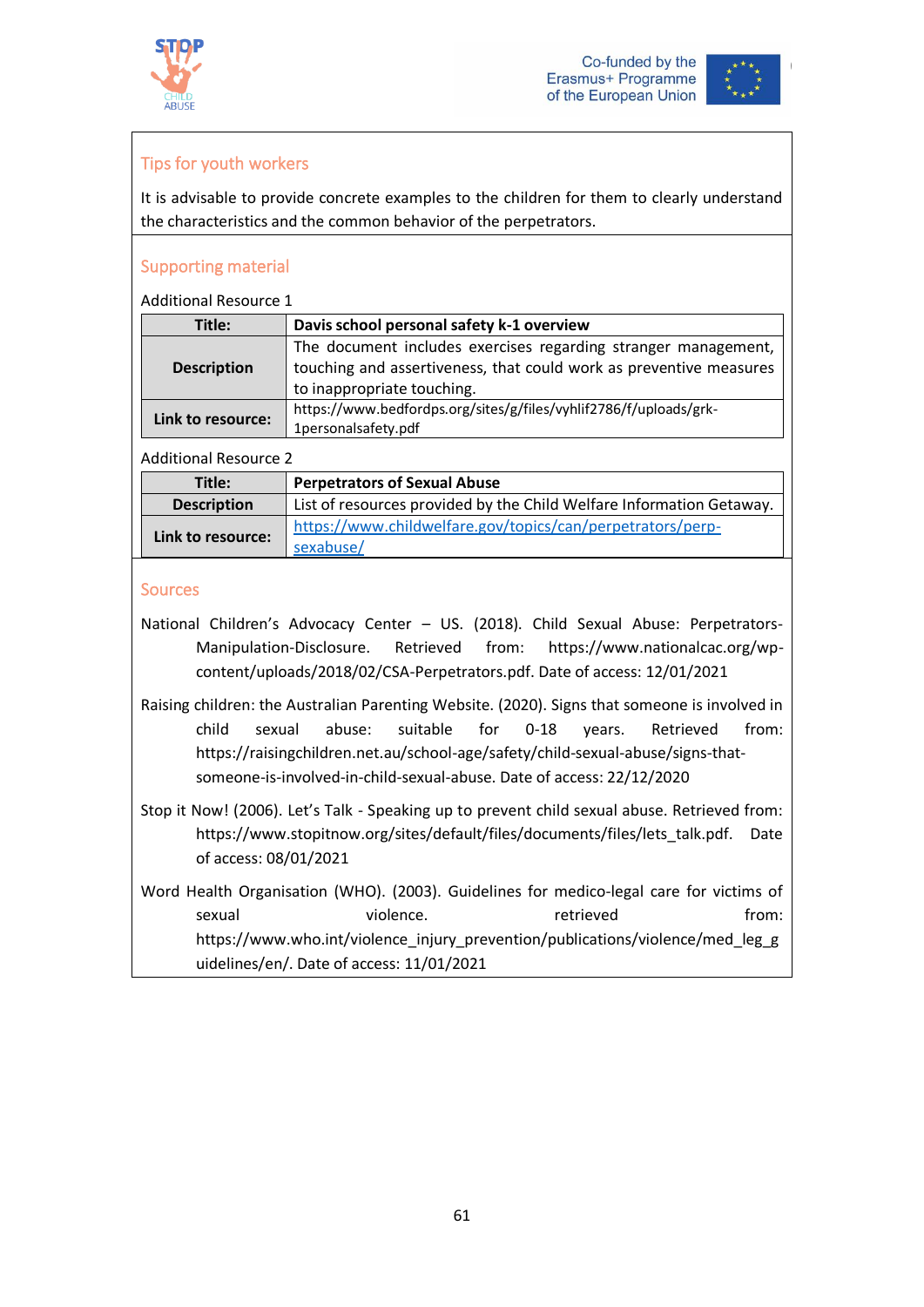



## Topic 3.4 – Indicators of psychological pain caused by inappropriate touching

### Topic description

Children who have experienced inappropriate touching can show signs of the emotional impact that the abuse/experience had on them.

#### Learning Outcomes

Upon the completion of this unit, you will be able to:

- Understand that abuse/harassment can have an emotional impact on the victim.
- Understand the signs of psychological pain inappropriate touching can have to children.
- React in case you notice such signs.
- Explain these signs to children as an additional measure for peer support.

#### Read

The impact of the harassment/abuse might differ based on the age of the child. This developmental impact means that a person receiving therapy might reflect on such an incident in a different way during the various stages of their life; e.g. puberty, adolescence, etc.

Although there are no absolute diagnostic indicators of harassment/abuse, it is common for children that have had relevant experiences to feel shame, guilt, anxiety and fear, as they frequently take personal responsibility for the abuse when the perpetrator is someone they trust. Additionally, childhood harassment and abuse have been correlated with higher levels of depression, guilt, shame, eating disorders, self-blame, somatic concerns, sexual problems, dissociative patterns, repression, anxiety, denial, and relationship problems, with depression being the most common long-term symptom.

Some signs of such incidents can be the change in mood and appetite, the withdrawal from family and friends and the avoidance of specific people. Children that have experienced inappropriate touching can have sexual knowledge that does not correspond to their age and present inappropriate sexual contact with other children. Bed-wetting and nightmares are also considered common indicators. Furthermore, in case of such incident, the child might talk about a new older friend that they have, refuse to talk about a secret that they have with an adult or an older child, try to provoke conversation about sexual issues or suddenly acquire money, toys, or other gifts without reason. Adolescents might develop fear of intimacy or closeness, depression, anxiety, drug or alcohol abuse, self-injury or run away from home.

In terms of sexualized behaviors that can be considered problematic, WHO identifies the following:

• Incidents have a greater frequency or take place during a much earlier developmental stage than what considered appropriate (e.g. a 10-year old vs. a 2-year old boy playing with his penis in public).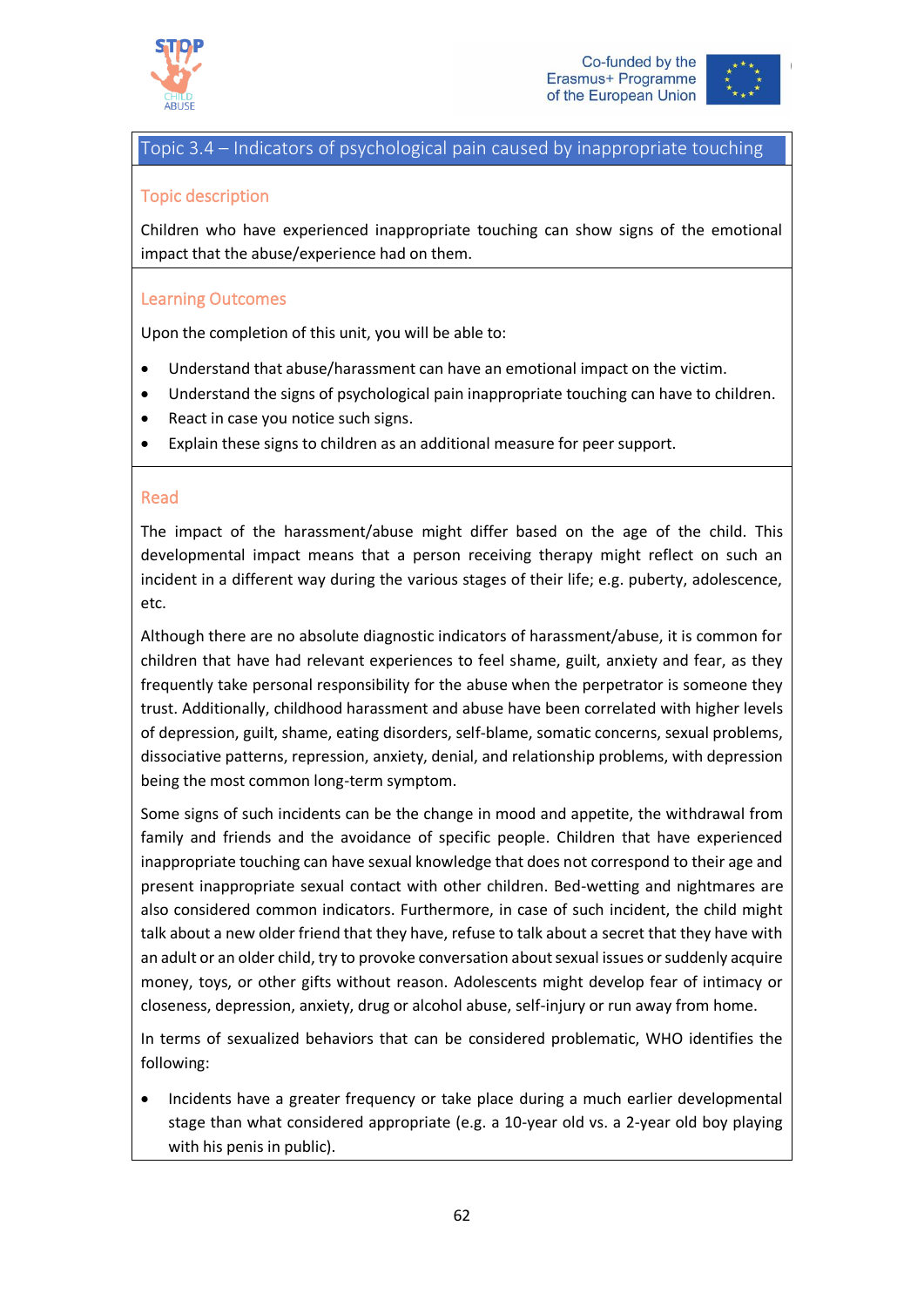



- Sexual behaviors interfering with the child's development (e.g. using such behaviors as a way of interaction).
- Sexual behaviors that are accompanied by the use of coercion, intimidation or force (e.g. a child forcing a peer to engage in mutual fondling of the genitals or an imitation of intercourse).
- Sexual behaviors that are associated with emotional distress (e.g. aggressive or withdrawn behaviors).
- Sexual behaviors that reoccur in secrecy upon the intervention of a caregiver.

### Tips for youth workers

It is important for children to understand that such incidents are not their fault and they should confide to a trusting adult that will be able to provide support and assistance. In case they notice such behaviors by their friends, they should inform them that they are there for them and address it to their parents.

### Supporting material

#### Additional Resource 1

| Title:             | Alberta Health Services/ Teaching sexual health Grade 9/Consent  |
|--------------------|------------------------------------------------------------------|
| <b>Description</b> | The document includes exercises for the evaluation of the        |
|                    | consequences of harassment to victims, that can be adapted       |
|                    | accordingly depending on the age of the child.                   |
| Link to resource:  | https://teachingsexualhealth.ca/app/uploads/sites/4/Grade-9-LP3- |
|                    | Consent2-Feb5.pdf                                                |

#### Additional Resource 2

| Title:             | Alberta Health Services/ Teaching sexual health Grade 8/ Abuse                                                                                                            |
|--------------------|---------------------------------------------------------------------------------------------------------------------------------------------------------------------------|
| <b>Description</b> | The document includes exercises for the evaluation of the<br>consequences of harassment to victims, that can be adapted<br>accordingly depending on the age of the child. |
| Link to resource:  | https://teachingsexualhealth.ca/app/uploads/sites/4/Gr8LP5-Abuse-<br>ENGLISH-FINAL.pdf                                                                                    |

#### Additional Resource 3

| Title:             | <b>Understanding Child Sexual Abuse: A Guide for Parents &amp; Caregivers</b>                                                                                              |
|--------------------|----------------------------------------------------------------------------------------------------------------------------------------------------------------------------|
| <b>Description</b> | The guide includes a categorization of psychological indicators of child<br>sexual harassment and/or abuse, along with physical<br>and<br>behavioral/emotional indicators. |
| Link to resource:  | https://childdevelop.ca/sites/default/files/files/Understanding-<br>Child-Sexual-Abuse.pdf                                                                                 |

#### **Sources**

Hall, M., & Hall, J. (2011). The long-term effects of childhood sexual abuse: Counseling implications. Retrieved from https://www.counseling.org/docs/disaster-andtrauma\_sexual-abuse/long-term-effects-of-childhood-sexual-abuse.pdf?sfvrsn=2. Date of access: 06/01/2021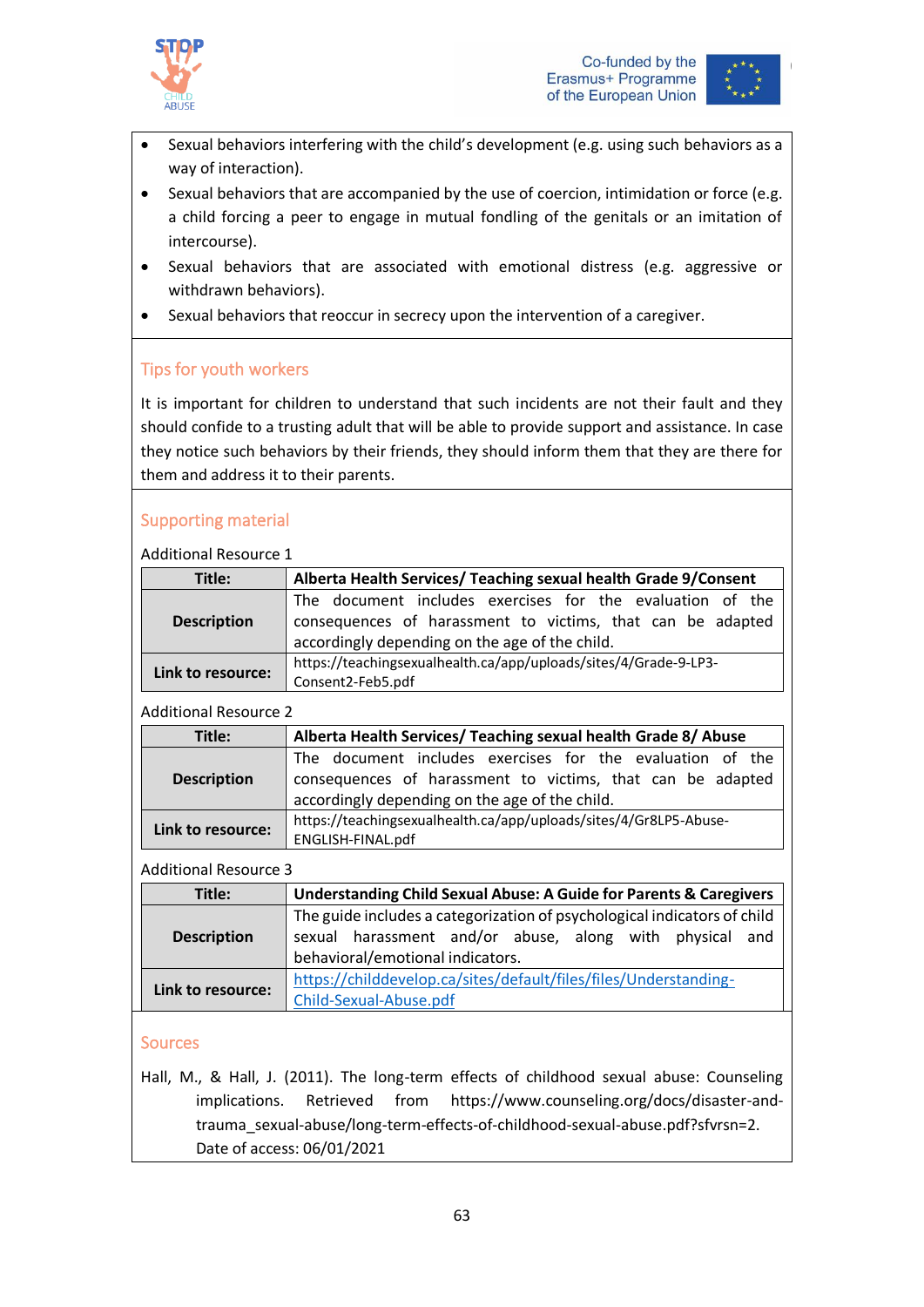



Mayo Clinic. (2018). Child abuse. Retrieved from: https://www.mayoclinic.org/diseasesconditions/child-abuse/symptoms-causes/syc-20370864. Date of access: 18/12/2020 Stop it Now! (N.D.). Tip Sheet: Warning Signs of Possible Sexual Abuse In A Child's Behaviors. Retrieved from: https://www.stopitnow.org/ohc-content/warning-signs-possibleabuse. Date of access: 05/01/2021 Word Health Organisation (WHO). (2003). Guidelines for medico-legal care for victims of sexual violence. The retrieved from: https://www.who.int/violence\_injury\_prevention/publications/violence/med\_leg\_g uidelines/en/. Date of access: 11/01/2021 Yamamoto, D. (2015). The advocate's guide: Working with parents of children who have been sexually assaulted. Enola, PA: National Sexual Violence Resource Center. Retrieved from: https://www.nsvrc.org/sites/default/files/publications\_nsvrc\_guides\_theadvocates-guide-working-with-parents-of-children-who-have-been-sexually-

assaulted.pdf. Date of access: 11/01/2021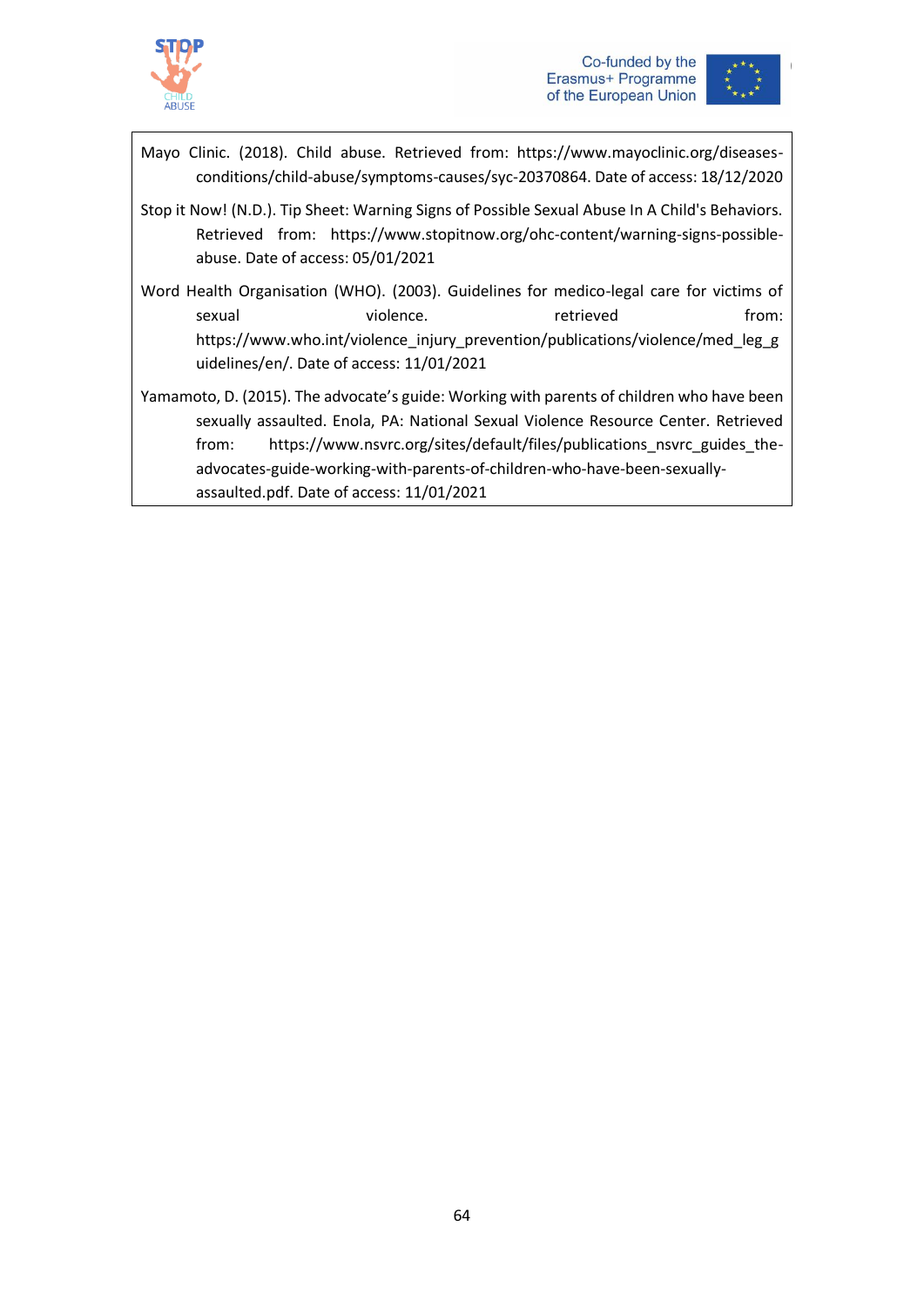



### Topic 3.5 – How to react when informed about a case of inappropriate touching

### Topic description

In case you are informed or notice an incident of inappropriate touching you should encourage the child to open up without being pressured and provide constant support.

#### Learning Outcomes

Upon the completion of this unit, you will be able to:

- Understand how to react in case you notice a relevant incident.
- Think critically towards the best interest of the child.
- Talk to the child and address the topic.

#### Read

Children need to have a network of people they trust and be able to confide in them relevant matters. They should be encouraged to select a number of trusted adults, out of which only one should live with them. Children should have all the information of how to reach these adults.

In case such an incident is reported to you, talk privately with the child, pay close attention and be a good listener. Do not interrupt the child or bombard them with questions. Do not try to examine the credibility of the facts as expressed by the child; try to get all necessary data you need to report the incident to the police. Remain calm and try not to show any signs of shock or disgust. In case the child confides that the perpetrator was one of the parents do not try to accuse them, but try to show your understanding and support to the child. Reassure the child that they are doing the right thing and it is not their fault.

Bear in mind that the child might not remember all the details of an incident at once. Be patient and alert on triggers that might rake up memories that can cause a cluster of emotions and, in case of a traumatic incident, can lead the person to a fragile psychological state. In case this happens, one can use stress relief techniques, such as concentrated breathing and progressive muscle relaxation, as an emergency measure, before referring the child to counselling or other relevant interventions.

It is not uncommon for a child who has suffered sexual harassment and/or abuse to delay to confide to someone, maybe because they do not want to upset their family, or because they do not feel safe to do so. Children might decide not to confide the incident until the perpetrator is no longer in their life or might talk about it in an indirect manner; you should be alert on hints stated by the child, for example 'I don't want to play this game with aunt Cloe anymore'.

Tips for youth workers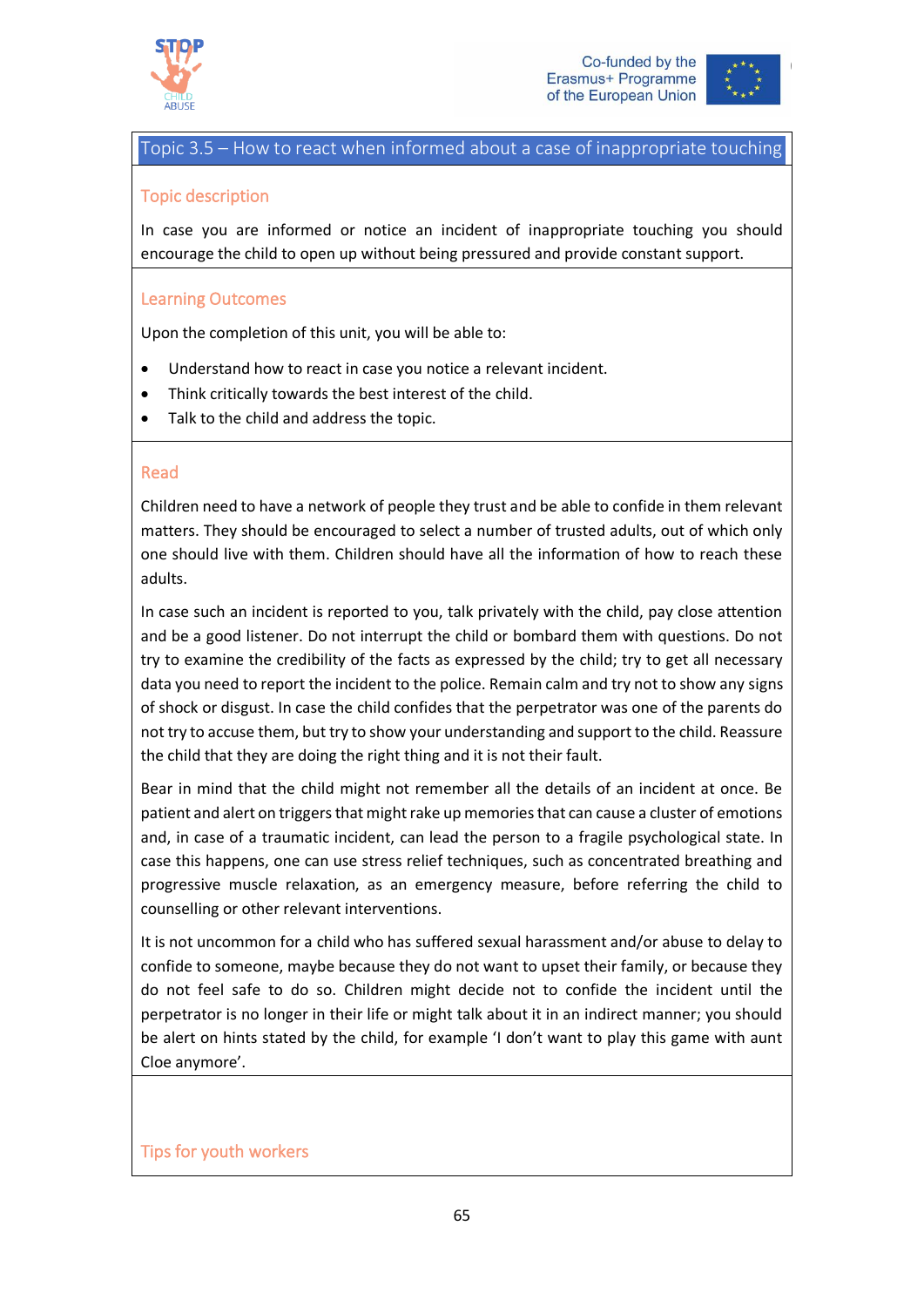



- Let the child express the facts and describe the incident their own way. Do not try to instruct them on how the structure of their description should be.
- When working with parents of children who have suffered sexual harassment/abuse, bear in mind that each individual may react and cope with the situation in a different way. You should try to help them with their reactions, without judging them and try to build a relationship of trust and respect, in order to move forward.
- If any incident needs to be reported, document the incident including date, time, persons involved and avoid generalizations, opinions and evaluative comments.

### Supporting material

Additional Resource 1

| Title:             | Encouraging good behaviour: 15 tips                                                                  |
|--------------------|------------------------------------------------------------------------------------------------------|
| <b>Description</b> | The document includes practical tips for the encouragement of<br>specific behaviours to your child.  |
| Link to resource:  | https://raisingchildren.net.au/toddlers/behaviour/encouraging-good-<br>behaviour/good-behaviour-tips |

Additional Resource 2

| Title:             | Let's Talk Speaking up to prevent child sexual abuse                                                                                    |
|--------------------|-----------------------------------------------------------------------------------------------------------------------------------------|
| <b>Description</b> | The document includes practical tips for initiating and making<br>conversation with a child that has suffered sexual abuse/ harassment. |
| Link to resource:  | https://www.stopitnow.org/sites/default/files/documents/files/lets_talk.pdf                                                             |

- British Columbia, Ministry of Education. (1999). Supporting the Student Who Was Mistreated, Responding to Children's Problem Sexual Behaviour in Elementary Schools: A Resource for Educators, Retrieved from https://www.icmec.org/wpcontent/uploads/2015/10/Responding-to-Improper-Touching-CA.pdf. Date of access: 11/01/2021
- Virtus Excellence Builds Trust. (2015). Teaching Boundaries and Safety Guide: Guide for Caring Adults, Parents and Guardians. Retrieved from: http://dioscg.org/wpcontent/uploads/Teaching-Boundaries-and-Safety-Guide.pdf. Date of access: 15/12/2020
- Yamamoto, D. (2015). The advocate's guide: Working with parents of children who have been sexually assaulted. Enola, PA: National Sexual Violence Resource Center. Retrieved from: https://www.nsvrc.org/sites/default/files/publications nsvrc\_guides\_theadvocates-guide-working-with-parents-of-children-who-have-been-sexuallyassaulted.pdf. Date of access: 11/01/2021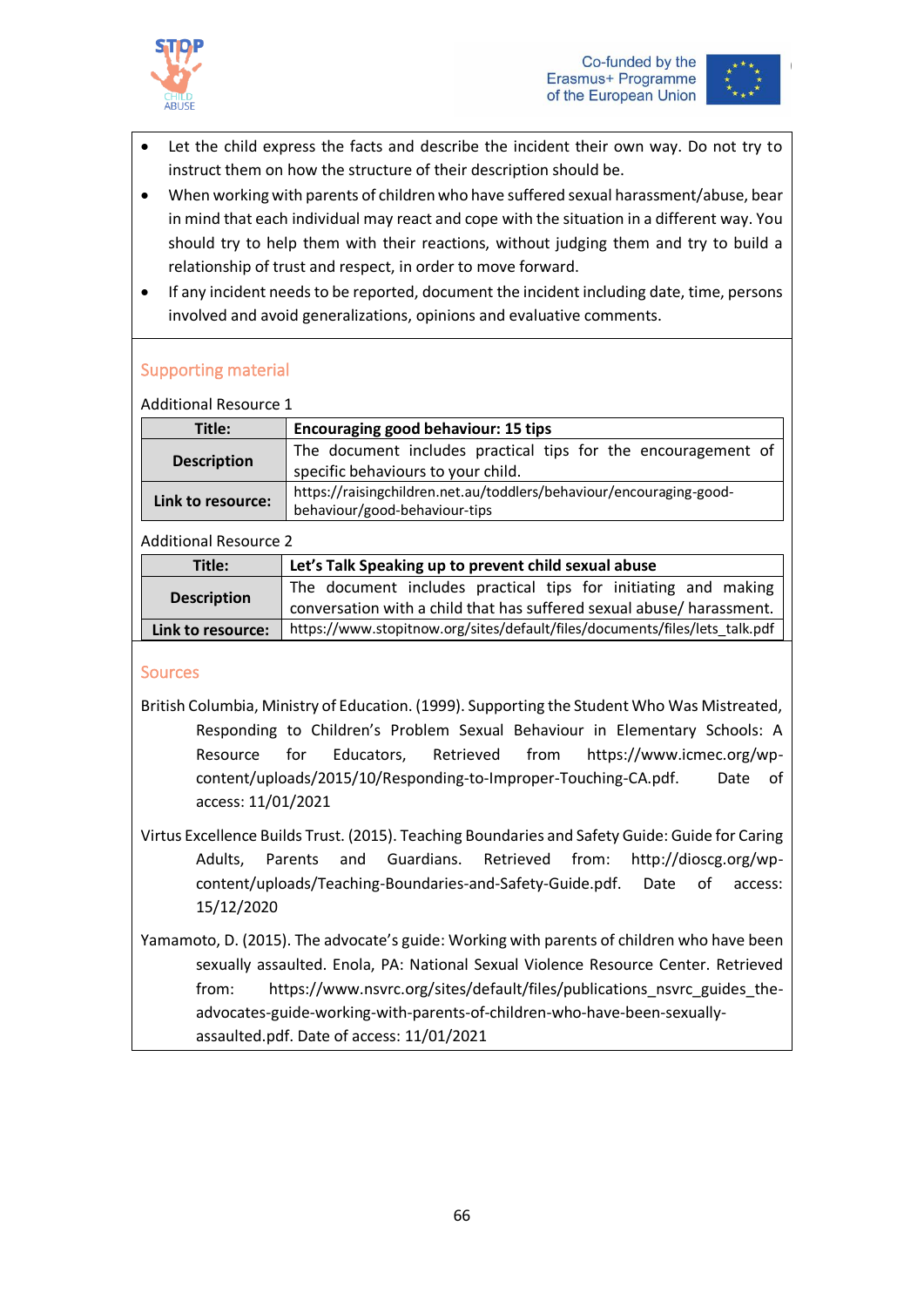



# Module 4: Sexting

### Module description

The following module will explore the concept of sexting as a form of online harassment and reputation damage. Distinction will be made between positive and negative practices of sexting, as well as between primary and secondary sexting. Further phenomena of cyberbullying will be shared as risks related to sexting, health and social consequences of it will be listed. From the prevention point of view, GDPR will be mentioned and the key role of the Youth worker will be highlighted through possible abusive scenarios.

### Learning objectives

Upon completion of this module, you will:

- Know about the concept of sexting, both primary and secondary.
- Comprehend the difference between a right and a wrong sexting practice.
- Be capable to understand the risks related to sexting (revenge porn, sextortion, cyberbullying, etc).
- Be able to identify the health consequences of this practice.
- Know about sexting prevention.
- Comprehend how to react to possible child sexual abuse emerged from sexting.

#### Content/Topics

This module will discuss the following topics:

- 1. Sexting, appropriate usage of digital contents and sociological factors.
- 2. Primary sexting and secondary sexting.
- 3. Risks related to sexting.
- 4. Health and social consequences of sexting.
- 5. Sexting prevention.
- 6. Youth Worker reaction to the child sexual abuse emerged from sexting.

#### Duration

The duration of this block is approximately 2 hours.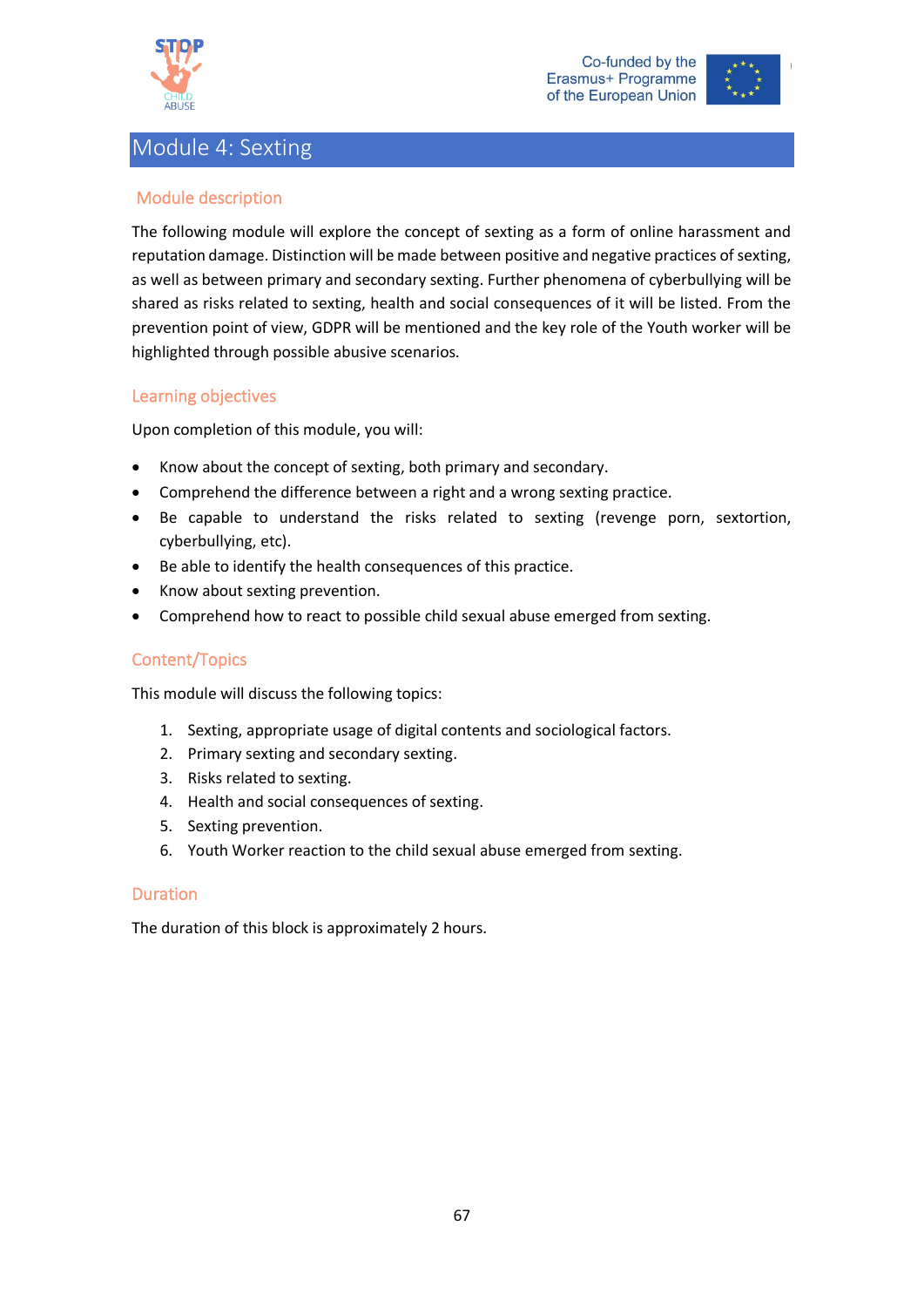



## Topic 4.1 – Sexting, appropriate usage of digital content and sociological factors.

## Topic description

Introduction to the concept of sexting through its positive practice and the negative effect on children and teenagers, who are not aware of the consensual boundaries; a list of tips for safe sexting is provided.

### Learning Outcomes

- Understand the sociological reasons behind sexting.
- Be able to give examples of both positive and negative practice of sexting adapted to the age of the audience.
- Be able to understand when to ask for professional help in case of unpleasant situations that I'm not able to manage by myself.

#### Read

Child sexual abuse (whose features have been deepened in modules 1 and 2) is about engaging a child in nonconsensual sexual activities, and it can be offline and/or online. What these two modalities have in common is the perpetrator's willingness to harm and exploit the child's image (a lot of offline crime are unfortunately recorded and those videos diffused). The advent of the digital era is revealing a sad counterpart of the usage of technologies: a dreadful increase of the reported online sexual abuses that, from 2010 to 2019 has grown almost 32 times more. As well as for grooming (exhaustingly treated in the previous module 2), one of the online practices that lately flows into child sexual abuse is sexting.

As the same term suggests, sexting is a compound word between sex and texting and refers to the voluntary exchange of sexual content through digital devices and applications or social networks that allow the sending of messages and images by means of instantaneous chats. This practice is usually held between two consenting persons who form a couple and play an erotic game for reasons of physical distance, provoke arousal prior to a date or simply make the relationship less monotonous.

A positive sexting practice is made of a right balance between erotic and nudity, trust and respect of privacy: the person who decides to share sexual explicit contents with someone fits with that someone's willingness to respect the sharer boundaries of consent, that is free and always able to be removed eventually. From here comes the difference between primary (sharing) and secondary (receiving) sexting, which introduce further aspects of the same phenomenon, both positive and negative for the practitioners.

Despite this, it is evident that not always this practice is handled adequately and, in these later times, the problem of managing privacy is becoming more alarming. Just to mention some pre-pandemic data - since during the COVID-19 lockdowns the situation is quite worsening in this regard -, in 2019 in two UK countries have been reported to the police more than 500 cases of children victims of a bad usage of sexting, also known as revenge porn (a concept that will be deepened in topic 3 of this same module), showing the other side of the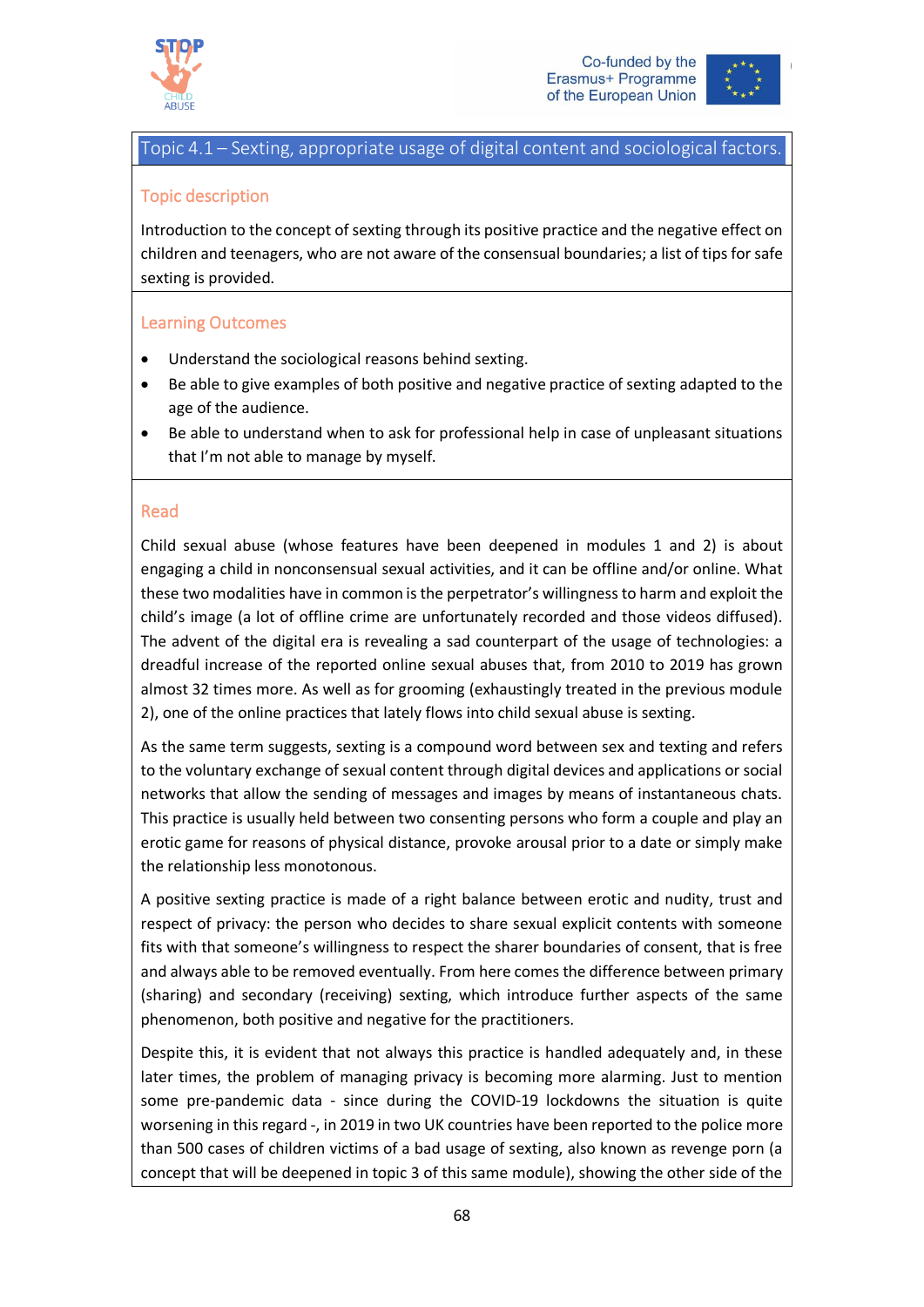



proliferating technological evolution. What is more is that almost 400 children had been victims of the violation of their privacy by peers, whose average age was 15 years old. Behind the statistics, sexting reveals a new intimate way of communicating in an ICTs-driven society, where adolescents, instead of enjoying the relational good effect of the practice among the two members of a couple, mainly practice sexting to be popular. This could drive to several implications and risks to end up harmed for the rest of their lives.

Del Rey, Ojeda, Casas, Mora-Merchán & Elipe (2019) consider that the sociological factor that leads a child or a teenager to practice bad sexting – that most of the time results in abuse - is the need of being accepted among their group of peers, that hide depression symptoms, and discourage responsible behavior privacy talking. As soon as a child or a youngster takes ownership of a digital device, mainly a smartphone, he/she has unconsciously a weapon to try to gain influence on peers, disavowing the impact that actions carried out in the world of the Internet have on real life, in terms of consent and privacy.

For this purpose, it is essential to list a series of actions that differentiate a positive sexting practice from an erroneous one; a series of guidelines to be followed if willing to have safe sexting:

- **Trust**: it is important to have a relationship of trust between the sharer of the explicit content and the receiver of it, who is meant to keep the image/text message from him/herself.
- **Consent**: every time there is the intention of sharing a received explicit content of someone to third parties, the subject of the content or its first sharer has to be asked for permission. Otherwise, there is a violation of the other person's privacy, incurring a crime.
- **Cryptography**: the usage of an application that does not require a telephone number and that encodes images, so to be deleted after being sought is advice for the sexting practice.
- **Tracing**: canceling pictures and messages that include sexual content or using applications that eliminate or save those in a way that allows the owner of such digital material not to risk to see the proper images shared without consent.
- **Recognizability**: when a person is willing to send nudes, it is quite better that, despite the degree of knowledge of the recipient of the explicit content, the picture does not show a face or any feature that might lead back to someone, such as tattoos, scars, birthmarks.

### Tips for youth workers

- Adapt the explanation of this topic to the target group it is addressed to (children/teenagers).
- Introduce the positive/negative practice of sexting through clear age-oriented examples.
- Use empathy while introducing the topic, in case among the target group someone is a victim.

### Supporting material

Additional Resource 1

**Title: How to practice safe sexting, by Amy Adel Hasinoff.**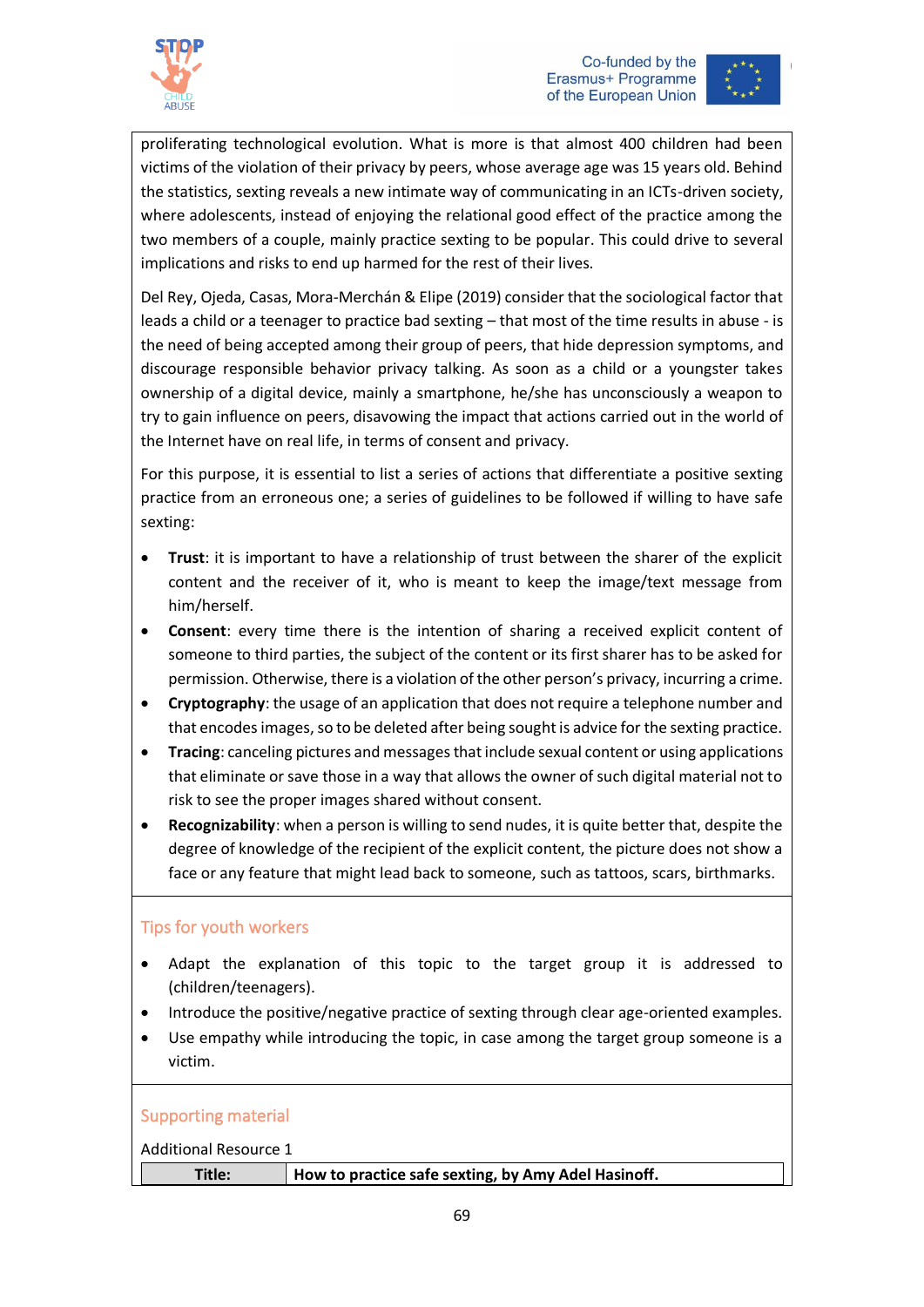



| <b>Description</b> | Ted Talk about the positive practice of sexting, consensuality, legal<br>basis of the practice, violation of privacy, terms for the usage of the<br>digital media, cases of revenge porn. |
|--------------------|-------------------------------------------------------------------------------------------------------------------------------------------------------------------------------------------|
| Link to resource:  | https://www.ted.com/talks/amy_adele_hasinoff_how_to_practice_safe_se<br>xting/transcript#t-13733                                                                                          |

- July the 24th, 2020. Communication from the Commission to the European Parliament, the Council, The European Economic and Social Committee and the Committee of the Regions. EU strategy for a more effective fight against child sexual abuse. https://eurlex.europa.eu/legal-content/EN/TXT/?uri=CELEX%3A52020DC0607. Accessed on January the 5th, 2020
- December the 4th, 2020. Come fare sexting in sicurezza in questi mesi. Freedamedia.it. https://freedamedia.it/2020/12/04/come-fare-sexting-in-sicurezza-in-questi-mesi/. Accessed on December the 8th, 2020.
- Del Rey R, Ojeda M, Casas JA, Mora-Merchán JA, Elipe P. 2019. Sexting Among Adolescents: The Emotional Impact and Influence of the Need for Popularity. Frontiers in Psychology. Volume 10, 11 pages.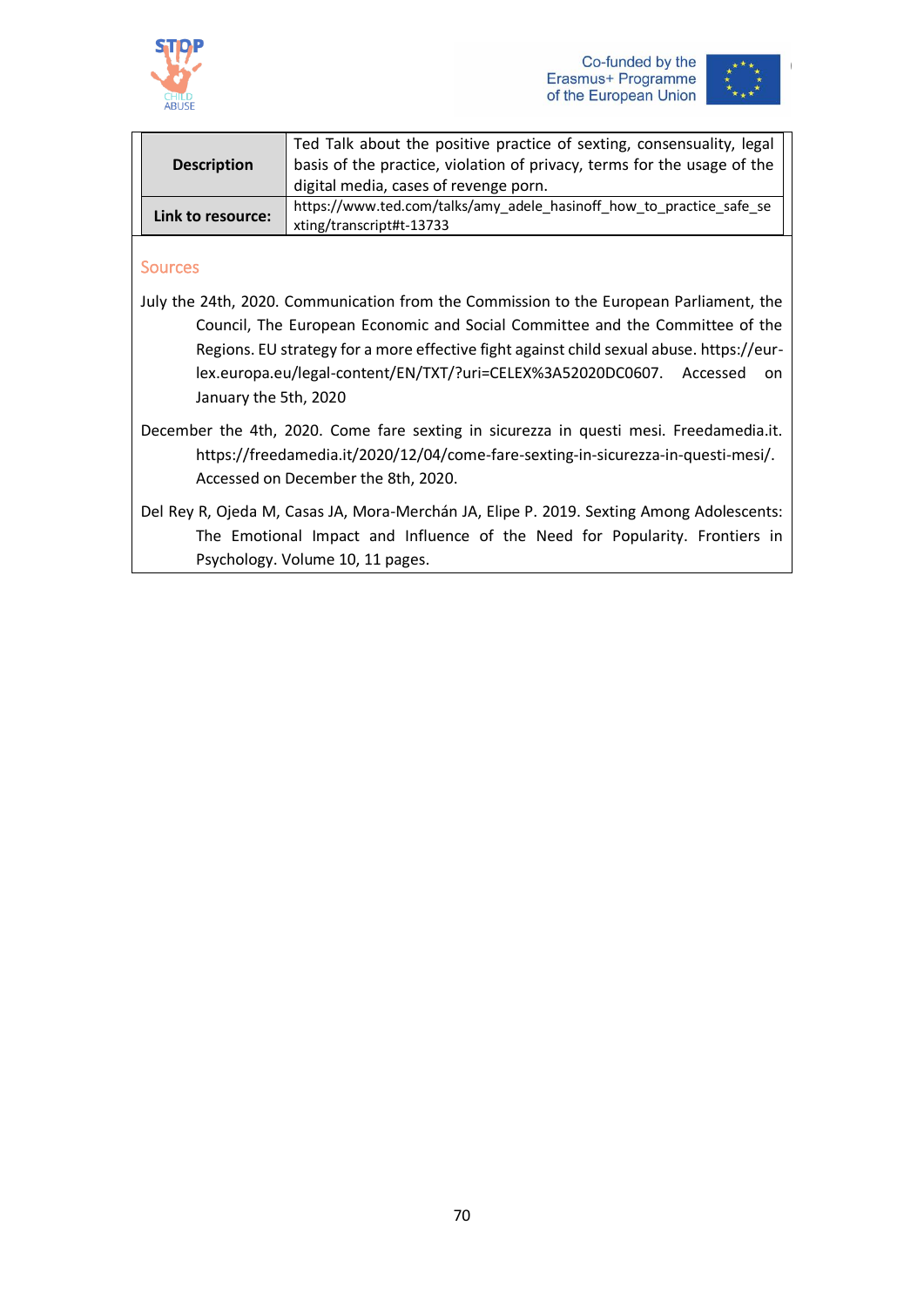



### Topic 4.2 – Primary sexting and secondary sexting.

### Topic description

The following topic will focus on the difference between the concept of primary and secondary sexting, pornography, usage of social networks among children and youngsters, and manipulation of data.

### Learning Outcomes

- Understand the difference between sharing and receiving sexual pictures and the effects that both types of sexting have on one's own consent.
- Be able to understand when someone's identity is used for pornographic purposes.
- Be able to understand when to address the major problem of a possible happening sextortion to the relevant people (family, supervisors, etc).

#### Read

The phenomenon of sexting is quite complex and it cannot be reduced to its general definition. For this purpose, it is necessary to distinguish between primary and secondary sexting: **primary sexting** is the act of sharing explicitly sexual images of oneself, while **secondary sexting** is about receiving and forwarding someone else images or videos. The main difference stands in the basis of consent, since primary sexting, according to several studies, seems a consensual practice used by children and youngsters to discover sexuality among peers mainly; as for secondary sexting, the mismatch between the subject consent and the sharer's intention to harm is quite evident. In very few cases, secondary sexting is practiced for fun or can be considered a positive expression of the practice itself. Once again, it is to be remarked that sexting is a practice that is beneficial only if the sexts consensually interchanged are among peers –idealistically among youngsters who already reached the age to do so. On the contrary, whether primary or secondary, if sexting is the result of coercion or pressure from a peer or an adult, there would be certainly sexual abuse with relevant health consequences for the victim (this point will be treated in topic 4).

To the wrong practice of sexting a link can be pertained to **pornography** (visual material containing the explicit description or display of sexual organs or activity, intended to stimulate sexual excitement): a European study reveals that young people themselves identify similarities between the consumption of online pornography and the exchange of pictures and videos while in intimate situations. Furthermore, there is a sense of diffusing normalization of what is sexting as well as for pornography, not only in the acceptance of these practices as instrumental to certain attitudes in the offline physical relationships; but also, it is accepted as normal that sending and receiving sexual images and videos using digital devices facilitates the perpetration of coercion and sexual abuse. Although child pornography is a crime already regulated all over the EU countries, it is not appliable to sexting that, apart from being a new phenomenon, could be a cause of it, especially through the secondary sexting.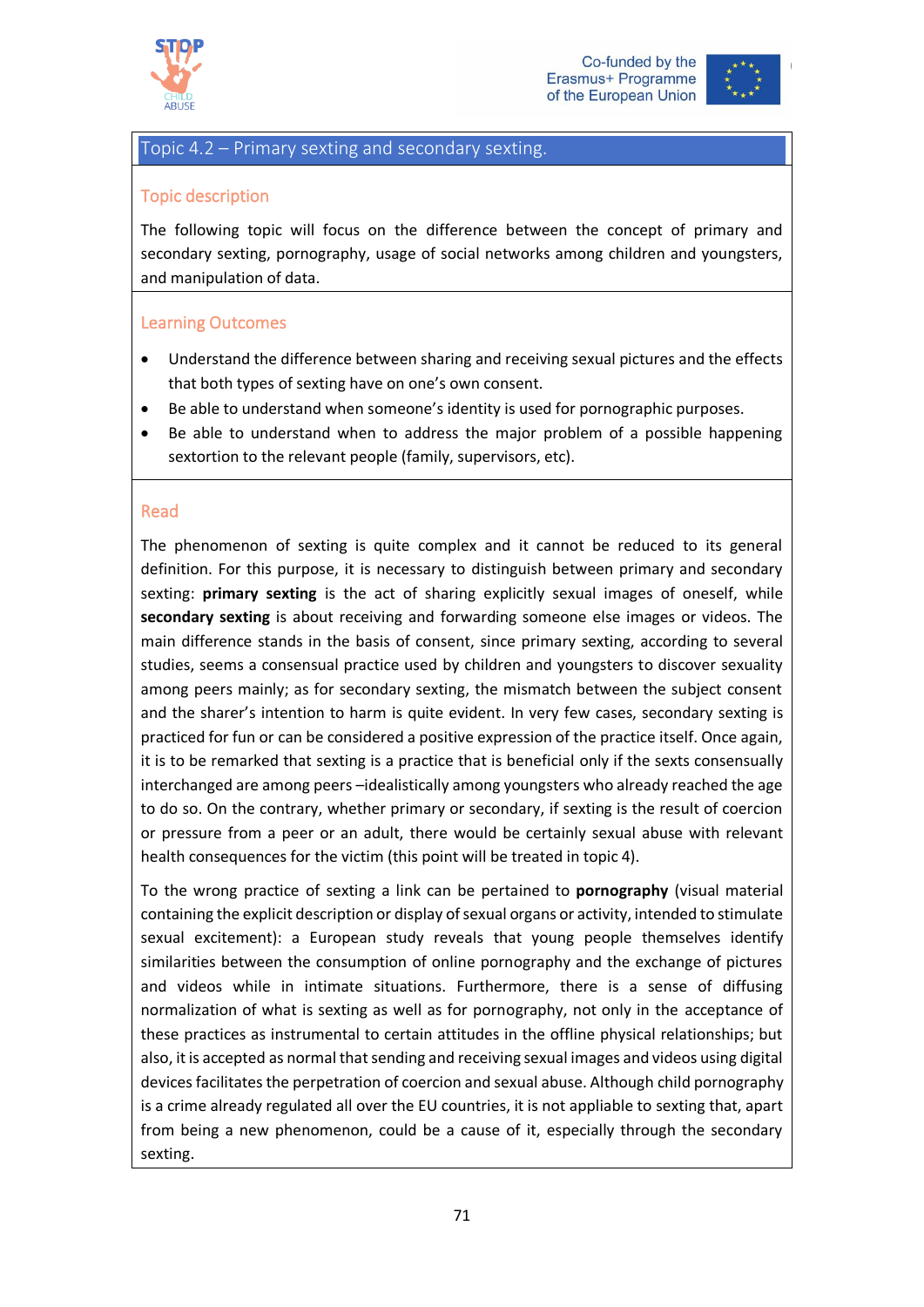



Whether it is because of an act of revenge or just to bully a peer, the manipulation of someone's private data is to be considered defamation and punished as a crime since it damages the victim's reputation and prestige. Despite this firm point, it is not easy to make that recognizable as such: the percentage of children with a social network account under the age of 13 is increasing, and that makes it complicated to define the limit of the terms of services of the proper social networks, especially when the interactions are among peers. Sexting, as well as cyberbullying, are strongly discouraged by all relevant social networks, at least in the paper, through legal terms and conditions and community standards that regulate the reporting of hate expressions.

As a further reflection point, it has to be underlined that the usage of social networks covers the right of freedom of expression, as well as the one of privacy. That is why one of the biggest victories, but also defeat is anonymity: while primary sexting is seen, as that above-mentioned expression of freedom, based on consent – if not a result of coercion of any kind -, secondary sexting is violating a person's privacy as pictured in the European Convention of Human Rights, alimenting child pornography and invalidating someone's digital footprint. On the purpose to introduce a theme that will be deepened by the following topic, the worst expression of violation generated from secondary sexting is the forwarding of a third person sexually explicit content so manipulated to become a meme or pornographic material on the Internet.

#### Tips for youth workers

- Use examples to make children/youngsters understand the difference between primary and secondary sexting.
- Introduce the concept of pornography remarking how that can happen to everyone.
- Try to make your audience realize the boundaries of each other expression of freedom, especially when using social networks.

| <b>JUPPOLITIA ITIGULIUI</b>                     |                                                                                                                                                                                                                                                               |         |         |       |        |                                                                 |        |
|-------------------------------------------------|---------------------------------------------------------------------------------------------------------------------------------------------------------------------------------------------------------------------------------------------------------------|---------|---------|-------|--------|-----------------------------------------------------------------|--------|
| Additional Resource 1                           |                                                                                                                                                                                                                                                               |         |         |       |        |                                                                 |        |
| Title:                                          | Sexting and social distance - what we can do as parents and youth<br>workers.                                                                                                                                                                                 |         |         |       |        |                                                                 |        |
| <b>Description</b>                              | "Stop Child Abuse through training and augmented reality" Erasmus+<br>project streaming held by four experts among the consortium of<br>partners. It is an hour-long video explaining what sexting is and how<br>to prevent it among children and youngsters. |         |         |       |        |                                                                 |        |
| Link to resource:                               |                                                                                                                                                                                                                                                               |         |         |       |        | https://www.facebook.com/111115700431197/videos/166260664811161 |        |
| <b>Sources</b><br>Oxford<br>Language            | and                                                                                                                                                                                                                                                           | Google. | (n.d.). | In In | Oxford | University                                                      | Press. |
|                                                 |                                                                                                                                                                                                                                                               |         |         |       |        |                                                                 |        |
| https://languages.oup.com/google-dictionary-en/ |                                                                                                                                                                                                                                                               |         |         |       |        |                                                                 |        |

#### Supporting material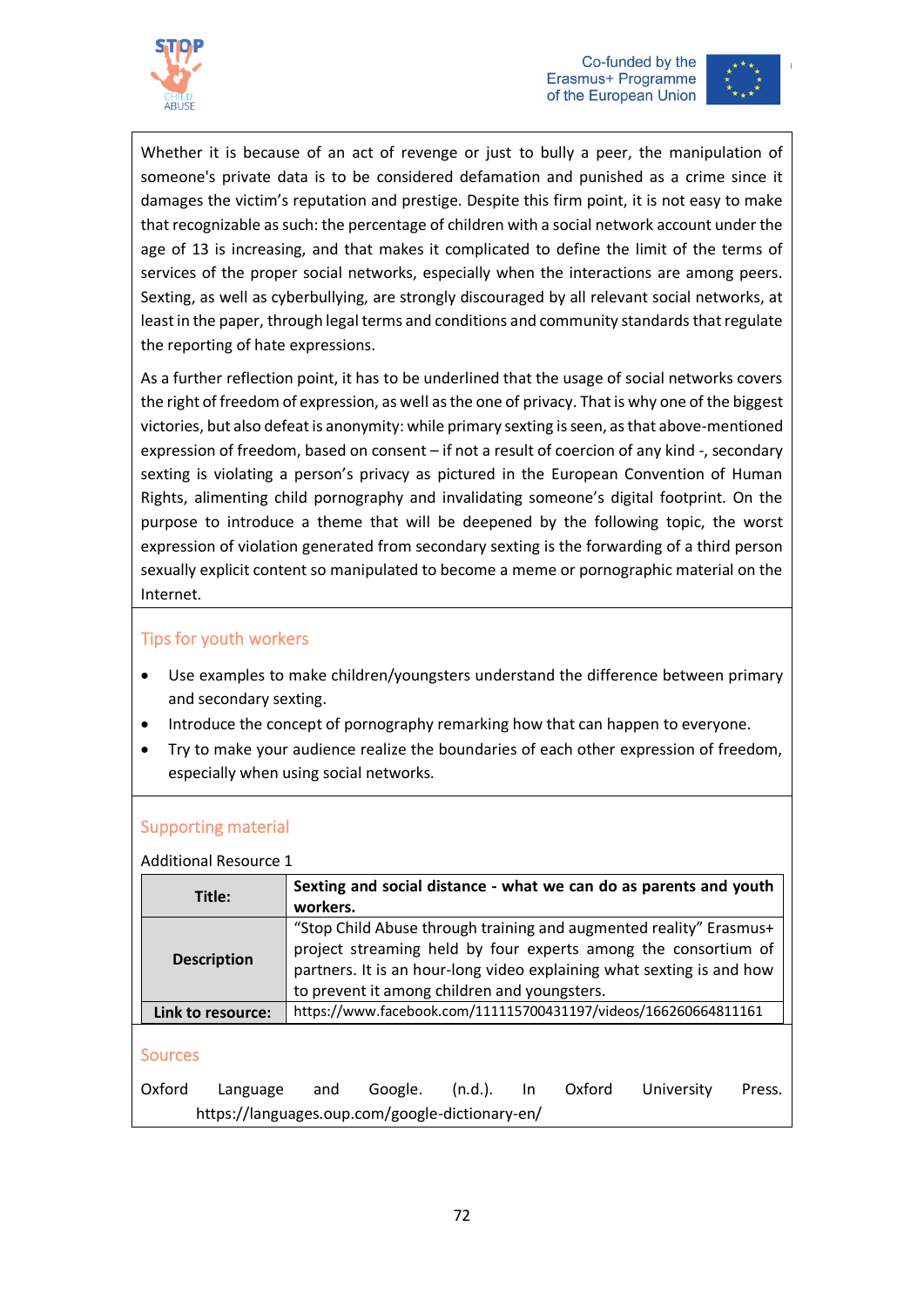



- Del Rey R, Ojeda M, Casas JA, Mora-Merchán JA, Elipe P. 2019. Sexting Among Adolescents: The Emotional Impact and Influence of the Need for Popularity. Frontiers in Psychology. Volume 10, 11 pp.
- Stanley, Nicky, Barter, Christine, Wood, Marsha, Aghtaie, Nadia, Larkins, Cath, Lanau, Alba and Overlien, Carolina. 2016. Pornography, sexual coercion and abuse and sexting in young people's intimate relationships: A European study. Journal of Interpersonal Violence, 33 pp.
- Lievens E. 2012. Bullying and sexting in social networks from legal perspective: Between enforcement and empowerment. ICRI Working Paper 7/2012. Interdisciplinary Centre for Law and ICT, K.U.Leuven. 23 pp.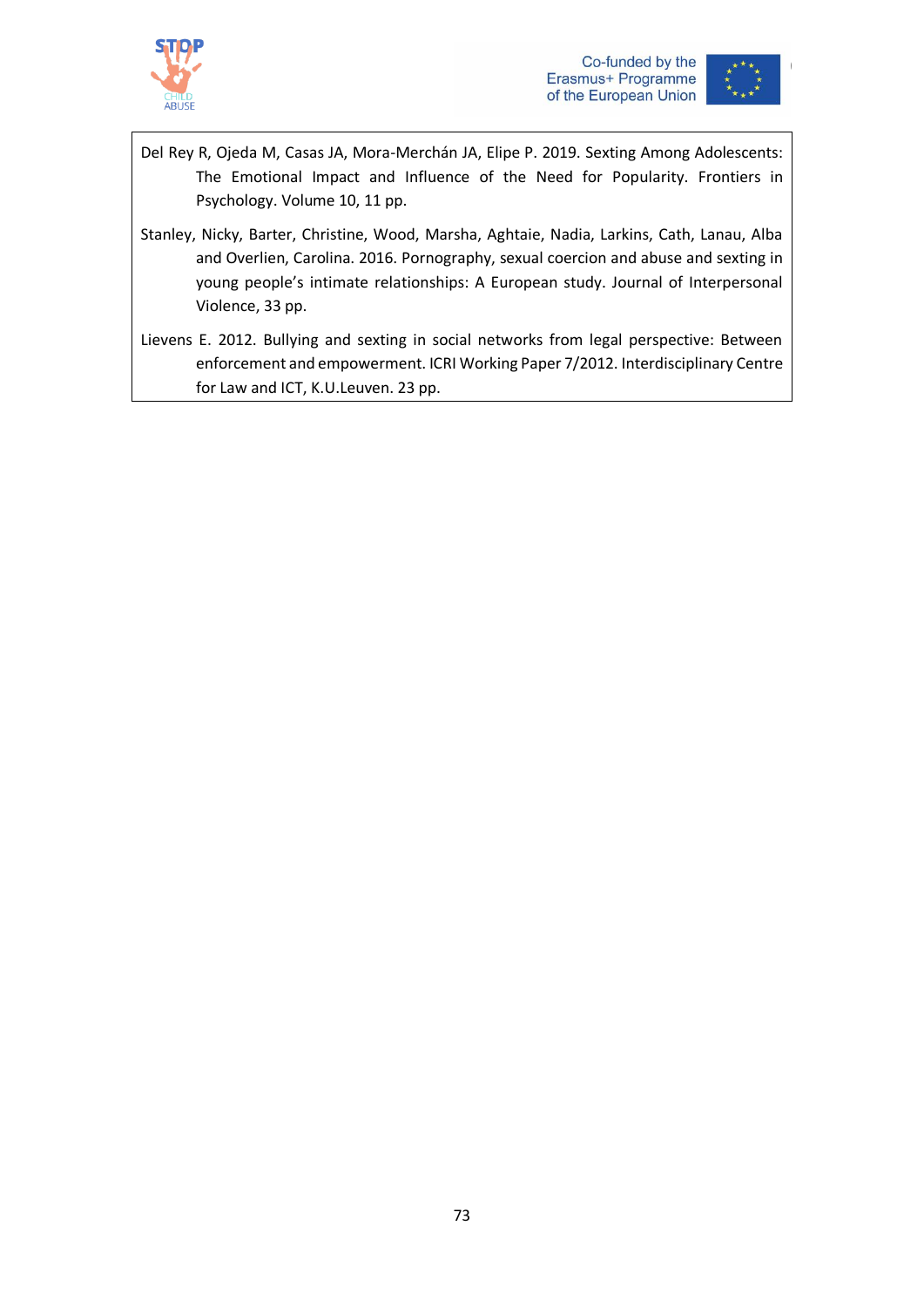



# Topic 4.3 – Risks related to sexting.

## Topic description

Definition of digital footprint and its importance and relation with cyberbullying. Main risks in doing sexting, such as revenge porn, deep nude, victim blaming, slut-shaming, child pornography and sextortion.

## Learning Outcomes

- Understand that every action on the Internet has consequences for the rest of our lives.
- Be able to explain what a digital footprint is and how to keep it safe from abuses of any kind.
- Be able to show concern for a manipulated or abused digital footprint and act accordingly to prevent further risks.

#### Read

Apart from the social and health consequences of bad sexting and online victimization produces, the major risk that a child or a young person can go through is defamation and violation of their own privacy, that, as those crimes are perpetrated through digital devices, corresponds to the invalidation of someone's digital footprint. This term indicates the trace left behind every digital activity, whether done actively or passively suffered. The latter case shouldn't be that common since regulated by privacy policies, but it is a reality that a victim of secondary sexting could see the own digital footprint unjustly soiled since lacking his/her consent.

Some years ago, researches revealed that 1 out of 10 European children aged 8-15 felt upset about certain things while using the Internet and social networks more specifically (Livingstone, Davidson, Bryce & Batool, 2017). Among those, receiving messages from strangers, watching expressions of violence or naked people having sex, receiving propositions to meet from unknown people, or requests for pictures to be uploaded on inappropriate websites. The same research concludes that very few of the interviewed children were aware of the impact certain of their actions on the Internet today have, as they could be problems tomorrow because of their digital trail.

The children and youngsters' online victimization pass through the wider concept of **cyberbullying** (usage of digital communication **repeated** to bully someone by sending intimidating messages or threats, and/or sharing videos and pictures for fun, mocking someone among peers with the aim of scaring, anger of shame the people it targets) to assume different connotations and consequences depending on the dynamics with which online sexual abuse occurs in a repetitively way. The following are risky phenomena that arise through an incorrect and abusive sexting practice:

• **Revenge porn**. Publication of someone's sexually explicit images or video to shame the victim as part of the offender's revenge on something personal occurred. It usually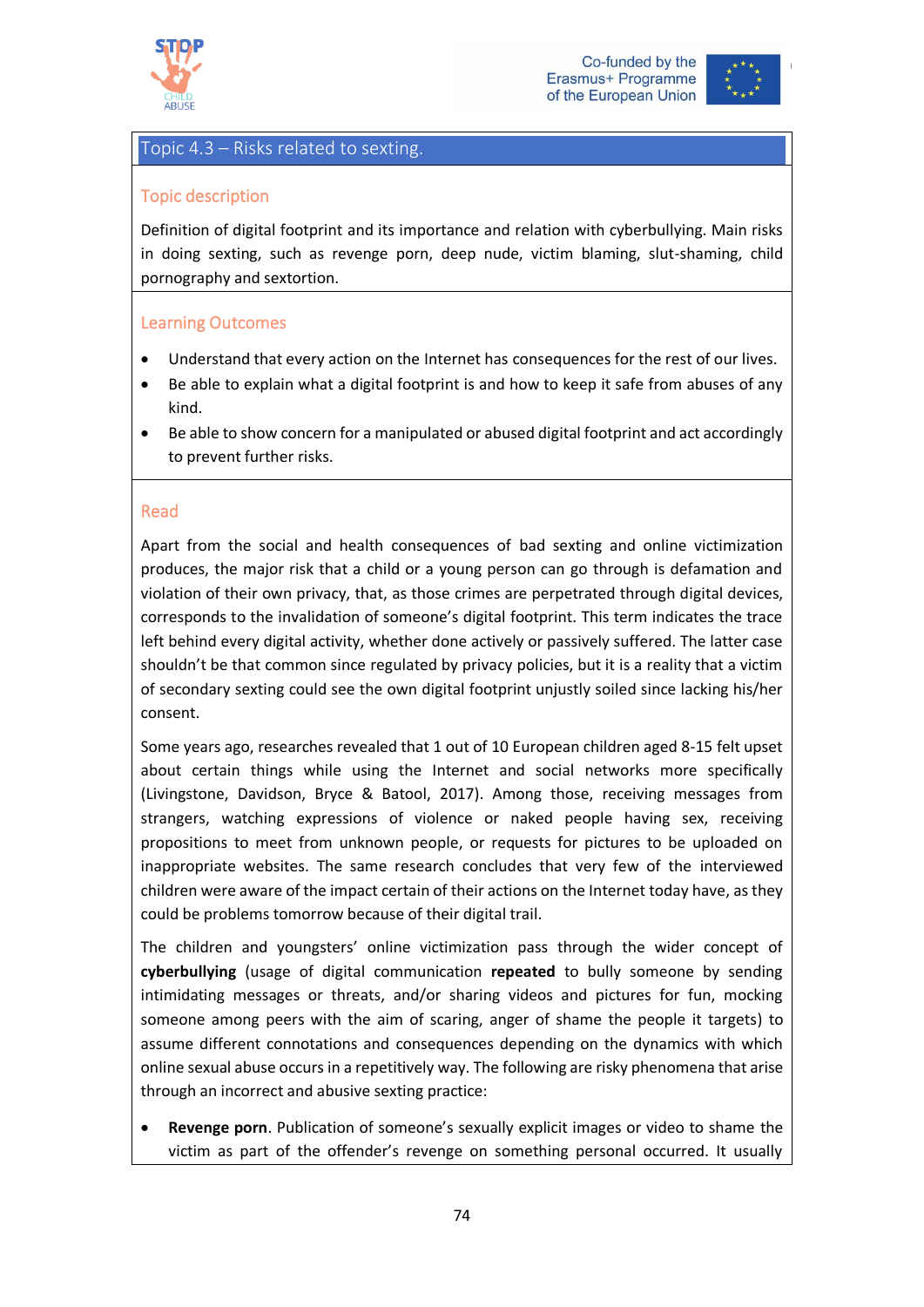



happens when two ex-partners in a romantic relationship share intimate images or videos through consensual primary sexting.

- **Deep nude**. Diffusion of manipulated images where an APP "dress off" the picture's subject, creating false pornographic content, under total unawareness of the victim.
- **Victim blaming**. In this case, prejudice against a victim that is considered partially or fully responsible for the troubles, coming from practicing sexting. Even if there is an offender, the victim is so blamed for the consequences derived from a single action of primary sexting, for instance; but that includes more complex effects like revenge porn or deep nude.
- **Sextortion**. Threatening to publicly reveal evidence of someone's sexual activity or sensible data in exchange for money or sexual performances between the victim and the offender. It is a form of sexual exploitation lately spreading through peers respectfully to some adult-initiated activity.
- **Child pornography**. The crime of sharing images, videos, or recorded sounds of children wearing fewer clothes or being sexually abused.

Certain forms of cyberbullying are more gender oriented. It is no secret the mostly all the phenomena related to sexting as online sexual harassment have girls as preferred victims. Feminists created a neologism for this: **slut-shaming** or stigmatization of some girl's behavior as promiscuous or sexually provocative, according to the socially accepted rules of behaviors of someone's perceived sex (strictly related to the concept of victim-blaming). Not gendered, but related to sexual orientation, there are some normalized coercive and bullying behaviors that aliment the usage of insulting language through social networks, especially homophobic comments. More in general, the trend is for girls and young women to feel pressured about sending explicit images and videos of them to maintain their social status among peers; while for boys and young men is quite normalized to share the received images and videos or insult sexually for the same purpose of peer prestige and status.

#### Tips for youth workers

- While explaining the different risks of sexting, make sure you are using clarifying examples.
- Use some age-oriented activity to introduce the harsher contents.
- Take into consideration the statistics and be prepared for some child/youngster reporting episodes of victimization on the basis of online sexual harassment.

# Supporting material

Additional Resource 1

| Title:             | How revenge porn can turn your life upside down, by Darieth<br>Chisolm.                                                                                                                |
|--------------------|----------------------------------------------------------------------------------------------------------------------------------------------------------------------------------------|
| <b>Description</b> | First person experience of revenge porn. Explanation of the concept,<br>lack of the needed legislation on international basis, feeling of shame<br>among related people of the victim. |
| Link to resource:  | https://www.ted.com/talks/darieth_chisolm_how_revenge_porn_turns_liv<br>es upside down#t-94458                                                                                         |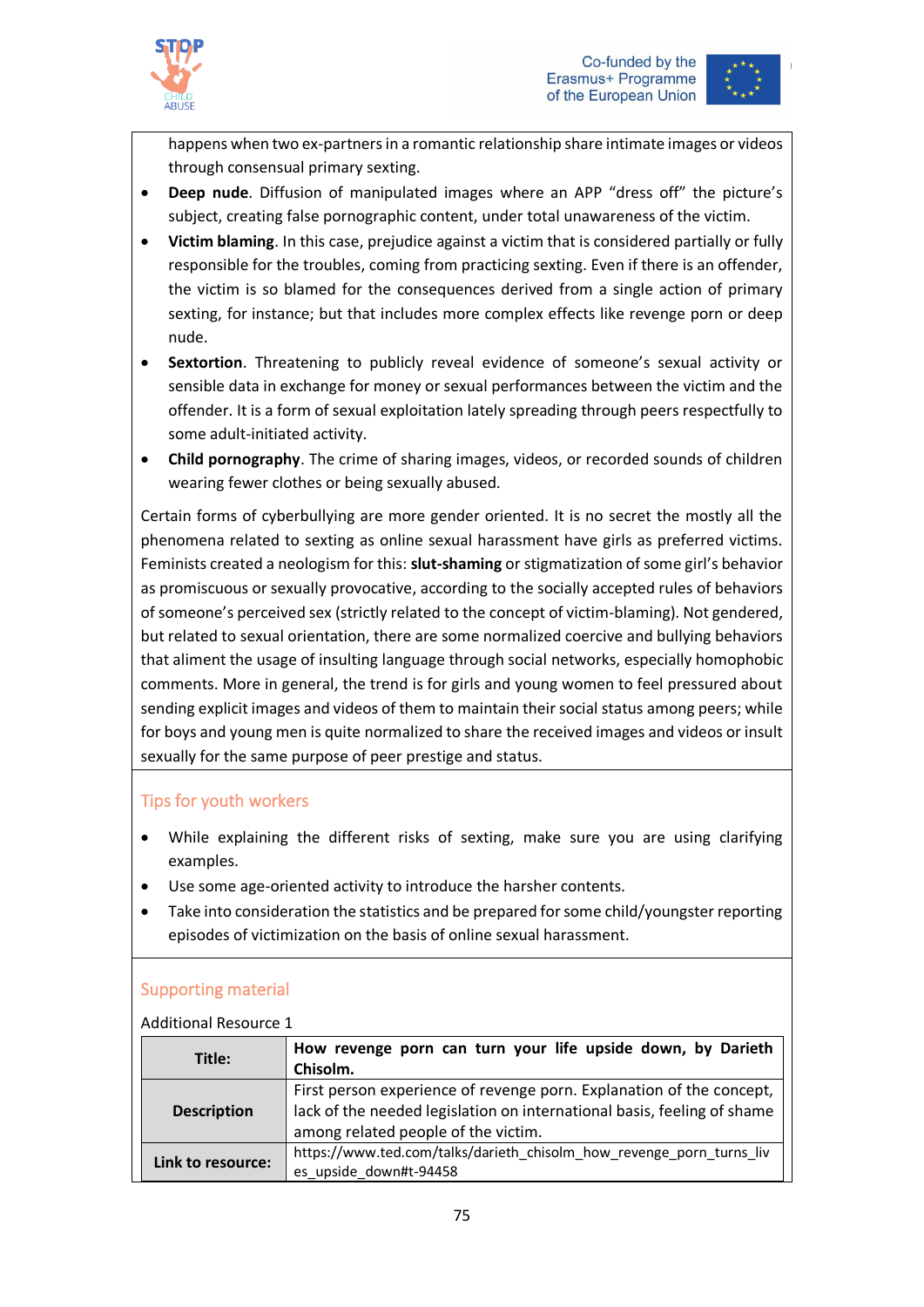





#### Sources

Oxford Language and Google. (n.d.). In Oxford University Press. https://languages.oup.com/google-dictionary-en/

Livingstone S, Davidson J, Bryce J, Batool S. 2017. Children's online activities, risks and safety: A literature review by the UKCCIS Evidence Group. UK Council for Child Internet Safety. 110 pp.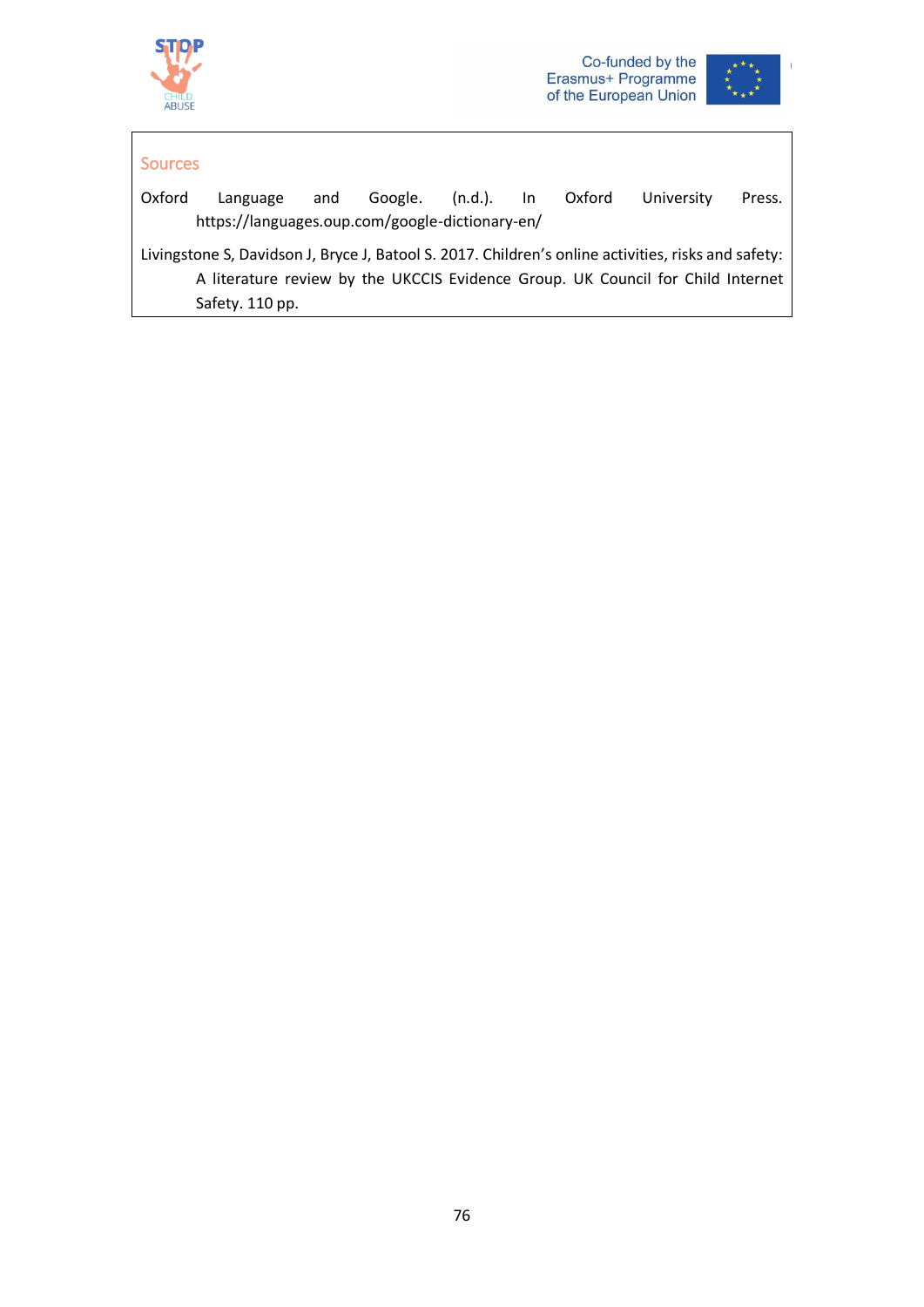



# Topic 4.4 – Health and social consequences of sexting.

# Topic description

The topic explores the long-term consequences of online sexual harassment among children and youngsters. Apart from the health symptoms that can be detected, also social aspects are shared.

# Learning Outcomes

- Understand that sexting abuse can bring the victim to social and psycho-physical distress.
- Be able to list the symptoms that someone has been abused, so for the closer mates to be attentive and watch each other backs.
- Be able to recognize my limited knowledge on the issue and ask for specialized help whenever the situation needs it.

#### Read

Whenever sexting degenerates into online sexual harassment and offline coercion, the victim passes through different phases that eventually lead to the solvation of physical and psychological trauma. The wrong usage of sexting can be considered sexual abuse; the symptoms related to that are the well-known ones: anxiety, depression, and a generalized sense of distress. Whenever one of these symptoms is detected, it could be something deeper going on and menacing the wellbeing of the child/youngster.

For this purpose, it is important to be prepared and understand that anxiety and depression could lead to major consequences and extreme actions by the victim. On the most reported ones, pro-anorexia and self-harming behaviors, or even suicidal attempts. Victims may also develop PTSD, post-traumatic stress disorder, that if not treated or detected could worsen into dissociation, anger, and difficulties in engaging in romantic or sexual relationships in the long-term.

It can be said that the social dimension interferes with the physical and mental wellness since the emotional impact on the victim is so strong that needs to be manifested. **PTSD** shows what is known as a seizure of the amygdala, whose right development in the child is key in order not to grow with stressors. So, when a child's unwanted sexually explicit images circulate among peers, exclusion from that context follows, together with feelings of regret, shame, vulnerability, search for isolation, and discomfort of staying in company. Once again, here comes the social pressure, which could have been a factor that led the child to share images of him/herself in the first place. Lastly, the lack of control coming from social refusal or threats typical of sextortion leads the victim not asking for help and hiding the situation from adults, especially if not only peers are insulting with hate messages - practicing cyberbullying, if the behavior is repetitive -, but also adults make sexual advances due to the public online sexual harassment on social networks.

The humiliation and reputational damage to the online sphere can easily evolve into offline violence. The most detected forms of this phenomenon are linked to gendered sexual abuse,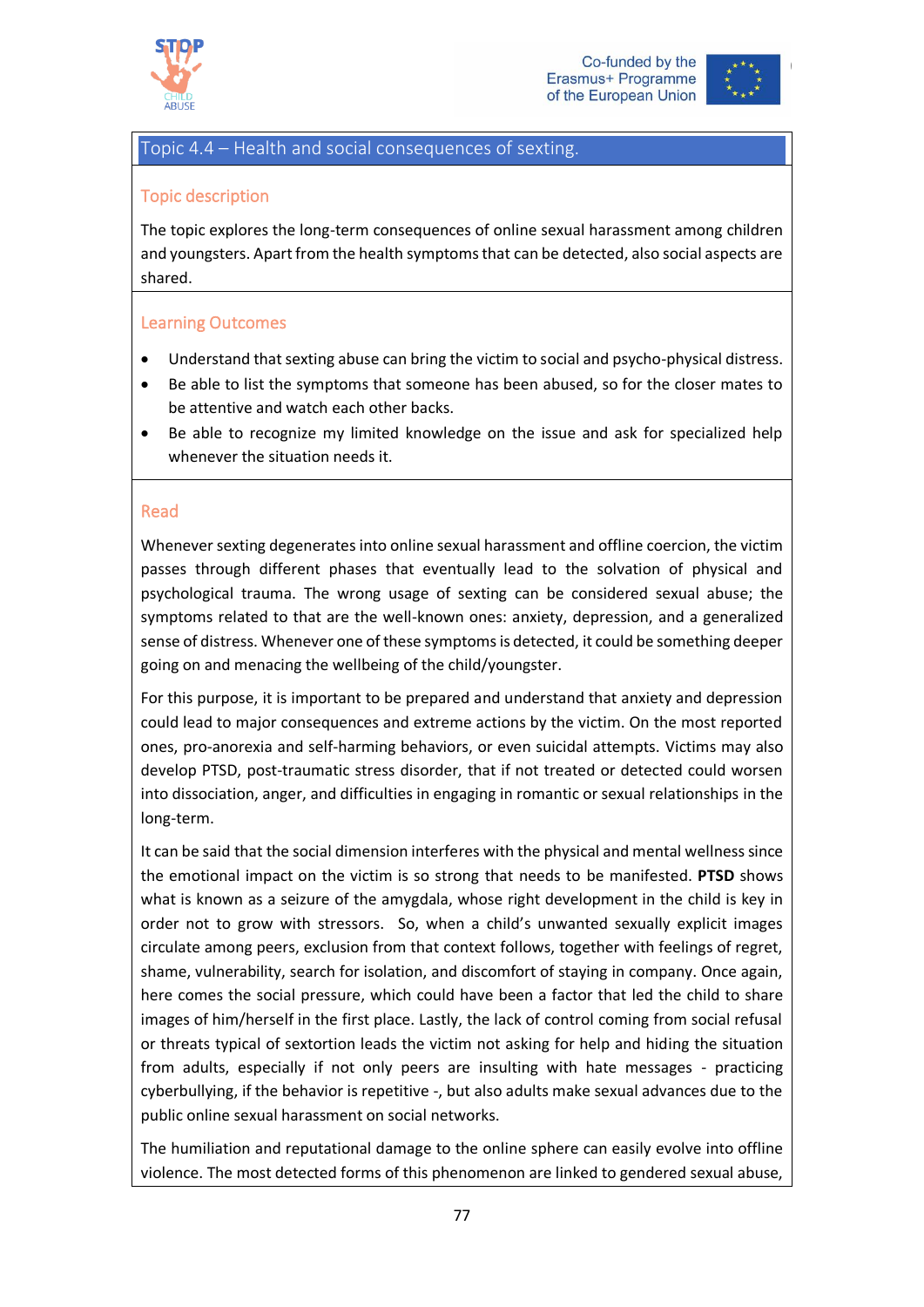



which not only harms the victim, but also roots shared erroneous trends and socio-cultural norms among the adults of the future.

In topic 3 of this module, the perception that children and adolescents have on practicing primary and secondary sexting has been remarked: it is quite normalized that girls share explicit images and boys forward those pictures for a "better" social status among peers especially. It also appears as normal to consume pornography, among the same people practicing sexting, as well as engaging in digital fights that denigrate someone's reputation. Phenomena like flaming (usage of vulgar language in electronic messages to build online fights between Internet users), or impersonation (pretending to be someone else threatening to reveal explicit images or videos that could damage someone's life) risk to become more common among young people, inevitably conducing to ICTs demonization and health issues.

#### Tips for youth workers

- Try to introduce the concept by including real cases of sexual abuse consequences in the explanation, to generate more impact upon children/youngsters.
- Use empathy whenever talking about the topic among children/youngsters. Someone among them could be living or lived a similar situation of harassment and coercion.
- Adapt the language and the terminology to the audience, especially when talking about suicide, violence, and self-harm: some children/youngsters could be traumatized by it.

#### Supporting material

Additional Resource 1

| Title:               | How childhood trauma affects health across a lifetime by Nadine Burke<br>Harris.                                                                                   |
|----------------------|--------------------------------------------------------------------------------------------------------------------------------------------------------------------|
| <b>Description</b>   | Exposure to serious health problems due to traumatic childhood<br>experiences, such as sexual abuse. Introduction to the nineteenth ACE<br>study.                  |
| Link to<br>resource: | https://www.ted.com/talks/nadine burke harris how childhood trauma affec<br>ts health across a lifetime?referrer=playlist-<br>what is your body trying to tell you |

#### **Sources**

- Livingstone S, Davidson J, Bryce J, Batool S. 2017. Children's online activities, risks and safety: A literature review by the UKCCIS Evidence Group. UK Council for Child Internet Safety. 110 pp.
- Stanley, Nicky, Barter, Christine, Wood, Marsha, Aghtaie, Nadia, Larkins, Cath, Lanau, Alba and Overlien, Carolina. 2016. Pornography, sexual coercion and abuse and sexting in young people's intimate relationships: A European study. Journal of Interpersonal Violence, 33 pp.
- Del Siegle, Ph.D. 2010. Cyberbulling and Sexting: Technology Abuses of the 21st Century. Technology, gifted child today. Vol.32, no 2, 4 pp.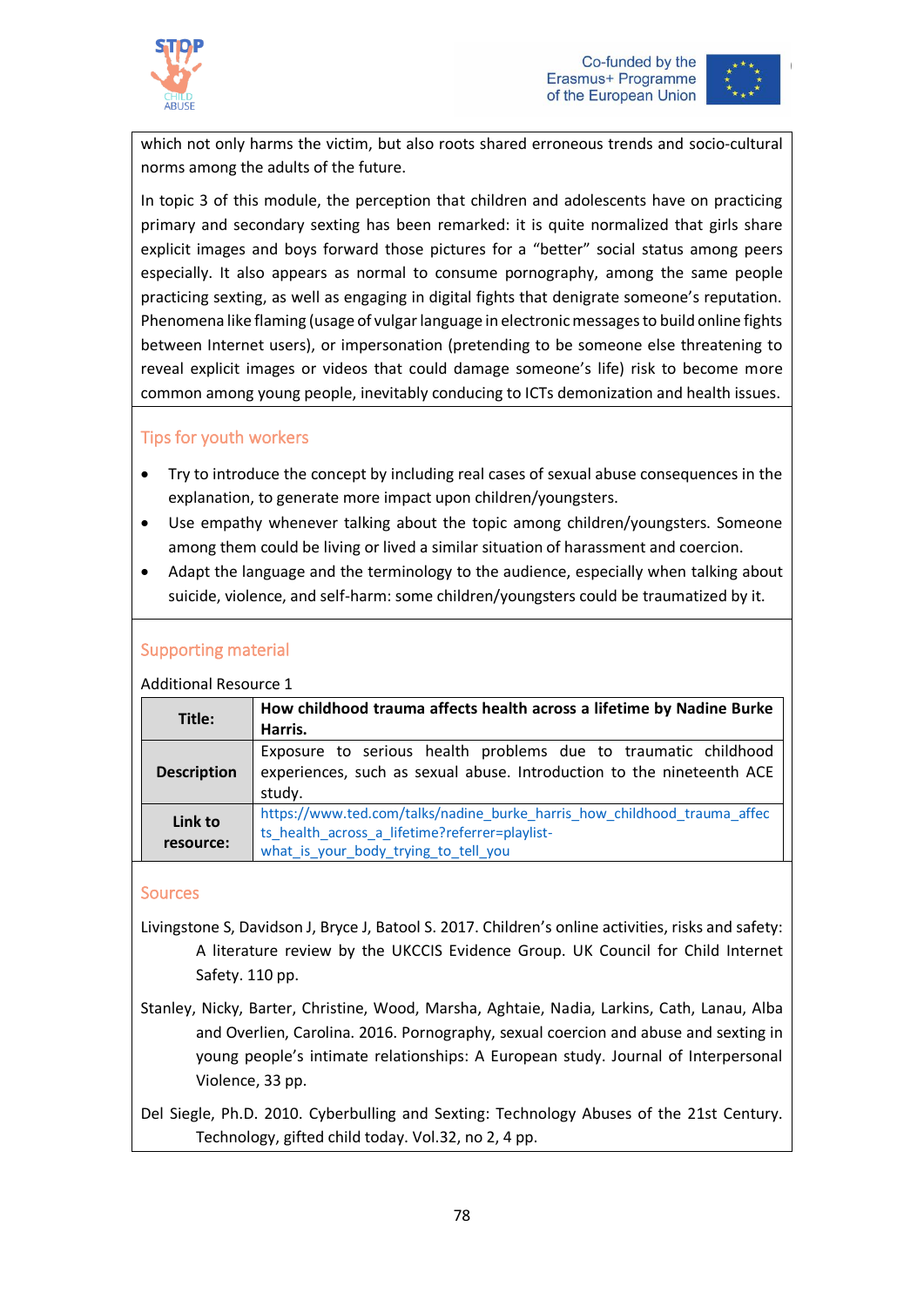



# Topic 4.5 – Sexting prevention.

## Topic description

The topic is an overview on parents' perception of Internet related risks for their children, an introduction to the relevant GDPR articles for this module and a series of recommendation to prevent sexting.

# Learning Outcomes

- Understand the difference that having a certain age can have in practicing a right / bad sexting.
- Be able to recognize the right practice of sexting from an abusive one.
- Be a good ambassador of sexting prevention among children / Youth.

#### Read

In 2016, a European research about the perception that parents of children from 6 to 14 years old had, about the risks their sons and daughters could face on the Internet and by using social networks, was linked mainly to explicit violence and targeted advertisements. Especially concerning the last ones, the fear was that children and youngsters could be upset about videos or images popping from social media and apps they use with frequency. In this regard, it is interesting to mention that for the development of the present module and the previous ones, interviews with parents conducted: the principal weapon parents seem to have against possible risks of their children abuse is parental control.

The problem of sexual abuse related to the wrong practice of sexting is extensive: the dynamics that involve young people and adults inside the vortex of sexual victimization through technologies are several and those got their names in recent times, as well as the due legislation and recognition of those as a crime. The **General Data Protection Regulation (GDPR)** of the European Parliament and Council of 27 April 2016 "on the protection of natural persons with regard to the processing of personal data and on the free movement of such data" disposes of a series of articles that are relevant to be mentioned in this topic:

- Art. 8 states the chance to exercise parental or guardian control on the child's consent in relation with sensible data and information to be shared with information society services.
- Art. 12 about media's controller providing transparent communication and plain language while informing a child on the collection of personal data.
- Art. 17 or "right to be forgotten" states the right of the victim to see its exploited images or data to be deleted since "unlawfully processed" (think about revenge porn or deep nude).

Known the legal framework that somehow regulates online collection of personal data, it is relevant to underline that the practice of sexting by itself is the expression of the individual's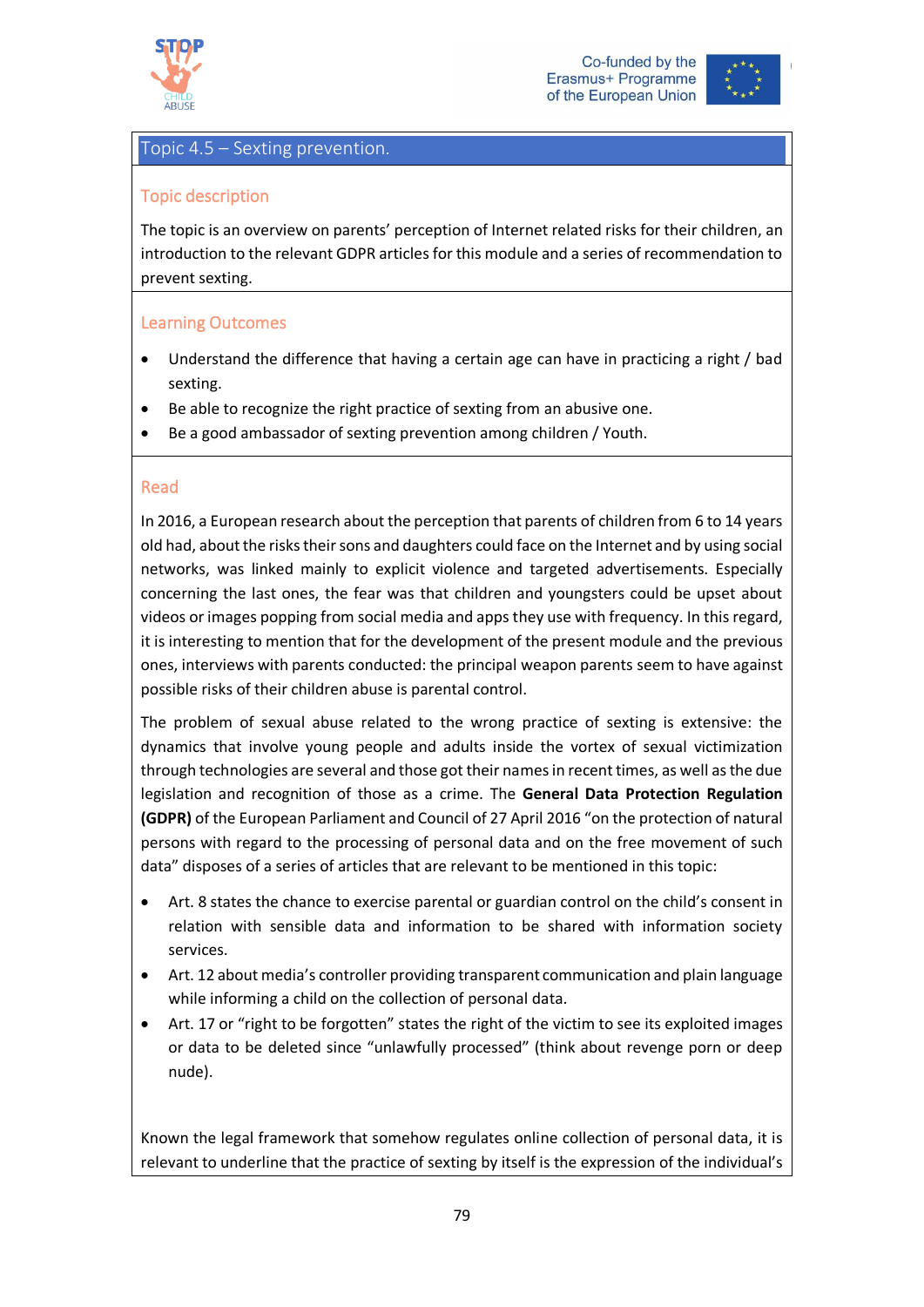



freedom. But, unfortunately from primary consensual sexting, it is pretty common to pass to secondary sexting where privacy is trampled and personal explicit contents are unauthorizedly diffused. A list of serious actions to be followed in order to prevent sexting is provided (go back and read the last paragraph of topic 1):

- Age-oriented sexual information and digital education to make children and youngsters understand the limit between safely experiment with their sexuality and risking online harassment.
- Educate the adult references of children and youngsters to be up to date when it comes to knowing technologies and their harmful effects, including knowing the features of cyberbullying, grooming, etc. and how these could invalidate their children's digital footprint.
- Transmit to children and youngsters the importance of reporting to a trustful adult whenever they suspect that something wrong is occurring to them or an acquaintance;
- Whether at school, in free time activities, or at home, the creation of a safe space where to use technology, as well as to apply control on it, is key. Cultivating communication and positive values of respect and dignity usually better dispose of children and Youth to behave with peers.
- Always address the problem to a professional when in presence of obsessive behaviors of a child or a youngster that could be living a withdrawal with the Internet or social networks.

In fact, some warning signs could hide a victim or an offender willing to self-harm.

#### Tips for youth workers

- Organize awareness campaigns from time to time on sexual and digital education, in order to cover important gaps and taboos among children and youngsters.
- Foster values of respect and dignity during informal activities of any kind.
- Promote mentoring whenever there is a serious suspicion that a child/young person is a victim of abuse.

#### Supporting material

#### Additional Resource 1

| Title:             | How we can eliminate sexual child abuse materials from the Internet<br>by Julie Cordua.                                                                                                                                                                        |  |  |
|--------------------|----------------------------------------------------------------------------------------------------------------------------------------------------------------------------------------------------------------------------------------------------------------|--|--|
| <b>Description</b> | Social entrepreneur sexual abuse of children in images and videos on<br>the internet. She's building technology to connect tech industry, law<br>enforcement and government, so to end the viral distribution of abuse<br>material and rescue children faster. |  |  |
| Link to resource:  | https://www.ted.com/talks/julie_cordua_how_we_can_eliminate child se<br>xual_abuse_material_from_the_internet#t-818176                                                                                                                                         |  |  |
|                    |                                                                                                                                                                                                                                                                |  |  |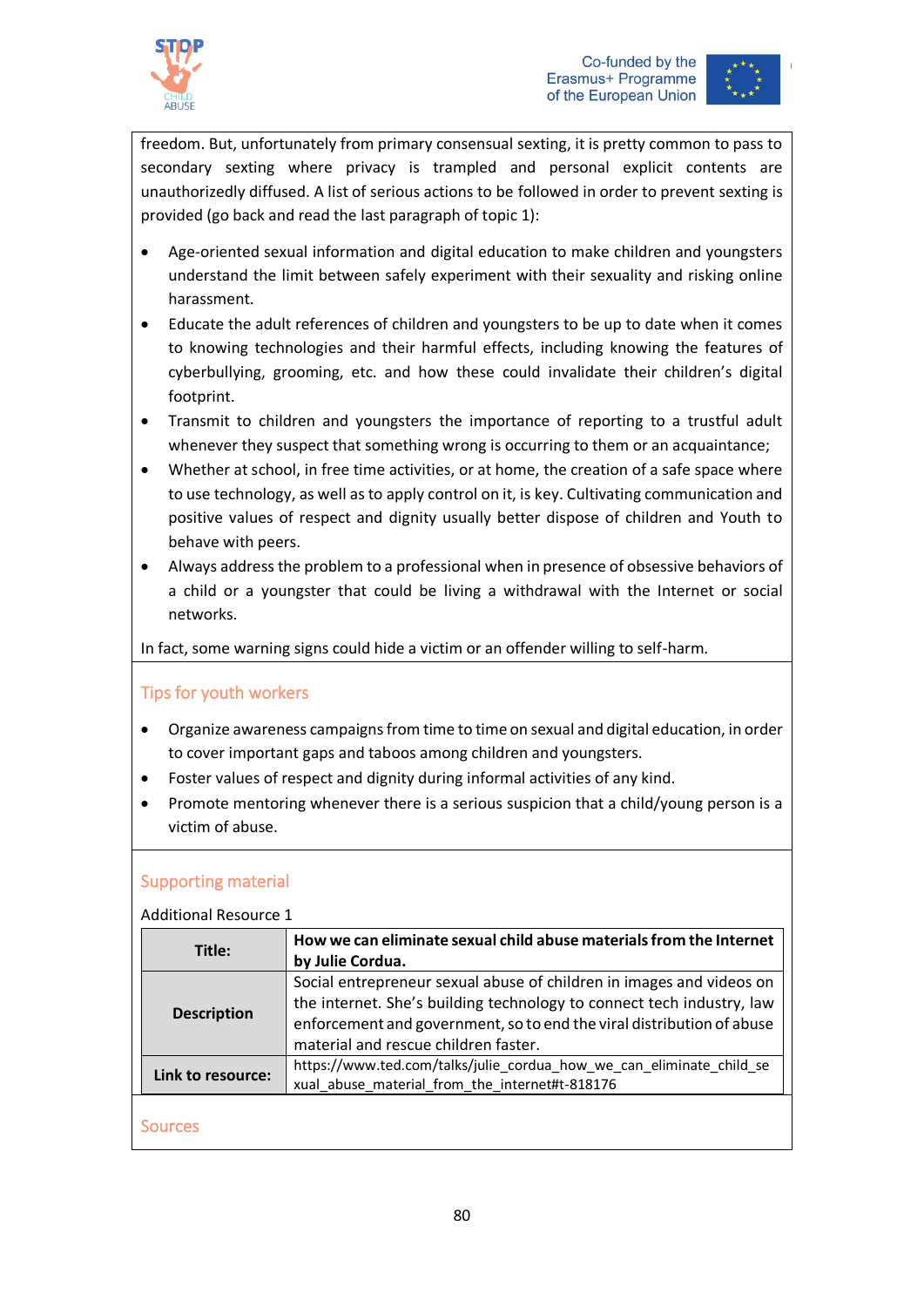



- Regulation (EU) 2016/679 of the European Parliament and of the Council. 2016. Official Journal of the European Union. https://eur-lex.europa.eu/legalcontent/EN/TXT/PDF/?uri=CELEX:32016R0679
- Livingstone S, Davidson J, Bryce J, Batool S. 2017. Children's online activities, risks and safety: A literature review by the UKCCIS Evidence Group. UK Council for Child Internet Safety. 110 pp.
- Lievens E. 2012. Bullying and sexting in social networks from legal perspective: Between enforcement and empowerment. ICRI Working Paper 7/2012. Interdisciplinary Centre for Law and ICT, K.U.Leuven. 23 pp.
- Del Siegle, Ph.D. 2010. Cyberbulling and Sexting: Technology Abuses of the 21st Century. Technology, gifted child today. Vol.32, no 2, 4 pp.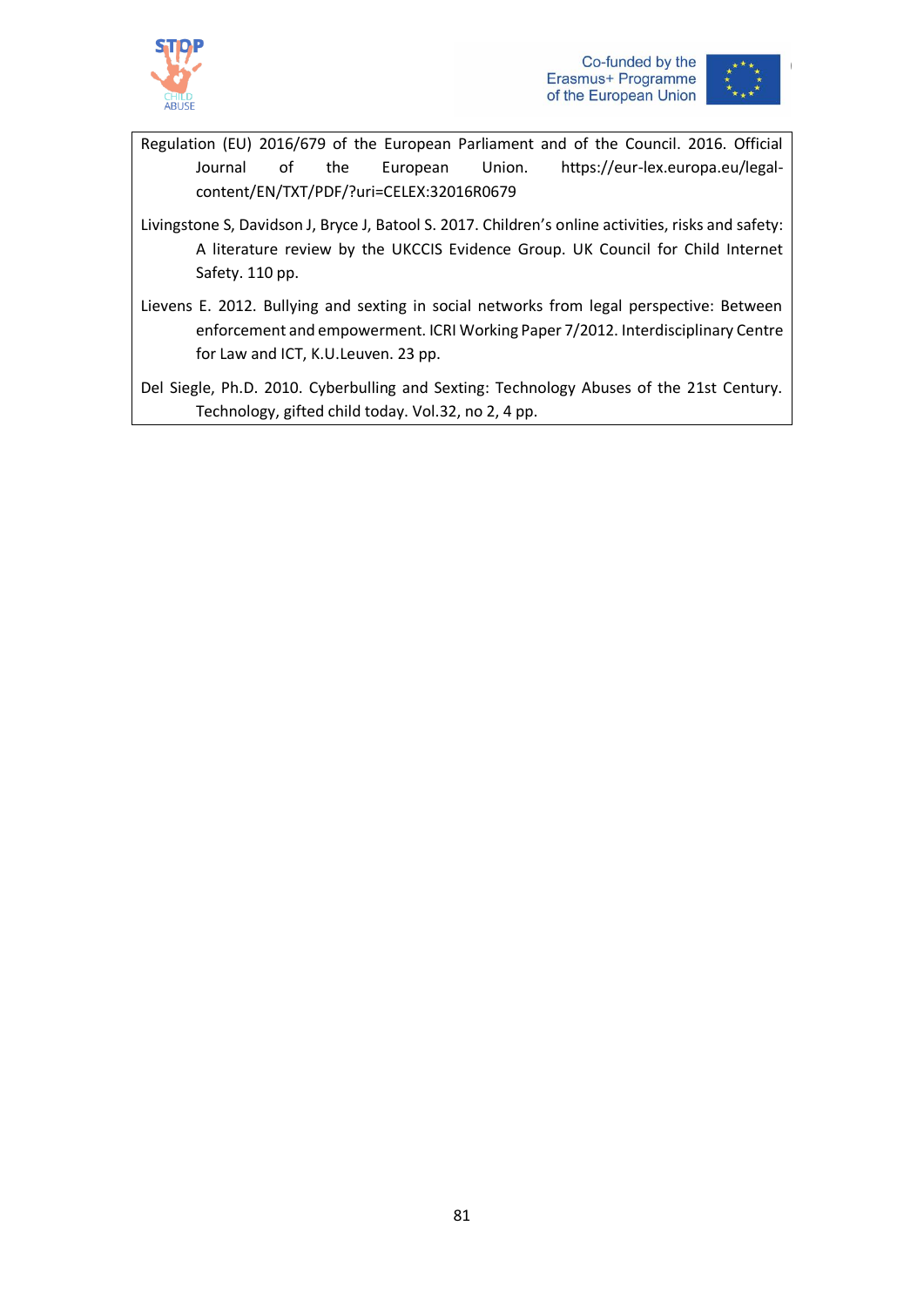



# Topic 4.6 – Youth worker reaction to the child sexual abuse emerged from sexting.

# Topic description

Introduction to the profile of the youth worker, lack of protocols to be applied if a victim of sexting cohabites the same environment as the offender, advice for policies to be assumed in youth working.

# Learning Outcomes

- Understand that when the victim and perpetrator are peers, it is relevant to also act on the group to prevent further abuses in the same setting.
- Be able to rationalize the situation and keep your deep concern for yourself for the child's sake.
- Be impartial in case the victim and the perpetrator cohabitate the same environment.

#### Read

The figure of the **Youth Worker** is quite less known just like the current risks that children and Youth are exposed to while navigating the Internet and having active accounts on social networks. So, in both cases it is needed to have more information.

As a person dedicated to training and education or just to the organization of free time activities, the youth worker is one of the closest adults that a child or an adolescent can have during their critical years of development. As a parent, a guardian, or an educator, the youth worker has a great responsibility inside his/her organization. In his/her career, a Youth worker will certainly detect distress and depression in his/her audience due to domestic violence, intimate partner violence, or bullying from the school environment. So, even if not adequately trained, a youth worker knows based on experience how to react to a suspect of abuse.

It is important to set inside organization protocols and policies to be activated in case of suspected abuses, but that is not the common praxis. Before engaging in the management of leisure activity for Youth, youth workers have to certify their clean records for child abuserelated crimes – at least in some European countries. That is why this topic will take into account different scenarios where a sexting victim and an offender are cohabitating in the same free time activities environment:

- **Suspect of abuse**: the youth worker detects unusual behaviors among some group members. It looks like someone is laughing at someone else while waving his/her mobile phone. The action to make is having a distended conversation with the group and try to understand who they are bullying. The following steps will be talking to their parents, especially with the victim's and the offender's. The intervention of a skilled professional would be needed to metabolize what occurred.
- **Confession of abuse**: the victim approaches the youth worker and confesses that visual sexually explicit content of him/her has been published through a messaging App. He/she doesn't know how to cope with the offender's presence and the feeling of shame, so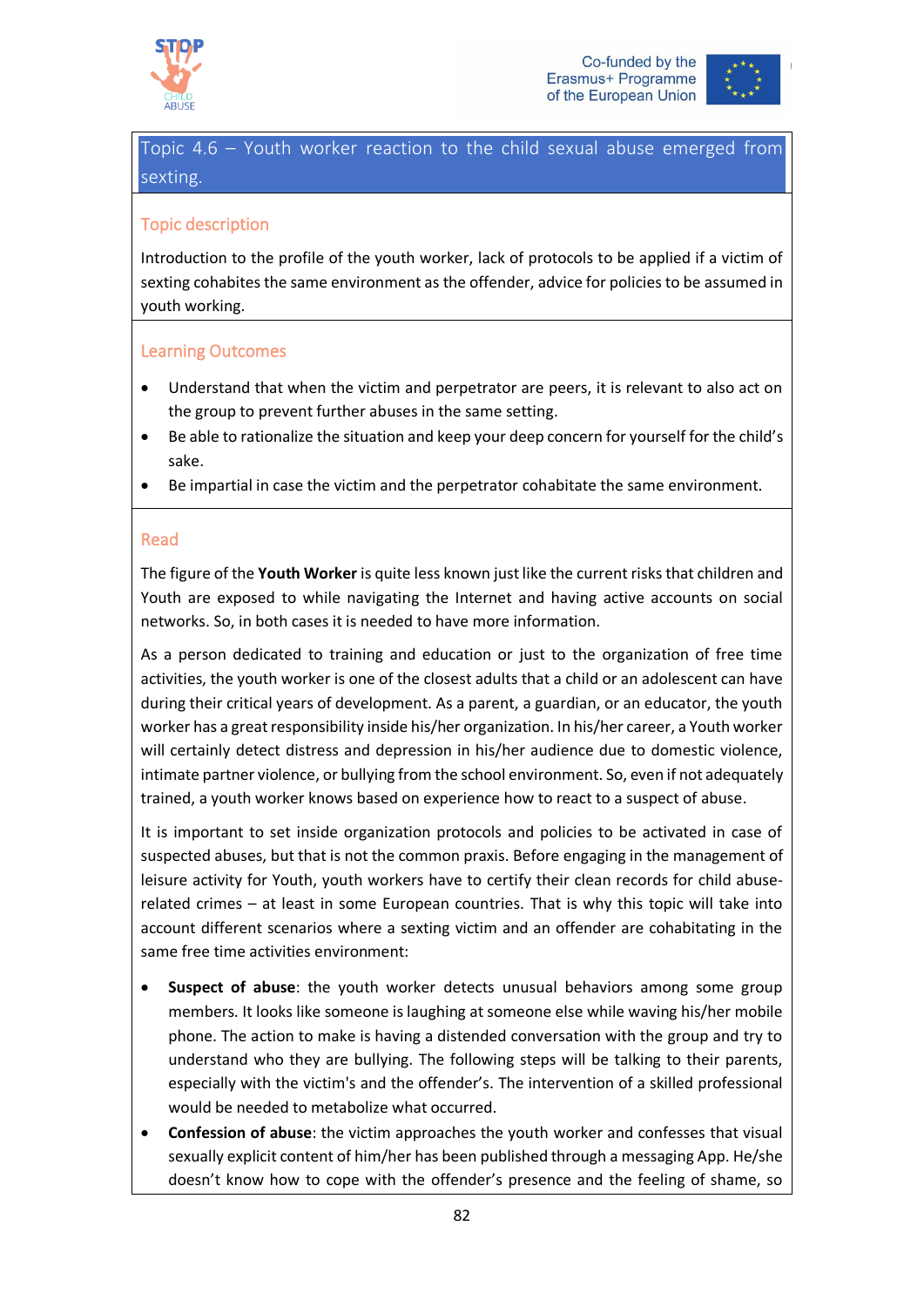



he/she wants to leave the organization. The youth worker has to remain calm and calm down the victim, by making him/her trust the help the worker is going to give and activate the reporting chain regarding the offender (authorities, parents or guardians, lawyers, psychologists).

• **Consequence of abuse**: the silent victim has a breakdown in front of the group and threat of self-harm. The youth worker has to isolate the victim from the group, not to let the offender worsen the situation, and try to calm him/her down. With patience and empathy, the worker will have to appeal to trust and make the victim feel safe. Once that the situation is calmed, the reporting chain should be activated and psychological support asked to avoid any PTSD to victim and offender's fellow mates.

As previously mentioned, even if it is not the trend, organizations working with children and Youth should be ready to face certain problems, since in a lot of free time activities technologies are involved. And, as in leisure time clubs and associations young people use to get engaged in personal relationships, every risk should be covered by policies and protocols to be known by all the staff members when to be activated. The following advice goes from the structural to the strategical tissue of an organization:

- Create a safe space: prohibition of technological devices while developing the activities or, if ICTs are needed, put a control on those and spread awareness.
- Identify the goals: an organization should have clear values to pursue and the wellbeing of its activities' users. If the medium to fulfill some objectives is applying a protocol, then do it.
- The policies to apply should be forged with specialized and professional help, as well as accepted by all the youth workers helping in the daily development of workshops and activities.
- Working personnel should periodically be trained on the emerging Youth issues, as sexting is.
- Avoid denial or fear behaviors on something that statistically can happen in every environment.
- Assume a free from prejudice conduct towards the offender and do not cover the abuse for fearing the possible bad reputation of the organization due to the occurred abuse inside it.
- Be ready to the possibility, that once the child sexual prevention protocol is active, victims could feel safe to raise their voice and finally confess past or current abuses perpetrated to their detriment.

#### Tips for youth workers

- Do not deny that a person may be a suspect in front of the possible sexting victim.
- Maintain a continuous communication line with your audience.
- Analyze the situation and ask for professional help if needed.